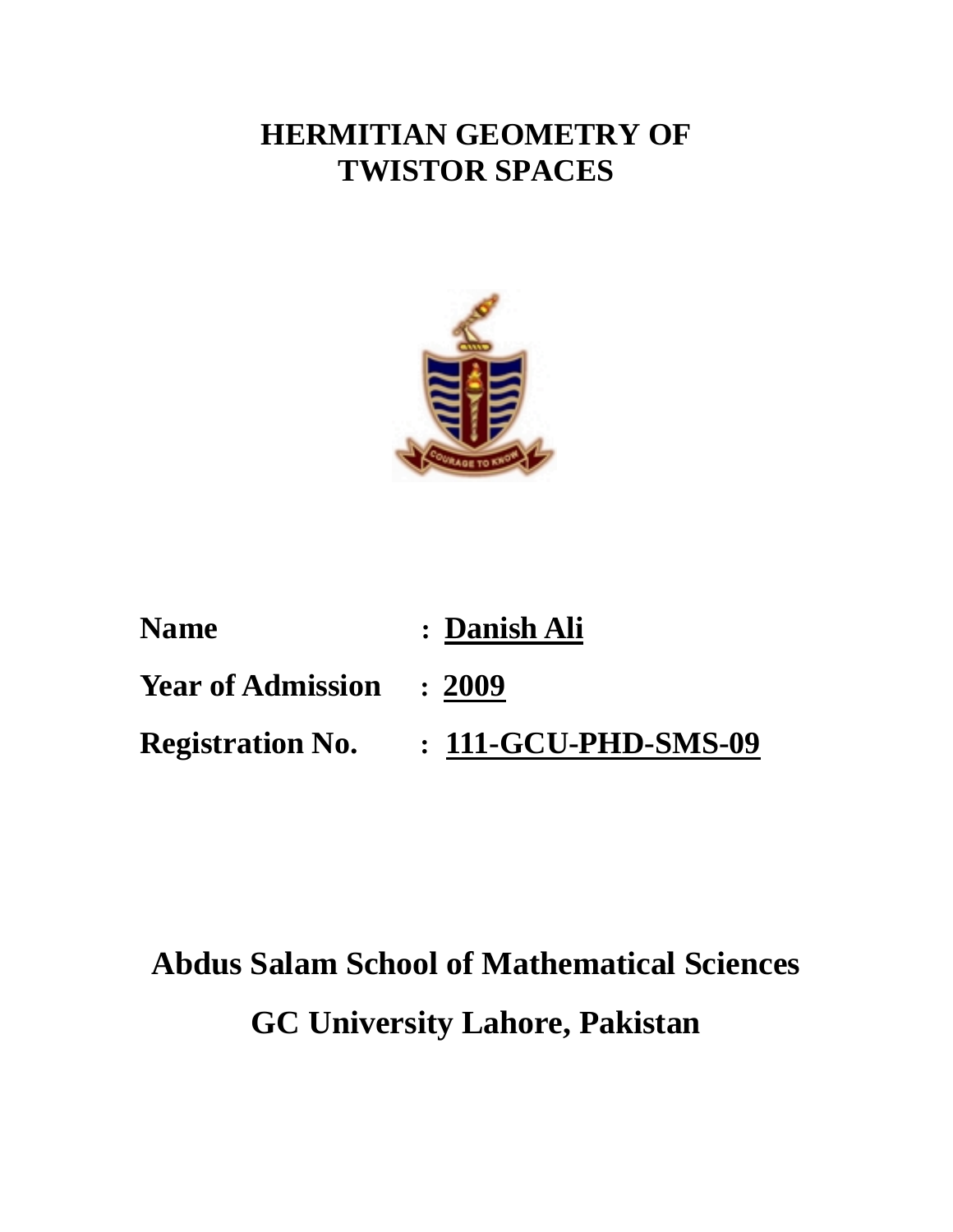## **HERMITIAN GEOMETRY OF TWISTOR SPACES**

### **Submitted to**

Abdus Salam School of Mathematical Sciences

GC University Lahore, Pakistan

in the partial fulfillment of the requirements for the award of degree of

## **Doctor of Philosophy**

**in** 

### **Mathematics**

### **By**

| <b>Name</b>                     | : Danish Ali            |
|---------------------------------|-------------------------|
| <b>Year of Admission : 2009</b> |                         |
| <b>Registration No.</b>         | $: 111$ -GCU-PHD-SMS-09 |

# **Abdus Salam School of Mathematical Sciences GC University Lahore, Pakistan**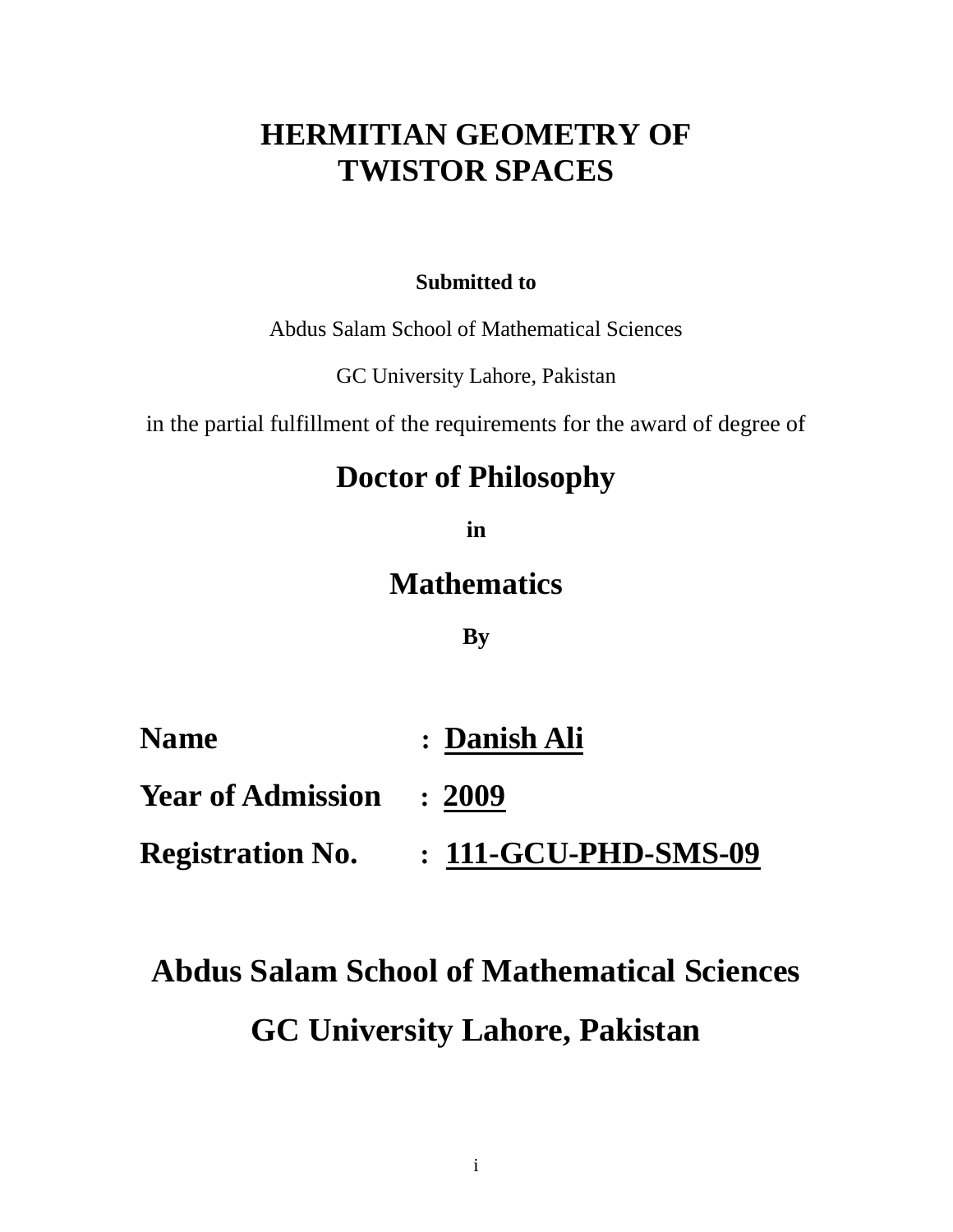## **DECLARATION**

I, **Mr. Danish Ali** Registration No. **111-GCU-PHD-SMS-09** student at **Abdus Salam School of Mathematical Sciences GC University** in the subject of **Mathematics** year of admission **2009**, hereby declare that the matter printed in this thesis titled

### **"HERMITIAN GEOMETRY OF TWISTOR SPACES"**

is my own work and that

- (i) I am not registered for the similar degree elsewhere contemporaneously.
- (ii) No direct major work had already been done by me or anybody else on this topic; I worked on, for the Ph. D. degree.
- (iii) The work, I am submitting for the Ph. D. degree has not already been submitted elsewhere and shall not in future be submitted by me for obtaining similar degree from any other institution.

Dated: ------------------------- ------------------------------------

Signature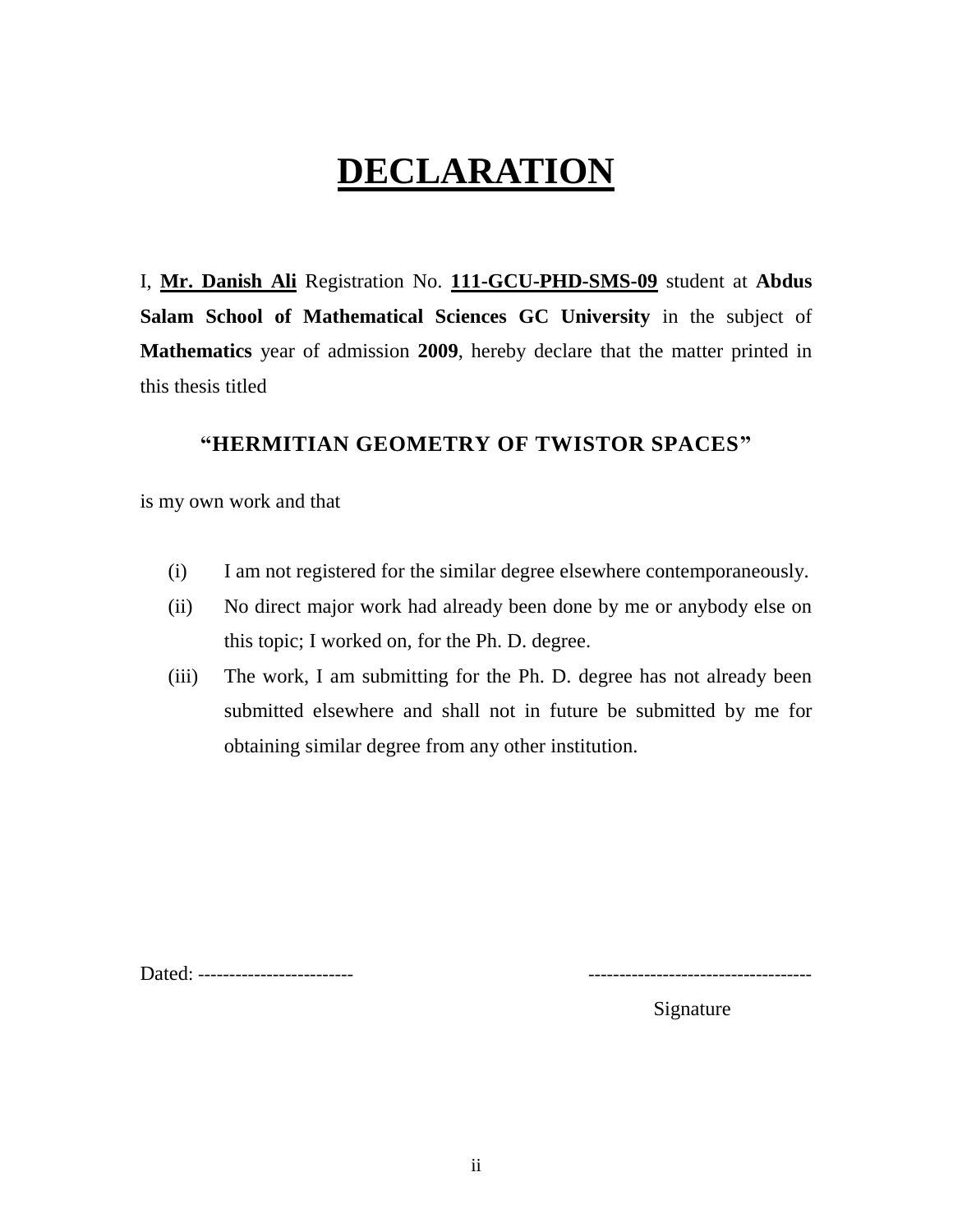## **RESEARCH COMPLETION CERTIFICATE**

Certified that the research work contained in this thesis titled

### **"HERMITIAN GEOMETRY OF TWISTOR SPACES"**

has been carried out and completed by **Mr. Danish Ali** Registration No. **111-GCU-PHD-SMS-09** under my supervision.

Date **Oleg Mushkarov** 

----------------------------- -------------------------------

Supervisor

----------------------------- -------------------------------

Date **Date Strate** *Date* **Johann Davidov** Co-Supervisor

Submitted Through

| Prof. Dr. A. D. Raza Choudary               |                                  |
|---------------------------------------------|----------------------------------|
| Director General                            | <b>Controller of Examination</b> |
| Abdus Salam School of Mathematical Sciences | <b>GC University Lahore</b>      |
| <b>GC University Lahore</b>                 | Pakistan.                        |
| Pakistan.                                   |                                  |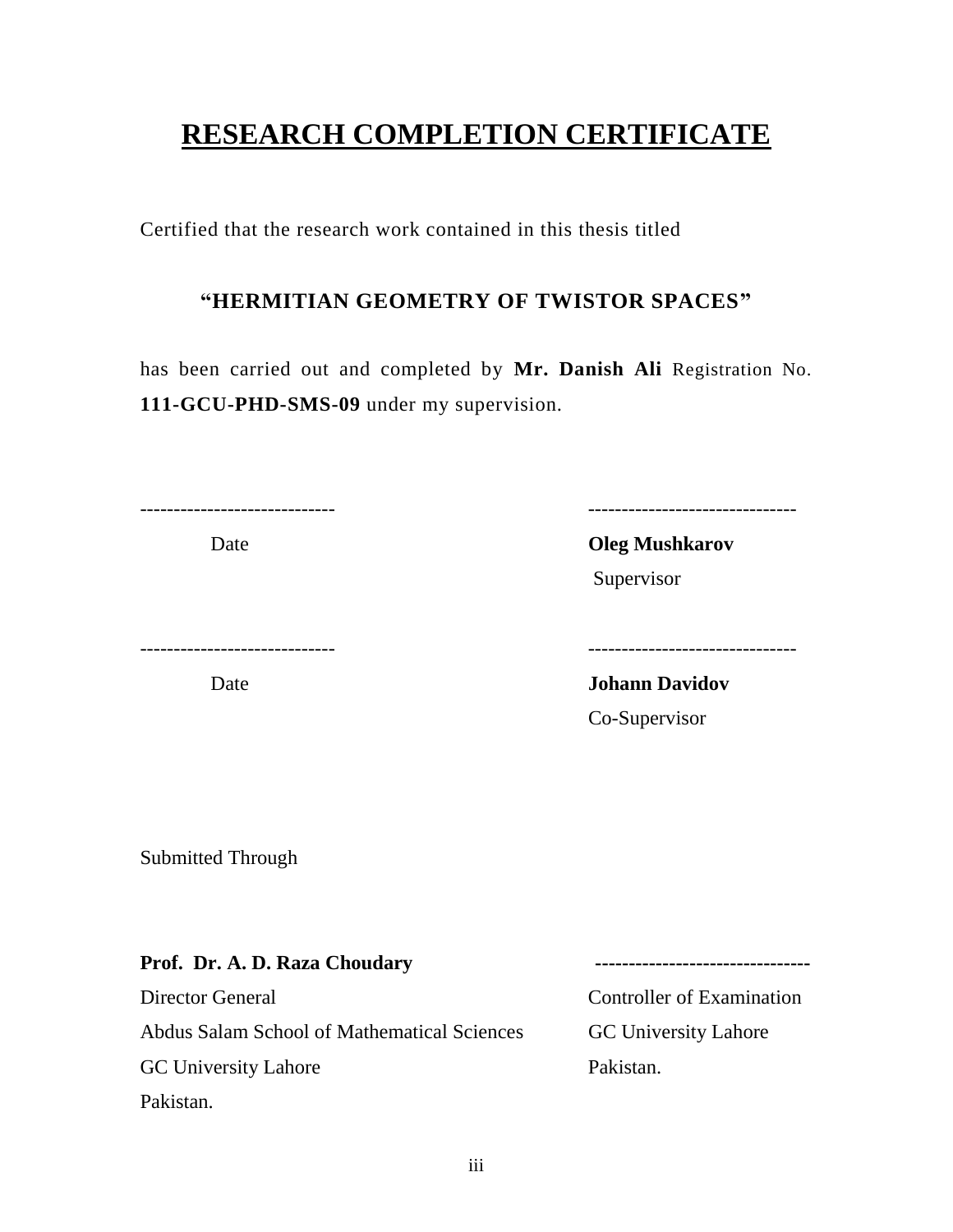Dedicated

to

Ami and Abu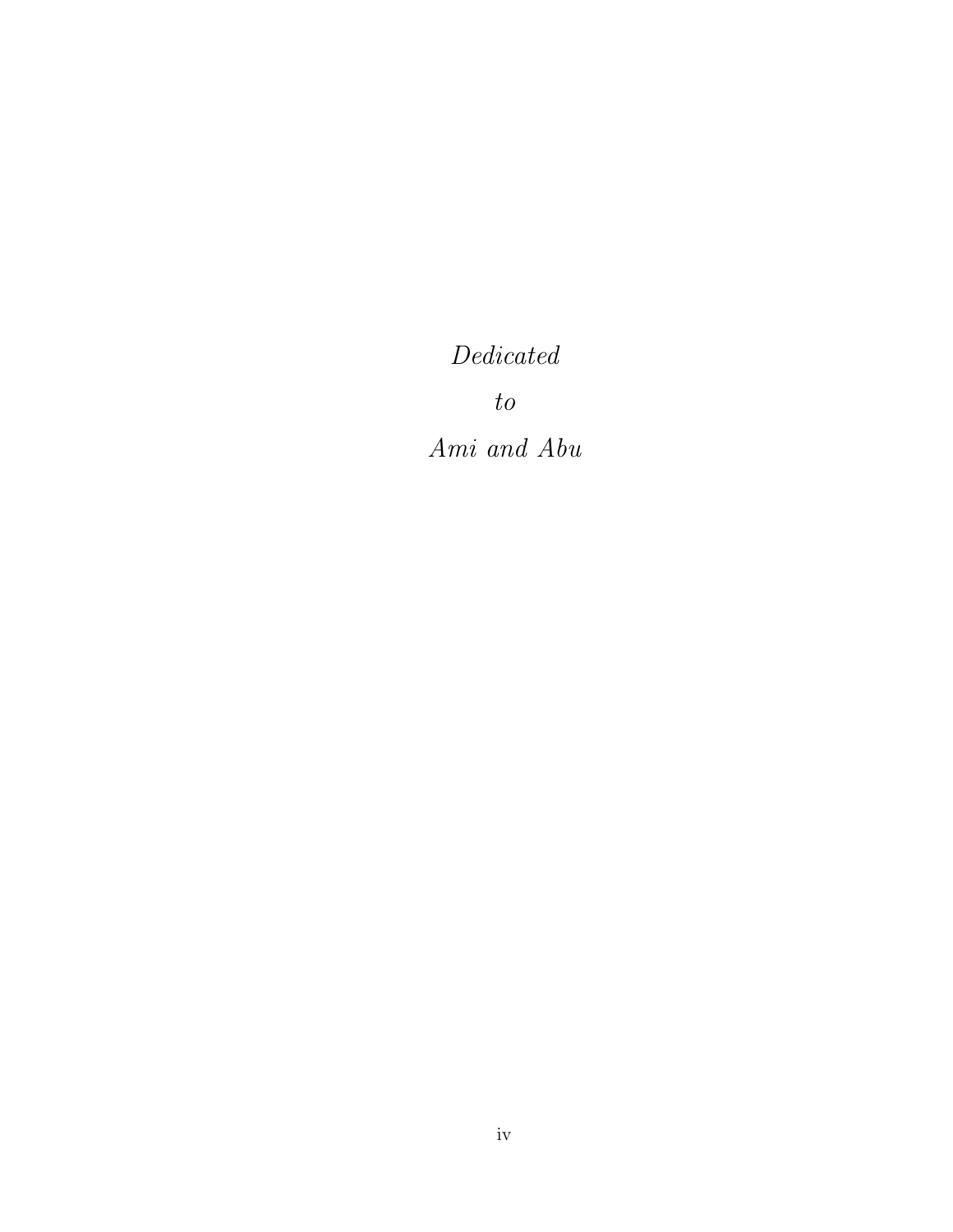# Table of Contents

|                |          | <b>Table of Contents</b>                                                             | $\mathbf{V}$ |
|----------------|----------|--------------------------------------------------------------------------------------|--------------|
|                | Abstract |                                                                                      | vi           |
|                |          | Acknowledgements                                                                     | vii          |
|                |          | Introduction                                                                         | $\mathbf{1}$ |
| $\mathbf 1$    |          | <b>Twistor Spaces of Oriented Riemannian 4-Manifolds</b>                             | 8            |
|                | 1.1      | Curvature Decomposition in Dimension 4                                               | 8            |
|                | 1.2      | Almost Hermitian Structures on Twistor Spaces                                        | 11           |
|                | 1.3      |                                                                                      | 13           |
|                | 1.4      | The Riemannian Curvature of Twistor Spaces                                           | 15           |
|                |          | The Sectional Curvature of Twistor Spaces<br>1.4.1                                   | 16           |
|                |          | The Ricci Curvature of Twistor Spaces<br>1.4.2                                       | 16           |
|                |          | The Holomorphic Sectional Curvature of Twistor Spaces.<br>1.4.3                      | 17           |
| $\overline{2}$ |          | Holomorphic Curvatures of Twistor Spaces                                             | 18           |
|                | 2.1      | Holomorphic bisectional curvature of a twistor space                                 | 19           |
|                | 2.2      | Orthogonal bisectional curvature of a twistor space                                  | 25           |
|                | 2.3      | Hermitian bisectional curvature of a twistor space                                   | 27           |
| 3              |          | Compatible Almost Complex Structures on Twistor Spaces and their                     |              |
|                |          | Gray-Hervella Classes                                                                | 34           |
|                | 3.1      | Compatible almost complex structures on twistor spaces $\ldots \ldots$               | 34           |
|                | 3.2      | Gray-Hervella classes of the almost complex structures $\mathcal{J}_{\omega}$        | 44           |
|                | 3.3      | Gray-Hervella classes of the almost complex structures $\mathcal{J}_{\lambda}^{\pm}$ | 54           |
|                |          | <b>Bibliography</b>                                                                  | 70           |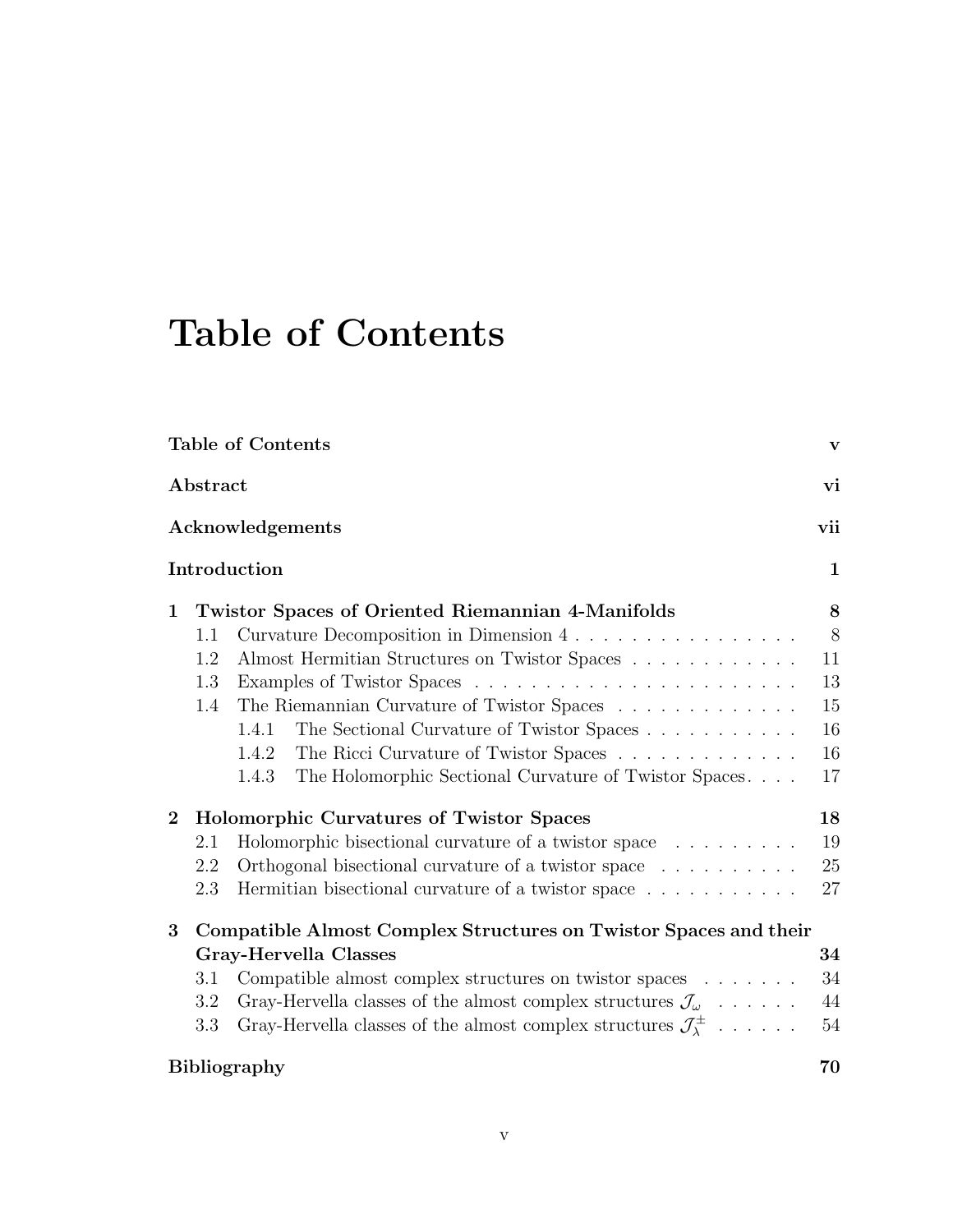## Abstract

In the present thesis we investigate the almost Hermitian geometry of the twistor spaces of oriented Riemannian 4-manifolds.

Holomorphic and orthogonal bisectional curvatures have been intensively explored on Kähler manifolds and a lot of important results have been obtained in this case. But in the non-Kähler case these curvatures are not very well studied and it seems that the main reason for that is the lack of interesting examples. The first part of the thesis is devoted to the study of the curvature properties of Atiyah-Hitchin-Singer and Eells-Salamon almost Hermitian structures. This is used to provide some interesting examples of almost Hermitian 6-manifolds of constant or strictly positive holomorphic, Hermitian and orthogonal bisectional curvatures.

In the second part of the thesis we determine the Gray-Hervella classes of the so-called compatible almost Hermitian structures on the twistor spaces, recently introduced by G. Deschamps . The interest in determining these classes is motivated by the fact that the Gray-Hervella classification is a very useful tool in studying almost complex manifolds. Our results in this direction generalize the well known integrability theorems by Atiyah-Hitchin-Singer, Eells-Salamon and Deschamps and show that there is a close relation between the properties of the spectrum of the anti-self-dual Weyl tensor of an almost Kähler 4-manifold and the almost Hermitian geometry of its twistor space.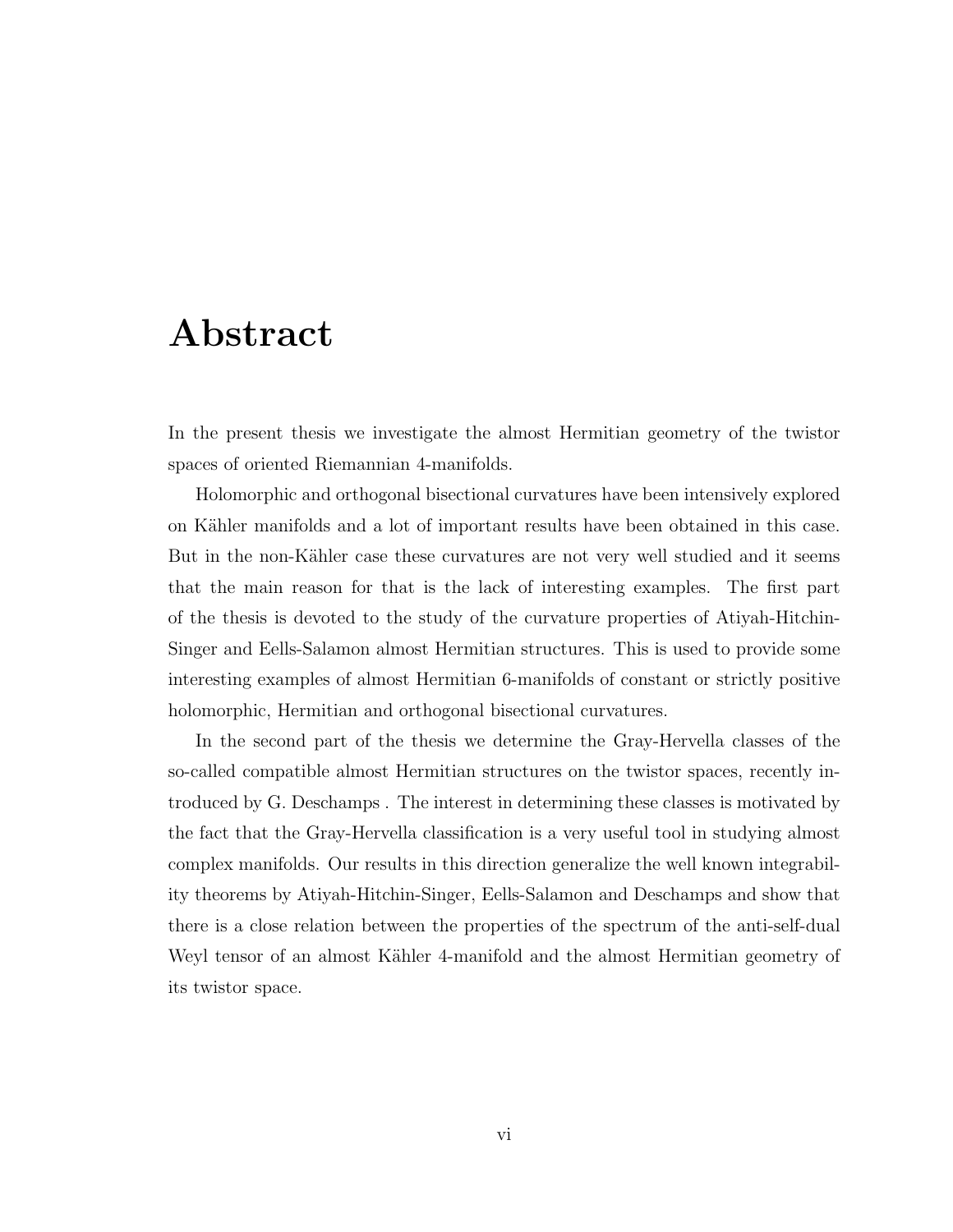## Acknowledgements

Above all I would like to express my deepest gratitude to Almighty Allah, Who has bestowed His blessings upon me in order to be strong enough to complete the present thesis.

Also, I take this opportunity to thank my PhD advisors Professor Dr. Johann Davidov and Professor Dr. Oleg Mushkarov for their most generous guidance and patience in explaining even the most subtle details. Their professionalism and genuine human qualities have not only served me as role models, but also as deepest support, even in the most difficult moments.

Furthermore, I must convey my sincere gratitude to Professor Dr. A. D. Raza Choudary for his unconditional support and guidance, as well as for the opportunity to study in such an ambitious environment.

Therefore I wish to thank all the faculty members of ASSMS, especially the teachers who taught me and inspired me. I also want to thank the administrative staff of ASSMS for their cooperation and support.

My heartfelt gratitude also goes to my Batch fellows and to all seniors and juniors who supported and encouraged me throughout the years.

This thesis would not have been possible without the prayers of my parents, my brothers and my others family members.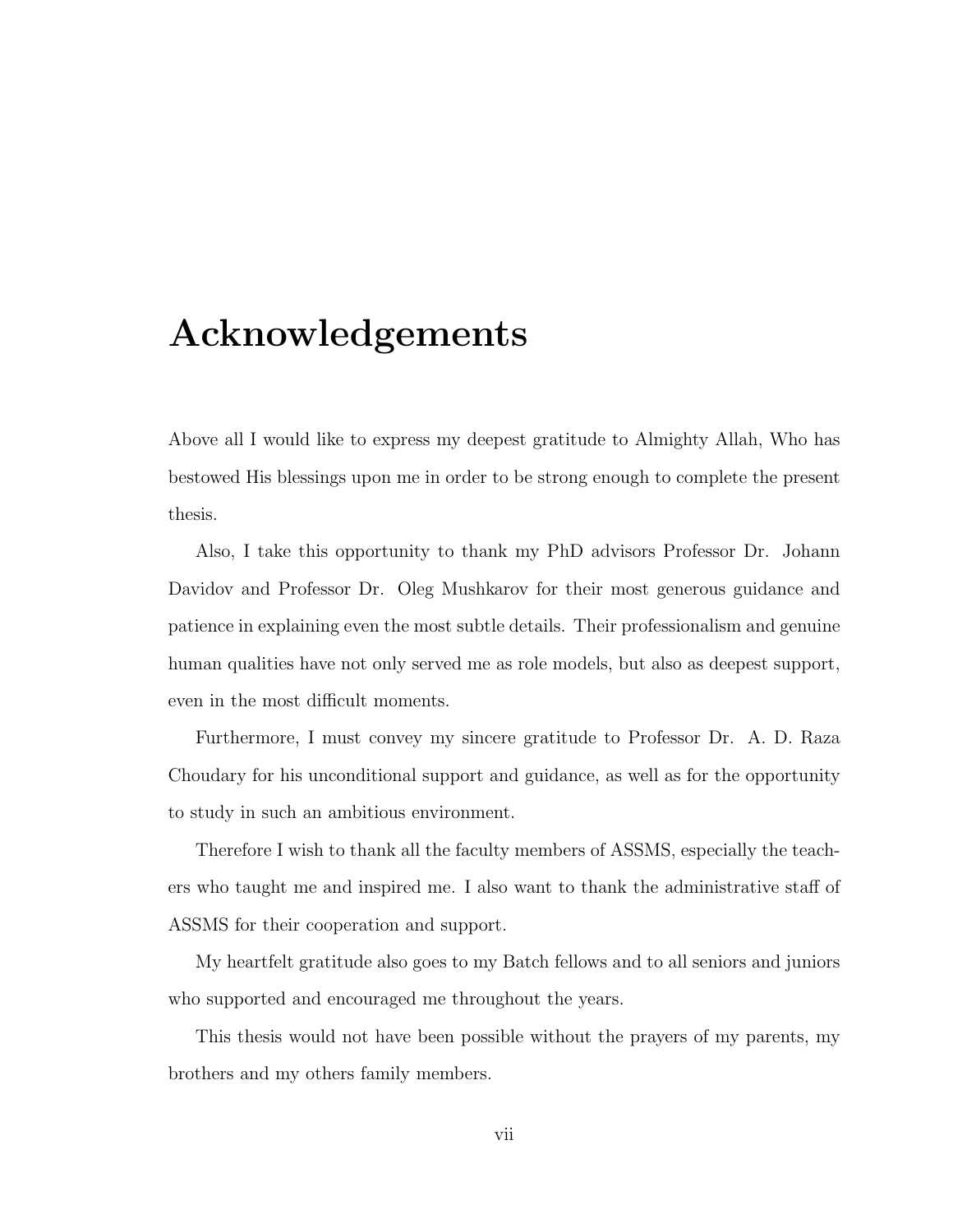## Introduction

The main purpose of the present thesis is to study certain aspects of the geometry of twistor spaces of oriented Riemannian 4-manifolds as almost Hermitian manifolds.

An almost Hermitian manifold is an almost complex manifold endowed with a Riemannian metric such that the almost complex structure is an isometry; in this case the metric and the almost complex structure are said to be compatible. The investigation of almost Hermitian manifolds is one of the central topics of the contemporary differential geometry.[6, 11, 27, 29, 37, 52]

From mathematical point of view, the basic idea of the twistor theory created by the English physicist R. Penrose [46, 47, 48] is that the geometry of a conformal manifold M can be encoded in holomorphic terms of the so-called twistor space associated to M. Penrose's idea has been developed in the context of Riemannian geometry by Atiyah, Hitchin and Singer [8] in the case of manifolds of dimension four. In particular, they have defined the (negative) twistor space of an oriented Riemannian 4-manifold  $(M, g)$  as the two-sphere bundle  $\pi : \mathcal{Z} \to M$ , whose fibre at a point p of M consists of all complex structures on the tangent space  $T_pM$  compatible with the metric and the opposite orientation of  $M$ . The positive twistor space is defined in a similar way-it parameterizes the complex structures on the tangent spaces of M compatible with the metric and the given orientation of  $M$ . Changing the orientation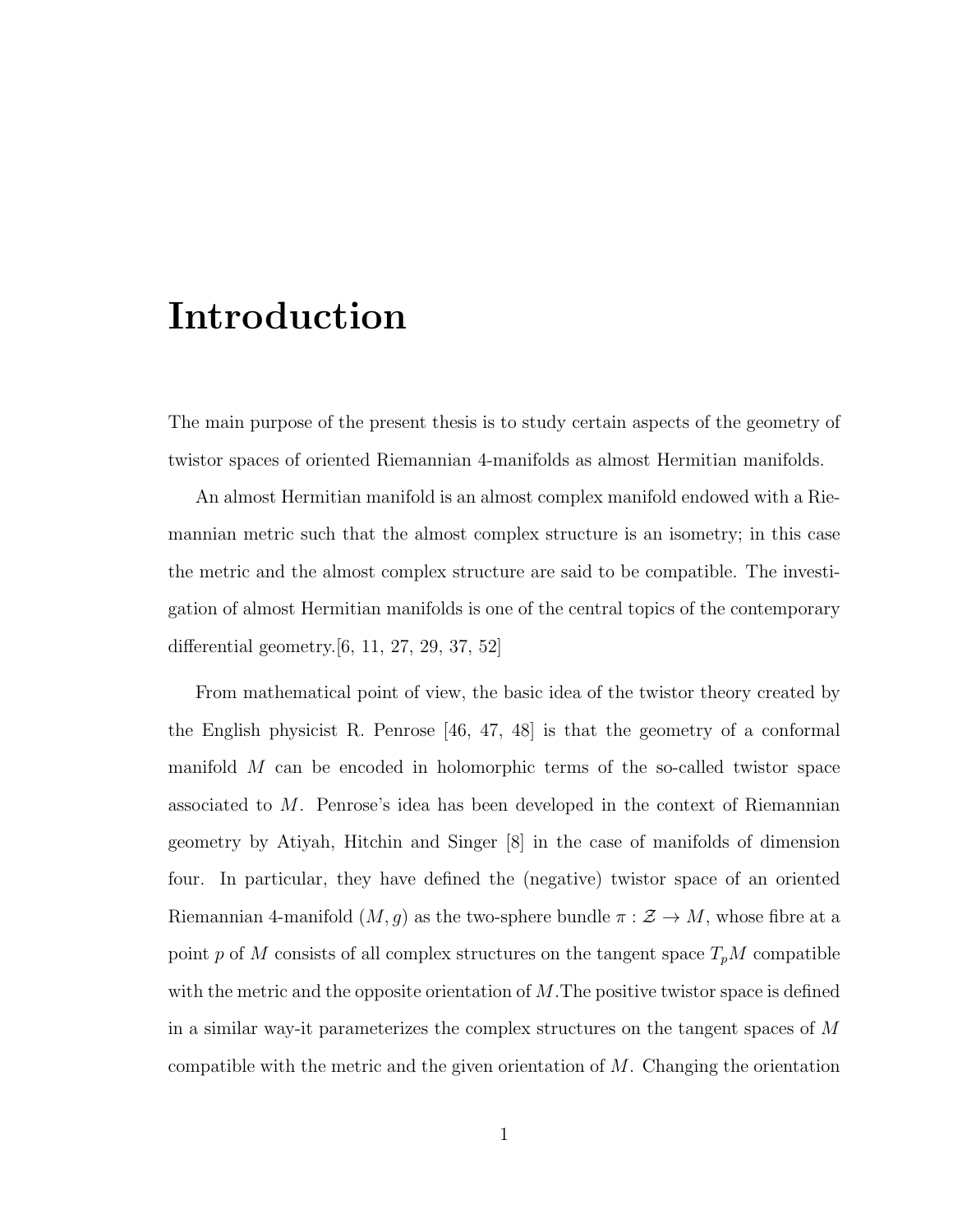of M interchanges the role of the negative and positive twistor spaces.

The smooth manifold  $\mathcal Z$  admits two natural almost-complex structures  $\mathcal J_1$  and  $\mathcal{J}_2$ , introduced by Atiyah-Hitchin-Singer [8] and Eells-Salamon [23] respectively. It is a result of Atiyah-Hitchin-Singer [ibid.] that  $\mathcal{J}_1$  is integrable, i.e. it comes from a complex structure, if and only if the base manifold is self-dual (a restriction on its curvature). Eells and Salamon [ibid.] have shown that, although  $\mathcal{J}_2$  is never integrable, it can be used to construct harmonic maps. The twistor space  $\mathcal Z$  also admits a one-parameter family of natural Riemannian metrics  $h_t$  compatible with the almost complex structures  $\mathcal{J}_1$  and  $\mathcal{J}_2$ . The almost Hermitian structures  $(h_t, \mathcal{J}_1)$  and  $(h_t, \mathcal{J}_2)$  on the twistor space  $\mathcal{Z}$  have been studied from differential-geometric point of view by several authors.[1, 8, 17, 18, 19, 20, 21, 22, 24, 25, 32, 34, 43, 44, 45, 54]

In Chapter 1 we collect some basic facts about oriented Riemannian 4-manifolds and their twistor spaces, such as Singer-Thorpe decomposition[49] of curvature tensors, definition of the twistor space of a 4-manifold, the Atiyah-Hitchin-Singer and Eells-Salamon almost Hermitian structures  $(\mathcal{J}_1, h_t)$ ,  $(\mathcal{J}_2, h_t)$  and explicit formulas for the various curvatures of a twistor space. Examples of twistor spaces of certain concrete four dimensional manifolds are also given in this chapter.

In Chapter 2 we study the twistor spaces of oriented Riemannian four-manifolds as a source of almost Hermitian six-manifolds of constant or strictly positive holomorphic, Hermitian and orthogonal bisectional curvatures.

Given an almost Hermitian manifold  $(M, g, J)$  one can define various types of curvatures related to the almost Hermitian structure  $(g, J)$ . The most important ones are the holomorphic sectional curvature [37], the holomorphic bisectional curvature, Hermitian bisectional curvature, and the orthogonal (totally real) bisectional curvature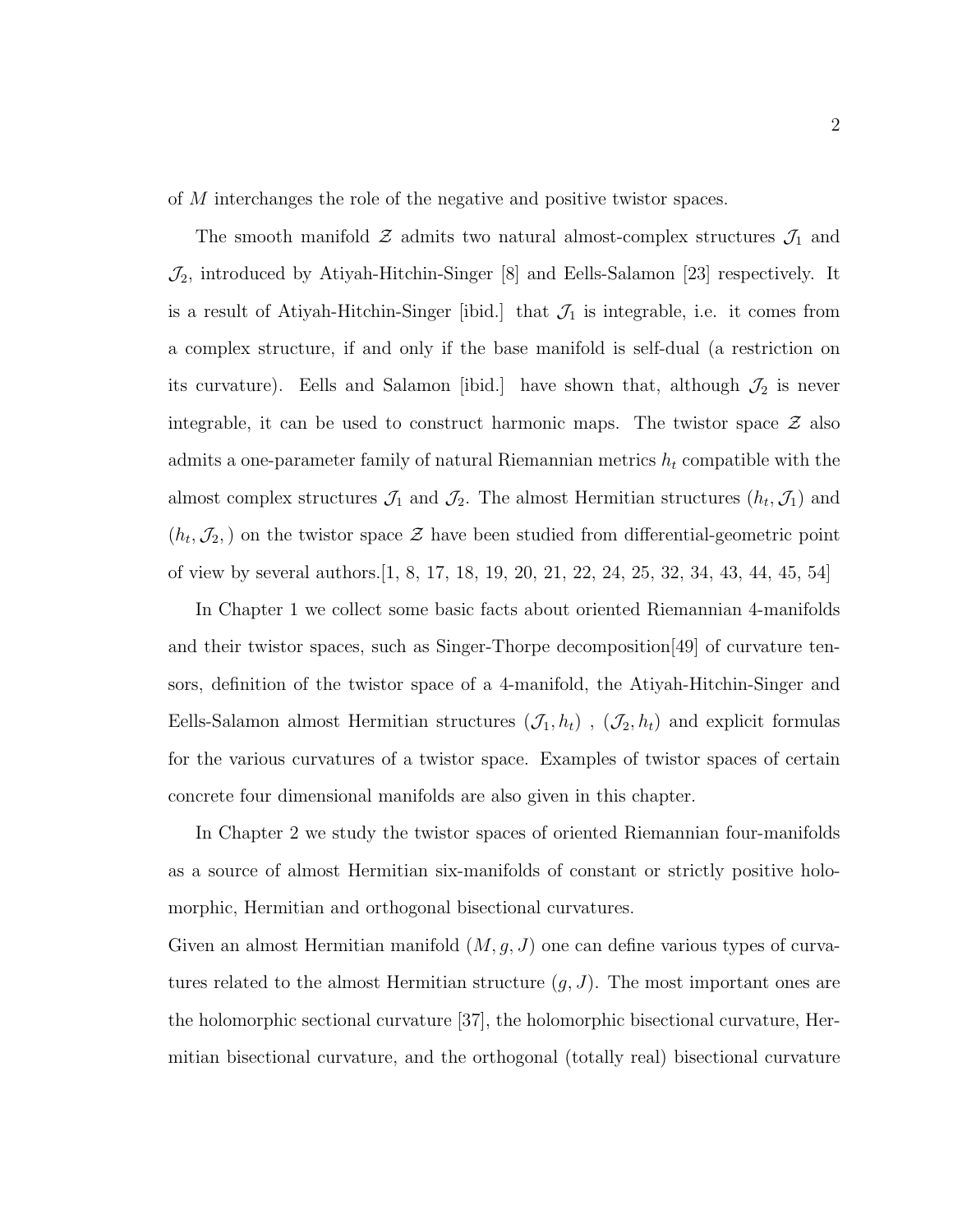[28], [9], [12]. These curvatures have been studied intensively on Kähler manifolds and a lot of important results have been obtained. For example, the well-known uniformization theorem for complete Kähler manifolds of constant holomorphic sectional curvature states that any such manifold is either the complex projective space  $\mathbb{CP}^n$ with the Fubini-Study metric, a quotient of  $\mathbb{C}^n$  with the flat metric or a quotient of the unit ball in  $\mathbb{C}^n$  with the hyperbolic metric [37]. Moreover, due to the solution of the Frankel conjecture given by Mori [42] and Siu-Yau [50], we know that the complex projective spaces are the only compact complex manifolds admitting Kähler metrics of positive holomorphic bisectional curvature. Note also that Mok [41] proved the so-called generalized Frankel conjecture stating that any compact simply-connected Kähler manifold with nonnegative holomorphic bisectional curvature is biholomorphic to a compact Hermitian symmetric space. We refer to [38], [15], [31] for analogous results under some weaker conditions on the holomorphic bisectional curvature. The case of negative holomorphic bisectional curvature is not so rigid. For example, recently To and Yeung [51] have constructed such Kähler metrics on any Kodaira surface.

In the non-Kähler case the holomorphic curvatures mentioned above are not so well studied and it seems that the main reason for that is the lack of interesting examples. Complete results are obtained only for complex dimension 2 in which case it has been proved that every compact Hermitian surface of constant holomorphic or Hermitian sectional curvature is a complex space form [5]. In higher dimensions it is still an open question posed by Balas and Gauduchon [9], [10] whether there are compact non-Kähler Hermitian manifolds of non-zero constant holomorphic sectional curvature of the Hermitian connection (we call it Hermitian sectional curvature in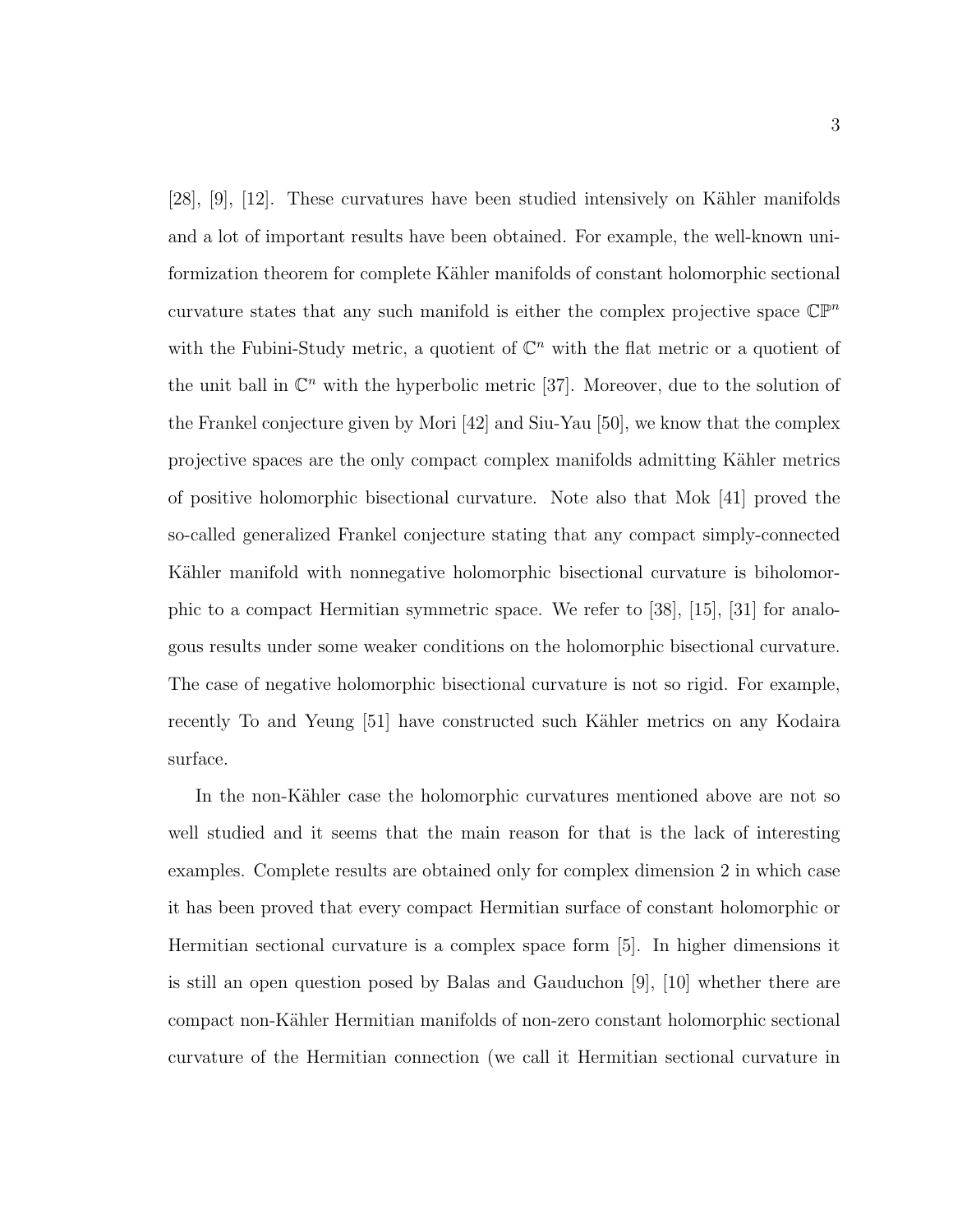short).

In Section 2.1 we obtain an explicit formula for the holomorphic bisectional curvature of the twistor spaces  $(\mathcal{Z}, h_t, \mathcal{J}_n)$ ,  $n = 1, 2, t > 0$ , when the base manifold  $(M, g)$  is Einstein and self-dual (Proposition 2.1.1). We use this formula to show that the holomorphic bisectional curvature of a twistor space is never constant (Theorem 2.1.4) and, when the base manifold is a real space form, we determine all  $t$  for which this curvature is strictly positive (Theorem 2.1,5). In particular, it follows that the so-called "squashed" metric on  $\mathbb{CP}^3$  ([11], Example 9.83) is a non-Kähler Hermitian-Einstein metric of positive holomorphic bisectional curvature. This shows that a recent result of Kalafat and Koca [35] in dimension four cannot be extended to higher dimensions.

It is well known [33] that the orthogonal bisectional curvature of a Kähler manifold is constant if and only if it is a complex space form. In Section 2.2 we prove that the orthogonal bisectional curvature of the twistor space  $(\mathcal{Z}, h_t, \mathcal{J}_1)$  of a self-dual Einstein 4-manifold  $(M, g)$  is constant if and only if  $\mathcal Z$  is Kähler and  $(M, g)$  is of constant sectional curvature  $1/t$  (Theorem 2.2.1).

In Section 2.3 we prove that the Hermitian bisectional curvature of a non-Kähler Hermitian manifold is never a non-zero constant (Theorem 2.3.2) which gives a partial negative answer to the question of Balas and Gauduchon mentioned above. We also study the problem when the holomorphic and Hermitian bisectional curvatures of an almost Hermitian manifold coincide. This is motivated by a result of Vezzoni [53] that an almost Kähler manifold has that property if and only if it is Kähler. In Theorem 2.3.1 we extend this result to a more general class of almost Hermitian manifolds containing the Hermitian, almost Kähler and nearly Kähler manifolds. Finally, in Theorem 2.3.3 we show that the holomorphic and Hermitian sectional curvatures of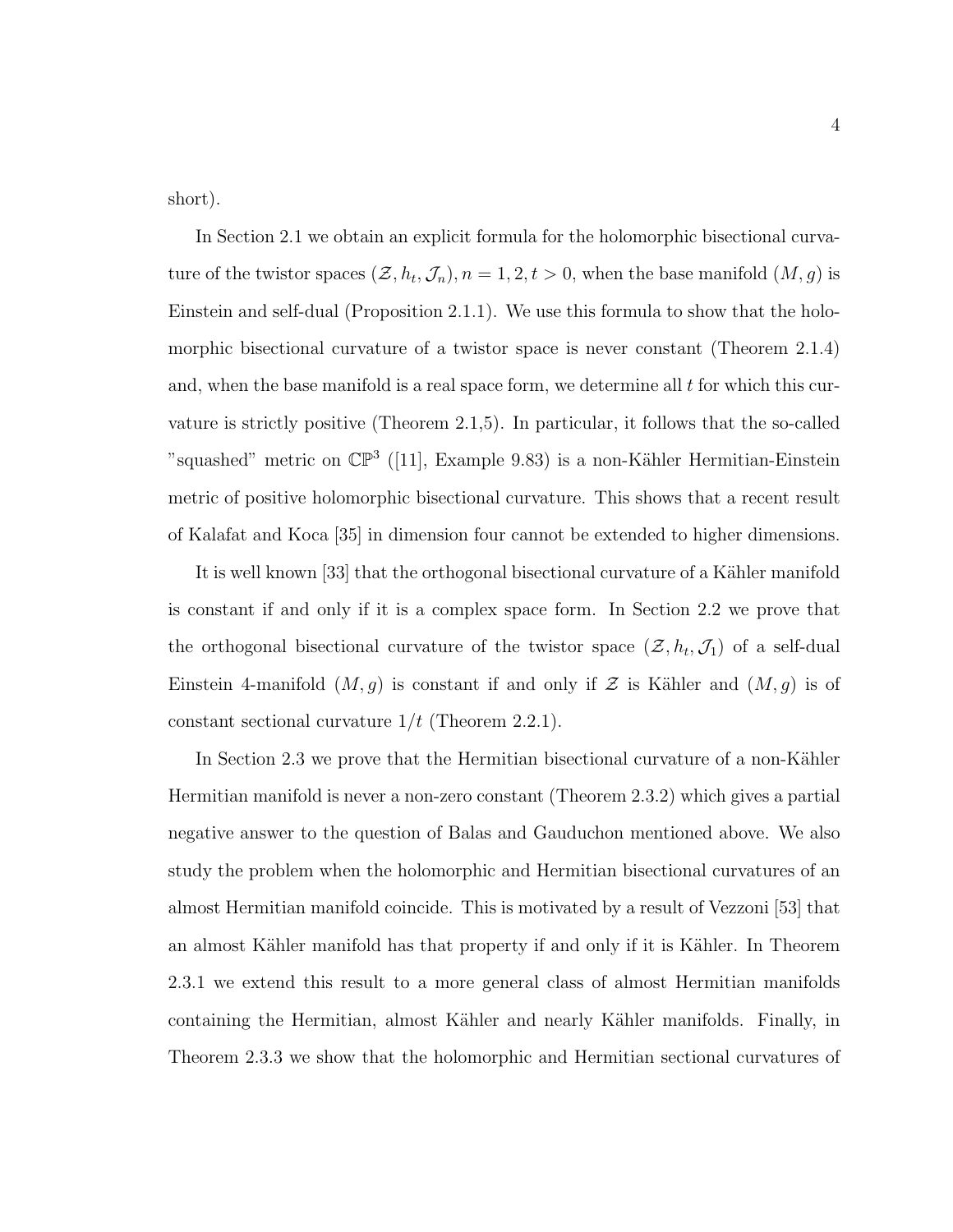a twistor space  $(\mathcal{Z}, h_t, \mathcal{J}_n)$  coincide if and only if the base manifold  $(M, g)$  is Einstein and self-dual with  $ts = 12$  if  $n = 1$  and  $ts = 6$  if  $n = 2$ . Then, as is well known [32],  $M = S^4$  or  $M = \mathbb{CP}^2$ , hence  $\mathcal{Z} = \mathbb{CP}^3$  or  $\mathcal{Z} = SU(3)/S(U(1) \times U(1) \times U(1))$ . Note that  $(h_t, \mathcal{J}_1)$  for  $t = 12/s$  is the standard Kähler-Einstein structure on  $M = \mathbb{CP}^2$ . For  $t = 6/s$ ,  $(\mathcal{Z}, h_t)$  is a Riemannian 3-symmetric space (in the sense of Wolf and Gray [56]) and  $\mathcal{J}_2$  is its canonical almost-complex structure. In this case  $(\mathcal{Z}, h_t, \mathcal{J}_2)$  is a nearly Kähler manifold. Note also that for  $M = S<sup>4</sup>$  and  $t = 6/s$ ,  $h_t$  is the "squashed" Einstein metric on  $\mathbb{CP}^3$  mentioned above.

The main purpose of Chapter 3 is to determine the Gray-Hervella classes of the so-called compatible almost Hermitian structures on the twistor space of an oriented four-dimensional Riemannian manifold  $(M, g)$  considered by G. Deschamps in [22].

In 1980s A. Gray and L.M. Hervella [29] proposed a natural way to classify the almost Hermitian manifolds by studying a representation of the unitary group on the space of tensors satisfying the same identities as the covariant derivative of the Kähler form of an almost Hermitian manifold. This representation has four irreducible components, which determine sixteen classes of almost Hermitian manifolds playing an important role in Hermitian geometry.

G. Deschamps observed in [22] that one can obtain almost complex structures on  $\mathcal Z$ compatible with the metrics  $h_t$  by means of a fibre-preserving map  $f : \mathcal{Z} \to \mathcal{Z}$ . Given such a map, the corresponding almost complex structure  $\mathcal{J}_f$  is defined as follows. The Levi-Civita connection of  $(M, g)$  gives rise to a splitting  $T\mathcal{Z} = \mathcal{H} \oplus \mathcal{V}$  of the tangent bundle of  $\mathcal Z$  into horizontal and vertical subbundles. The structure  $\mathcal J_f$  on a horizontal space  $\mathcal{H}_{\sigma}$ ,  $\sigma \in \mathcal{Z}$  is defined as the horizontal lift of the complex structure  $f(\sigma)$  on  $T_{\pi}(\sigma)$ ; on  $\mathcal{V}_{\sigma}$  it is set to be equal to  $\mathcal{J}_1$ . Thus, if  $f = id$  we obtain the almost complex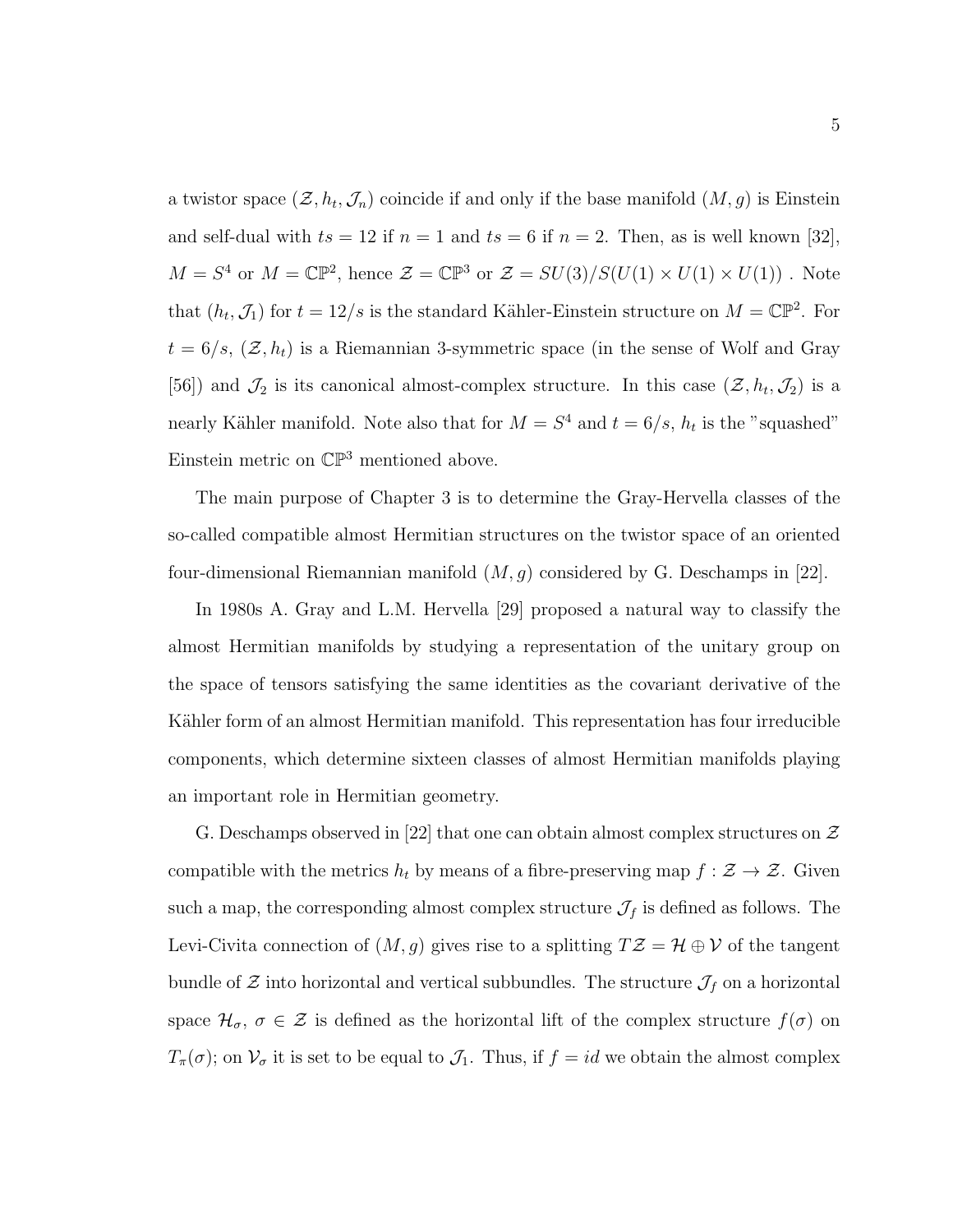structure  $\mathcal{J}_1$  and if f is the antipodal map  $\sigma \mapsto -\sigma$  we get  $-\mathcal{J}_2$ . In fact, LeBrun [39] was the first to use self-maps of a twistor space to construct complex structures with interesting properties. He considered the twistor space  $\mathcal Z$  of a K3-surface M with a hyper-Kähler metric. In this case  $\mathcal Z$  is diffeomorphic to  $M \times S^2$  and LeBrun used the complex structures on Z defined by means of the maps  $\mathbb{CP} \ni [u, v] \mapsto [u^{m-1}, v^{m-1}],$  $m = 1, 2, \dots$ , to show that the Chern numbers  $c_1^3$  and  $c_1c_2$  of a compact complex 3-manifold are not determined by the topology of the underlying smooth manifold.

In Section 3.1 we derive coordinate-free formulas for the covariant derivative of the Kähler 2-form of the almost Hermitian structure  $(h_t, \mathcal{J}_f)$  corresponding to an arbitrary fibre-preserving map  $f : \mathcal{Z} \to \mathcal{Z}$ . We use these formulas to determine the Gray-Hervella classes of  $(h_t, \mathcal{J}_f)$  for some particular maps f. More precisely, let  $(M, g, J)$  be an almost Hermitian manifold of real dimension four and  $\lambda$  be a complex number. Consider M with the orientation induced by the almost complex structure J. Then J is a section of the (positive) twistor space  $\mathcal Z$  of  $(M, g)$ . At any point  $p \in M$ , the complex structure  $J_p: T_pM \to T_pM$  is a point of the fibre  $\mathcal{Z}_p$  at p of  $Z$ . Since  $\mathcal{Z}_p$  is the unit 2-sphere, we can compose the stereographic projection of  $\mathcal{Z}_p$  from the point  $J_p$  with the linear map  $z \mapsto \lambda z$  of the complex plane, then go back to the sphere by the inverse stereographic projection. This way we obtain a fibre-preserving map  $f_{\lambda}^{+}$  $\chi^+$ :  $\mathcal{Z} \to \mathcal{Z}$  whose restriction to every fibre is a holomorphic map. If we use in a similar way the stereographic projection from the point  $-J_p$ , we get a map  $f_{\lambda}^ \lambda$  such that the points  $f_{\lambda}^{+}$  $f_{\lambda}^{+}(\sigma)$  and  $f_{\lambda}^{-}$  $\lambda(\sigma)$  are symmetric with respect to the plane  $(\mathbb{R}J_p)^{\perp}$ ; thus the restrictions to the fibres of  $\mathcal Z$  are anti-holomorphic maps. In particular,  $f_1^+(\sigma) = \sigma$ , so  $\mathcal{J}_{f_1^+}$  is the Atiyah-Hitchin-Singer almost complex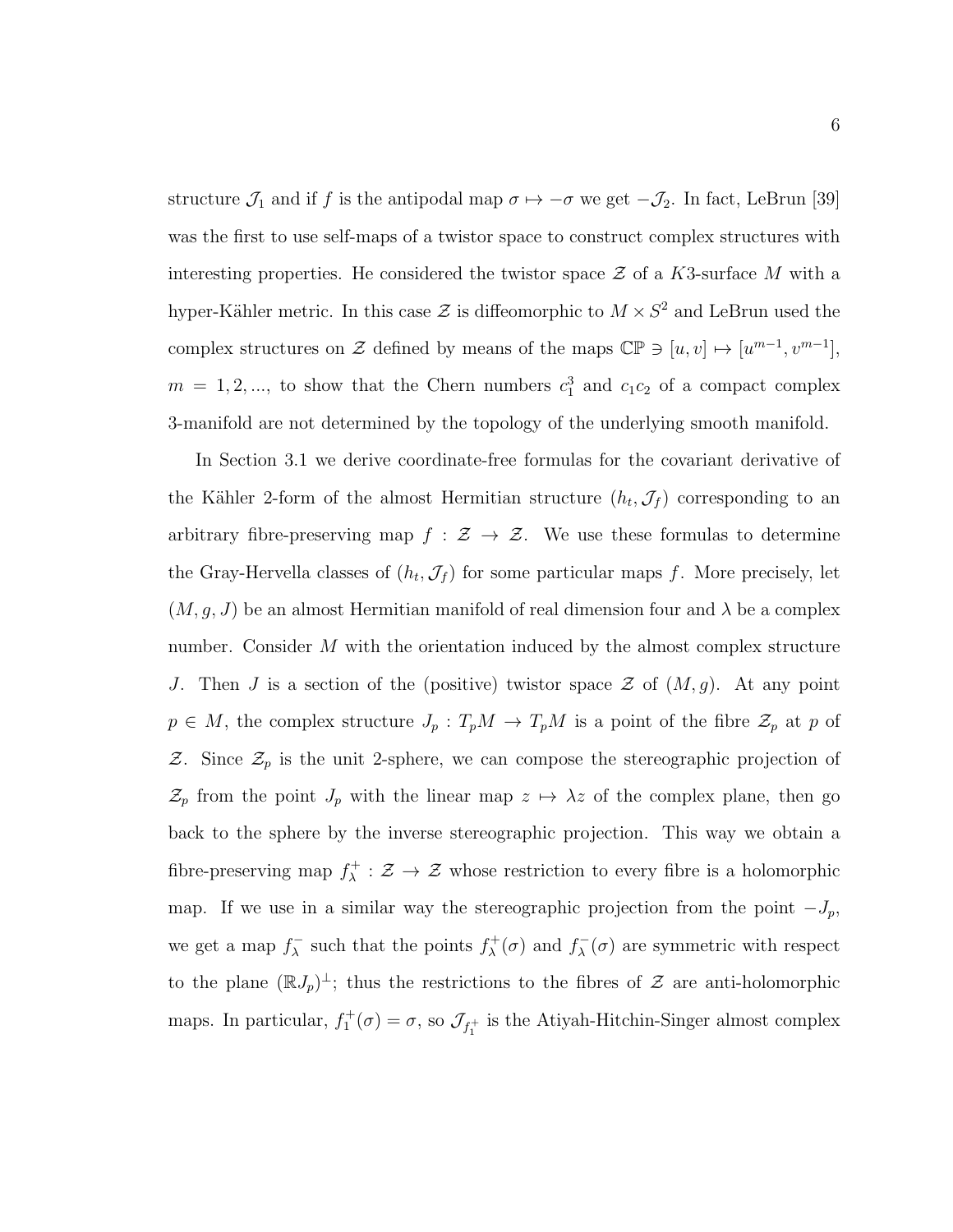structure  $\mathcal{J}_1$ , whereas  $f_{-1}^-(\sigma) = -\sigma$  and  $\mathcal{J}_{f_{-1}^-}$  is the conjugate structure of the Eells-Salamon almost complex structure  $\mathcal{J}_2$ . For  $\lambda = 0$ , we have  $f_0^{\pm} \equiv \mp J \circ \pi$ ; note that the structures J and  $-J$  induce the same orientation, since  $\dim M = 4$  and belong to the same Gray-Hervella classes. In case  $\lambda = 0$ , the integrability condition for the corresponding almost complex structure  $\mathcal{J}_{f_0^{\pm}}$  has been given in [22], where this structure is denoted by  $\mathbb{J}_{\infty}$ .

In Section 3.2, Theorem 3.2.1 we establish all possible Gray-Hervella classes of the almost Hermitian structure  $(h_t, \mathcal{J}_{f_0^{\pm}})$  on the twistor space  $\mathcal Z$  and found the geometric conditions on the base manifold  $M$  under which this structure belongs to each of these classes. In case  $\lambda \neq 0, 1$  and the base manifold M is Kähler, the integrability condition for the almost complex structure  $\mathcal{J}_{f^+_\lambda}$  has been obtained in [22] (the structure being denoted there by  $\mathbb{J}_{\lambda Id}$  ).

Under the assumptions that  $\lambda \neq 0$  and M is Kähler, in Section 3.3, Theorem 3.3.2 we determine the Gray-Hervella classes of the almost Hermitian structure  $(h_t, \mathcal{J}_{f_\lambda^{\pm}})$ . At the end of this section, we also discuss the case when  $|\lambda| = 1$  without the Kähler assumption on the base manifold  $M$ . In order to maintain the reasonable length of the chapter , we only discuss some of the basic Gray-Hervella classes.

The results of Chapter 2 are published in [2, 4] and those of Chapter 3 in [3].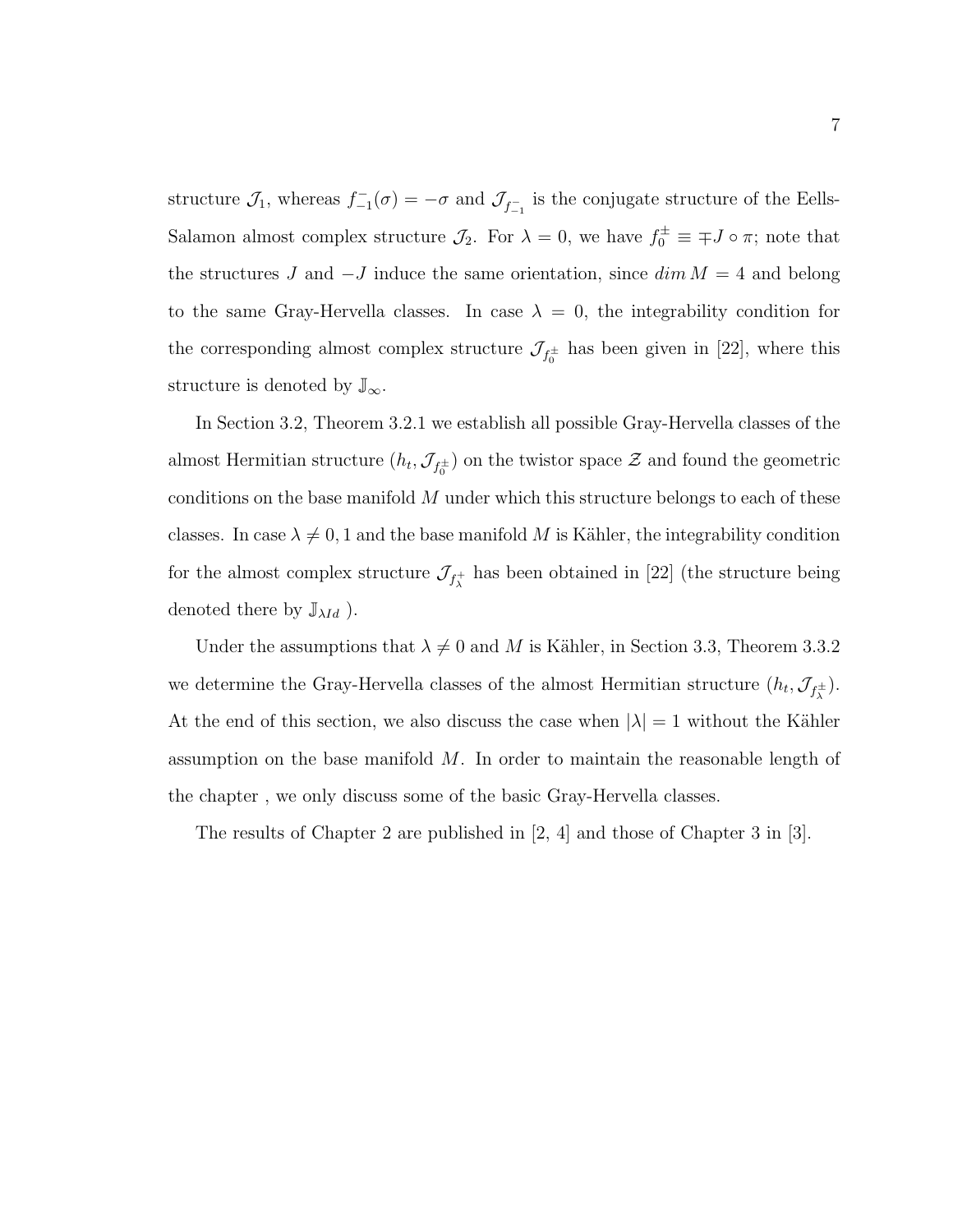## Chapter 1

# Twistor Spaces of Oriented Riemannian 4-Manifolds

In this chapter we recall the definitions of Atiyah, Hitchin, Singer [8] and Eells, Salamon [23] almost Hermitian structures on the twistor spaces of oriented Riemannian 4-manifolds as well as some explicit formulas for their curvatures.

### 1.1 Curvature Decomposition in Dimension 4

The Riemannian geometry in 4 dimensions has some special features most of which may be derived from the action of the Hodge star operator. Using it one may split 2-forms into self-dual and anti self-dual forms. This can be applied in particular to the curvature form of any bundle with connection over an oriented 4-manifold.

Let M be a (connected) oriented Riemannian 4-manifold with metric q. Then q induces a metric on the bundle  $\Lambda^2 TM$  of 2-vectors by the formula

$$
g(X_1 \wedge X_2, X_3 \wedge X_4) = \frac{1}{2} \det(g(X_i, X_j)).
$$

The Levi-Civita connection of M determines a connection on the vector bundle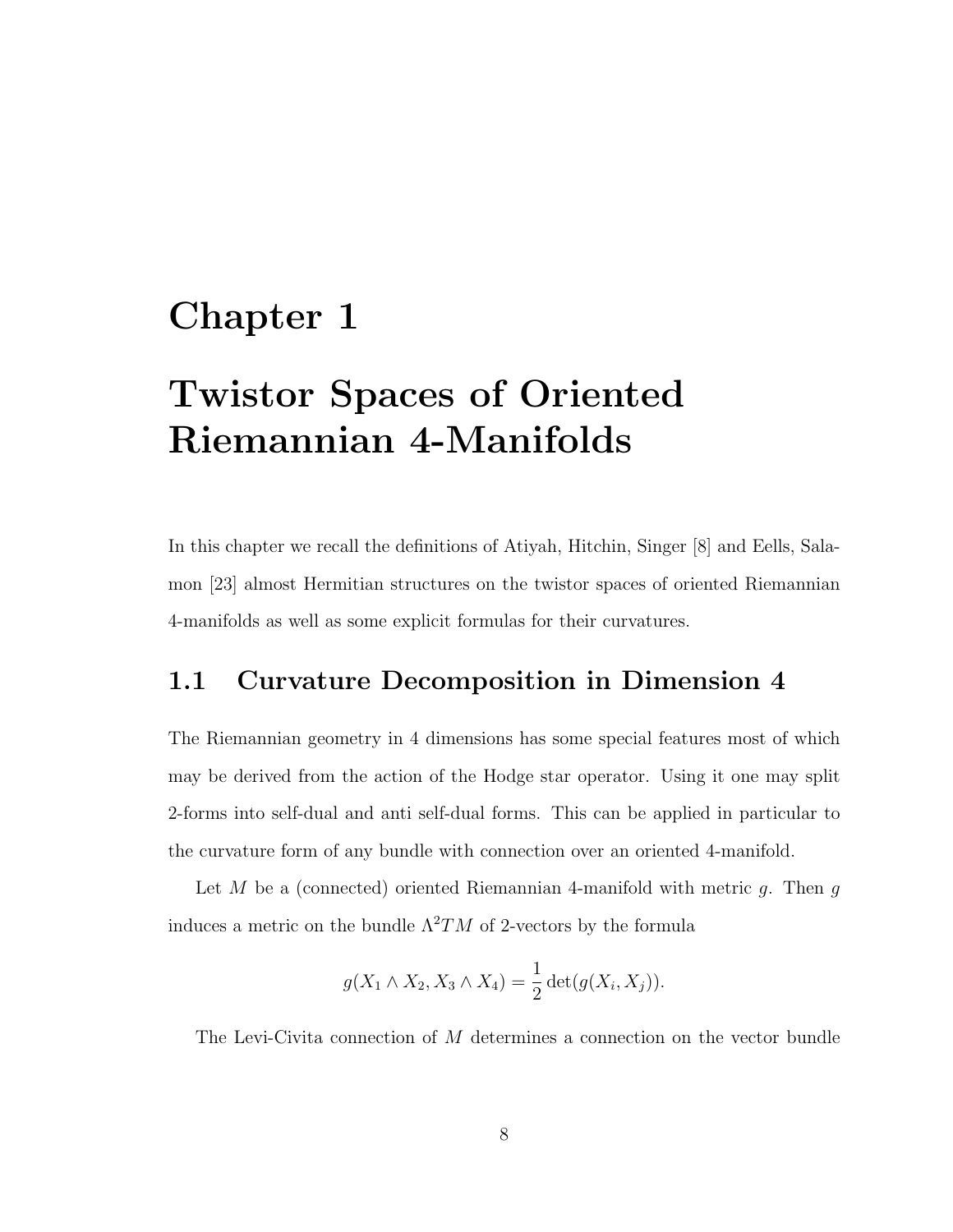$\Lambda^2 TM$  (both denoted by  $\nabla$ ) and the respective curvatures are related by

$$
R(X,Y)(Z \wedge T) = R(X,Y)Z \wedge T + Z \wedge R(X,Y)T
$$

for  $X, Y, Z, T \in \chi(M); \chi(M)$  stands for the Lie algebra of smooth vector fields on M. (For the curvature tensor R we adopt the following definition  $R(X, Y) = \nabla_{[X,Y]}$  $[\nabla_X, \nabla_Y]$ . The curvature operator  $\mathcal R$  is the self-adjoint endomorphism of  $\Lambda^2 TM$ defined by

$$
g(\mathcal{R}(X \wedge Y), Z \wedge T) = g(R(X, Y)Z, T)
$$

for all  $X, Y, Z, T \in \chi(M)$ .

Recall that [11] the Hodge star operator  $*$  is define as follows: If  $\alpha, \beta$  are exterior p-forms and  $\omega_g$  is the volume form of an oriented Riemannian manifold  $(M, g)$ , then

$$
\alpha \wedge * \beta = (\alpha, \beta)\omega_g
$$

In dimension 4 the Hodge star operator defines an endomorphism  $*$  of  $\Lambda^2 TM$  with  $*^2 = Id$ . Hence we have the orthogonal decomposition

$$
\Lambda^2TM=\Lambda^2_+TM\oplus\Lambda^2_-TM
$$

where  $\Lambda^2_{\pm}TM$  are the subbundles of  $\Lambda^2TM$  corresponding to the  $(\pm 1)$ -eigenvalues of ∗. Let  $(E_1, E_2, E_3, E_4)$  be a local oriented orthonormal frame of TM. Set

$$
s_1 = E_1 \wedge E_2 + E_3 \wedge E_4
$$
  
\n
$$
s_2 = E_1 \wedge E_3 + E_4 \wedge E_2
$$
  
\n
$$
s_3 = E_1 \wedge E_4 + E_2 \wedge E_3
$$
  
\n
$$
\bar{s}_3 = E_1 \wedge E_4 - E_2 \wedge E_3
$$
  
\n
$$
\bar{s}_3 = E_1 \wedge E_4 - E_2 \wedge E_3
$$
  
\n(1.1.1)

Then  $(s_1, s_2, s_3)$  (resp. $(\bar{s}_1, \bar{s}_2, \bar{s}_3)$ ) is a local orthonormal frame of  $\Lambda^2_+TM$  (resp. $\Lambda^2_-TM$ ) determining an orientation of  $\Lambda^2_+TM$  (resp. $\Lambda^2_-TM$ ) which does not depend on the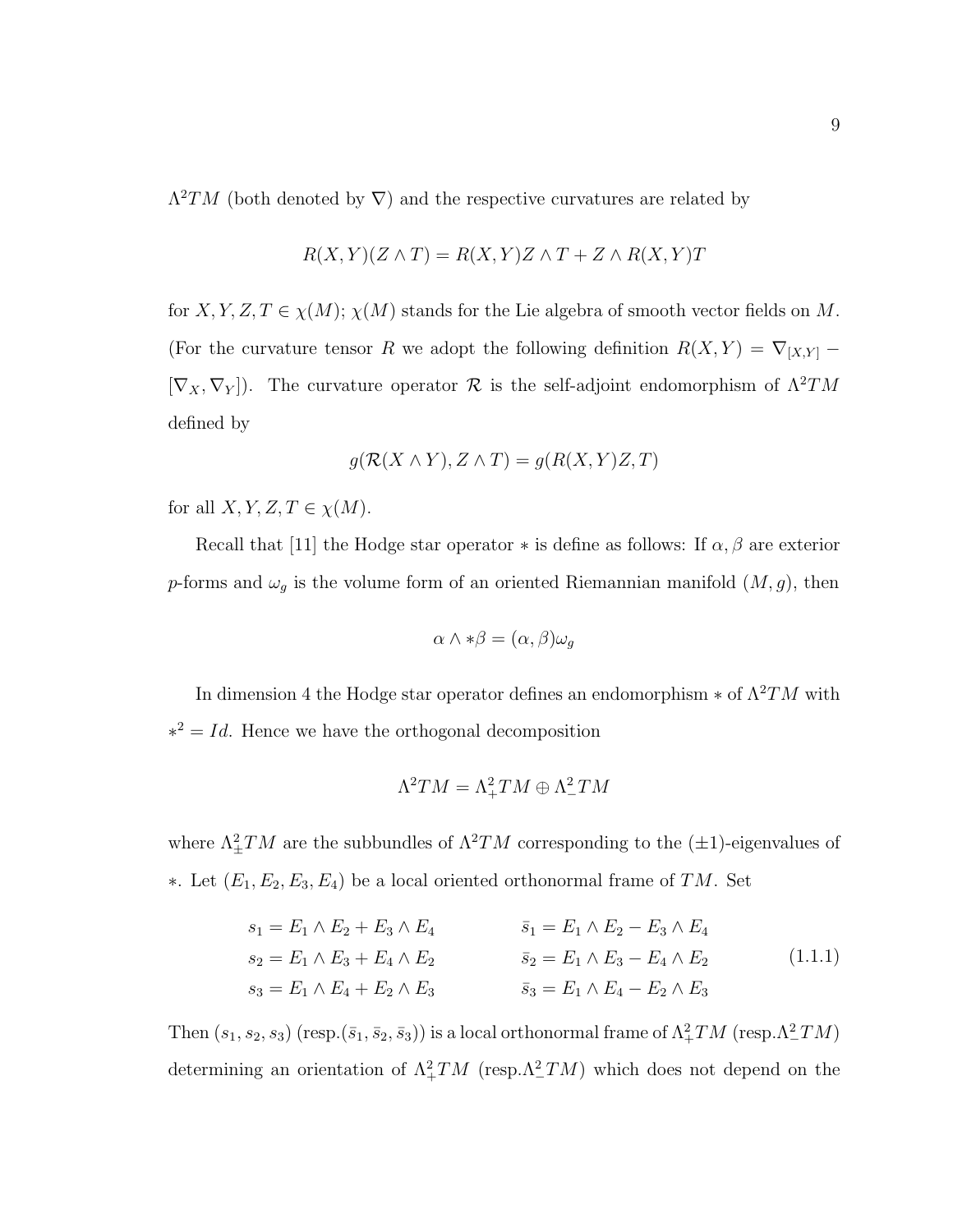choice of  $E_1, E_2, E_3, E_4$ . Changing the orientation of M interchanges the role of  $\Lambda^2_+TM$  and  $\Lambda^2_-TM$  (respectively  $(s_1, s_2, s_3)$  and  $(\bar{s}_1, \bar{s}_2, \bar{s}_3)$ )

For every  $p \in M$ , the group  $SO(4)$  acts in a natural way on the space of 4tensors on  $T_pM$  having the same symmetries as the Riemannian curvature tensor. The irreducible decomposition of this space under the action of  $SO(4)$  has been found by Singer and Thorpe [49].

The matrix of  $\mathcal R$  with respect to the frame  $(s_i, \bar s_i)$  of  $\Lambda^2 TM$  has the form

$$
\mathcal{R} = \left[ \begin{array}{cc} A & B \\ {}^{t}B & C \end{array} \right]
$$

where the 3  $\times$  3-matrices A and C are symmetric and have equal traces. Let B,  $\mathcal{W}_+$ and  $W_-\$  be the endomorphisms of  $\Lambda^2 TM$  with matrices:

$$
\mathcal{B} = \left[ \begin{array}{cc} 0 & B \\ {}^{t}B & 0 \end{array} \right], \quad \mathcal{W}_{+} = \left[ \begin{array}{cc} A - \frac{s}{6}I & 0 \\ 0 & 0 \end{array} \right], \quad \mathcal{W}_{-} = \left[ \begin{array}{cc} 0 & 0 \\ 0 & C - \frac{s}{6}I \end{array} \right]
$$

where s is the scalar curvature and I is the unit  $3 \times 3$ -matrix. Then

$$
\mathcal{R} = \frac{s}{6}Id + \mathcal{B} + \mathcal{W}_+ + \mathcal{W}_-\tag{1.1.2}
$$

is the irreducible decomposition of  $\mathcal R$  under the action of  $SO(4)$  found by Singer & Thorpe. Note that

$$
\mathcal{W}_{+} : \Lambda_{+}^{2}TM \longrightarrow \Lambda_{+}^{2}TM
$$

$$
\mathcal{W}_{-} : \Lambda_{-}^{2}TM \longrightarrow \Lambda_{-}^{2}TM
$$

$$
\mathcal{B} : \Lambda_{\pm}^{2}TM \longrightarrow \Lambda_{\mp}^{2}TM
$$

Here  $W = W_+ + W_-$  and B represent the Weyl conformal tensor and traceless Ricci tensor, respectively. The manifold M is called self-dual (anti-self-dual) if  $W_ = 0$  $(\mathcal{W}_+ = 0)$ . It is Einstein exactly when  $\mathcal{B} = 0$ .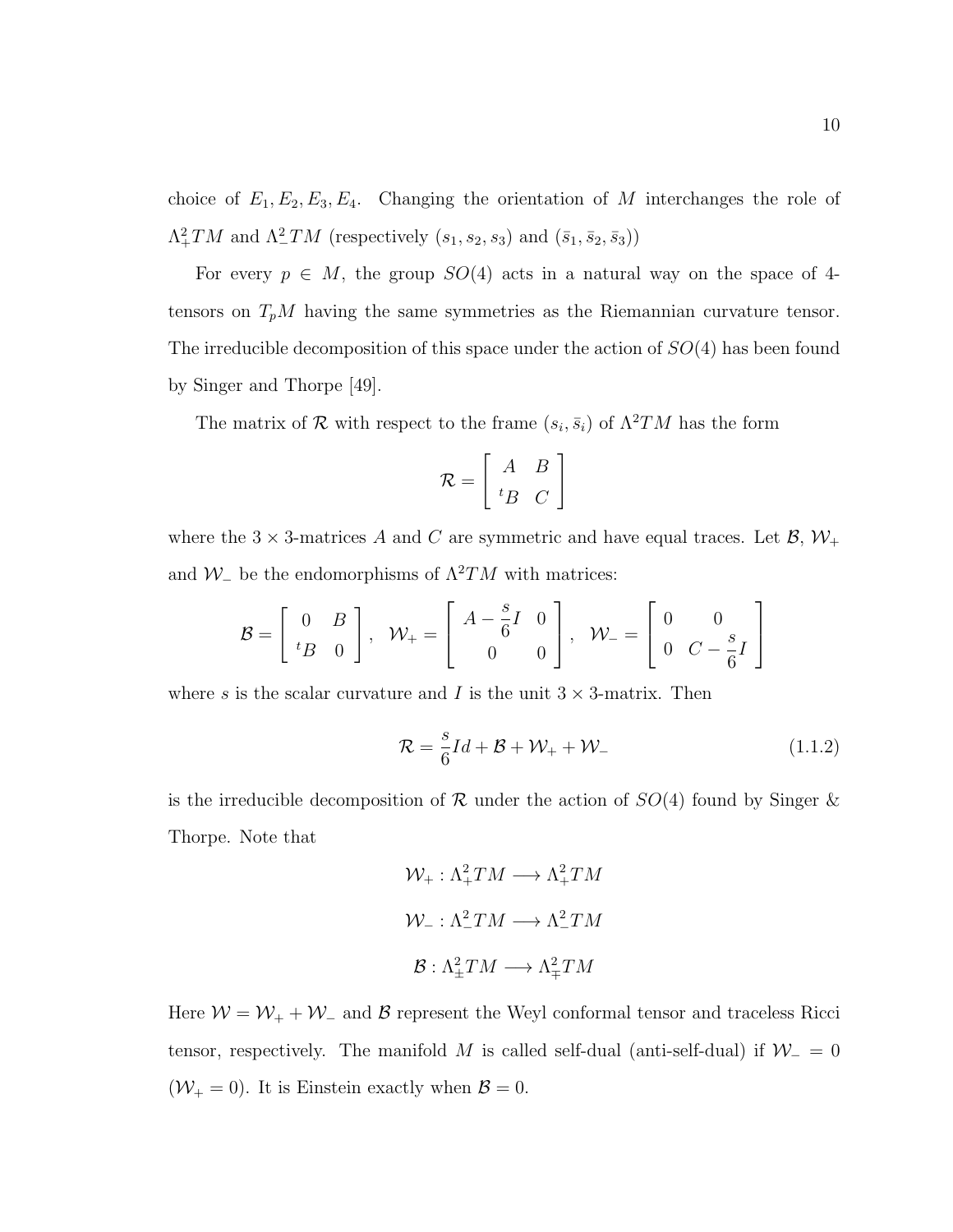### 1.2 Almost Hermitian Structures on Twistor Spaces

For every  $a \in \Lambda^2 TM$ , define a skew-symmetric endomorphism of  $T_{\pi(a)}M$  by

$$
g(K_a X, Y) = 2g(a, X \wedge Y), \quad X, Y \in T_p M. \tag{1.2.1}
$$

If  $\sigma \in \Lambda^2$  TM is a unit vector, then  $K_{\sigma}$  is a complex structure on the vector space  $T_{\pi(\sigma)}M$  compatible with the metric and the opposite orientation of M. Conversely, the 2-vector  $\sigma$  dual to one half of the Kähler 2-form of such a complex structure is a unit vector in  $\Lambda^2_\text{-}TM$ . Thus the unit sphere subbundle  $\pi: \mathcal{Z} \to M$  of  $\pi: \Lambda^2_\text{-}TM \to M$ parameterizes the complex structures on the tangent spaces of M compatible with its metric and the opposite orientation. Its total space  $\mathcal Z$  is called the (negative) twistor space of M.

Similarly the unit sphere subbundle of  $\pi$ :  $\Lambda^2_+TM \to M$  parameterizes the complex structures on the tangent spaces of  $M$  compatible with its metric and the given orientation of M. Its total space called the positive twistor space of M.

#### Remark.

If we endow  $\Lambda^2 TM$  with the metric 2g, as many authors do, then the twistor bundle of M is the sphere subbundle of  $\Lambda^2_-TM$  of radius  $\sqrt{2}$ . Moreover the curvature operator acting on  $\Lambda^2 TM$  is one half of the operator used here.

For every  $\sigma \in \mathcal{Z}$ , the tangent space  $T_{\pi(\sigma)}M$  has an oriented orthonormal frame of the form  $E', K_{\sigma}E', E'', K_{\sigma}E''$ . So setting  $E_1 = E', E_2 = K_{\sigma}E', E_3 = E'', E_4 = -K_{\sigma}E''$ and defining  $(\bar{s}_1, \bar{s}_2, \bar{s}_3)$  by means of  $(1.1.1)$  we obtain an oriented orthonormal basis of  $\Lambda^2 T_{\pi(\sigma)}M$  for which  $\sigma = \bar{s}_1$ ; for  $E_1 = E', E_2 = E'', E_3 = K_{\sigma}E', E_4 = K_{\sigma}E''$ , we have  $\sigma = \bar{s}_2$  and if  $E_1 = E', E_2 = E'', E_3 = -K_{\sigma}E'', E_4 = K_{\sigma}E'$ , we have  $\sigma = \bar{s}_3$ .

The Levi-Civita connection  $\nabla$  of M gives rise to a splitting  $T\mathcal{Z} = \mathcal{H} \oplus \mathcal{V}$  of the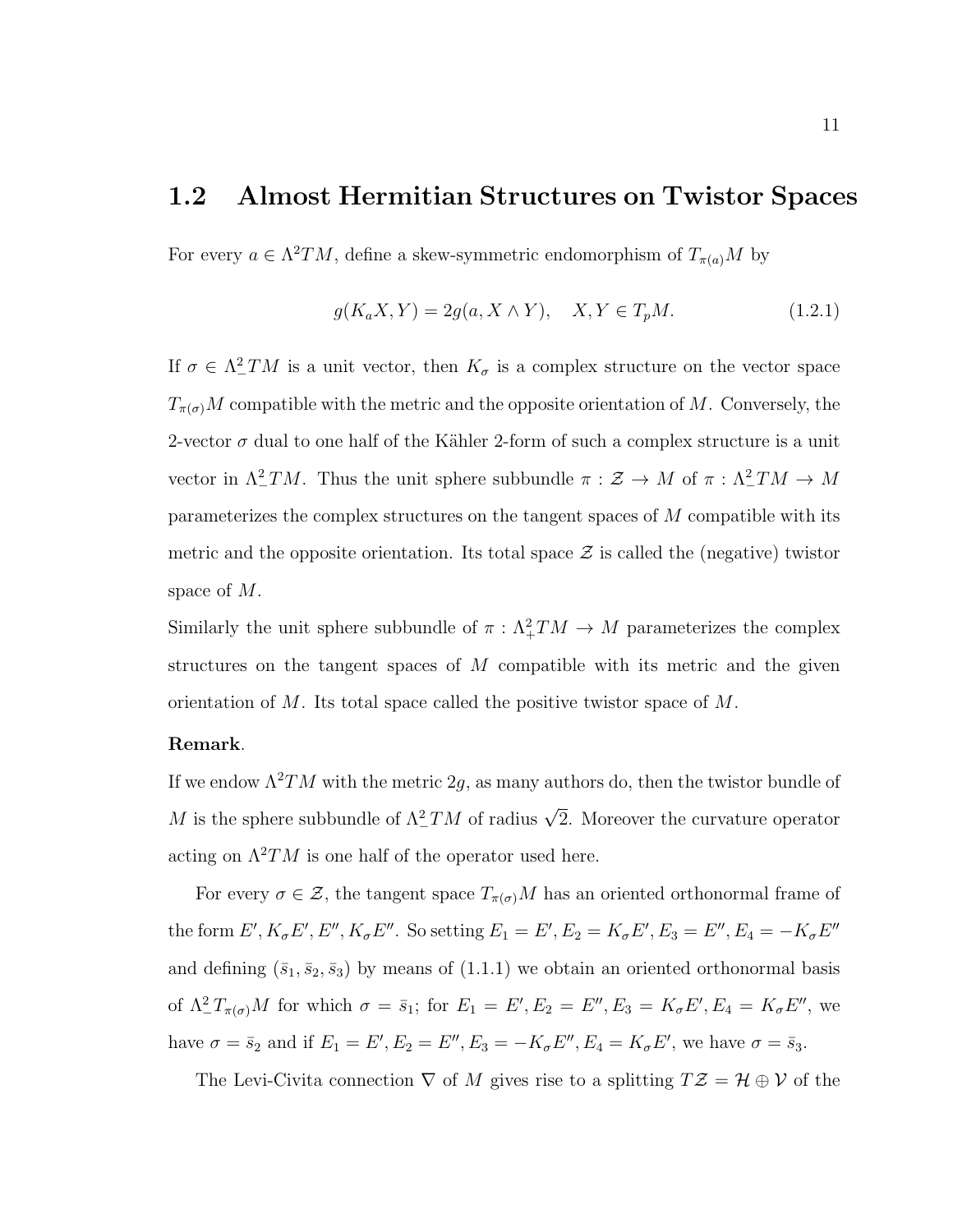tangent bundle of  $\mathcal Z$  into horizontal and vertical components. More precisely, let  $\pi : \Lambda^2_-TM \to M$  be the natural projection. By definition, the vertical space at  $\sigma \in \mathcal{Z}$ is  $\mathcal{V}_{\sigma} = \text{Ker}(\pi|\mathcal{Z})_{*\sigma}$  ( $T_{\sigma}\mathcal{Z}$  is always considered as a subspace of  $T_{\sigma}(\Lambda^2_-TM)$ ). Note that  $\mathcal{V}_{\sigma}$  consists of those vectors of  $T_{\sigma}\mathcal{Z}$  which are tangent to the fibre  $\mathcal{Z}_{p} = \pi^{-1}(p) \cap \mathcal{Z}$ ,  $p = \pi(\sigma)$ , of Z through the point  $\sigma$ . Since  $\mathcal{Z}_p$  is the unit sphere in the vector space  $\Lambda^2_- T_p M$ ,  $\mathcal{V}_{\sigma}$  is the orthogonal complement of  $\sigma$  in  $\Lambda^2_- T_p M$ . Let s be a local section of Z such that  $s(p) = \sigma$ . Since s has a constant length,  $\nabla_X s \in \mathcal{V}_{\sigma}$  for all  $X \in T_pM$ . Given  $X \in T_pM$ , the vector  $X^h_\sigma = s_*X - \nabla_X s \in T_\sigma \mathcal{Z}$  depends only on p and  $\sigma$ . By definition, the horizontal space at  $\sigma$  is  $\mathcal{H}_{\sigma} = \{X_{\sigma}^h : X \in T_pM\}$ . The map  $X \to X_{\sigma}^h$  is an isomorphism between  $T_pM$  and  $\mathcal{H}_{\sigma}$  with inverse map  $\pi_*\mid \mathcal{H}_{\sigma}$ .

Following [8] and [23] define two almost–complex structures  $\mathcal{J}_1$  and  $\mathcal{J}_2$  on  $\mathcal{Z}$  by

$$
\mathcal{J}_n V = (-1)^n \sigma \times V \text{ for } V \in \mathcal{V}_\sigma
$$
  

$$
\mathcal{J}_n X_\sigma^h = (K_\sigma X)_\sigma^h \text{ for } X \in T_p M, p = \pi(\sigma).
$$

It is well-known [8] that  $\mathcal{J}_1$  is integrable (i.e. comes from a complex structure) if and only if M is self-dual. Unlike  $\mathcal{J}_1$ , the almost-complex structure  $\mathcal{J}_2$  is never integrable [23].

Let  $h_t$  be the Riemannian metric on  $\mathcal Z$  given by

$$
h_t = \pi^*g + tg^v
$$

where  $t > 0$ , g is the metric of M and  $g^v$  is the restriction of the metric of  $\Lambda^2 TM$  to the vertical distribution  $\mathcal V$ .

The action of  $SO(4)$  on  $\Lambda^2 \mathbb{R}^4$  preserves the decomposition  $\Lambda^2 \mathbb{R}^4 = \Lambda^2_+ \mathbb{R}^4 \oplus \Lambda^2_- \mathbb{R}^4$ . Thus, considering  $S^2$  as the unit sphere in  $\Lambda^2_{-} \mathbb{R}^4$ , we have an action of the group  $SO(4)$ on  $S^2$ . Then, if  $SO(M)$  denotes the principal bundle of the oriented orthonormal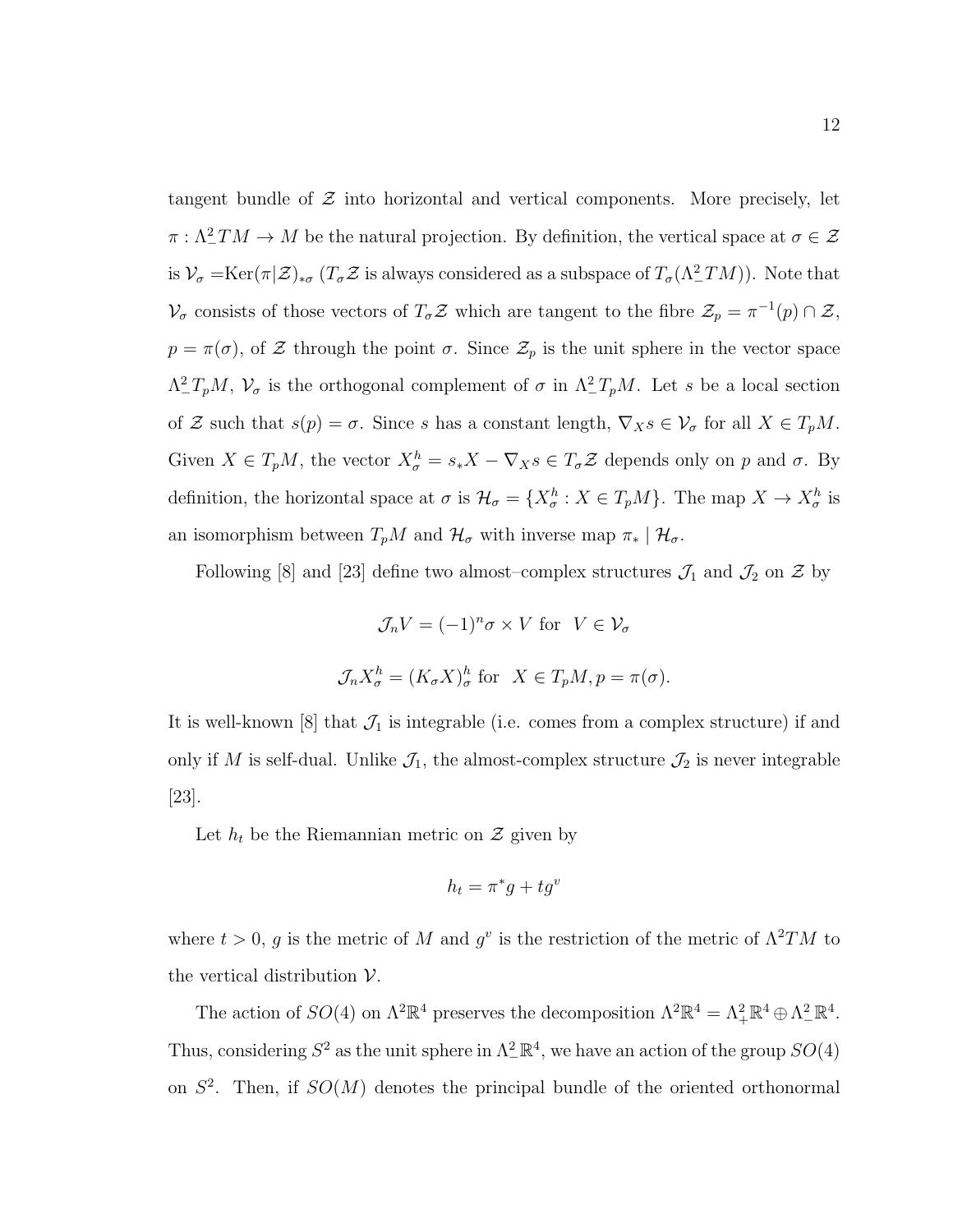frames on M, the twistor bundle of M is the associated bundle  $SO(M) \times_{SO(4)} S^2$ . It follows from the Vilms theorem (see, for example, [11, Theorem 9.59]) that the projection map  $\pi : (\mathcal{Z}, h_t) \to (M, g)$  is a Riemannian submersion with totally geodesic fibres (this can also be proved by a direct computation). Note also that the almostcomplex structures  $\mathcal{J}_1$  and  $\mathcal{J}_2$  are compatible with the metrics  $h_t$ .

### 1.3 Examples of Twistor Spaces

In this section we consider some well known examples of twistor spaces.

**Example 1.** Suppose that  $\Lambda^2$ *TM* admits a global frame  $(\bar{s}_1, \bar{s}_2, \bar{s}_3)$ . Then the bundle  $\Lambda^2$  TM is isomorphic to the trivial bundle  $M \times \mathbb{R}^3 \to M$ , an isomorphism being given by

$$
F(\sigma) = (\pi(\sigma), (y_1, y_2, y_3))
$$
 where  $y_k = g(\sigma, \bar{s}_k(\pi(\sigma)), k = 1, 2, 3)$ .

Clearly, the restriction  $f = F|\mathcal{Z}$  is a diffeomorphism of  $\mathcal Z$  onto  $M \times S^2$  and  $f^{-1} =$  $F^{-1}|M \times S^2$ . If  $x_1, ..., x_4$  are local coordinates of M, then  $(\widetilde{x}_i = x_i \circ \pi, y_k), i = 1, ..., 5$ ,  $k = 1, 2, 3$ , are local coordinates of  $\Lambda^2_- TM$ . If  $\xi_1, \xi_2, \xi_3$  are the standard coordinates of  $\mathbb{R}^3$ , then  $(x_i, \xi_k)$  are local coordinates of  $M \times \mathbb{R}^3$ . Let  $V = \sum_{k=1}^3 v_k$  $\partial$  $\partial y_k$  $(\sigma)$  be a vertical vector at a point  $\sigma = \sum_{i=1}^{3} y_i \bar{s}_i(\pi(\sigma))$  of  $\mathcal{Z}$ . Then,

$$
f_*(V) = \sum_{k=1}^3 v_k \frac{\partial}{\partial \xi_k}(y), \quad y = (y_1, y_2, y_3).
$$

The right-hand side of this identity is a vector tangent to  $S<sup>2</sup>$  at the point y. Thus f sends vertical spaces of  $\mathcal Z$  onto vertical spaces of the trivial bundle  $M \times S^2 \to M$ .

Every smooth section  $\varphi$  of  $M \times \mathbb{R}^3 \to M$  has the form  $(Id, \Phi)$  where  $\Phi : M \to \mathbb{R}^3$ is a smooth function. The trivial connection D on  $M \times \mathbb{R}^3 \to M$  is defined by  $D_X\varphi = (p, X(\Phi))$  for  $X \in T_pM$ . The horizontal space of  $M \times \mathbb{R}^3 \to M$  with respect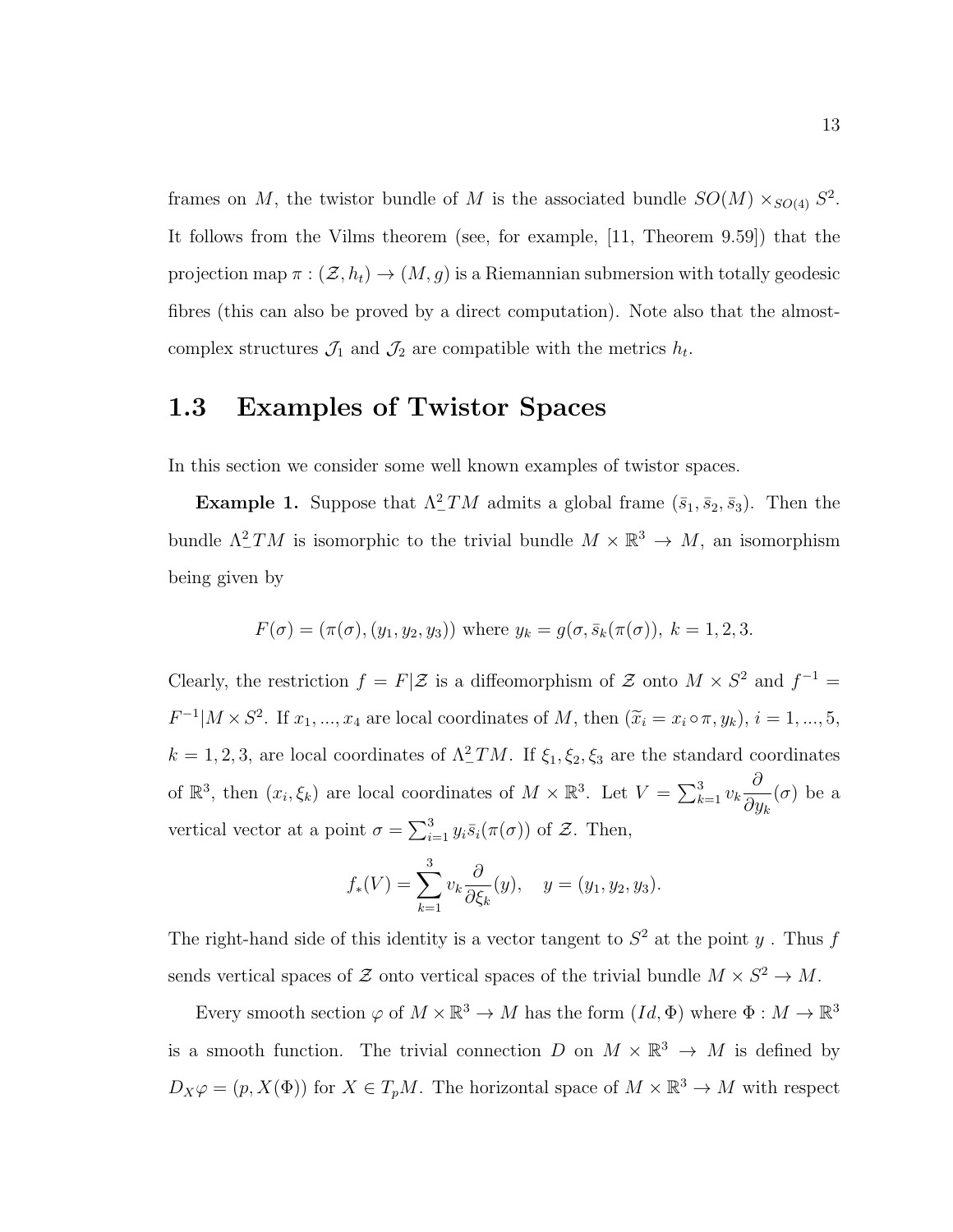to D is tangent to  $M \times S^2$  since the latter is the unit sphere subbundle of of the bundle  $M \times \mathbb{R}^3 \to M$  endowed with the product metric.

Now suppose in addition that the frame  $(\bar{s}_1, \bar{s}_2, \bar{s}_3)$  is parallel,  $\nabla \bar{s}_k = 0, k =$ 1, 2, 3. Take  $\sigma \in \mathcal{Z}$  and set  $p = \pi(\sigma)$ . Let s be a (local) section of  $\mathcal{Z}(M)$  such that  $s(p) = \sigma$  and  $\nabla s|_p = 0$ . Then for every  $X \in T_pM$ , we have  $f_*(X^h_{\sigma}) =$  $f_*(s_*(X)) = (f \circ s)_*(X)$ . Setting  $\varphi = f \circ s$  we get a section of  $M \times S^2$  for which  $\varphi = (Id, (g(s, \bar{s}_1), g(s, \bar{s}_2), g(s, \bar{s}_3)))$ . For  $X \in T_pM$ , we have  $Xg(s, \bar{s}_k) =$  $g(\nabla_X s, \bar{s}_k(p)) + g(s(p), \nabla_X \bar{s}_k) = 0$  since  $\nabla s|_p = \nabla \bar{s}_k|_p = 0$ . Thus, considering  $\varphi$  as a section of  $M \times \mathbb{R}^3$ ,  $D_X \varphi = 0$ , hence  $\varphi_*(X) = X_{f(\sigma)}^h$  where the right-hand side is the lift of X to the horizontal spaces of  $M \times S^2$ . Therefore  $f_*(X^h_{\sigma}) = \varphi_*(X) = X^h_{f(\sigma)}$ . In other words, f<sup>∗</sup> sends horizontal spaces onto horizontal spaces.

We can define two almost complex structures  $I_1$  and  $I_2$  on the manifold  $M \times S^2$  in a way similar to that we used on the twistor space. For  $(p, y) \in M \times S^2$  and  $X \in T_pM$ we set  $I_n X_{(p,y)}^h = (K_\sigma X)_{(p,y)}^h$  where  $\sigma = f^{-1}(p,y) = \sum_{k=1}^3 y_k \bar{s}_k(p)$ ,  $n = 1,2$ . On the vertical subbundle  $TS^2$  the structure  $I_n$  is defined as  $(-1)^{n+1}$  (the standard complex structure of  $S^2$ ). It is easy to check that the map f is biholomorphic with respect to the structures  $\mathcal{J}_n$  on  $\mathcal{Z}(M)$  and  $I_n$  on  $M \times S^2$ .

The following examples are given in [8]

a). Take  $M = \mathbb{R}^4$  with the standard metric. Set  $E_i = \frac{\partial}{\partial x_i}$  $\partial x_i$ ,  $i = 1, ..., 4$  where  $x_i$  are the standard coordinates of  $\mathbb{R}^4$ . Define  $\bar{s}_1, \bar{s}_2, \bar{s}_3$  by means of  $E_1, ..., E_4$ . Then we have  $\nabla \bar{s}_k = 0, k = 1, 2, 3$ , since  $\nabla E_i = 0$ . Thus the twistor space  $(\mathcal{Z}, \mathcal{J}_n)$  is biholomorphic to  $(\mathbb{R}^4 \times S^2, I_n)$ . The space  $\mathbb{R}^4$  is flat, so  $I_1$  is integrable. Note that if we identify  $\mathbb{R}^4$ with  $\mathbb{C}^2$ , the structure  $I_1$  is not the product structure on  $\mathbb{C}^2 \times S^2$ .

b). Let  $M = \mathbb{R}^4/\Gamma$  be a torus ( $\Gamma$  being a lattice). Consider the torus M with the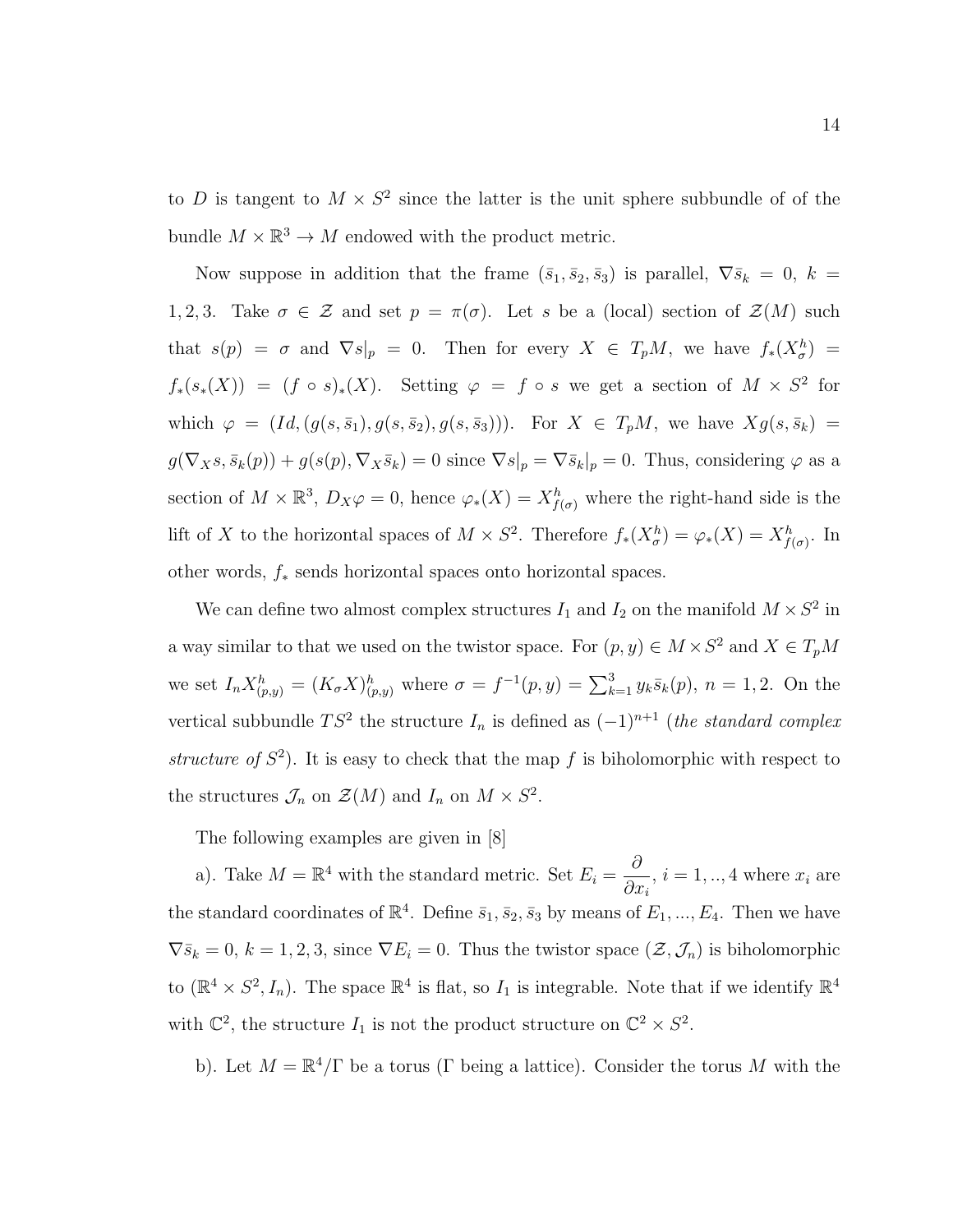flat metric induced by the metric of  $\mathbb{R}^4$ . The vector fields  $E_i$  descend to global frame on the torus We denote this frame again by  $E_i$  and define  $\bar{s}_1, \bar{s}_2, \bar{s}_3$  by means of it. Again  $\nabla \bar{s}_k = 0$ , hence  $(\mathcal{Z}, \mathcal{J}_n)$  is biholomorphic to  $((\mathbb{R}^4/\Gamma) \times S^2, I_n)$ . Note that the structure  $I_1$  on the torus has been considered in [13, Example de fibration au sense de la proposition I.2.2]

**Example 2.** The twistor space of the unit 4-sphere  $S<sup>4</sup>$  endowed with its standard metric and orientation can be identified with the complex projective space  $\mathbb{CP}^3$ . More precisely, if the sphere  $S^4$  is identified with the quaternion projective line  $\mathbb{HP}^1$ , the twistor bundle over  $S^4$  has the form  $\pi : \mathbb{CP}^3 \longrightarrow \mathbb{HP}^1$ , where the projection is given by the tautological formula

$$
\pi : [z_1, z_2, z_3, z_4] \longmapsto [z_1 + z_2 j, z_3 + z_4 j]
$$

We refer to [55] for a proof of this fact.

**Example 3.** Consider the complex projective space  $\mathbb{CP}^2$  with the Fubini-Study metric and the orientation induced by the complex structure. Then the twistor space Z, is identified with the flag manifold  $F = F(1, 1, 1; \mathbb{C}^3)$  (see [11]). We consider the points of F as triples  $(E_0, E_1, E_2)$  of mutually orthogonal one-dimensional complex subspaces in  $\mathbb{C}^3$ . Then the manifold F evidently coincides with the homogeneous space  $F = SU(3)/S(U(1) \times U(1) \times U(1)).$ 

### 1.4 The Riemannian Curvature of Twistor Spaces

The sectional curvature of Levi-Civita connection of the metric  $h_t$  on the twistor space  $\mathcal Z$  of an oriented Riemannian 4-manifold  $(M, g)$  has been computed in [18] by means of the O'Neill formulas [11]. In this section we present (without proofs) some explicit formulas obtained in [18] for various curvatures of  $h_t$  which we will use later.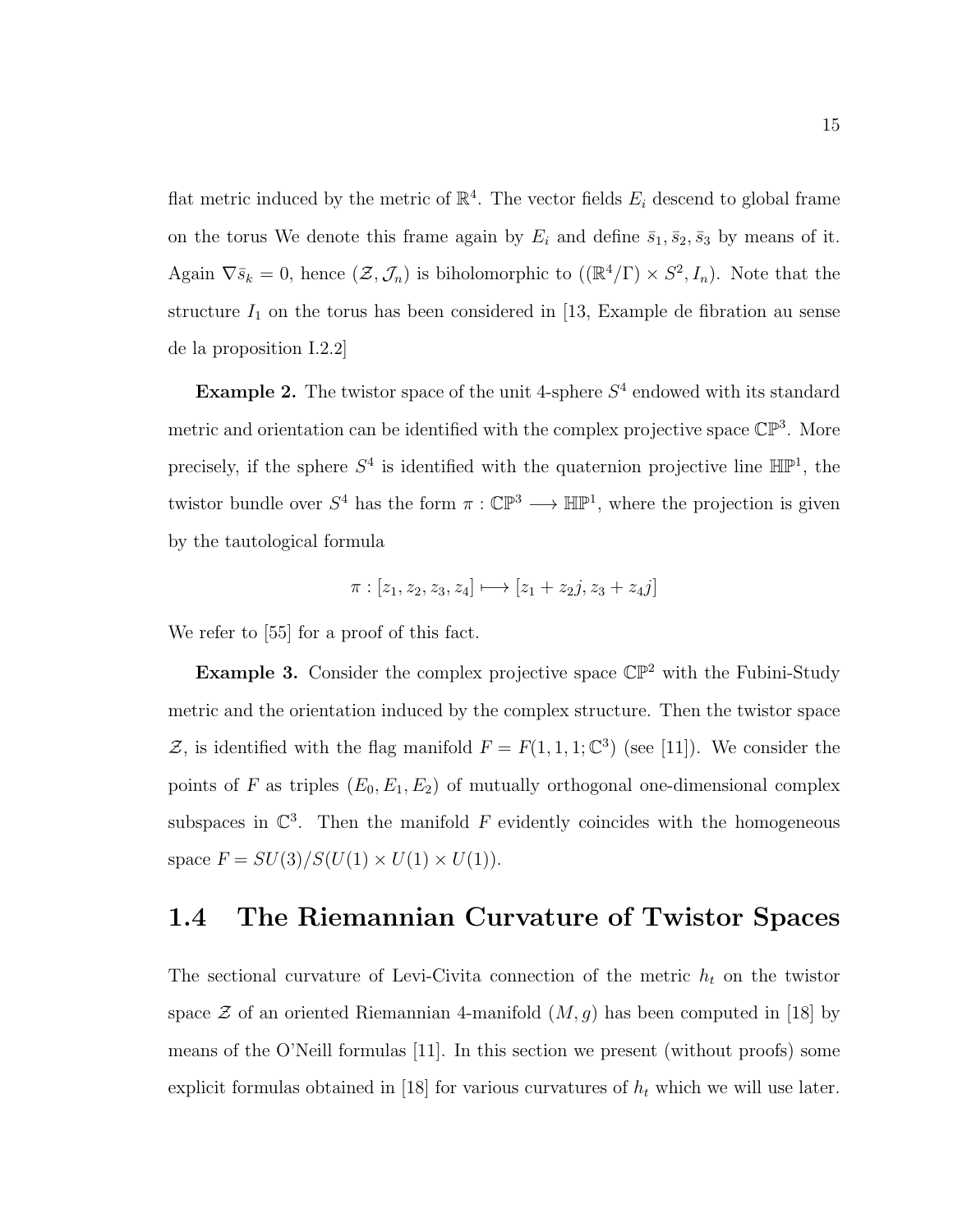Denote by  $R, R, s$  the curvature tensor, the curvature operator and the scalar curvature of  $(M, g)$  respectively.

#### 1.4.1 The Sectional Curvature of Twistor Spaces

Let  $R_z$  be the curvature tensor of  $(\mathcal{Z}, h_t)$ .

**Proposition 1.4.1.** Let  $E, F \in T_{\sigma}Z$  and  $X = \pi_*E, Y = \pi_*F, V = VE, W = VF$ . Then the sectional curvature of  $(\mathcal{Z}, h_t)$  is given by

$$
h_t(R_Z(E \wedge F)E, F) = g(R(X \wedge Y)X, Y) - tg((\nabla_X \mathcal{R})(X \wedge Y), \sigma \times W)
$$
  
+ 
$$
tg((\nabla_Y \mathcal{R})(X \wedge Y), \sigma \times V) - 3tg(\mathcal{R}(\sigma), X \wedge Y)g(\sigma \times V, W)
$$
  
- 
$$
t^2g(R(\sigma \times V)X, R(\sigma \times W)Y) + \frac{t^2}{4} || R(\sigma \times W)X + R(\sigma \times V)Y ||^2
$$
  
- 
$$
\frac{3t}{4} || R(X \wedge Y)\sigma ||^2 + t(||V||^2 ||W||^2 - g(V, W)^2).
$$

In the case when  $M$  is self dual and Einstein this formula simplifies significantly: Corollary 1.4.2. Let M be a self-dual Einstein manifold with scalar curvature s. Then

$$
h_t(R_Z(E \wedge F)E, F) = g(R(X \wedge Y)X, Y) - \frac{ts}{2}g(\sigma, X \wedge Y)g(\sigma \times V, W)
$$
  

$$
- \frac{1}{2}(\frac{ts}{12})^2g(X, Y)g(V, W) + 3(\frac{ts}{12})^2g(X \wedge Y, V \times W)
$$
  

$$
+ (\frac{ts}{24})^2(\parallel X \parallel^2 \parallel W \parallel^2 + \parallel Y \parallel^2 \parallel V \parallel^2)
$$
  

$$
- 6t(\frac{s}{24})^2(\parallel X \wedge Y \parallel^2 - 2g(\sigma, X \wedge Y)^2)
$$
  

$$
+ t(\parallel V \parallel^2 \parallel W \parallel^2 - g(V, W)^2).
$$

#### 1.4.2 The Ricci Curvature of Twistor Spaces

Denote by  $c_{\mathcal{Z}}$  the Ricci tensor of the twistor space  $(\mathcal{Z}, h_t)$ . **Proposition 1.4.3.** Let  $E \in T_{\sigma} \mathcal{Z}$ ,  $X = \pi_* E$  and  $V = VE$ ,. Then  $c_Z(E, E) = c_M(X, X) + tTrace(A \longrightarrow (\nabla_A R)(\sigma \times V, X))$ 

+ 
$$
\left(\frac{t^2}{4}\right) \parallel \mathcal{R}(\sigma \times V) \parallel^2 - \left(\frac{t}{2}\right) \parallel i_X \circ \mathcal{R}_-\parallel_p^2
$$
  
+  $\left(\frac{t}{2}\right) \parallel i_X \circ \mathcal{R} \parallel^2 + \parallel V \parallel^2$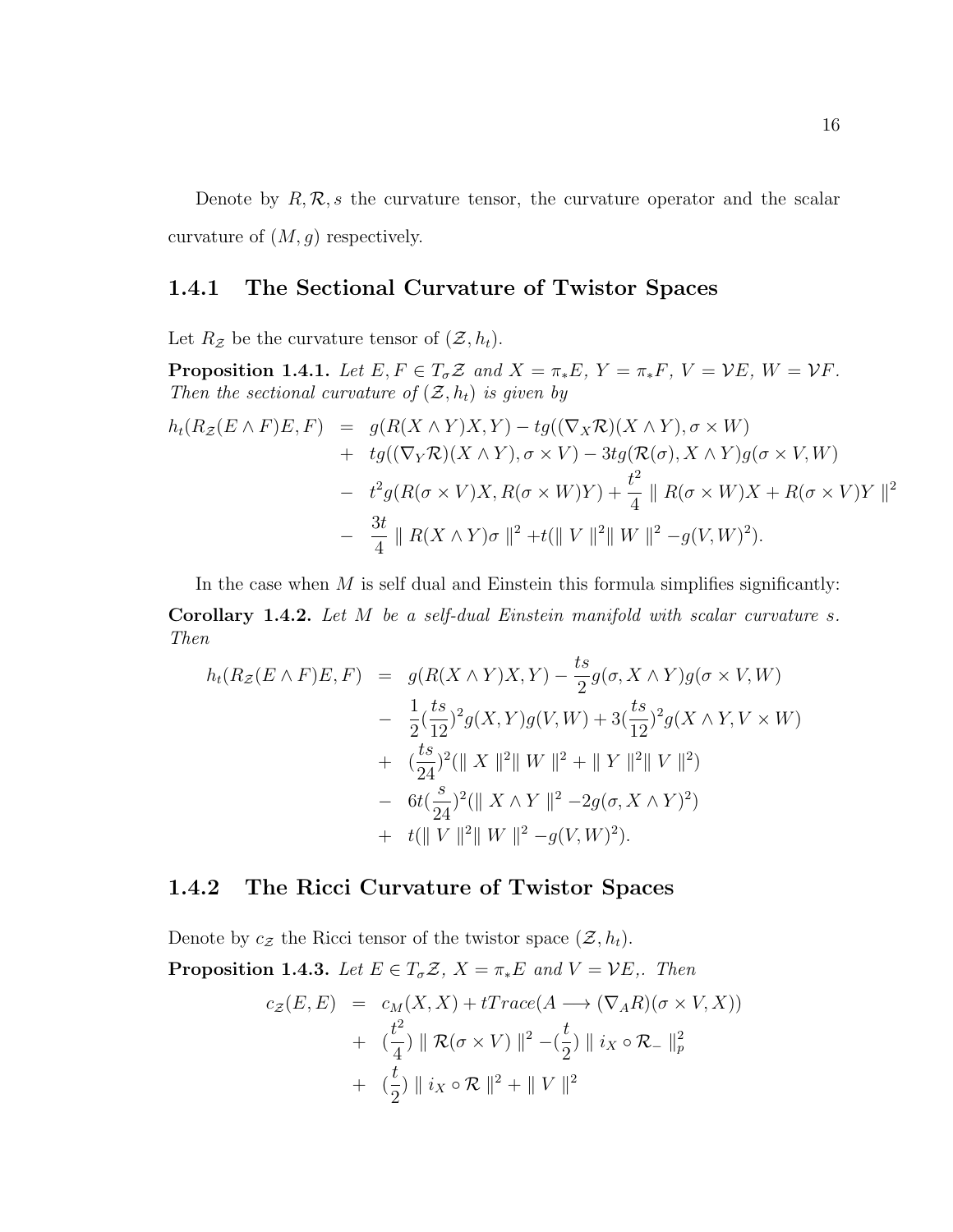where  $i_X : \Lambda^2 TM \longrightarrow TM$  is the interior product and  $\mathcal{R}_-$  is the restriction of  $\mathcal R$  on  $\Lambda^2_-TM$ .

**Corollary 1.4.4.** The scalar curvature  $s_z$  of twistor space  $(\mathcal{Z}, h_t)$  is given by

$$
s_{\mathcal{Z}}(\sigma) = s_{M}(p) + (\frac{t}{4})(\| \mathcal{R}(\sigma) \|^2 - \| \mathcal{R}_{-} \|^2_{p}) + \frac{2}{t}
$$

where  $p = \pi(\sigma)$  and  $s_M$  is scalar curvature of M.

**Corollary 1.4.5.** Let  $M$  be a self dual Einstein  $\frac{1}{4}$ -manifold with scalar curvature s. Then the Ricci tensor  $c_z$  and the scalar curvature  $s_z$  of  $(\mathcal{Z}, h_t)$  are given by

$$
c_{\mathcal{Z}}(E, E) = \left(\frac{s}{4} - t\left(\frac{s}{12}\right)^2\right) \|X\|^2 + \left(1 + \left(\frac{ts}{12}\right)^2\right) \|V\|^2,
$$
  
\n
$$
s_{\mathcal{Z}} = \frac{2}{t} + s - \left(\frac{t}{72}\right)s^2
$$

where  $X = \pi_* E$  and  $V = VE$ 

Using the above formulas one can prove the following well-known result of Friedrich and Grunewald [24]:

**Proposition 1.4.6.** The metric  $h_t$  is Einstein if and only if  $(M, g)$  is a self-dual Einstein manifold with scalar curvature  $s = \frac{6}{4}$ t or 12  $\frac{2}{t}$ .

#### 1.4.3 The Holomorphic Sectional Curvature of Twistor Spaces

**Proposition 1.4.7.** Let M be a self dual Einstein manifold with sectional curvature S and scalar curvature s. Let  $E \in T_{\sigma} \mathcal{Z}$  be an  $h_t$ -unit vector and  $K_{\sigma}$  the complex structure on  $T_pM$ ,  $p = \pi(\sigma)$ , defined by  $\sigma$ . Then

$$
H_n(E) = S(X, K_{\sigma}X) \| X \|^{4} + t \| V \|^{4}
$$
  
+ 
$$
(2(\frac{st}{24})^{2}(3(-1)^{n+1}) + (-1)^{n} + 1(\frac{st}{4})) \| X \|^{2} \| V \|^{2}
$$

where  $X = \pi_* E$  and  $V = VE$ 

Using this proposition the following statement has been proved in [18].

**Proposition 1.4.8.** The almost Hermitian manifold  $(\mathcal{Z}, h_t, \mathcal{J}_1)$  has a constant holomorphic sectional curvature  $\chi$  if and only if M is of constant sectional curvature  $\chi = \frac{1}{t}$ 

The holomorphic sectional curvature of  $(\mathcal{Z}, h_t, \mathcal{J}_2)$  is never constant.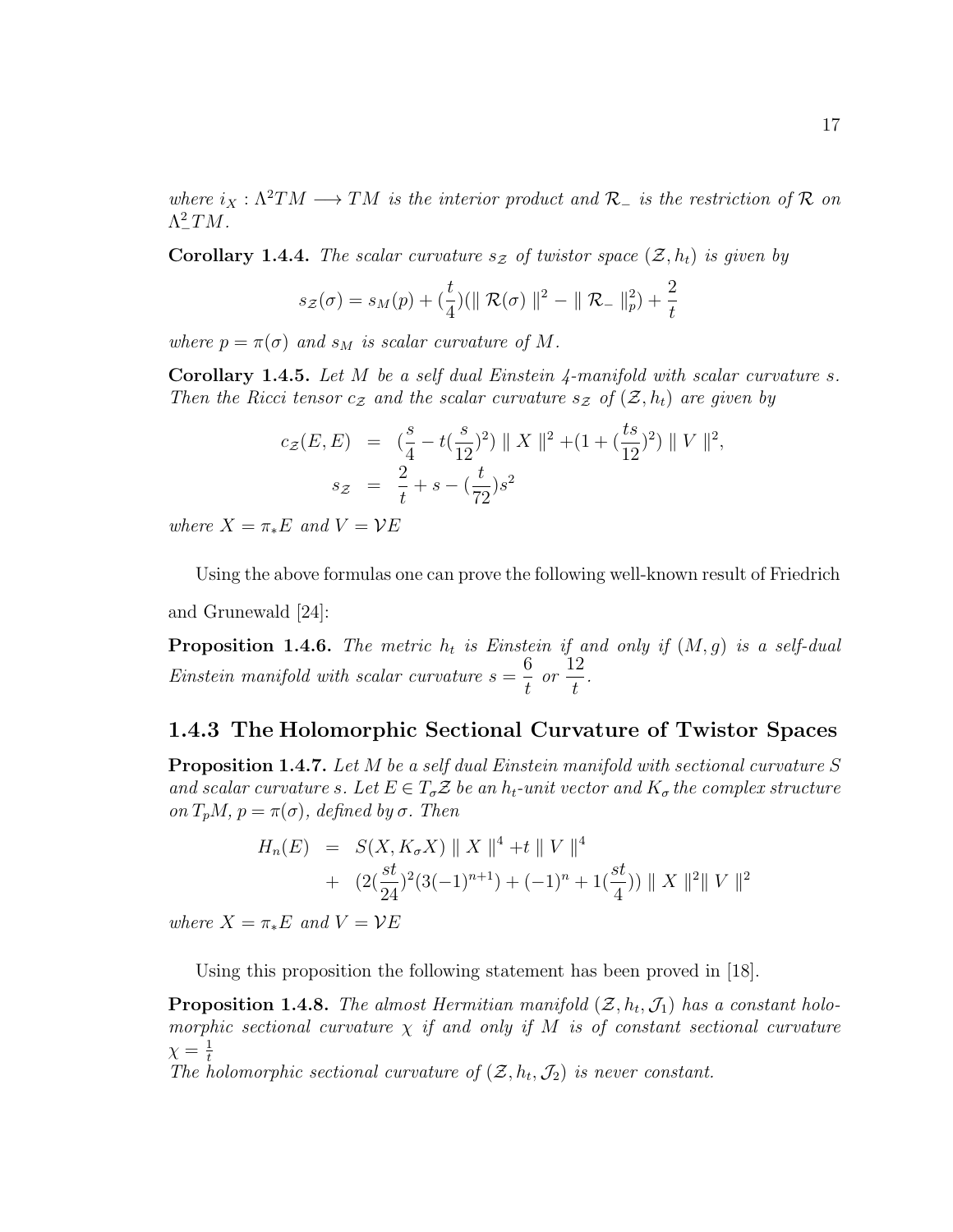# Chapter 2 Holomorphic Curvatures of Twistor Spaces

In this chapter we study the twistor spaces of oriented Riemannian four-manifolds as a source of almost Hermitian six-manifolds of constant or strictly positive holomorphic, Hermitian and orthogonal bisectional curvatures. In particular, we obtain explicit formulas for these curvatures in the case when the base manifold is Einstein and self-dual, and observe that the "squashed" metric on  $\mathbb{CP}^3$  is a non-Kähler Hermitian-Einstein metric of positive holomorphic bisectional curvature. This shows that a recent result of Kalafat and Koca [35] in dimension four cannot be extended to higher dimensions. We also prove that the Hermitian bisectional curvature of a non-Kähler Hermitian manifold is never a non-zero constant which gives a partial negative answer to a question of Balas and Gauduchon [10].

Finally, motivated by an integrability result of Vezzoni [53] for almost Kähler manifolds, we study the problem when the holomorphic and the Hermitian bisectional curvatures of an almost Hermitian manifold coincide. We extend the result of Vezzoni to a more general class of almost Hermitian manifolds and describe the twistor spaces having this curvature property.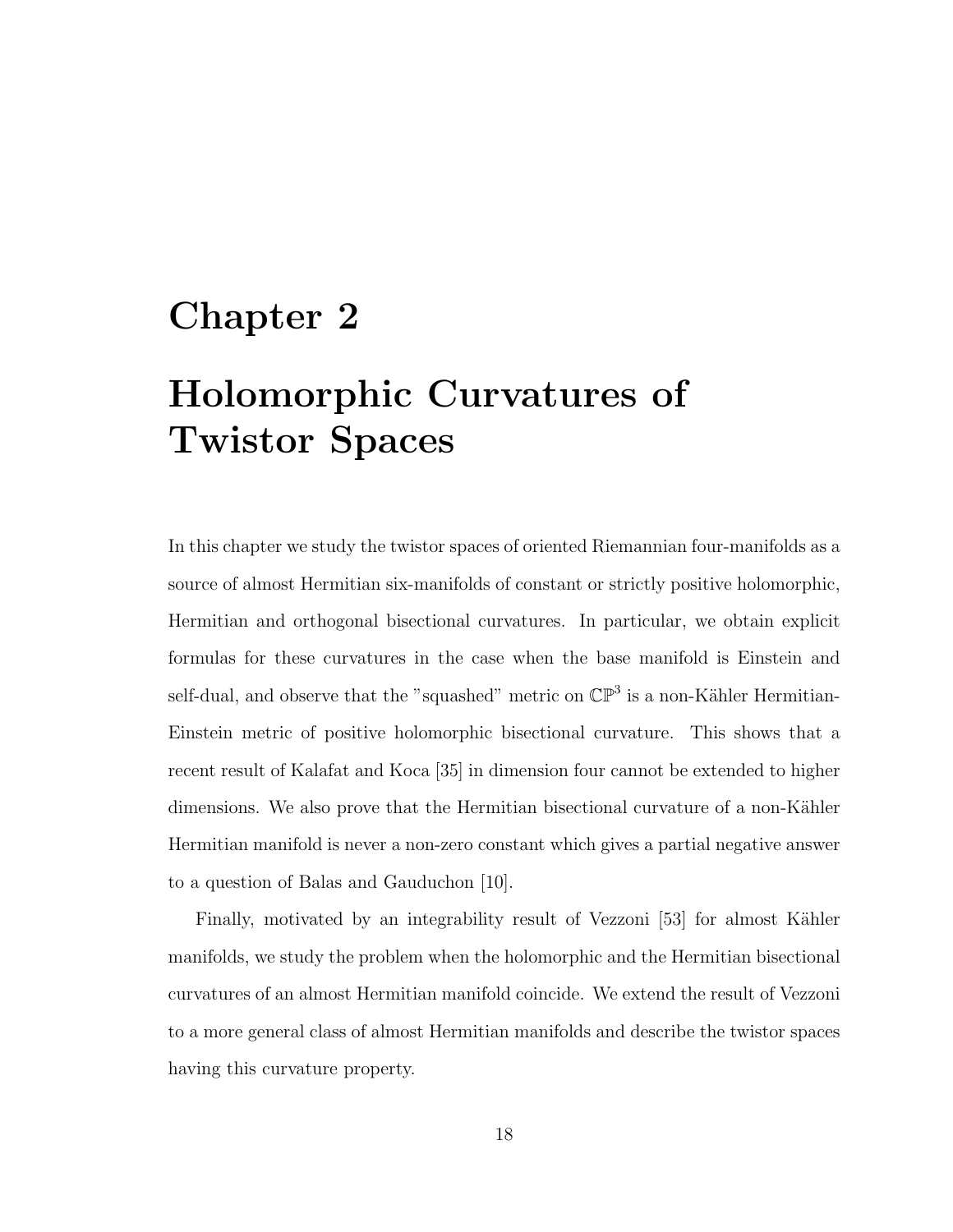### 2.1 Holomorphic bisectional curvature of a twistor space

Let  $(M, g)$  be an oriented Riemannian four-manifold. Denote by  $\mathcal Z$  the negative twistor space of M. Moreover denote by  $\times$  the usual vector cross product on the oriented 3-dimensional vector space  $\Lambda^2_T P_p M$ ,  $p \in M$ , endowed with the metric g. Then it is easy to check that

$$
g(R(a)b, c) = -g(\mathcal{R}(b \times c), a)
$$
\n(2.1.1)

for  $a \in \Lambda^2 T_p M$ ,  $b, c \in \Lambda^2_+ T_p M$ , and

$$
g(\sigma \times V, X \wedge K_{\sigma} Y) = g(\sigma \times V, K_{\sigma} X \wedge Y) = -g(V, X \wedge Y) \tag{2.1.2}
$$

for  $V \in \mathcal{V}_{\sigma}$ ,  $X, Y \in T_pM$ .

It is also easy to show that for every  $a, b \in \Lambda^2_- T_pM$ 

$$
K_a \circ K_b = -g(a, b)Id - K_{a \times b}.\tag{2.1.3}
$$

Now let  $(N, h, J)$  be an almost Hermitian manifold. Then the holomorphic sectional curvature and the holomorphic bisectional curvature are defined respectively by

$$
H(X) = R(X, JX, X, JX), || X || = 1;
$$
  

$$
H(X, Y) = R(X, JX, Y, JY), || X || = || Y || = 1
$$

where R is the Riemannian curvature of  $(N, h)$ .

First we give an explicit formula for the holomorphic bisectional curvature  $H_{t,n}$ of the twistor space  $(\mathcal{Z}, h_t, \mathcal{J}_n), n = 1, 2, t > 0$ , when the base manifold  $(M, g)$  is self-dual and Einstein.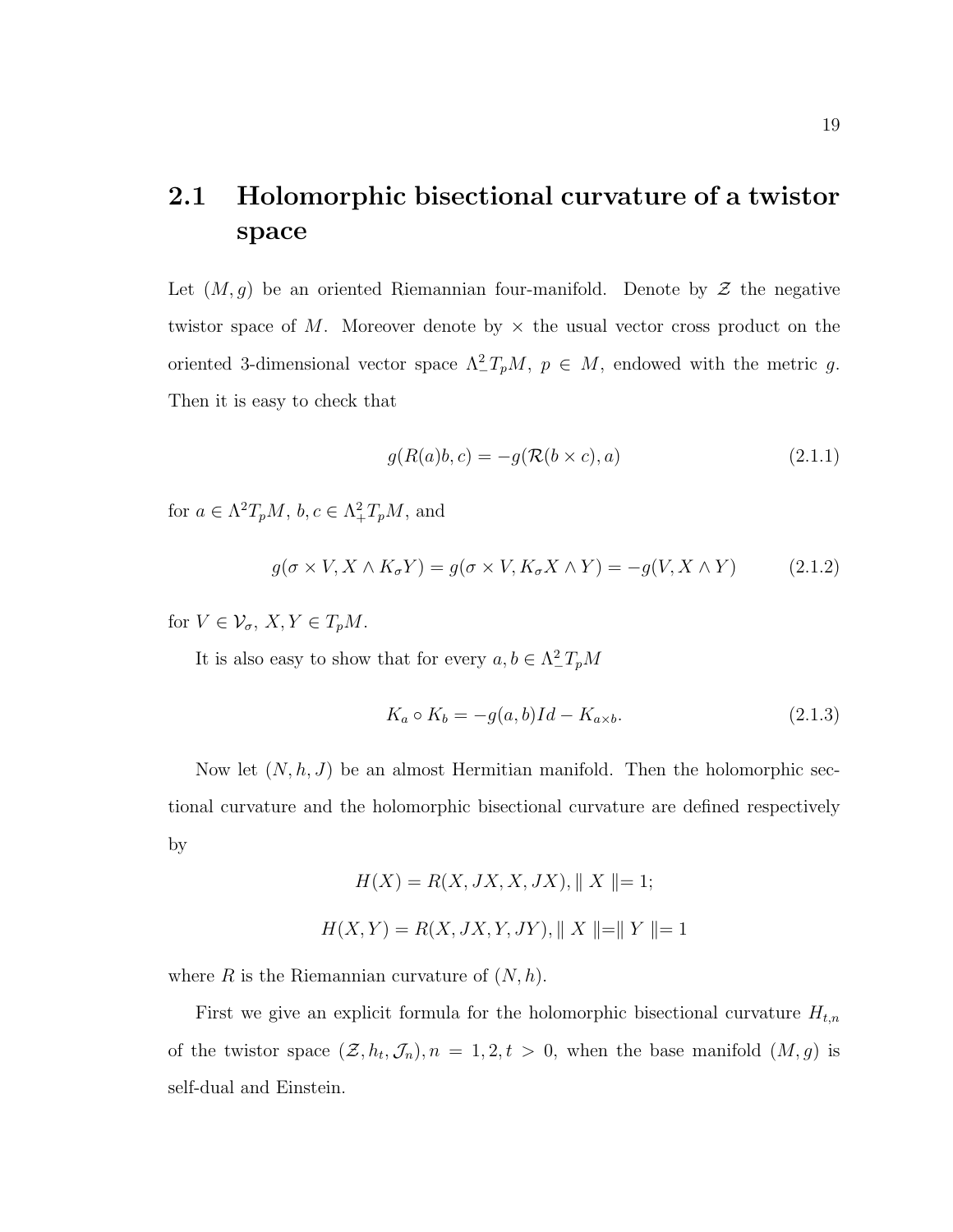**Proposition 2.1.1.** Let  $(M, g)$  be a self-dual Einstein manifold with scalar curvature s and let  $E, F \in T_{\sigma} \mathcal{Z}$  be arbitrary  $h_t$ -unit tangent vectors with  $X = \pi_* E$ ,  $Y = \pi_* F$ ,  $V = VE, W = VF.$  Then

$$
H_{t,n}(E, F) = R(X, K_{\sigma}X, Y, K_{\sigma}Y) + t \| V \|^{2} \| W \|^{2}
$$
  
+ 
$$
2t(\frac{s}{24})^{2} (\| X \|^{2} \| Y \|^{2} - g(X, Y)^{2} - g(K_{\sigma}X, Y)^{2})
$$
  
+ 
$$
(-1)^{n} (2(\frac{ts}{24})^{2} - \frac{ts}{12}) (\| X \|^{2} \| W \|^{2} + \| Y \|^{2} \| V \|^{2})
$$
  
+ 
$$
(2(\frac{ts}{24})^{2} (1 + (-1)^{n}) - \frac{ts}{12}) (g(K_{\sigma}X, Y)g(\sigma \times V, W)
$$
  
+ 
$$
(-1)^{n} g(X, Y)g(V, W))
$$
(2.1.4)

where  $K_{\sigma}$  is the complex structure on  $T_pM$ ,  $p = \pi(\sigma)$ , determined by  $\sigma$  via (1.2.1).

Proof. Note that

$$
g(V, \sigma \times W)^{2} + g(V, W)^{2} = ||V||^{2} ||W||^{2}
$$
\n(2.1.5)

since if  $W \neq 0$ ,  $W, \sigma \times W$  is a basis of  $\mathcal{V}_{\sigma}$ . Note also that

$$
\| (-1)^n \sigma \times V \|^{2} = \| V \|^{2}, \qquad (2.1.6)
$$

and

$$
(\sigma \times V) \times W = -\sigma g(V, W) \tag{2.1.7}
$$

Now we show that

$$
g(K_{\sigma}Y \wedge K_{\sigma}X, V \times W) = -\frac{1}{2}g(K_{\sigma}X, Y)g(\sigma \times V, W)
$$
 (2.1.8)

We may assume that  $|| V \times W ||= 1$ . Then

$$
g(K_{\sigma}Y \wedge K_{\sigma}X, V \times W) = \frac{1}{2}g(K_{V \times W}K_{\sigma}Y, K_{\sigma}X)
$$

We have

$$
K_{V\times W}\circ K_{\sigma}Y=-g(V\times W,\sigma)Y-K_{(V\times W)\times\sigma}Y
$$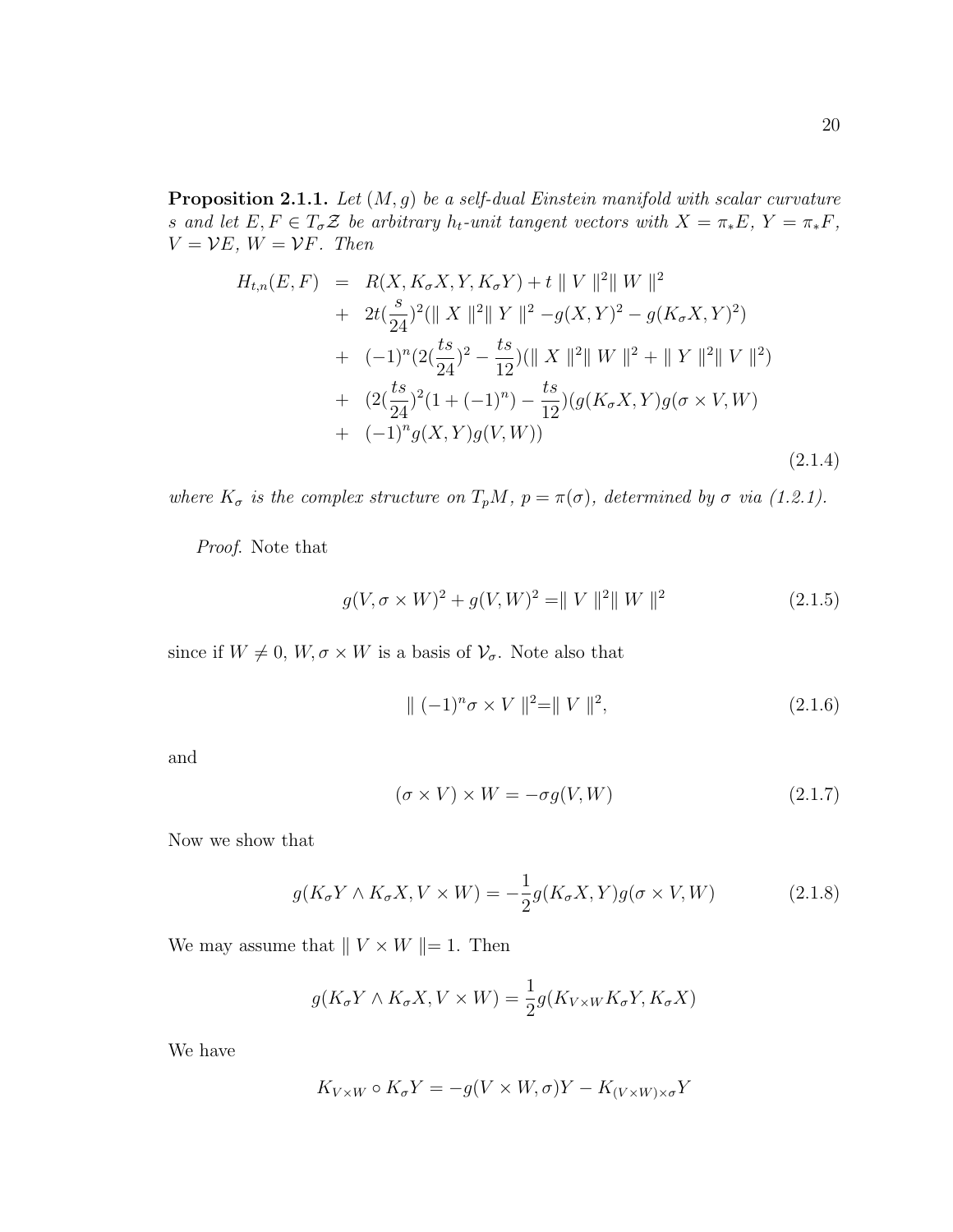by (2.1.3), where  $(V\times W)\times\sigma=0,$  since  $V\perp\sigma,$   $W\perp\sigma$ 

Hence

$$
g(K_{\sigma}Y \wedge K_{\sigma}X, V \times W) = -\frac{1}{2}g(K_{\sigma}X, Y)g(\sigma, V \times W)
$$
  
= 
$$
-\frac{1}{2}g(K_{\sigma}X, Y)g(\sigma \times V, W)
$$

The well-known expression of the Riemannian curvature tensor by means of sectional curvatures (cf. e.g. [37]) gives:

$$
6h_t(R_Z(E, \mathcal{J}_n E)F, \mathcal{J}_n F) = S(\mathcal{J}_n E + \mathcal{J}_n F, E + F) - S(\mathcal{J}_n E + \mathcal{J}_n F, E)
$$
  
\n
$$
- S(\mathcal{J}_n E + \mathcal{J}_n F, F) - S(\mathcal{J}_n E, E + F) - S(\mathcal{J}_n F, E + F)
$$
  
\n
$$
+ S(\mathcal{J}_n E, F) + S(\mathcal{J}_n F, E) - S(E + \mathcal{J}_n F, \mathcal{J}_n E + F)
$$
  
\n
$$
+ S(E + \mathcal{J}_n F, \mathcal{J}_n E) + S(E + \mathcal{J}_n F, F) + S(E, F + \mathcal{J}_n E)
$$
  
\n
$$
+ S(\mathcal{J}_n F, F + \mathcal{J}_n E) - S(E, F) - S(\mathcal{J}_n F, \mathcal{J}_n E) \quad (2.1.9)
$$

where  $S$  denotes the sectional curvature. Now using Proposition 1.4.1 and identities  $(2.1.2) - (2.1.6)$  one can obtain after a simple but long computation the desired formula for the holomorphic bisectional curvature  $H_{t,n}(E, F)$ .

Note that in the case when the base manifold  $(M, g)$  is of constant sectional curvature we have

$$
g(R(X, K_{\sigma}X)Y, K_{\sigma}Y) = \frac{s}{6}g(X \wedge K_{\sigma}X, Y \wedge K_{\sigma}Y) = \frac{s}{12}(g(X, Y)^2 + g(K_{\sigma}X, Y)^2)
$$

and the proposition above implies the following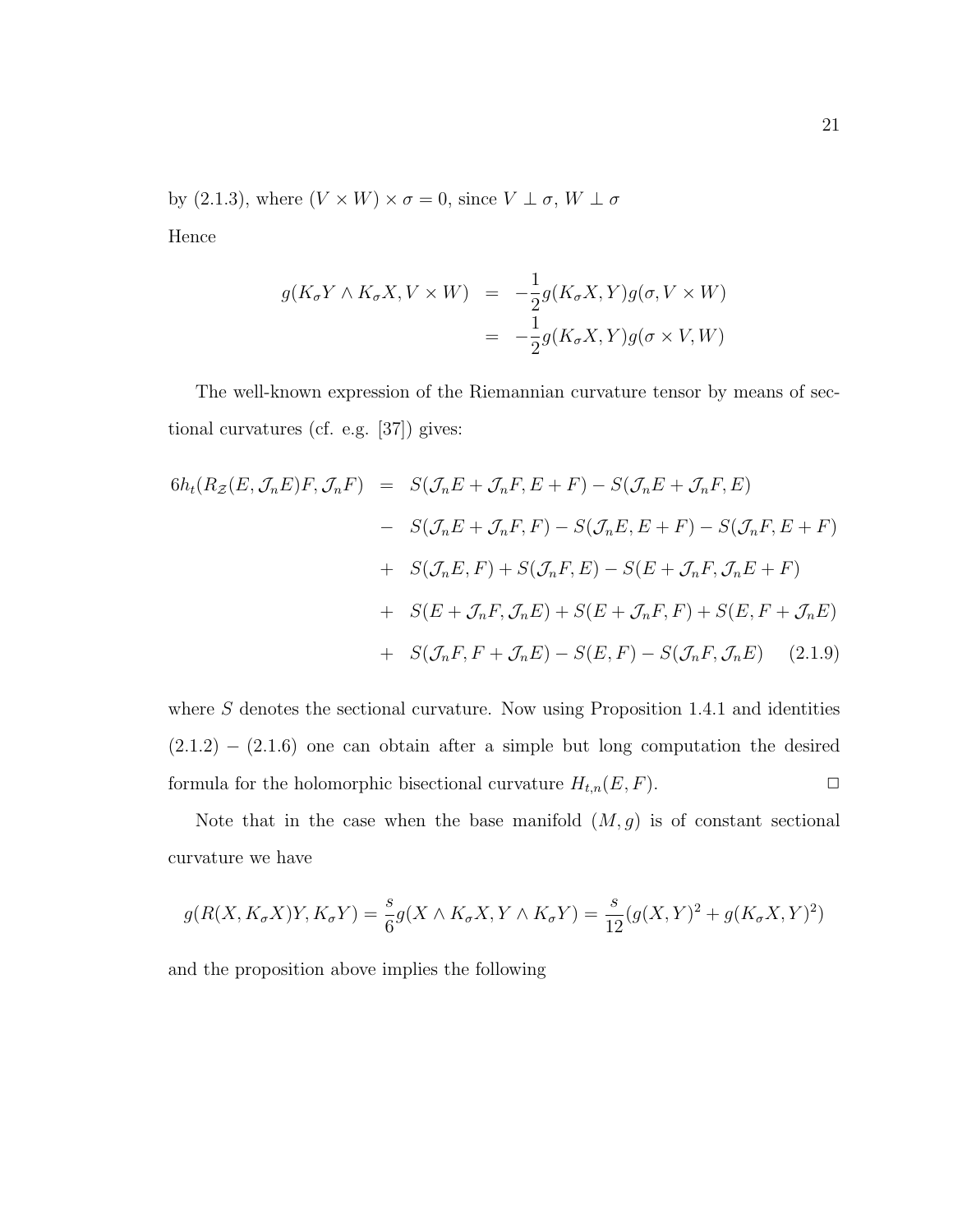**Corollary 2.1.2.** Let  $(M, g)$  be a 4-manifold of constant sectional curvature and scalar curvature s. Then

$$
H_{t,n}(E,F) = \frac{s}{12}(g(X,Y)^2 + g(K_{\sigma}X,Y)^2) + t \|V\|^2 \|W\|^2
$$
  
+ 
$$
2t(\frac{s}{24})^2 (\|X\|^2 \|Y\|^2 - g(X,Y)^2 - g(K_{\sigma}X,Y))
$$
  
+ 
$$
(-1)^n (2(\frac{ts}{24})^2 - \frac{ts}{12})(\|X\|^2 \|W\|^2 + \|Y\|^2 \|V\|^2)
$$
  
+ 
$$
(2(\frac{ts}{24})^2(1 + (-1)^n) - \frac{ts}{12})(g(K_{\sigma}X,Y)g(\sigma \times V,W))
$$
  
+ 
$$
(-1)^n g(X,Y)g(V,W)).
$$
 (2.1.10)

Setting  $E = F$  in (2.1.9) we obtain the following.

**Corollary 2.1.3.** Let  $(M, g)$  be a self-dual Einstein manifold with sectional curvature K and scalar curvature s, and let  $E, F \in T_{\sigma} \mathcal{Z}$  be arbitrary  $h_t$ -unit tangent vectors with  $X = \pi_* E$ ,  $Y = \pi_* F$ ,  $V = VE$ ,  $W = VF$ . The holomorphic sectional curvature of  $(\mathcal{Z}, h_t, \mathcal{J}_n)$  is given by

$$
H_{t,n}(E) = K(X, K_{\sigma}X) \|X\|^4 + t \|V\|^4 + (2(\frac{st}{24})^2(3(-1)^n + 1) + (-1)^{n+1}(\frac{st}{24})) \|X\|^2 \|V\|^2
$$

Next we apply Corollary 2.1.2 to prove the following

**Theorem 2.1.4.** The holomorphic bisectional curvature of the twistor space  $(\mathcal{Z}, h_t, \mathcal{J}_n)$ of an oriented Riemannian  $\lambda$ -manifold  $(M, g)$  is never constant.

*Proof.* Suppose on the contrary that  $(\mathcal{Z}, h_t, \mathcal{J}_1)$  has constant holomorphic bisectional curvature. Then  $(\mathcal{Z}, h_t, \mathcal{J}_1)$  has constant holomorphic sectional curvature. According to [18, Proposition 5.2],  $(M, g)$  has constant sectional curvature and  $st = 12$ .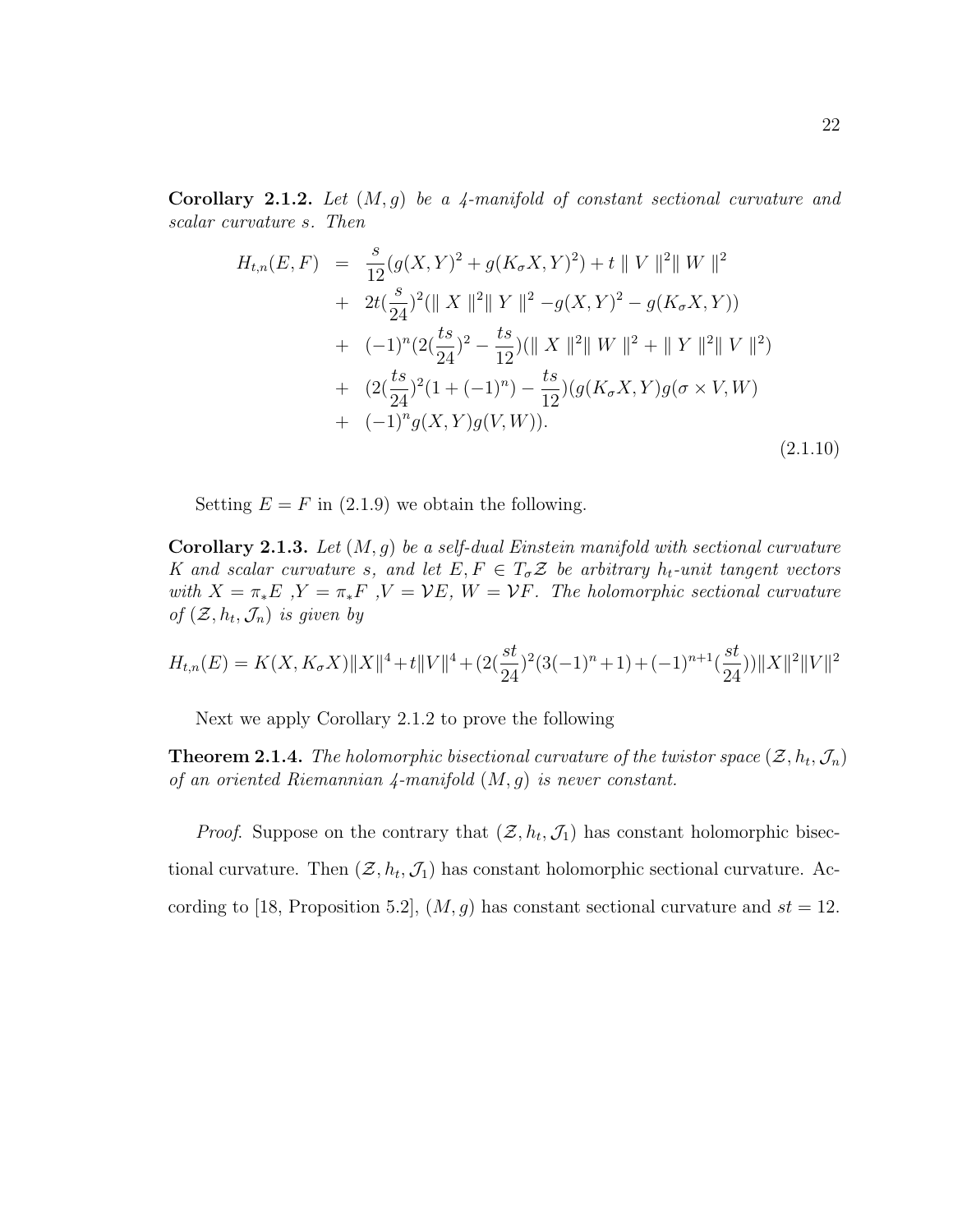Setting  $st = 12$  and  $n = 1$  in  $(2.1.10)$  gives

$$
H_{t,1}(E, F) = \frac{1}{t}[g(X, Y)^2 + g(K_{\sigma}X, Y)^2] + t||V||^2||W||^2
$$
  
+ 
$$
\frac{1}{2t}[||X||^2||Y||^2 - g(X, Y)^2 - g(K_{\sigma}X, Y)^2] + \frac{1}{2}[||X||^2||W||^2 +
$$
  
+ 
$$
|Y||^2||V||^2] - g(K_{\sigma}X, Y)g(\sigma \times V, W) + g(X, Y)g(V, W)
$$
  
= 
$$
\frac{1}{2t}[(g(X, Y) + tg(V, W))^2 + g(X, K_{\sigma}Y) - tg(V, \sigma \times W)^2(g(X, X))
$$
  
+ 
$$
tg(V, V))(g(Y, Y) + tg(W, W))]
$$
  
= 
$$
\frac{1}{2t}[h_t(E, F)^2 + h_t(E, \mathcal{J}_1 F)^2 + h_t(E, E)h_t(F, F)]
$$

The right hand side of the above identity is not constant because

$$
h_t(E, F)^2 + h_t(E, \mathcal{J}_1 F)^2
$$

is not constant, which contradicts to our assumption.

According to [18, Proposition 5.2], the holomorphic sectional curvature of  $(\mathcal{Z}, h_t, \mathcal{J}_2)$ is never constant, therefore the holomorphic bisectional curvature of  $(\mathcal{Z}, h_t, \mathcal{J}_2)$  is never constant too.  $\Box$ 

As another application of Proposition 2.1.1, we prove the following:

**Theorem 2.1.5.** Let  $(M, q)$  be an oriented Riemannian 4-manifold of constant sectional curvature.

(i) The holomorphic bisectional curvature of  $(\mathcal{Z}, h_t, \mathcal{J}_1)$  is positive if and only if  $0 < ts < 24$ .

(ii) If  $(M, g)$  is a flat manifold, the holomorphic bisectional curvature of  $(\mathcal{Z}, h_t, \mathcal{J}_n)$ is non-negative.

Proof. To prove (i), we first note that

$$
|| X ||^2
$$
.  $|| Y ||^2 - g(X, Y)^2 - g(K_{\sigma}X, Y)^2 = || X ||^2$ .  $|| Z ||^2 \ge 0$ ,

where  $Z$  is the projection of  $Y$  on the orthogonal complement of the vector space  $Span(X, K_{\sigma}X)$ . Now suppose that  $0 < ts < 24$ . Then using the Cauchy-Schwarz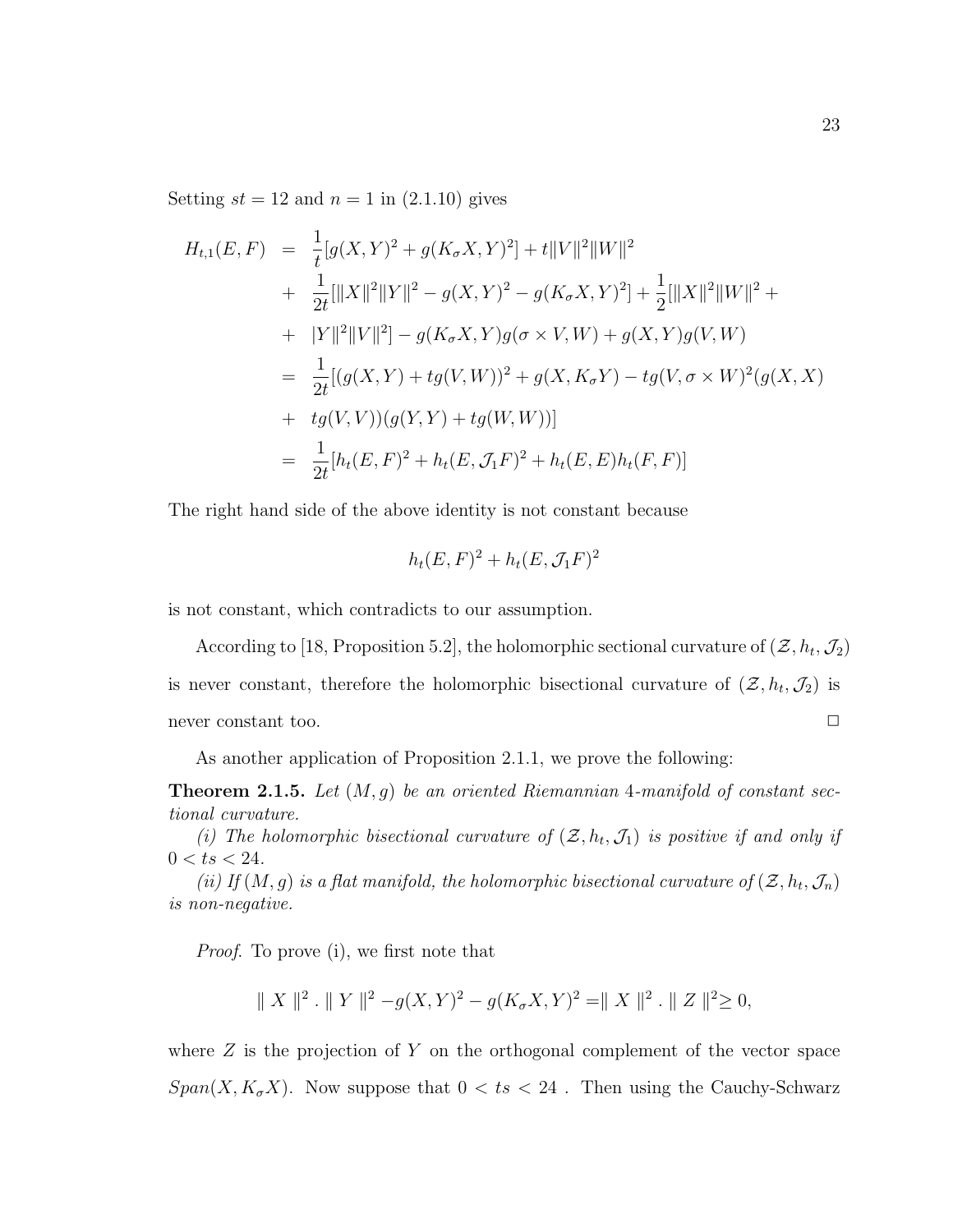inequality we get

$$
\frac{1}{2}(\frac{s}{6}g(X,Y)^2 + t \| V \|^{2} \cdot \| W \|^{2}) \ge \sqrt{\frac{ts}{6}} |g(X,Y)||g(V,W)|
$$

and

$$
\frac{1}{2}(\frac{s}{6}g(K_{\sigma}X,Y)^2+t\parallel V\parallel^2. \ \parallel W\parallel^2)\geq \sqrt{\frac{ts}{6}}|g(K_{\sigma}X,Y)||g(\sigma\times V,W)|.
$$

We also have

$$
\frac{1}{2}(\parallel X \parallel^2 \cdot \parallel W \parallel^2 + \parallel Y \parallel^2 \cdot \parallel V \parallel^2) \ge |g(X,Y)||g(V,W)|
$$

and

$$
\frac{1}{2}(\parallel X \parallel^2 \cdot \parallel W \parallel^2 + \parallel Y \parallel^2 \cdot \parallel V \parallel^2) \ge |g(K_{\sigma}X, Y)||g(\sigma \times V, W)|.
$$

Since  $0 < ts < 24$  it follows from  $(2.1.10)$  and the inequalities above that

$$
H_{t,1}(E,F) \ge (\sqrt{\frac{ts}{6}} - \frac{1}{2}(\frac{ts}{12})^2)(|g(K_{\sigma}X,Y)||g(\sigma \times V,W)| + |g(X,Y)||g(V,W)|) \ge 0.
$$

It is easy to see that the inequality  $H_{t,1}(E, F) \ge 0$  is strict since otherwise either  ${\cal E}=0$  or  ${\cal F}=0.$ 

Finally, observe that

$$
H_{t,1}(X^h, W) = \left(\frac{ts}{12} - \frac{1}{2}\left(\frac{ts}{12}\right)^2\right) \|X\|^2 \|W\|^2 \le 0
$$

if  $ts \leq 0$  or  $ts \geq 24$ .

Part (ii) follows from  $(2.1.10)$  since if the metric g is flat we have

$$
H_{t,n}(E,F) = t \| V \|^{2} \cdot \| W \|^{2} \ge 0.
$$

 $\Box$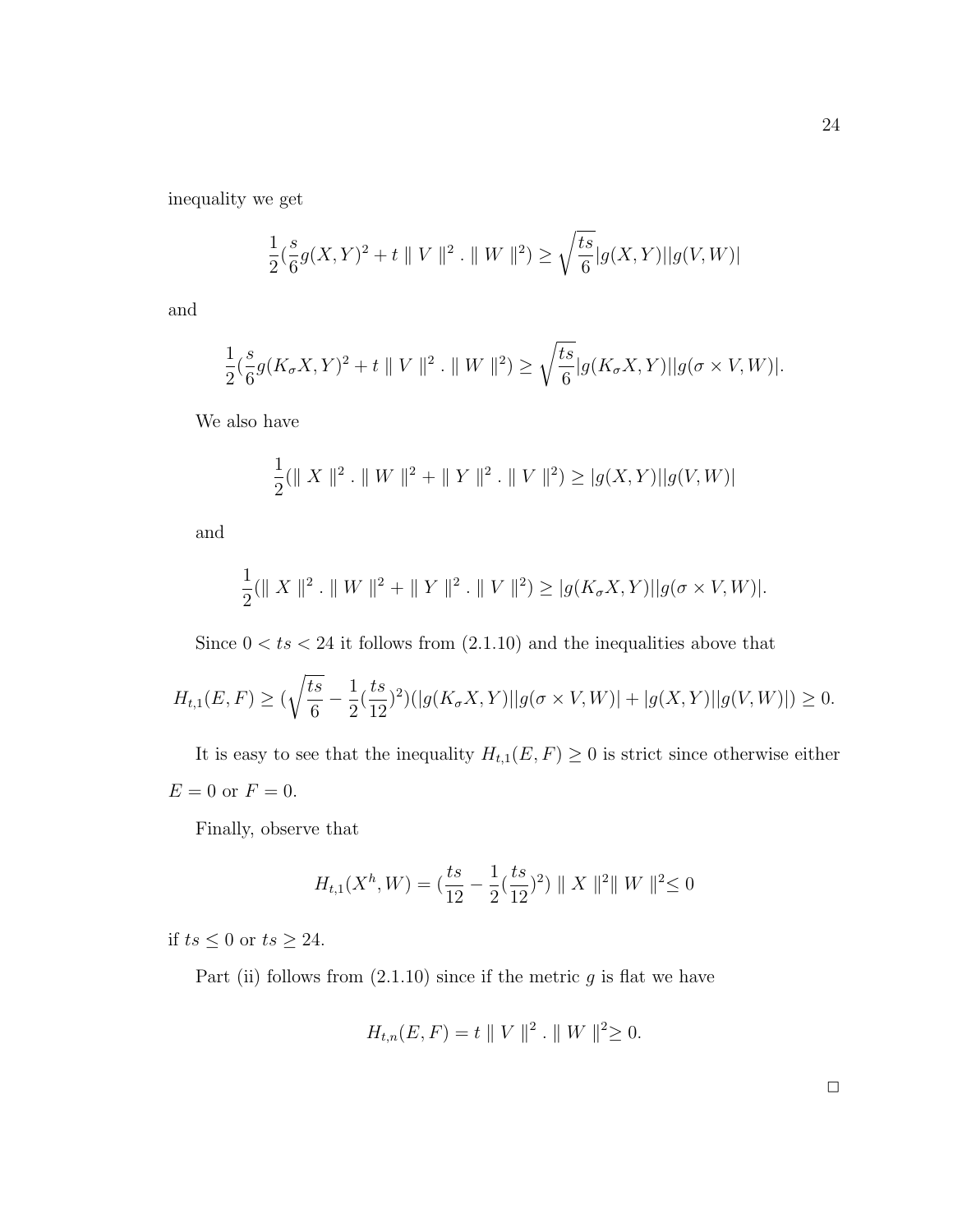Now note that the metric  $h_t$  on the twistor space Z of a self-dual Einstein manifold M with positive scalar curvature s for  $t =$ s 6 is Einsten [24] (see also Proposition 1.4.6) and is not Kähler with respect to the complex structure  $\mathcal{J}_1$  [25]. If we take  $M = S^4$ with the round metric, then  $(Z, \mathcal{J}_1) = \mathbb{CP}^3$  and  $h_t$  is the so-called "squashed" metric ([11, Example 9.83]). Thus, by Theorem 2.1.5,  $\mathbb{CP}^3$  with the "squashed" metric and the standard complex structure is an Einstein Hermitian manifold of positive holomorphic bisectional curvature which is not isometric to  $\mathbb{CP}^3$  with a rescaling of the Fubini-Study metric. This shows that the result of Kalafat and Koca mentioned above cannot be extented in real dimension six.

### 2.2 Orthogonal bisectional curvature of a twistor space

Given an almost Hermitian manifold  $(M, g, J)$  the orthogonal (totally real) bisectional curvature  $B(X, Y)$  is defined by [12]:

$$
B(X, Y) = g(R(X, JX)Y, JY),
$$

where  $X \perp Y$ , JY and  $||X|| = ||Y|| = 1$ .

Note that the orthogonal bisectional curvature is also called totally real bisectional curvature [10], [33].

It is well known [33] that the orthogonal bisectional curvature of a Kähler manifold of complex dimension  $\geq 3$  is constant if and only if it is a complex space form. So, it is natural to ask if the same holds for other classes of almost Hermitian manifolds. Motivated by this question we prove the following

**Theorem 2.2.1.** Let  $(M, g)$  be a self-dual Einstein 4-manifold. Then  $(\mathcal{Z}, h_t, \mathcal{J}_n)$  has constant orthogonal bisectional curvature if and only if  $n = 1$  and  $(M, g)$  is of constant sectional curvature  $\chi =$ 1 t .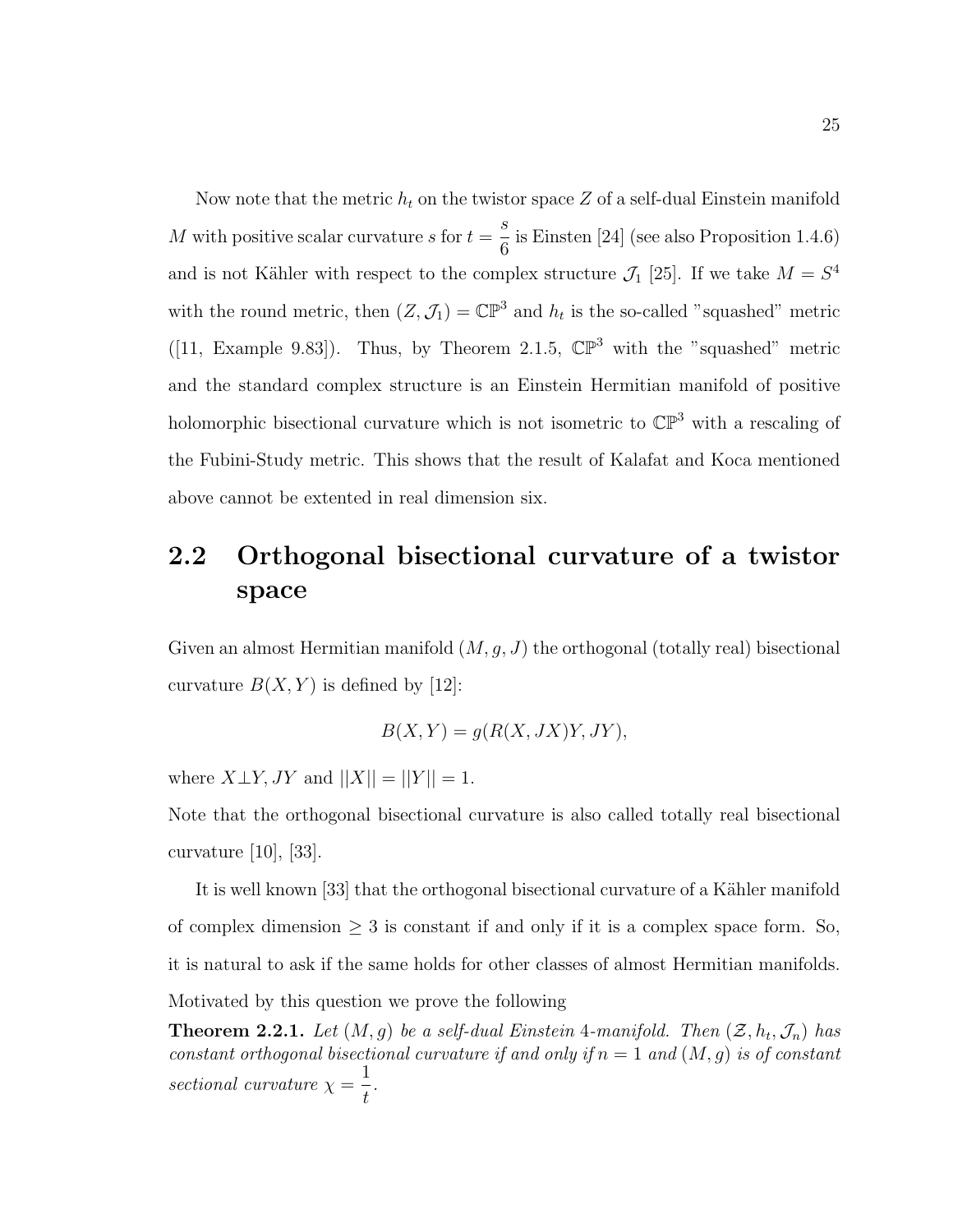*Proof.* Denote by  $B_{t,n}(E, F)$  the orthogonal bisectional curvature of the twistor space  $(\mathcal{Z}, h_t, \mathcal{J}_n)$  and let  $B_{t,n}(E, F) \equiv c$ . We first show that  $(M, g)$  has constant sectional curvature. Indeed, it follows from formula (2.1.1) that

$$
g(\mathcal{R}(X \wedge K_{\sigma}X), Y \wedge K_{\sigma}Y) = c - 2t(\frac{s}{24})^2
$$
\n(2.2.1)

for all unit tangent vectors X, Y such that  $X \perp \{Y, K_{\sigma}Y\}$ . Set  $d = c - 2t(\frac{s}{\sigma})$ 24  $)^2$ . Then for any orthonormal frame  $(E_1, E_2, E_3, E_4)$  we have

$$
g(\mathcal{R}(E_1 \wedge E_2), E_4 \wedge E_3) = g(\mathcal{R}(E_1 \wedge E_3), E_2 \wedge E_4) =
$$
  
 
$$
g(\mathcal{R}(E_1 \wedge E_4), E_3 \wedge E_2) = d
$$
 (2.2.2)

which implies

$$
g(\mathcal{R}(\bar{s}_i), \bar{s}_i) = g(\mathcal{R}(s_i), s_i) + 4d
$$
,  $i = 1, 2, 3$ .

Having in mind that

$$
\mathcal{R} = \frac{s}{6}Id + W_+
$$

we get

$$
g(W_+(s_i), s_i) = -4d, i = 1, 2, 3.
$$

Since  $W_+$  is trace free, it follows that  $d = 0$ . Hence

$$
g(W_+(\tau),\tau)=0
$$

for all  $\tau \in \Lambda^2_+TM$  since for any unit  $\tau$  we can find an orthonormal frame  $(E_1, E_2, E_3, E_4)$ such that  $\tau = s_1$ . The above identity implies  $W_+ = 0$  since  $W_+$  is a symmetric operator. Hence  $\mathcal{R} = \frac{s}{c}$ 6 *Id*, i.e.  $(M, g)$  is of constant sectional curvature  $\chi =$ s 12 .

Now let E, F be arbitrary  $h_t$ -unit tangent vectors such that  $E\perp\{F,\mathcal{J}_nF\}$ . Set  $X = \pi_*E$ ,  $Y = \pi_*F$ ,  $V = VE$ ,  $W = VF$ . Then

$$
|| X ||^2 + t || V ||^2 = 1
$$
,  $|| Y ||^2 + t || W ||^2 = 1$ ,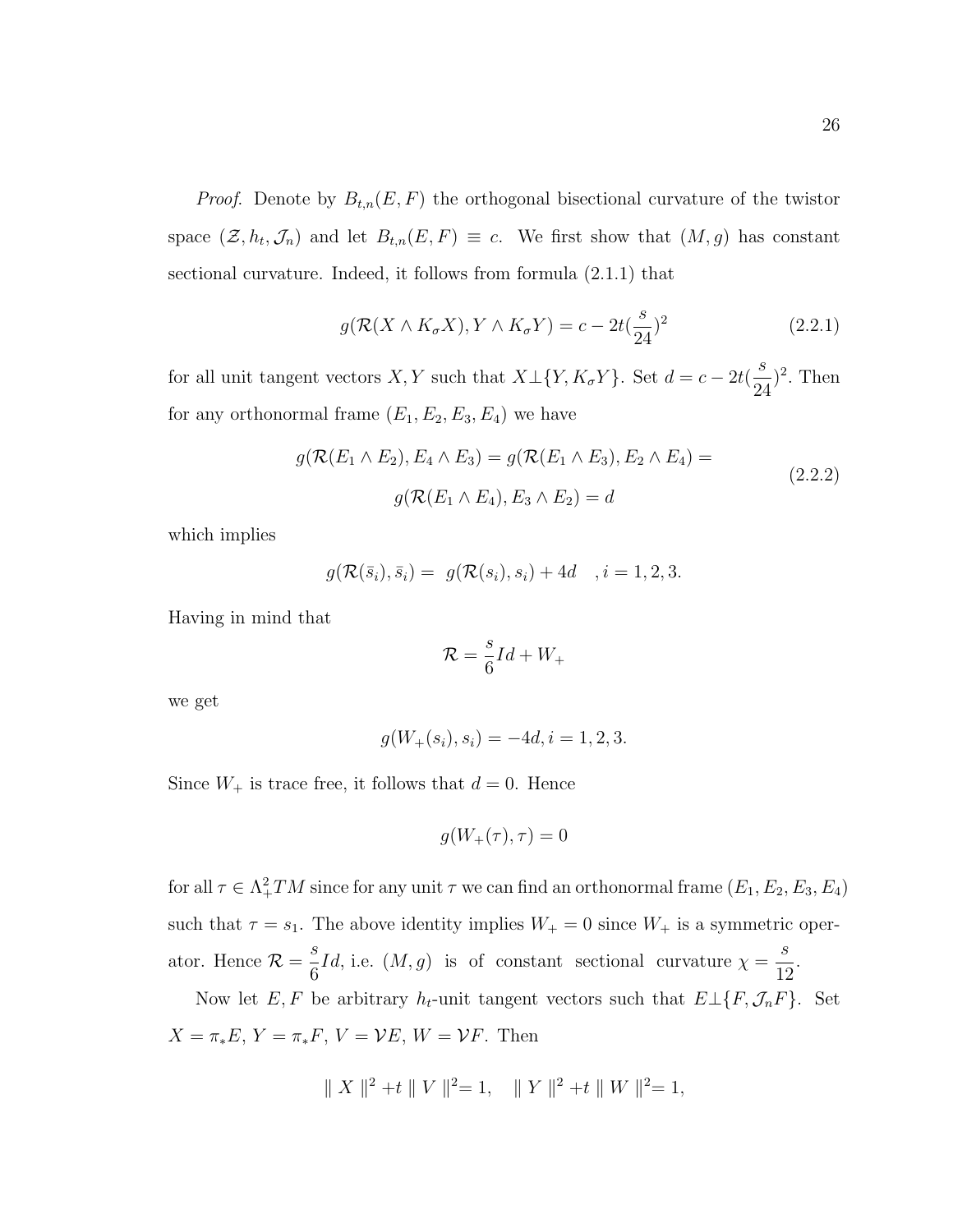$$
g(X,Y) + tg(V,W) = 0
$$
,  $g(K_{\sigma}X,Y) + (-1)^{n}tg(\sigma \times V,W) = 0$ .

Using (2.1.10) and the identity

$$
g(V, W)^{2} + g(\sigma \times V, W)^{2} = || V ||^{2} || W ||^{2}
$$

we get

$$
B_{t,1}((E,F) = (\frac{ts}{12} - 1)^2 t \| V \|^{2} \| W \|^{2} + \frac{ts}{12} (1 - \frac{ts}{12}) (\| V \|^{2} + \| W \|^{2}) + \frac{t}{2} (\frac{s}{12})^{2}
$$

and

$$
B_{t,2}((E,F) = (2(\frac{ts}{12})^2 - \frac{ts}{3} + 1)t \parallel V \parallel^2 \parallel W \parallel^2 - \frac{ts}{12}(\parallel V \parallel^2 + \parallel W \parallel^2) + \frac{t}{2}(\frac{s}{12})^2.
$$
  
Hence  $B_{t,1}(E,F) \equiv const$  iff  $ts = 12$ , whereas  $B_{t,2}$  is never constant.

#### Remarks.

- 1. If  $(M, g)$  is of constant sectional curvature  $\chi$  and  $t =$ 1 χ , then  $t =$ 12 s and the twistor space  $(\mathcal{Z}, h_t, \mathcal{J}_1)$  is Kähler [25, 43]
- 2. If  $(M, g)$  has a constant sectional curvature, then the orthogonal bisectional curvature of the twistor space  $(\mathcal{Z}, h_t, \mathcal{J}_1)$  is strictly positive if and only if  $0 <$  $ts < 24$ . This follows from Theorem 2.1.5 (or the identity for  $B_{t,1}$  above) and the fact that

$$
B_{t,1}(X^h, W) = \frac{s}{12}(1 - \frac{ts}{24}) \le 0
$$

for  $ts \leq 0$  or  $ts \geq 24$ .

### 2.3 Hermitian bisectional curvature of a twistor space

It is well-known [40, 27] that every almost Hermitian manifold admits a unique connection for which the almost complex structure and the metric are parallel, and the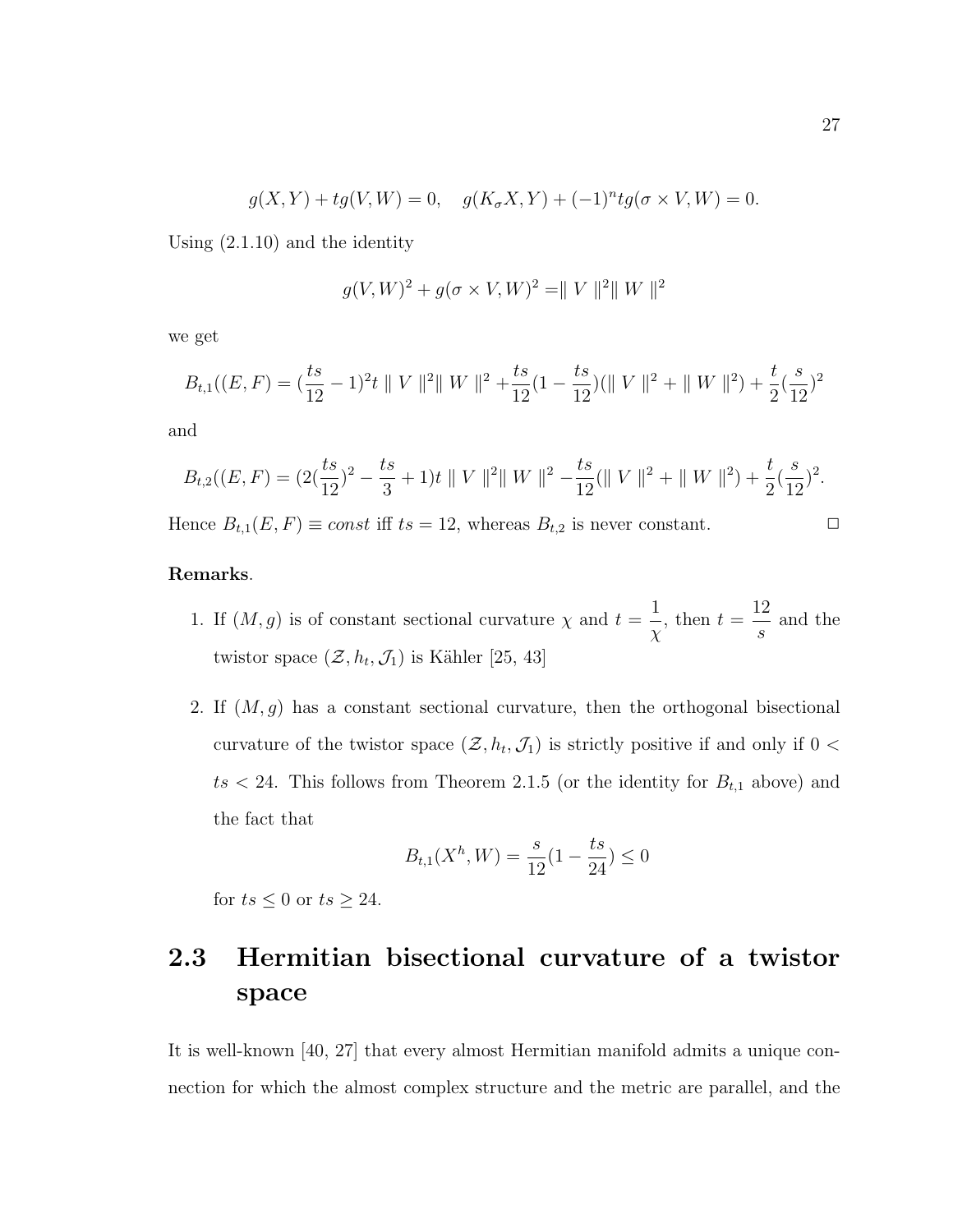$(1, 1)$ -part of the torsion vanishes. It is usually called the Hermitian (or Chern) connection because, in the integrable case, it coincides with the Hermitian connection [16] of the tangent bundle considered as a Hermitian holomorphic bundle. This connection plays an important role in (almost) complex geometry since, by the Chern–Weil theory, the Chern classes of an almost Hermitian manifold are directly related to its curvature.

Given an almost Hermitian manifold  $(M, g, J)$ , denote by  $\nabla$  its Riemannian connection. Then the Hermitian connection  $\overline{\nabla}$  is defined by (cf. e.g. [30, Th.6.1]):

$$
g(\tilde{\nabla}_X Y, Z) = g(\nabla_X Y, Z) + \frac{1}{2} g((\nabla_X J)(JY), Z) + \frac{1}{4} g((\nabla_Z J)(JY) - (\nabla_Y J)(JZ) - (\nabla_{JZ} J)(Y) + (\nabla_{JY} J)(Z), X)
$$
(2.3.1)

We denote by  $\tilde{R}$  the curvature tensor of  $\tilde{\nabla}$  and set  $\tilde{H}(X, Y) = (\tilde{R}(X, JX)Y, JY)$ , the holomorphic bisectional curvature of  $\tilde{\nabla}$ . For short we call  $\tilde{H}(X, Y)$  the Hermitian bisectional curvature and  $\tilde{H}(X) = \tilde{H}(X, X)$  the Hermitian sectional curvature of  $(M, g, J).$ 

As we have already mentioned above, it is an open question posed by Ballas and Gauduchon  $[9]$ , [10] whether there are compact non-Kähler Hermitian manifolds of non-zero constant Hermitian sectional curvature. It was pointed out to us by S. Kobayashi [36] that the answer to this question is negative if the Hermitian bisectional curvature is constant.

Theorem 2.3.1. The Hermitian bisectional curvature of a Hermitian manifold of complex dimension  $\geq 2$  is never a non-zero constant.

*Proof.* Let  $(M, g, J)$  be a Hermitian manifold of constant Hermitian bisectional curvature. Denote by  $\gamma$  the first Chern form of  $(M, g, J)$ . Then

$$
\gamma(X, JX) = \sum_{i=1}^{n} g(\tilde{R}(X, JX)E_i, JE_i) = nc
$$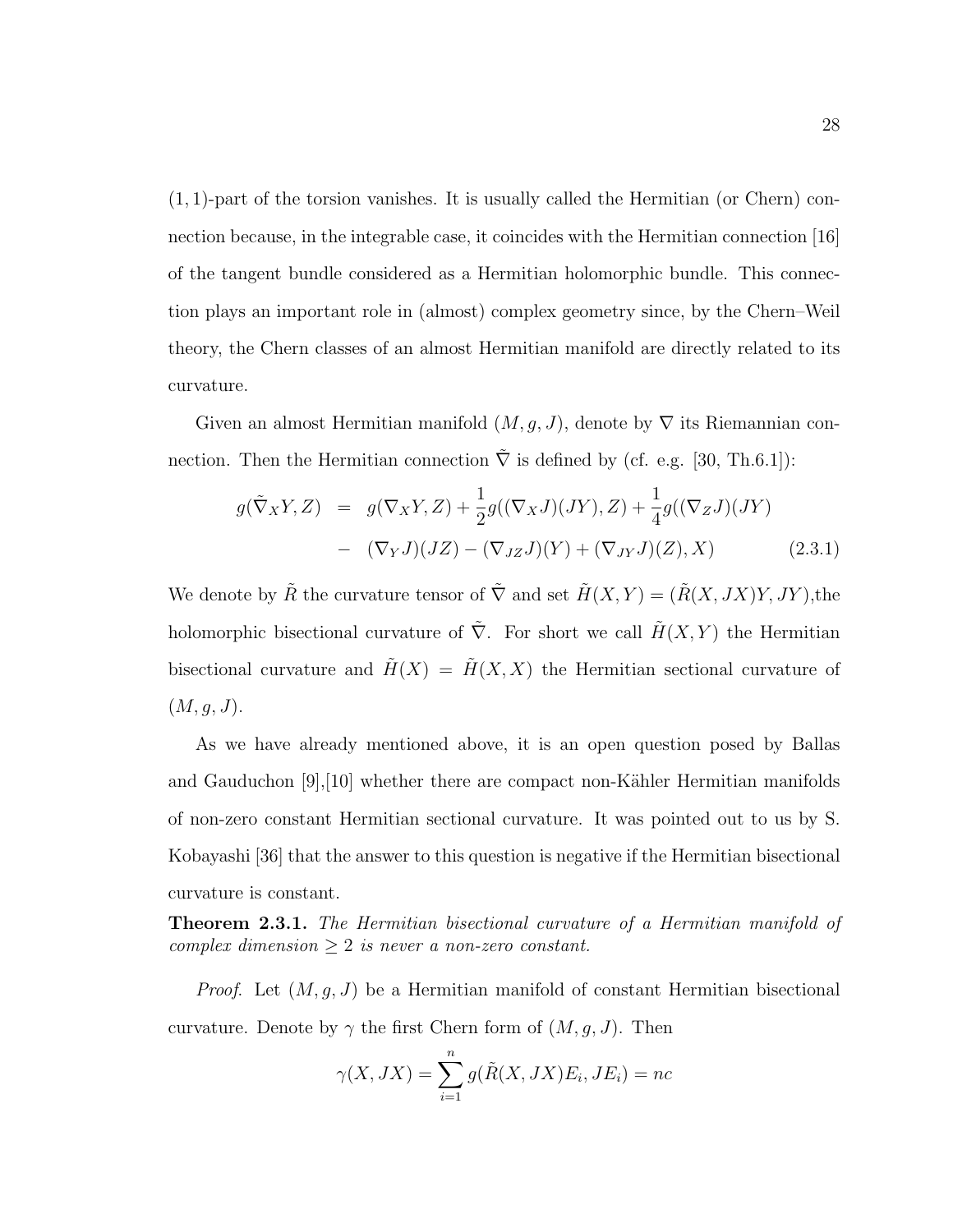for any unit tangent vector X, where  $n = \dim_{\mathbb{C}} M$  and  $c \neq 0$  is a constant. Hence  $\gamma = ncF$  for the Kähler 2-form  $F$  of  $(M, g, J)$ . Since  $\gamma$  is a closed 2-form we get  $dF = 0$ and it follows that  $(M, g, J)$  is a Kähler manifold. Hence  $\nabla = \tilde{\nabla}$  and therefore the holomorphic bisectional curvature  $H(X, Y)$  of  $(M, g, J)$  is constant. In particular,  $(M, g, J)$  is a complex space form and it is well-known [37] that its curvature tensor  $R$  is given by

$$
R(X, Y, Z, T) = \frac{c}{4}(g(X, Z)g(Y, T) - g(X, T)g(Y, Z)
$$
  
+ 
$$
g(X, JZ)g(Y, JT) - g(X, JT)g(Y, JZ) + 2g(X, JY)g(Y, JT)).
$$

Hence for all unit tangent vectors  $X, Y$  we have

$$
c = R(X, JX, Y, JY) = \frac{c}{2}(1 + g(X, Y)^{2} + g(X, JY)^{2}).
$$

Since  $\dim_{\mathbb{C}} M \geq 2$ , there are unit X, Y such that  $X \perp Y$ , JY. It follows that  $c = 0$ , a contradiction.  $\Box$ 

### Remark.

Note that the same reasoning as above shows that if an almost Hermitian manifold has non-zero constant Hermitian bisectional curvature, then it is an almost Kähler manifold. Hence it is natural to ask the following questions:

- Are there compact non-Kähler and non-flat Hermitian manifolds of complex  $dimension \geq 3$  with vanishing Hermitian bisectional curvature?
- Are there compact non-Kähler almost Kähler manifolds of constant Hermitian bisectional curvature?

By a result of Vezzoni [53, Theorem 4.8], if  $(M, g, J)$  is an almost Kähler manifold (i.e its K¨ahler form is closed) whose holomorphic and Hermitian bisectional curvatures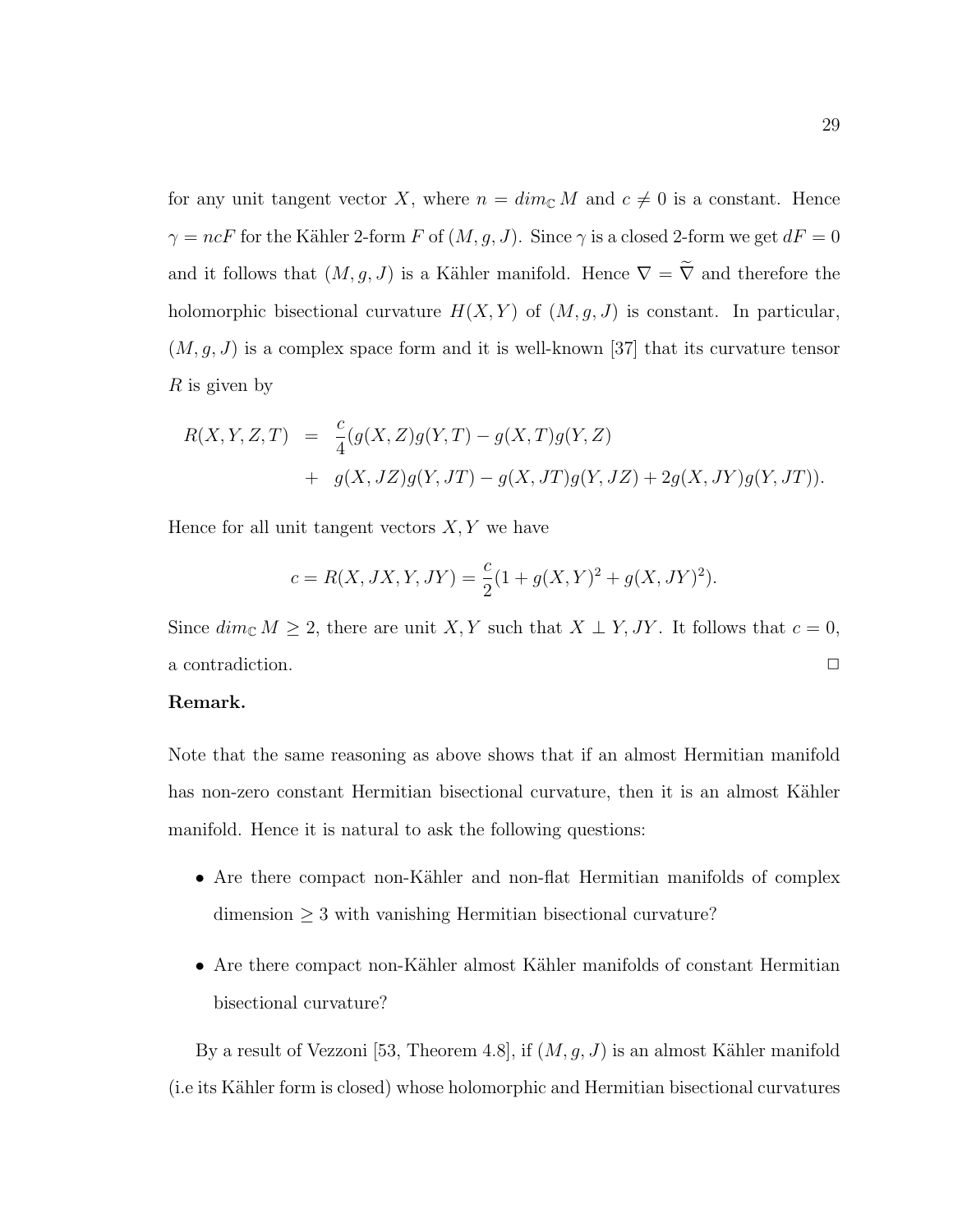coincide, then it is a Kähler manifold. In the next theorem we extend this result to a more general class of almost Hermitian manifolds.

**Theorem 2.3.2.** Let  $(M, g, J)$  be an almost Hermitian manifold such that

$$
(\nabla_X J(X) = \varepsilon(\nabla_{JX} J)(JX), \qquad (2.3.2)
$$

where  $\varepsilon = \pm 1$ . Then its holomorphic and Hermitian bisectional curvatures coincide if and only if  $(M, g, J)$  is a Kähler manifold.

Proof. We shall use the following relation between the holomorphic and Hermitian sectional curvatures  $H(X)$  and  $H(X)$  of an almost Hermitiam manifold  $(M, g, J)$  (c.f.  $[21,$  identity  $(27)]$ :

$$
\tilde{H}(X) = H(X) + \frac{1}{8}(\|(\nabla_X J)(X)\|^2 + \|(\nabla_{JX} J)(JX)\|^2) \n+ \frac{3}{4}g((\nabla_X J)(X), (\nabla_{JX} J)(JX)).
$$
\n(2.3.3)

If the holomorphic and Hermitian bisectional curvatures of  $(M, g, J)$  coincide then  $H(X) = \tilde{H}(X)$  for all  $X \in TM$ . Hence using the identity (2.3.3), we get

$$
\|(\nabla_X J)(X)\|^2 + \|(\nabla_{JX} J)(JX)\|^2 + 6 \ g((\nabla_X J)(X), (\nabla_{JX} J)(JX)) = 0 \qquad (2.3.4)
$$

for all  $X \in TM$ . Now (2.3.2) and (2.3.4) imply that  $(\nabla_X J)(X) = 0$ , i.e.  $(M, g, J)$ is a nearly Kähler manifold. In this case it follows from  $(2.3.1)$  that the Hermitian connection  $\tilde{\nabla}$  is given by

$$
\tilde{\nabla}_X Y = \nabla_X Y + \frac{1}{2} (\nabla_X J)(JY)
$$

and using [21, identity (19)] we get

$$
4\widetilde{H}_n(X,Y) = 4\widetilde{R}(X,JX,Y,JY) = 4R(X,JX,Y,JY) +
$$
  
+ 
$$
g((\nabla_X J)(Y),(\nabla_{JX} J)(JY)) - g((\nabla_X J)(JY),(\nabla_{JX} J)(Y))
$$
  
= 
$$
4H(X,Y) - 2\|(\nabla_X J)(Y)\|^2
$$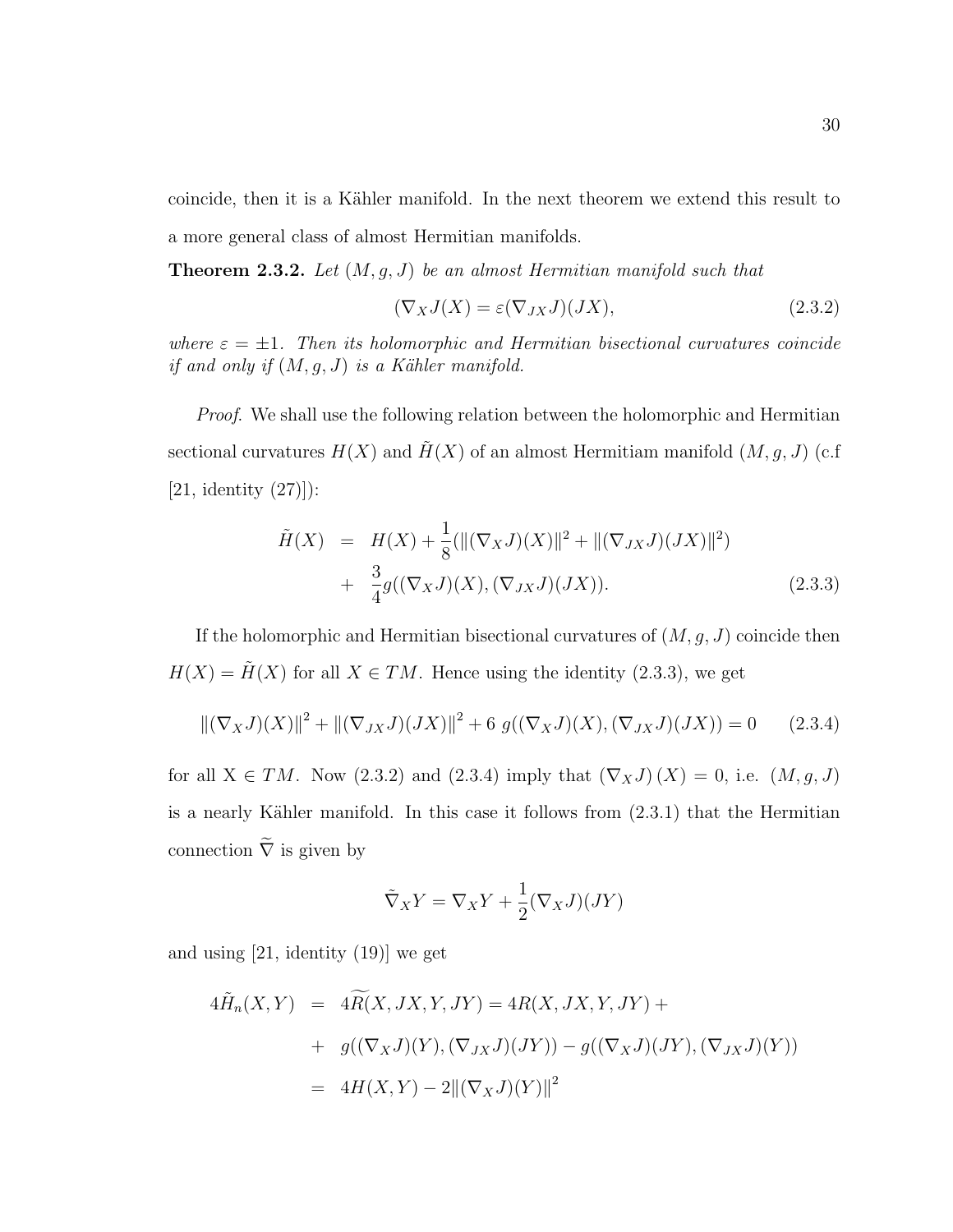since for nearly Kähler manifolds we have

$$
(\nabla_{JX}J)(JY) = -(\nabla_XJ)(Y)
$$

and

$$
(\nabla_{JX}J)(Y) = (\nabla_XJ)(JY) = -J(\nabla_XJ)(Y)
$$

Thus  $\tilde{H}(X, Y) = H(X, Y)$  if and only if  $(\nabla_X J)(Y) = 0$ , i.e. when  $(M, g, J)$  is a Kähler manifold.  $\Box$ 

### Remarks.

- 1. According to the Gray-Hervella terminology [29] the almost Hermitian manifolds satisfying (2.3.2) with  $\epsilon = 1$  are called  $G_1$ -spaces. This class contains the Hermitian and nearly Kähler manifolds. The identity (2.3.2) with  $\epsilon = -1$  holds for almost Kähler and quasi Kähler manifolds (recall that the quasi Kähler condition is  $(\nabla_X J)(Y) + (\nabla_{JX} J)(JY) = 0$ .
- 2. The proof of Theorem 2.3.2 shows that the result of Vezzoni [53, Theorem 4.8] for almost Kähler manifolds holds also true under the weaker condition that the holomorphic and Hermitian sectional curvatures coincide.

We now describe the twistor spaces whose holomorphic and Hermitian sectional curvatures coincide.

**Theorem 2.3.3.** Let  $(M, g)$  be an oriented 4-manifold with twistor space  $(\mathcal{Z}, h_t, \mathcal{J}_n)$ ,  $n =$  $1, 2, t > 0$ . The holomorphic and Hermitian sectional curvatures of  $(\mathcal{Z}, h_t, \mathcal{J}_n)$  coincide if and only if  $(M, g)$  is a self-dual Einstein manifold with  $ts = 12$  for  $n = 1$  and  $ts = 6$  for  $n = 2$ .

*Proof.* It follows from [18, identity  $(5.1)$ ] and [21, identity  $(28)$ ], that

$$
H_{t,n}(X_{\sigma}^{h}) = R(X, K_{\sigma}X, X, K_{\sigma}X) - \frac{3t}{4} || R(X \wedge K_{\sigma}X)\sigma||_{g}^{2}
$$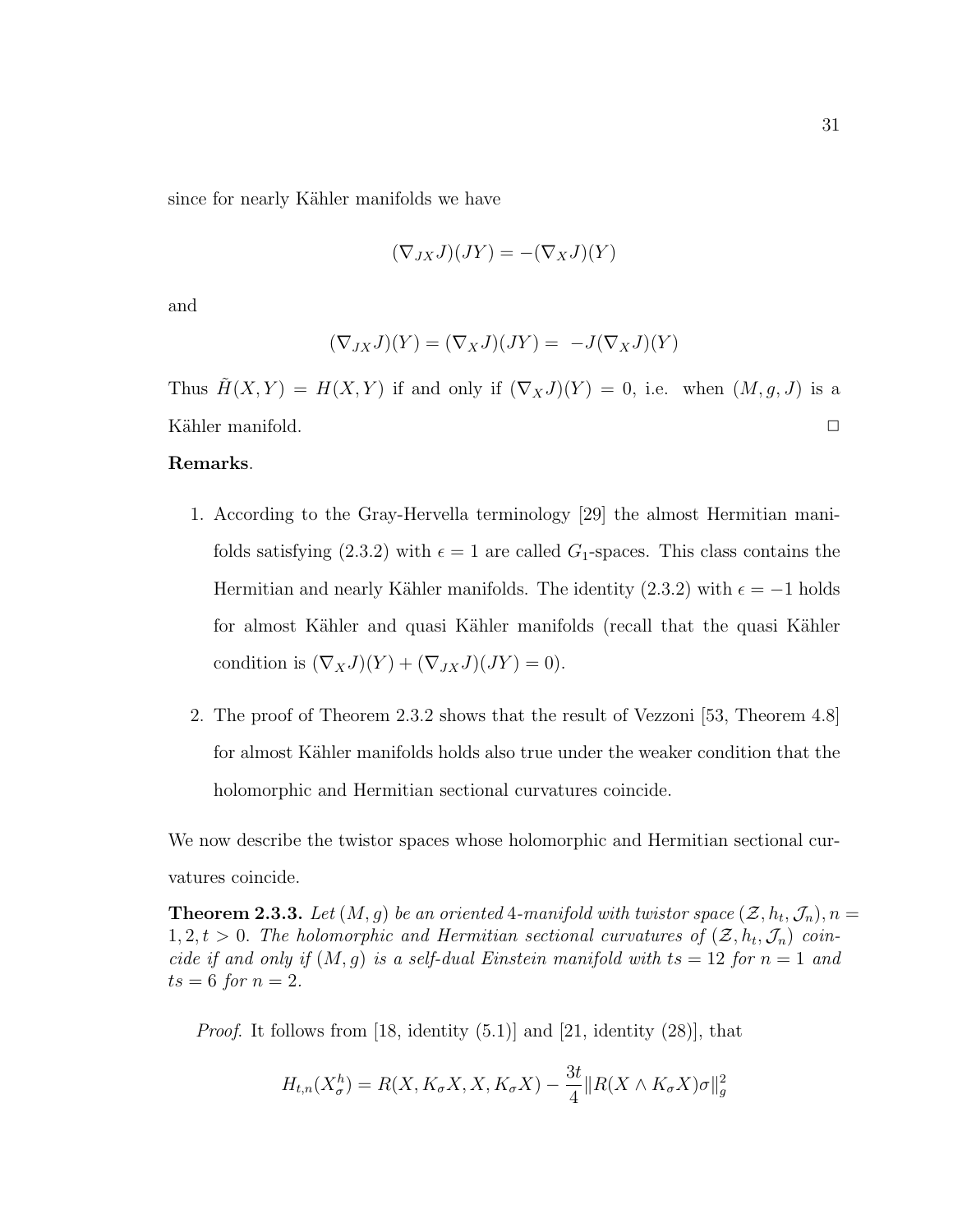and

$$
\tilde{H}_{t,n}(X_{\sigma}^{h}) = R(X, K_{\sigma}X, X, K_{\sigma}X) - \frac{t}{2} || R(X \wedge K_{\sigma}X)\sigma||_{g}^{2}.
$$

Suppose  $\widetilde{H}_n(E) \equiv H_n(E)$ . Then  $\widetilde{H}_n(X^h_{\sigma}) = H_n(X^h_{\sigma})$  and the above identities imply that

$$
R(X \wedge K_{\sigma}X)\sigma = 0\tag{2.3.5}
$$

for all  $\sigma \in \mathcal{Z}, X \in T_pM$ ,  $p = \pi(\sigma)$ , where  $K_{\sigma}$  is the complex structure on  $T_pM$ defined by  $\sigma$ . Since  $R(X \wedge K_{\sigma}X)\sigma$  is a vertical vector at  $\sigma$ , the identity (2.3.5) can be rewritten as  $g(R(X \wedge K_{\sigma}X)\sigma, V)) = 0$  for all  $V \in V_{\sigma}$ . Now (2.1.1) implies that

$$
g(\mathcal{R}(\sigma \times V), X \wedge K_{\sigma}X)) = 0
$$

for all  $\sigma \in \mathcal{Z}, V \in V_{\sigma}$  and  $X \in T_pM$ . Setting  $\sigma = \bar{s}_1$  and  $V = \bar{s}_2$ , we get

$$
g(\mathcal{R}(\bar{s}_3), X \wedge K_{\bar{s}_1} X) = 0 \qquad (2.3.6)
$$

for all  $X \in T_pM$ . Note that  $K_{\bar{s}_1}E_1 = E_2$ ,  $K_{\bar{s}_1}E_3 = -E_4$ . Then setting  $X = E_1$  and  $X = E_3$  in (2.3.6), we obtain

$$
g(\mathcal{R}(\bar{s}_3), E_1 \wedge E_2) = g(\mathcal{R}(\bar{s}_3), E_3 \wedge E_4) = 0
$$

which is equivalent to

$$
g(\mathcal{R}(\bar{s}_3), \bar{s}_1) = g(\mathcal{R}(\bar{s}_3), s_1) = 0.
$$

Now set  $X = E_1 + E_3$  and  $X = E_1 + E_4$  in (2.3.6) to get

$$
g(\mathcal{R}(\bar{s}_3), s_3) = g(\mathcal{R}(\bar{s}_3), s_2) = 0.
$$

Similarly, we can prove that

$$
g(\mathcal{R}(\bar{s}_i), \bar{s}_j) = 0 \text{ for } i \neq j
$$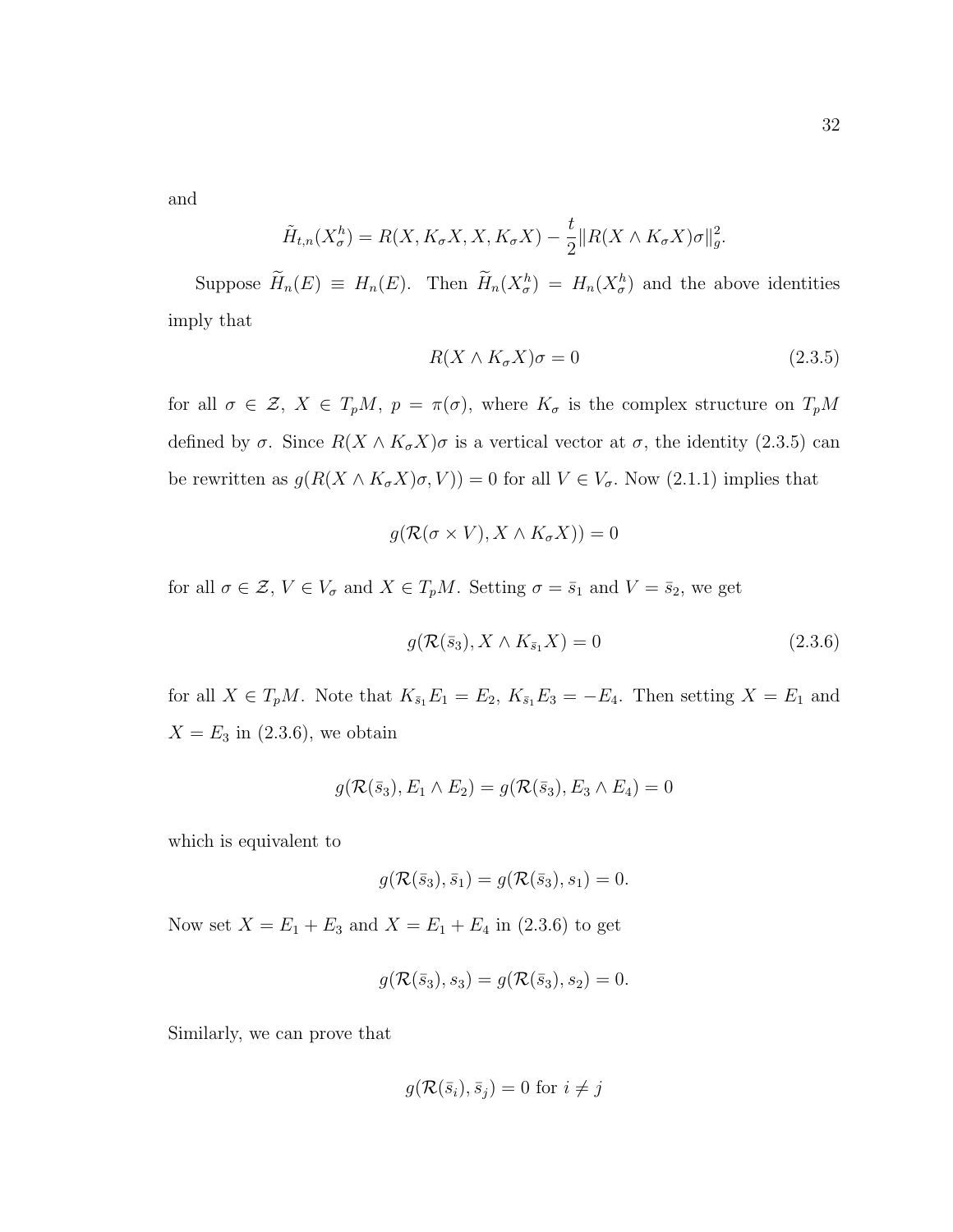33

and

$$
g(\mathcal{R}(\bar{s}_i), s_j) = 0 \text{ for all } 1 \le i, j \le 3.
$$

This identities imply that  $\mathcal{R}(\sigma) = \lambda \sigma$  for some constant  $\lambda$  which means that  $\mathcal{B} =$  $W_$  = 0, i.e.  $(M, g)$  is self-dual and Einstein. Hence the almost complex structure  $\mathcal{J}_1$ is integrable, whereas  $\mathcal{J}_2$  is quasi Kähler [43]. In particular, if D is the Riemannian connection of  $(\mathcal{Z}, h_t)$  we have

$$
(D_E \mathcal{J}_n)(E) = (-1)^{n+1} (D_{\mathcal{J}_n E} \mathcal{J}_n)(\mathcal{J}_n E), n = 1, 2. \qquad (2.3.7)
$$

On the other hand we know from (2.3.3) that  $\widetilde{H}_n(E) = H_n(E)$  if and only if

$$
||(D_E\mathcal{J}_n)(E)||_t^2 + ||(D_{\mathcal{J}_nE}\mathcal{J}_n)(\mathcal{J}_nE)||_t^2 + 6h_t((D_E\mathcal{J}_n)(E), (D_{\mathcal{J}_nE}\mathcal{J}_n)(\mathcal{J}_nE)) = 0
$$
 (2.3.8)

and using (2.3.7) and (2.3.8), we get  $(D_E \mathcal{J}_n)(E) = 0$  for all  $E \in T_{\sigma} \mathcal{Z}$ . Thus  $(\mathcal{Z}, h_t, \mathcal{J}_n)$ is a nearly Khler manifold which implies that  $[43]$ :

- $(\mathcal{Z}, h_t, \mathcal{J}_1)$  is Kähler, i.e.  $(M, g)$  is self-dual Einstein and  $st = 12$ .
- $(\mathcal{Z}, h_t, \mathcal{J}_2)$  is nearly Kähler, i.e.  $(M, g)$  is self-dual Einstein and  $st = 6$ .

This completes the proof of the theorem since by (2.3.3) in both cases the holomorphic and Hermitian sectional curvatures coincide.  $\Box$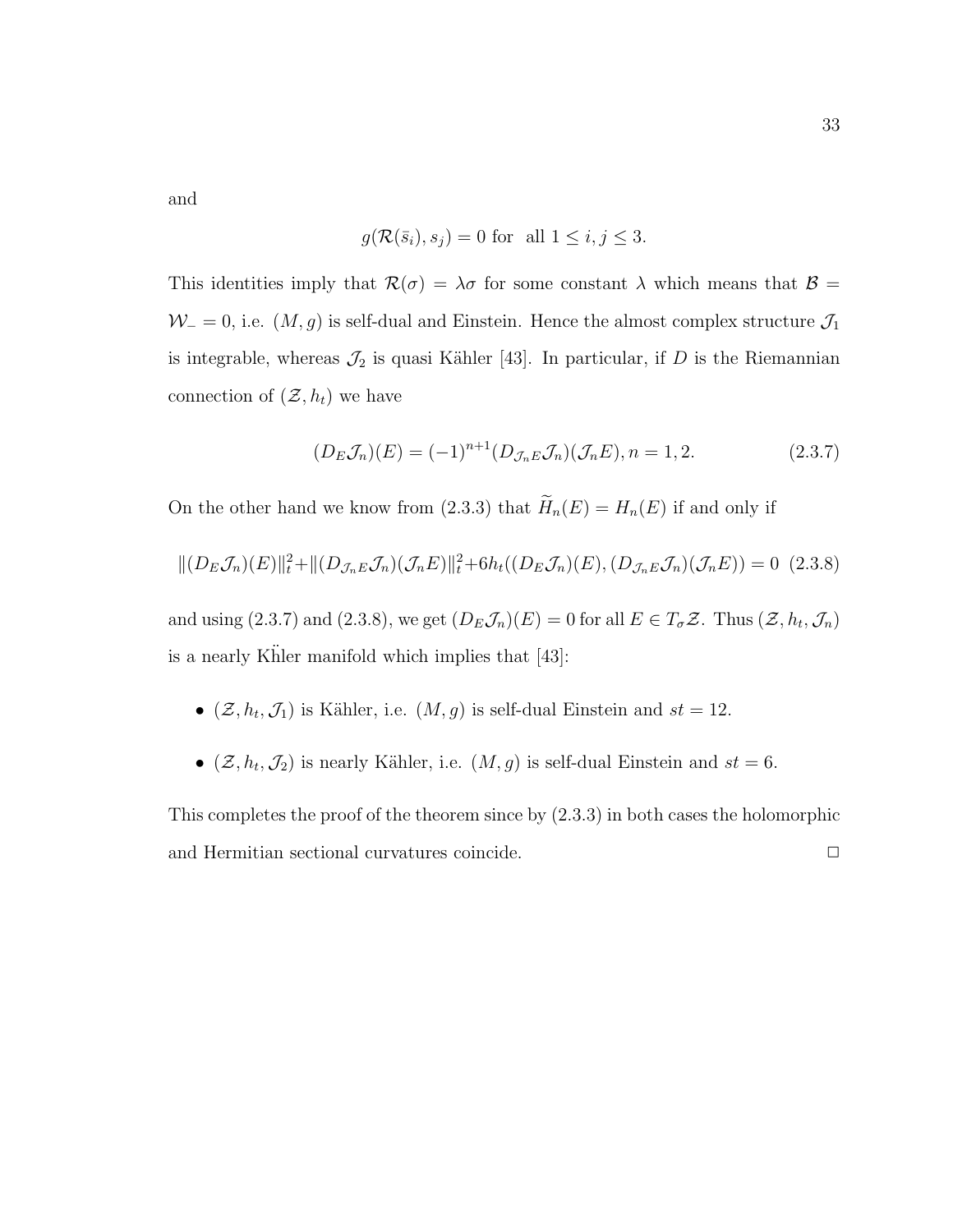## Chapter 3

# Compatible Almost Complex Structures on Twistor Spaces and their Gray-Hervella Classes

In this chapter we determine the Gray-Hervella classes of the compatible almost complex structures on the twistor spaces of oriented Riemannian four-manifolds considered by G. Deschamps [22].

### 3.1 Compatible almost complex structures on twistor spaces

Let  $(M, g)$  be an oriented Riemannian four-manifold. In this chapter we denote by Z the unit sphere subbundle of  $\wedge^2_+TM$ , i.e. the positive twistor space of M.

Let  $f: \mathcal{Z} \to \mathcal{Z}$  be a morphism of the bundle  $\mathcal{Z}$ , i.e. a smooth map with  $\pi \circ f = \pi$ . Following [22] we define an almost complex structure  $\mathcal{J}_f$  on the 6-manifold  $\mathcal Z$  setting

$$
\mathcal{J}_f V = \sigma \times V \quad \text{for } V \in \mathcal{V}_\sigma
$$
\n
$$
\mathcal{J}_f X_\sigma^h = (K_{f(\sigma)} X)_\sigma^h \quad \text{for } X \in T_{\pi(\sigma)} M.
$$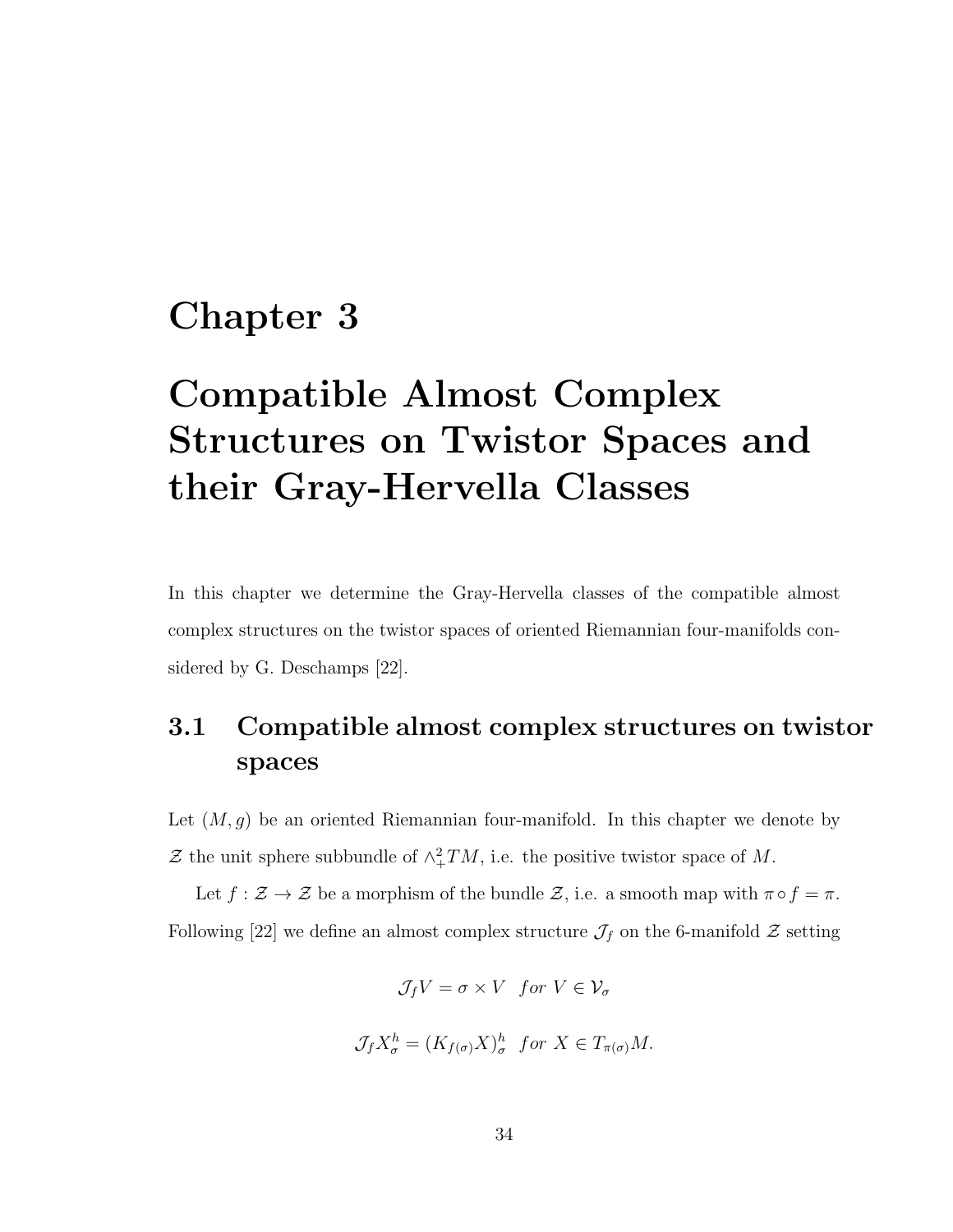Note that, since the fibres of  $\mathcal Z$  are spheres, the restriction of  $\mathcal J_f$  to any fibre is the standard complex structure of the unit sphere.

In the case when  $f = Id$ , the almost complex structure  $\mathcal{J}_f$  coincides with that defined by Atiyah-Hitchin-Singer [8]. In this case the almost complex structure  $\mathcal{J}_f$  is integrable if and only if the base manifold  $M$  is anti-self-dual [8]. If  $f$  is the antipodal map  $f(\sigma) = -\sigma$ ,  $\mathcal{J}_f$  is the conjugate structure of the almost complex structure defined by Eells-Salamon [23]. This structure is never integrable [23]. The almost complex structure  $\mathcal{J}_f$  is compatible with the Riemannian metrics  $h_t, t > 0$  defined above.

Now we recall some well known formulas [18].

Denote by  $\times$  the usual vector cross product on the oriented 3-dimensional vector space  $\Lambda^2_+T_pM$ ,  $p \in M$ , endowed with the metric g. Then it is easy to check that

$$
g(R(a)b, c) = g(\mathcal{R}(b \times c), a)
$$
\n(3.1.1)

for  $a \in \Lambda^2 T_p M$ ,  $b, c \in \Lambda^2_+ T_p M$ , and

$$
g(\sigma \times V, X \wedge K_{\sigma} Y) = g(\sigma \times V, K_{\sigma} X \wedge Y) = g(V, X \wedge Y) \tag{3.1.2}
$$

for  $V \in \mathcal{V}_{\sigma}$ ,  $X, Y \in T_pM$ .

It is also easy to show that for every  $a, b \in \Lambda^2_+ T_p M$ 

$$
K_a \circ K_b = -g(a, b)Id + K_{a \times b}.\tag{3.1.3}
$$

Recall that  $\mathcal Z$  admits a 1-parameter family  $h_t$  of Riemannian metric defined by

$$
h_t(X_{\sigma}^h + V, Y_{\sigma})^h + W) = g(X, Y) + tg(V, W)
$$

for  $X, Y \in T_{\pi}(\sigma)$ ,  $V, W \in \mathcal{V}_{\sigma}$   $\sigma \in \mathcal{Z}$ .

Then the projection  $\pi : \mathcal{Z} \to M$  is a Riemannian submersion with totally geodesic fibres.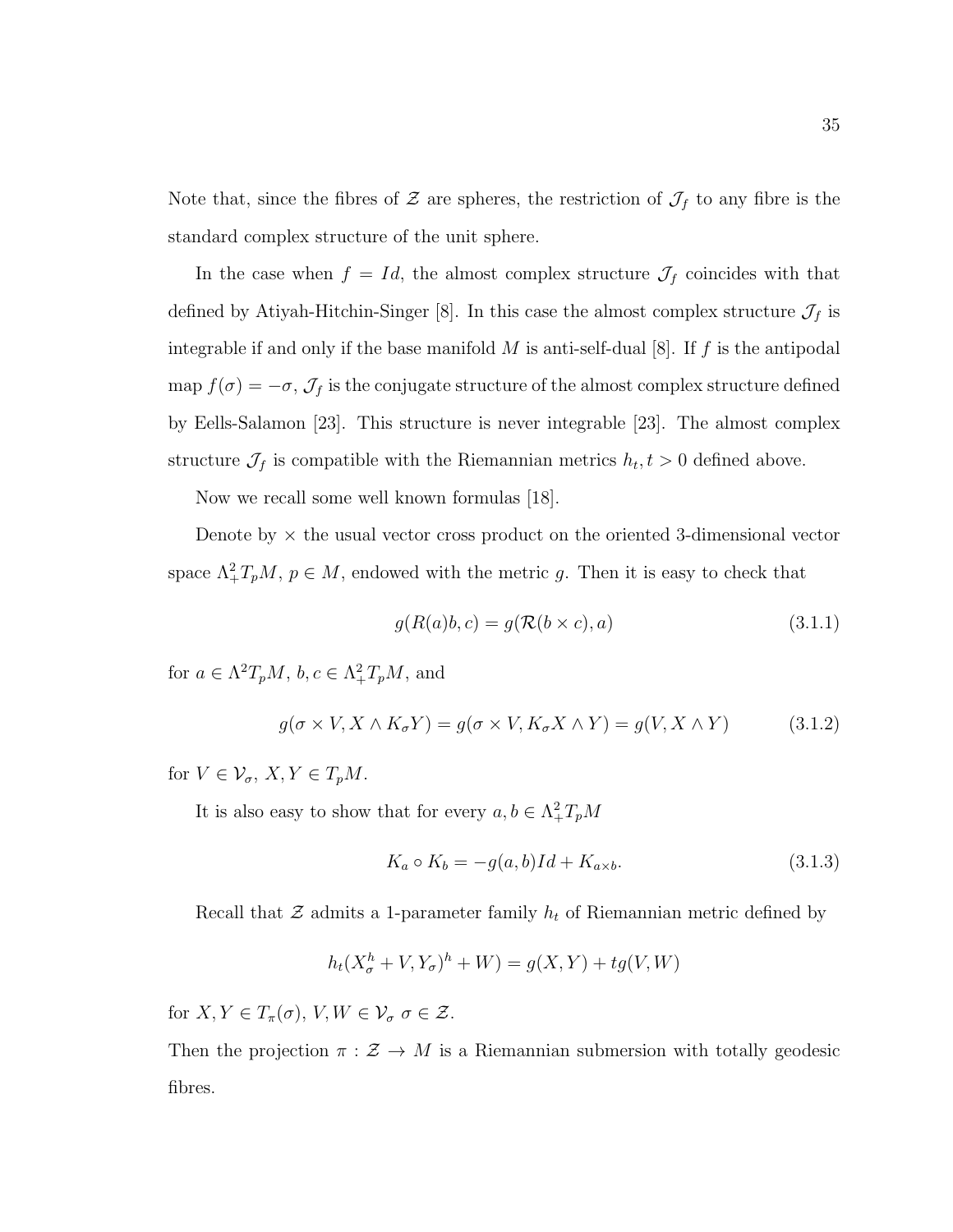Let  $(G, x_1, ..., x_4)$  be a local coordinate system of M and let  $(E_1, ..., E_4)$  be an oriented orthonormal frame of TM on G. If  $(s_1, s_2, s_3)$  is the local frame of  $\Lambda^2_+TM$ defined by (1.1.1), then  $\tilde{x}_{\alpha} = x_{\alpha} \circ \pi$ ,  $y_j(\sigma) = g(\sigma, (s_j \circ \pi)(\sigma))$ ,  $1 \le \alpha \le 4$ ,  $1 \le j \le 3$ , are local coordinates of  $\Lambda^2_+TM$  on  $\pi^{-1}(G)$ .

The horizontal lift  $X^h$  on  $\pi^{-1}(G)$  of a vector field

$$
X = \sum_{\alpha=1}^{4} X^{\alpha} \frac{\partial}{\partial x_{\alpha}}
$$

is given by

$$
X^{h} = \sum_{\alpha=1}^{4} (X^{\alpha} \circ \pi) \frac{\partial}{\partial \widetilde{x}_{\alpha}} - \sum_{j,k=1}^{3} y_{j} (g(\nabla_{X} s_{j}, s_{k}) \circ \pi) \frac{\partial}{\partial y_{k}}.
$$
(3.1.4)

Hence

$$
[Xh, Yh] = [X, Y]h + \sum_{j,k=1}^{3} y_j (g(R(X \wedge Y)s_j, s_k) \circ \pi) \frac{\partial}{\partial y_k}.
$$
 (3.1.5)

for every vector fields X, Y on G. Let  $\sigma \in \mathcal{Z}$ . Using the standard identification  $T_{\sigma}(\Lambda^2_+ T_p M) \cong \Lambda^2_+ T_p M$  formula (3.1.5) can be rewritten as

$$
[Xh, Yh]_{\sigma} = [X, Y]_{\sigma}^{h} + R_{p}(X \wedge Y)\sigma, \quad p = \pi(\sigma).
$$
 (3.1.6)

Denote by D the Levi-Civita connection of  $(\mathcal{Z}, h_t)$ . Then we have the following:

**Lemma 3.1.1.** ([18]) If X, Y are vector fields on M and V is a vertical vector field on  $\mathcal{Z}$ , then

$$
(D_{X^h}Y^h)_{\sigma} = (\nabla_X Y)^h_{\sigma} + \frac{1}{2}R_p(X \wedge Y)\sigma,
$$
\n(3.1.7)

$$
(D_V X^h)_{\sigma} = \mathcal{H}(D_{X^h} V)_{\sigma} = -\frac{t}{2} (R_p (\sigma \times V) X)^h_{\sigma}
$$
 (3.1.8)

where  $\sigma \in \mathcal{Z}$ ,  $p = \pi(\sigma)$  and  $\mathcal{H}$  means "the horizontal component".

Proof. Identity (3.1.7) follows from the Koszul formula for the Levi-Civita connection and (3.1.6).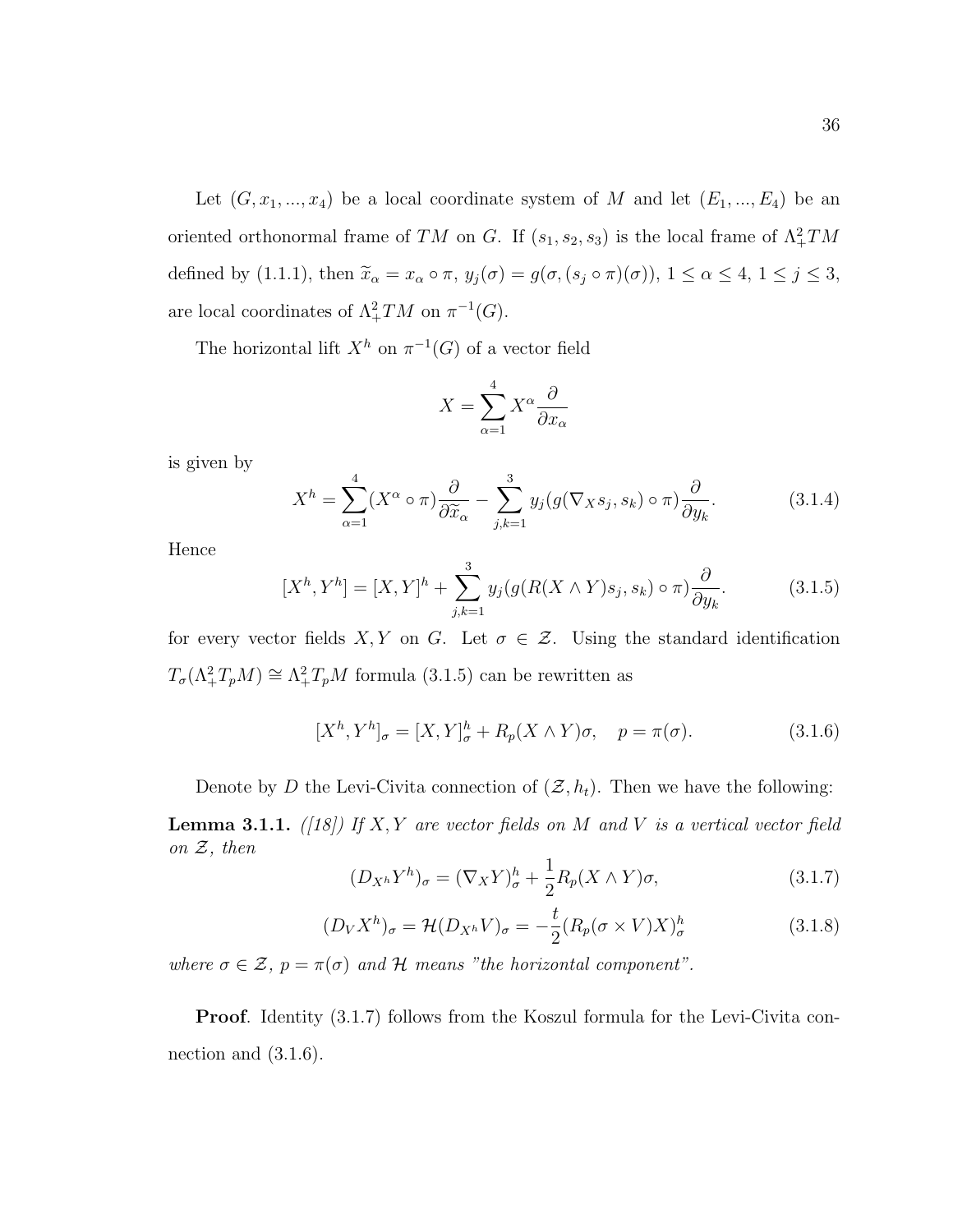Let  $W$  be a vertical vector field on  $Z$ . Then

$$
h_t(D_VX^h, W) = -h_t(X^h, D_VW) = 0
$$

since the fibres are totally geodesic submanifolds, so  $D_V W$  is a vertical vector field. Therefore  $D_V X^h$  is a horizontal vector field. Moreover,  $[V, X^h]$  is a vertical vector field, hence  $D_V X^h = \mathcal{H} D_{X^h} V$ . Then

$$
h_t(D_VX^h, Y^h) = h_t(D_{X^h}V, Y^h) = -h_t(V, D_{X^h}Y^h).
$$

Now  $(3.1.8)$  follows from  $(3.1.7)$  and  $(3.1.1)$ .

Let  $\Omega(A, B) = h_t(\mathcal{J}_f A, B)$  be the Kähler 2-form of the almost Hermitian manifold  $(\mathcal{Z}, h_t, \mathcal{J}_f)$ . We now compute the covariant derivative of  $\Omega$ .

**Proposition 3.1.2.** Let  $\sigma \in \mathcal{Z}$ ,  $X, Y, Z \in T_pM$ ,  $p = \pi(\sigma)$ ,  $U, V, W \in \mathcal{V}_{\sigma}$ . Then

$$
(D_{X_{\sigma}^h}\Omega)(Y_{\sigma}^h, Z_{\sigma}^h) = 2g(\mathcal{V}f_*(X_{\sigma}^h), Y \wedge Z); \qquad (3.1.9)
$$

$$
(D_{X_{\sigma}^h}\Omega)(Y_{\sigma}^h,U) = -\frac{t}{2}g(\mathcal{R}(U),X\wedge Y) + \frac{t}{2}g(\mathcal{R}(\sigma\times U),X\wedge K_{f(\sigma)}Y); \quad (3.1.10)
$$

$$
(D_U\Omega)(Y^h_\sigma, Z^h_\sigma) = -\frac{t}{2}g(\mathcal{R}(\sigma \times U), Y \wedge K_{f(\sigma)}Z + K_{f(\sigma)}Y \wedge Z) + 2g(f_*U, Y \wedge Z); \tag{3.1.11}
$$

$$
(D_{X_{\sigma}^{h}}\Omega)(U,V) = 0, \quad (D_{U}\Omega)(Y_{\sigma}^{h},V) = 0, \quad (D_{U}\Omega)(V,W) = 0.
$$
 (3.1.12)

**Proof.** Extend the tangent vectors  $Y, Z$  to vector fields in a neighbourhood of  $p$ such that  $\nabla Y|_p = \nabla Z|_p = 0.$ 

To prove the first formula, we note that

$$
(D_{X_{\sigma}^h}\Omega)(Y_{\sigma}^h, Z_{\sigma}^h) = X_{\sigma}^h(h_t(\mathcal{J}_f Y^h, Z^h)) - h_t(\mathcal{J}_f D_{X_{\sigma}^h} Y^h, Z^h) + h_t(Y^h, \mathcal{J}_f D_{X_{\sigma}^h} Z^h).
$$

The vectors  $\mathcal{J}_f D_{X_{\sigma}^h} Y^h$  and  $\mathcal{J}_f D_{X_{\sigma}^h} Z^h$  are vertical in view of (3.1.7). Hence

$$
(D_{X_{\sigma}^h}\Omega)(Y_{\sigma}^h, Z_{\sigma}^h) = X_{\sigma}^h(h_t(\mathcal{J}_f Y^h, Z^h)).
$$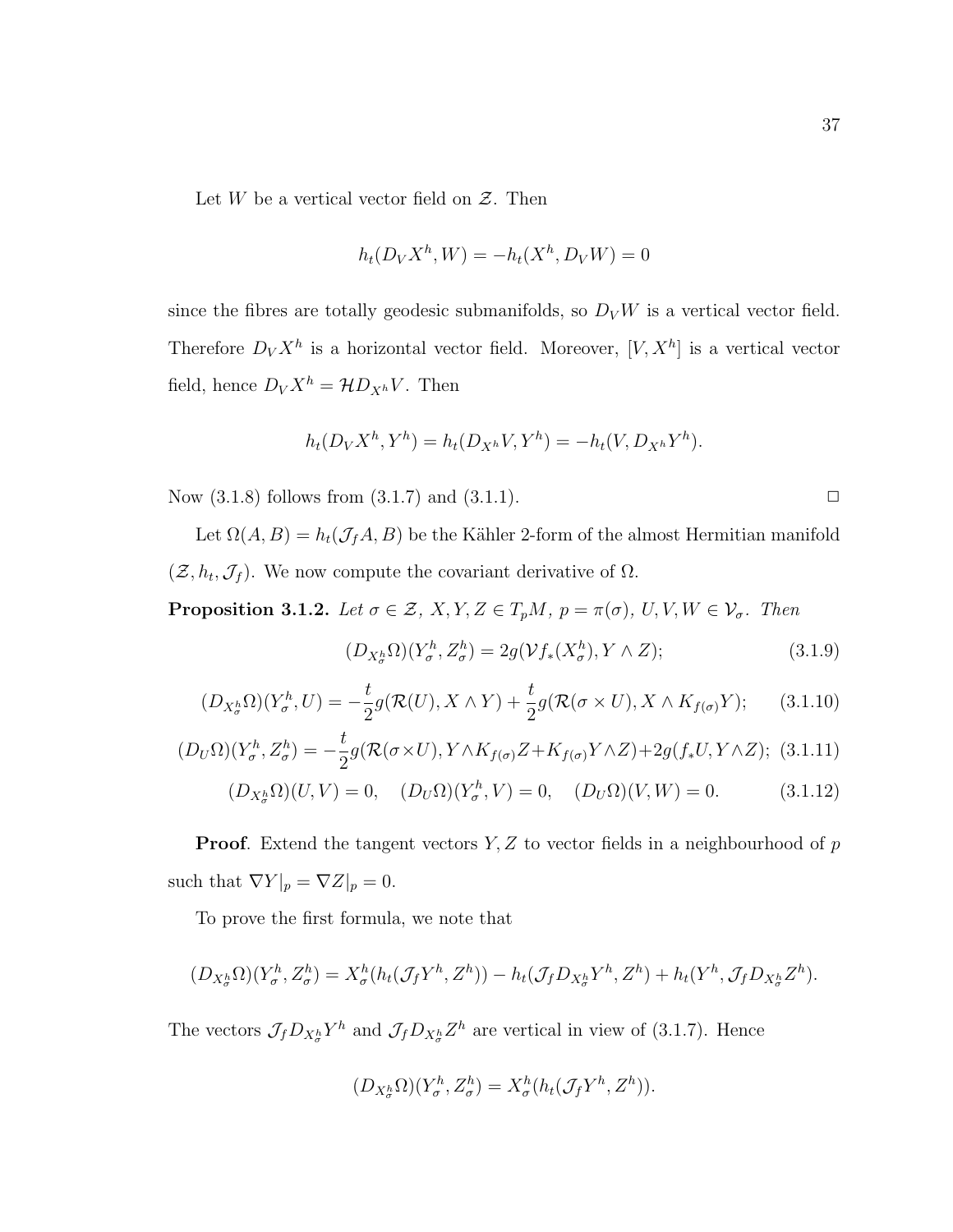$$
X_{\sigma}^{h}(h_t(\mathcal{J}_f Y^h, Z^h)) = X(h_t(\mathcal{J}_f Y^h, Z^h) \circ s)
$$
  
=  $X(g(K_{f(s)}Y, Z))$   
=  $2X(g(f \circ s, Y \wedge Z))$   
=  $2g(\nabla_X(f \circ s), Y \wedge Z).$ 

The map  $\tilde{s} = f \circ s$  is a section of Z with  $\tilde{s}(p) = f(\sigma)$ . Then

$$
X_{f(\sigma)}^{h} + \nabla_{X}(f \circ s) = \widetilde{s}_{*}(X) = f_{* \sigma}(s_{* p}(X)) = f_{*}(X_{\sigma}^{h}).
$$

Therefore

$$
\nabla_X(f \circ s) = \mathcal{V}f_*(X^h_\sigma).
$$

Thus

$$
(D_{X_{\sigma}^h} \Omega)(Y_{\sigma}^h, Z_{\sigma}^h) = 2g(\mathcal{V}f_*(X_{\sigma}^h), Y \wedge Z).
$$

Extend U to a vertical vector field in a neighbourhood of  $\sigma$ . Identities (3.1.7) and (3.1.8) imply that

$$
(D_{X_{\sigma}^h}\Omega)(Y_{\sigma}^h, U) = -h_t(\mathcal{J}_f D_{X_{\sigma}^h} Y^h, U) - h_t(\mathcal{J}_f Y_{\sigma}^h, D_{X_{\sigma}^h} U)
$$
  
= 
$$
-\frac{t}{2}g(\sigma \times R(X, Y)\sigma, U) + \frac{t}{2}g(K_{f(\sigma)}Y, R(\sigma \times U)X)
$$

This gives the second formula of the lemma since, in view of (3.1.1),

$$
g(\sigma \times R(X, Y)\sigma, U) = -g(R(X, Y)\sigma, \sigma \times U) = g(R(U), X \wedge Y).
$$

Next, we have

$$
(D_U\Omega)(Y^h_\sigma, Z^h_\sigma) = U(h_t(\mathcal{J}_f Y^h, Z^h)) + h_t(D_U Y^h, \mathcal{J}_f Z^h) - h_t(\mathcal{J}_f Y^h, D_U Z^h). \tag{3.1.13}
$$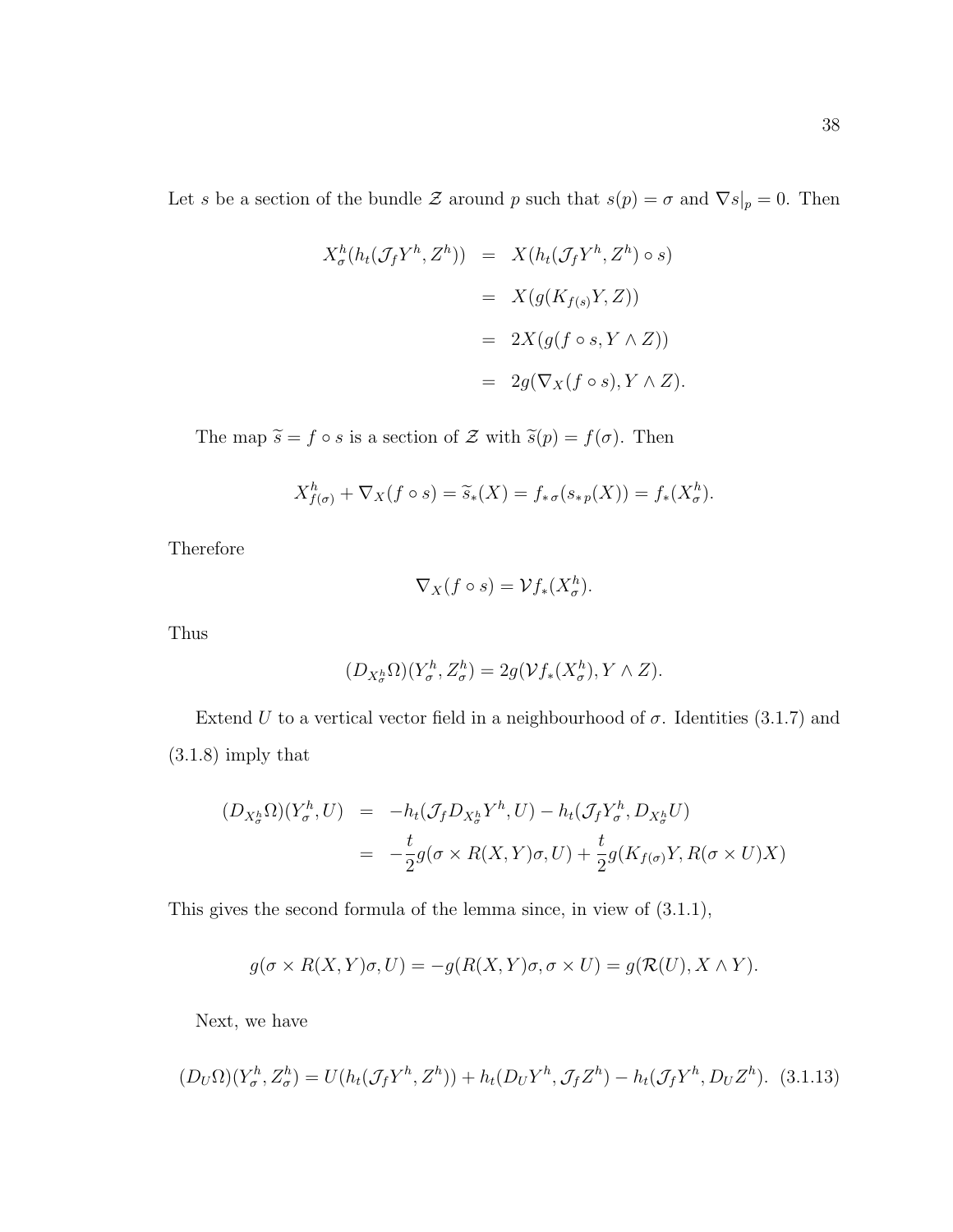Moreover,  $f = \sum_{i=1}^{3} (y_i \circ f)(s_i \circ \pi)$ , therefore

$$
U(h_t(\mathcal{J}_f Y^h, Z^h)) = 2 \sum_{i=1}^3 U((y_i \circ f)g(s_i, Y \wedge Z) \circ \pi) = 2 \sum_{i=1}^3 U(y_i \circ f)g(s_i, Y \wedge Z)_p.
$$

The map f sends fibres to fibres, hence  $f_*$  sends vertical vectors to vertical vectors. In particular,

$$
f_*U = \sum_{i=1}^3 U(y_i \circ f)(\frac{\partial}{\partial y_i})_{f(\sigma)}.
$$

It follows that

$$
U(h_t(\mathcal{J}_f Y^h, Z^h)) = 2g(f_* U, Y \wedge Z)
$$

and the third formula of the lemma follows from (3.1.13) and (3.1.8).

To prove the remaining formulas fix a point  $\sigma \in \mathcal{Z}$  and set  $p = \pi(\sigma)$ . Take an oriented orthonormal frame  $(E_1, ..., E_4)$  of M around the point p such that  $\nabla E_\alpha|_p = 0$ ,  $\alpha = 1, ..., 4$ , and define an oriented orthonormal frame  $(s_1, s_2, s_3)$  of  $\Lambda^2_+TM$  by means of (1.1.1). We have  $\nabla s_i|_p = 0$ ,  $i = 1, 2, 3$ , for the latter frame. Choose also a local coordinate system  $(x_1, ..., x_4)$  of M near p, then define local coordinates  $(\tilde{x}_\alpha, y_i)$ ,  $\alpha = 1, ..., 4, i = 1, 2, 3,$  on  $\mathcal Z$  as above.

Every section a of  $\Lambda^2_+TM$  on an open set G gives rise to a vertical vector field  $\tilde{a}$ on  $\pi^{-1}(G)$  defined by

$$
\widetilde{a}_{\tau} = a \circ \pi(\tau) - g(a \circ \pi(\tau), \tau) \tau, \quad \tau \in \pi^{-1}(G).
$$

Note that, around every point of  $\mathcal{Z}$ , there exists a frame of vertical vector fields of this type. Further on, we shall use this notation without explicitly saying so.

Now take sections a and b of  $\mathcal Z$  defined in a neighbourhood of  $p = \pi(\sigma)$  and such that

$$
a(p) = U, b(p) = V, \nabla a|_p = \nabla b|_p = 0.
$$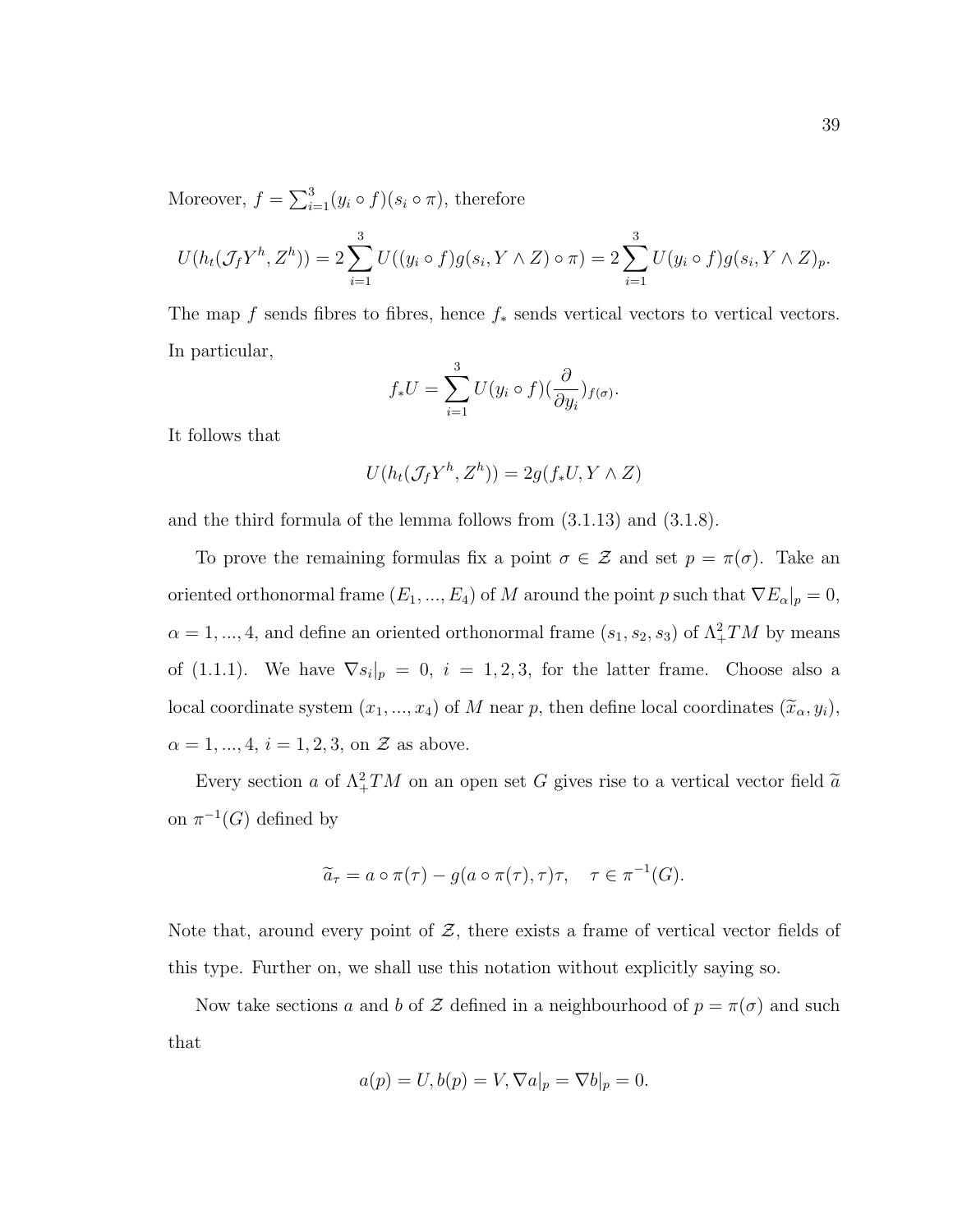$(3.1.16)$ 

Let  $\widetilde{a}$  and  $\widetilde{b}$  be the vertical vector fields associated to  $a$  and  $b$ . Then

$$
\widetilde{a}_{\sigma} = U, \widetilde{b}_{\sigma} = V
$$

and

$$
(D_{X_{\sigma}^h}\Omega)(U,V) = X_{\sigma}^h(h_t(\mathcal{J}_f\widetilde{a}, \widetilde{b})) - h_t(\mathcal{J}_f D_{X_{\sigma}^h}\widetilde{a}, V) + h_t(U, \mathcal{J}_f D_{X_{\sigma}^h}\widetilde{b}).
$$
 (3.1.14)

Set

Then

$$
\widetilde{a} = \sum_{i=1}^{3} \widetilde{a}_{i} \frac{\partial}{\partial y_{i}}, \quad \widetilde{b} = \sum_{i=1}^{3} \widetilde{b}_{i} \frac{\partial}{\partial y_{i}}.
$$

$$
\widetilde{a}_{i} = \sum_{j=1}^{3} (\delta_{ij} - y_{i}y_{j})(g(a, s_{j}) \circ \pi), \qquad (3.1.15)
$$

and similar for 
$$
b_i
$$
. Moreover,  
\n
$$
\mathcal{J}_f \tilde{a} = (y_2 \tilde{a}_3 - y_3 \tilde{a}_2) \frac{\partial}{\partial y_1} + (y_3 \tilde{a}_1 - y_1 \tilde{a}_3) \frac{\partial}{\partial y_2} + (y_1 \tilde{a}_2 - y_2 \tilde{a}_1) \frac{\partial}{\partial y_3}.
$$

Hence

$$
h_t(\mathcal{J}_f\tilde{a}, \tilde{b}) = (y_2\tilde{a}_3 - y_3\tilde{a}_2)\tilde{b}_1 + (y_3\tilde{a}_1 - y_1\tilde{a}_3)\tilde{b}_2 + (y_1\tilde{a}_2 - y_2\tilde{a}_1)\tilde{b}_3.
$$

If

$$
X = \sum_{\alpha=1}^{4} X^{\alpha} (\frac{\partial}{\partial x_{\alpha}})_{p},
$$

we have

$$
X_{\sigma}^{h} = \sum_{\alpha=1}^{4} X^{\alpha} \left(\frac{\partial}{\partial \widetilde{x}_{\alpha}}\right)_{\sigma},
$$

hence

$$
X_{\sigma}^{h}(\widetilde{a}_{i}) = \sum_{j=1}^{3} (\delta_{ij} - y_{i}y_{j})X(g(a, s_{j})) = 0
$$

since  $\nabla_X a = \nabla_X s_j = 0$ . Similarly,

$$
X_{\sigma}^{h}(\widetilde{b}_{i})=0, i=1,2,3.
$$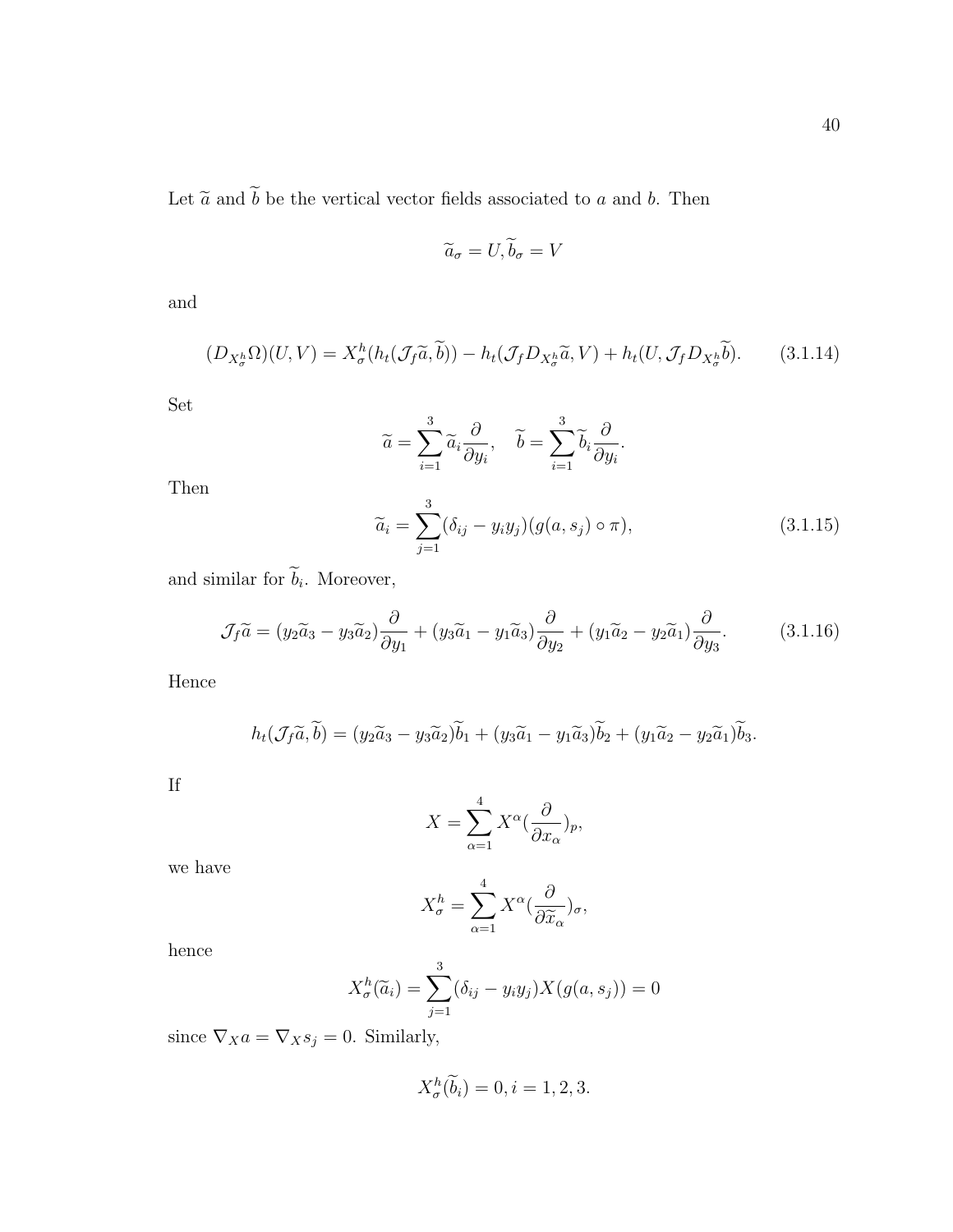It follows that

$$
X_{\sigma}^{h}(h_t(\mathcal{J}_f\widetilde{a},\widetilde{b}))=0.
$$

Using (3.1.4) and (3.1.15), one obtains by a straightforward computation that

$$
[X^h, \widetilde{a}]_\sigma = \widetilde{(\nabla_X a)}_\sigma = 0.
$$

Hence

$$
D_{X_{\sigma}^h}\widetilde{a} = -D_{\widetilde{a}_{\sigma}}X^h \in \mathcal{H}_{\sigma}
$$

in view of (3.1.8). Then

 $h_t(\mathcal{J}_f D_{X_{\sigma}^h}\widetilde{a}, V) = 0.$ 

Similarly

 $h_t(U, \mathcal{J}_f D_{X_{\sigma}^h} b) = 0.$ 

Thus,

$$
(D_{X_\sigma^h}\Omega)(U,V)=0
$$

by (3.1.14). Also

$$
(D_U\Omega)(Y^h_\sigma, V) = U(h_t(\mathcal{J}_f Y^h, \widetilde{b})) - h_t(\mathcal{J}_f D_U Y^h, V) - h_t(\mathcal{J}_f Y^h, D_U \widetilde{b}) = 0
$$

since  $\mathcal{J}_f Y^h$ ,  $\mathcal{J}_f D_U Y^h$  are horizontal vectors and  $D_U b$  is vertical.

Finally, the identity  $(D_U \Omega)(V, W) = 0$  is a consequence of the fact that the fibres of  ${\mathcal Z}$  are totally geodesic submanifolds and  ${\mathcal J}_f$  preserves the vertical distribution.  $\Box$ Proposition 3.1.2 and the well known formula (c.f. [37])

$$
d\Omega(A, B, C) = \mathop{\mathfrak{S}}\limits_{A, B, C} (D_A \Omega)(B, C)
$$

give the following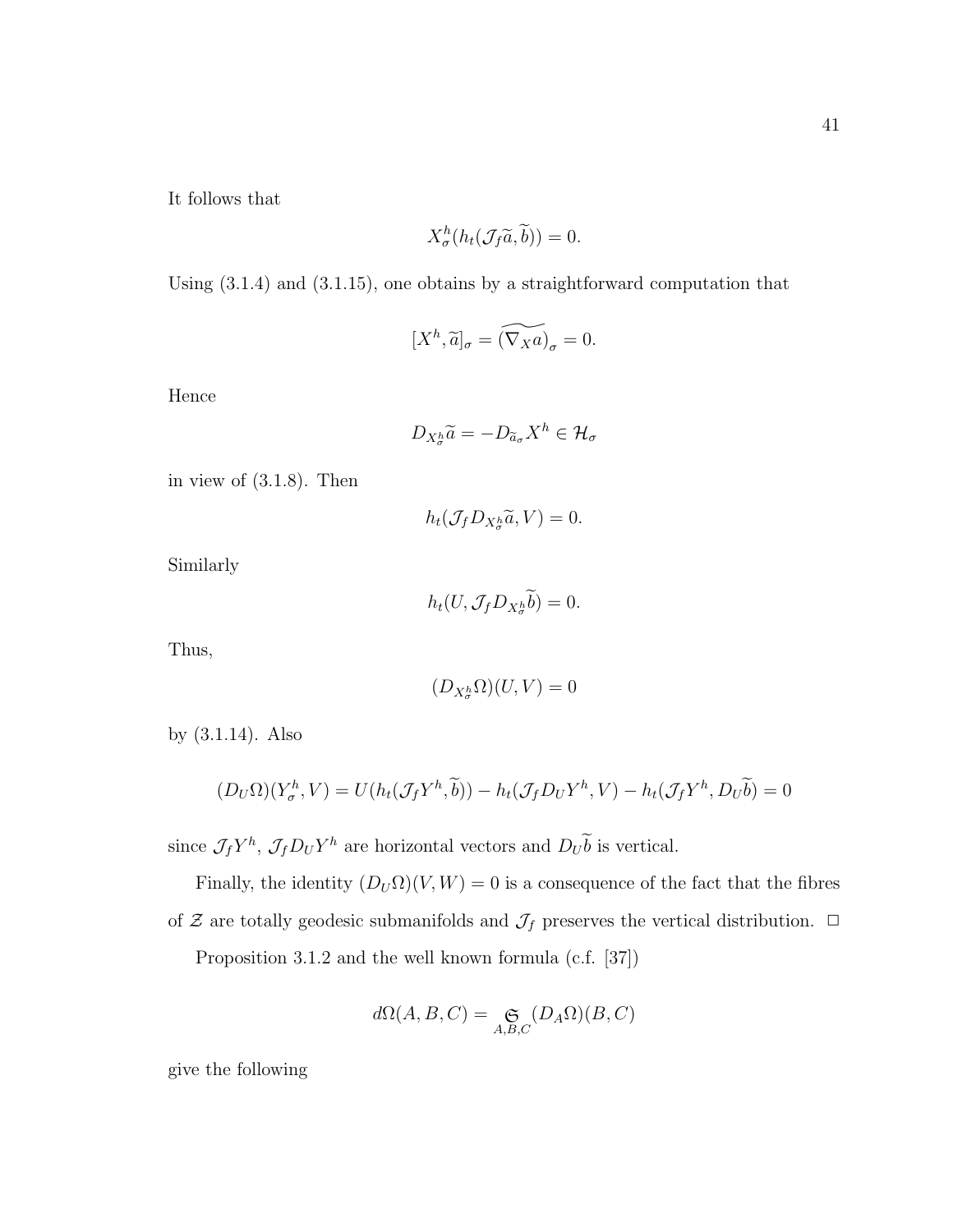Corollary 3.1.3. Let  $\sigma \in \mathcal{Z}, X, Y, Z \in T_pM$ ,  $p = \pi(\sigma), U, V, W \in \mathcal{V}_{\sigma}$ . Then  $d\Omega(X^h, Y^h, Z^h) = 2g(\mathcal{V}f_*(X^h), Y \wedge Z) + 2g(\mathcal{V}f_*(Y^h), Z \wedge X) + 2g(\mathcal{V}f_*(Z^h), X \wedge Y)$  $d\Omega(X^h, Y^h, U) = g(2f_*U - t\mathcal{R}(U), X \wedge Y)$  $d\Omega(X^h, U, V) = 0, \quad d\Omega(U, V, W) = 0.$ Corollary 3.1.4. Let  $\sigma \in \mathcal{Z}, X \in T_pM$ ,  $p = \pi(\sigma), U \in \mathcal{V}_{\sigma}$ . Then

$$
(\delta\Omega)(X_{\sigma}^{h}) = Trace\{T_{p}M \ni A \to 2g(\mathcal{V}f_{*}(A_{\sigma}^{h}), X \wedge A)\}
$$
  
= Trace $\{\mathcal{V}_{\sigma} \ni \tau \to g(\mathcal{V}f_{*}((K_{\tau}X)_{\sigma}^{h}), \tau)\}.$  (3.1.17)

$$
\delta\Omega(U) = -tg(\mathcal{R}(\sigma \times U), f(\sigma)).\tag{3.1.18}
$$

**Proof.** Let  $E_1, ..., E_4$  be an orthonormal basis of  $T_pM$ ,  $p = \pi(\sigma)$  and  $\tau_1, \tau_2$  a g-orthonormal basis of  $\mathcal{V}_{\sigma}$ . Then, by (3.1.9) and (3.1.12),

$$
\delta\Omega(X_{\sigma}^{h}) = -\sum_{i=1}^{4} (D_{(E_{i})_{\sigma}^{h}}\Omega)((E_{i})_{\sigma}^{h}, X_{\sigma}^{h}) - \sum_{m=1}^{2} (D_{\tau_{m}}\Omega)(\tau_{m}, X_{\sigma}^{h})
$$
  
\n
$$
= -2\sum_{i=1}^{4} g(\mathcal{V}f_{*}((E_{i})_{\sigma}^{h}), E_{i} \wedge X)
$$
  
\n
$$
= -2\sum_{i=1}^{4} \sum_{m=1}^{2} g(f_{*}((E_{i})_{\sigma}^{h}), \tau_{m})g(\tau_{m}, E_{i} \wedge X)
$$
  
\n
$$
= \sum_{i=1}^{2} \sum_{m=1}^{2} g(f_{*}((E_{i})_{\sigma}^{h}), \tau_{m})g(K_{\tau_{m}}X, E_{i})
$$
  
\n
$$
= \sum_{m=1}^{2} g(f_{*}((K_{\tau_{m}}X)_{\sigma}^{h}), \tau_{m}).
$$

This proves  $(3.1.17)$ . In view of  $(3.1.10)$  and  $(3.1.12)$ , we have

$$
\delta\Omega(U) = -\frac{t}{2}g(\mathcal{R}(\sigma \times U), \sum_{i=1}^{4} E_i \wedge K_{f(\sigma)}E_i)
$$

Moreover, for  $Y, Z \in T_pM$ ,

$$
\sum_{i=1}^{4} g(E_i \wedge K_{f(\sigma)} E_i, Y \wedge Z) = \frac{1}{2} \sum_{i=1}^{4} [-g(Y, E_i) g(K_{f(\sigma)} Z, E_i) + g(Z, E_i) g(K_{f(\sigma)} Y, E_i)]
$$
  
=  $g(K_{f(\sigma)} Y, Z)$   
=  $2g(f(\sigma), Y \wedge Z).$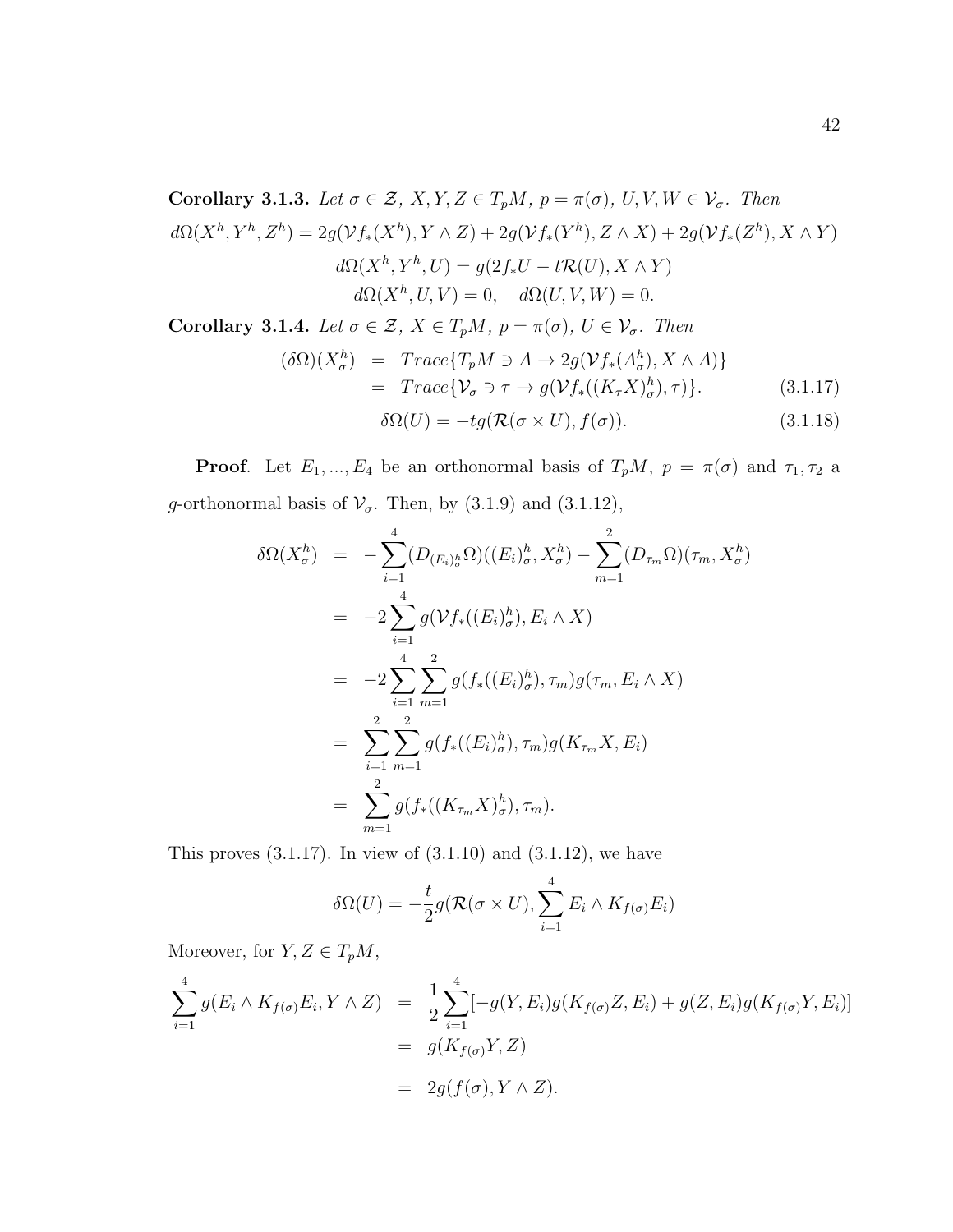Thus

$$
\sum_{i=1}^{4} E_i \wedge K_{f(\sigma)} E_i = 2f(\sigma)
$$

and the second formula of the corollary is proved.  $\Box$ 

Denote the Nijenhuis tensor of  $\mathcal{J}_f$  by  $N$ . The next statement follows from Proposition 3.1.2, identity (3.1.2) and the well-known formula

$$
h_t(N(A, B), C) = (D_A \Omega)(\mathcal{J}_f B, C) - (D_{\mathcal{J}_f B} \Omega)(A, C) - (D_B \Omega)(\mathcal{J}_f A, C) + (D_{\mathcal{J}_f A} \Omega)(B, C).
$$
  
\nCorollary 3.1.5. Let  $\sigma \in \mathcal{Z}, X, Y, Z \in T_p M, p = \pi(\sigma), U, V \in \mathcal{V}_{\sigma}$ . Then  
\n
$$
h_t(N(X_{\sigma}^h, Y_{\sigma}^h), Z_{\sigma}^h) = 2g(\mathcal{V}_f^*(X_{\sigma}^h), K_{f(\sigma)} Y \wedge Z) - 2g(\mathcal{V}_f^*(Y_{\sigma}^h), K_{f(\sigma)} X \wedge Z)
$$
\n
$$
+ 2g(\mathcal{V}_f^*((K_{f(\sigma)} X)_{\sigma}^h), Y \wedge Z) - 2g(\mathcal{V}_f^*((K_{f(\sigma)} Y)_{\sigma}^h), X \wedge Z)
$$
\n
$$
h_t(N(X_{\sigma}^h, Y_{\sigma}^h), U) = -tg(\mathcal{R}(X \wedge K_{f(\sigma)} Y + K_{f(\sigma)} X \wedge Y), U)
$$
\n
$$
-tg(\mathcal{R}(X \wedge Y - K_{f(\sigma)} X \wedge K_{f(\sigma)} Y), \sigma \times U)
$$
\n
$$
h_t(N(X_{\sigma}^h, U), Z_{\sigma}^h) = -2g(f(\sigma) \times f_*(U), X \wedge Z) + 2g(f_*(\sigma \times U), X \wedge Z)
$$
\n
$$
h_t(N(X_{\sigma}^h, U), V) = 0 \quad N(U, V) = 0.
$$

Since

$$
h_t(N(X^h, U), Z^h) = -2g(\mathcal{J}_f f_*(U), X \wedge Z) + 2g(f_*(\mathcal{J}_f U), X \wedge Z),
$$

we have the following.

**Corollary 3.1.6.** ([22])  $\mathcal{H}(N(X^h, U)) = 0$  if and only if the restriction of f to every fibre is a holomorphic map.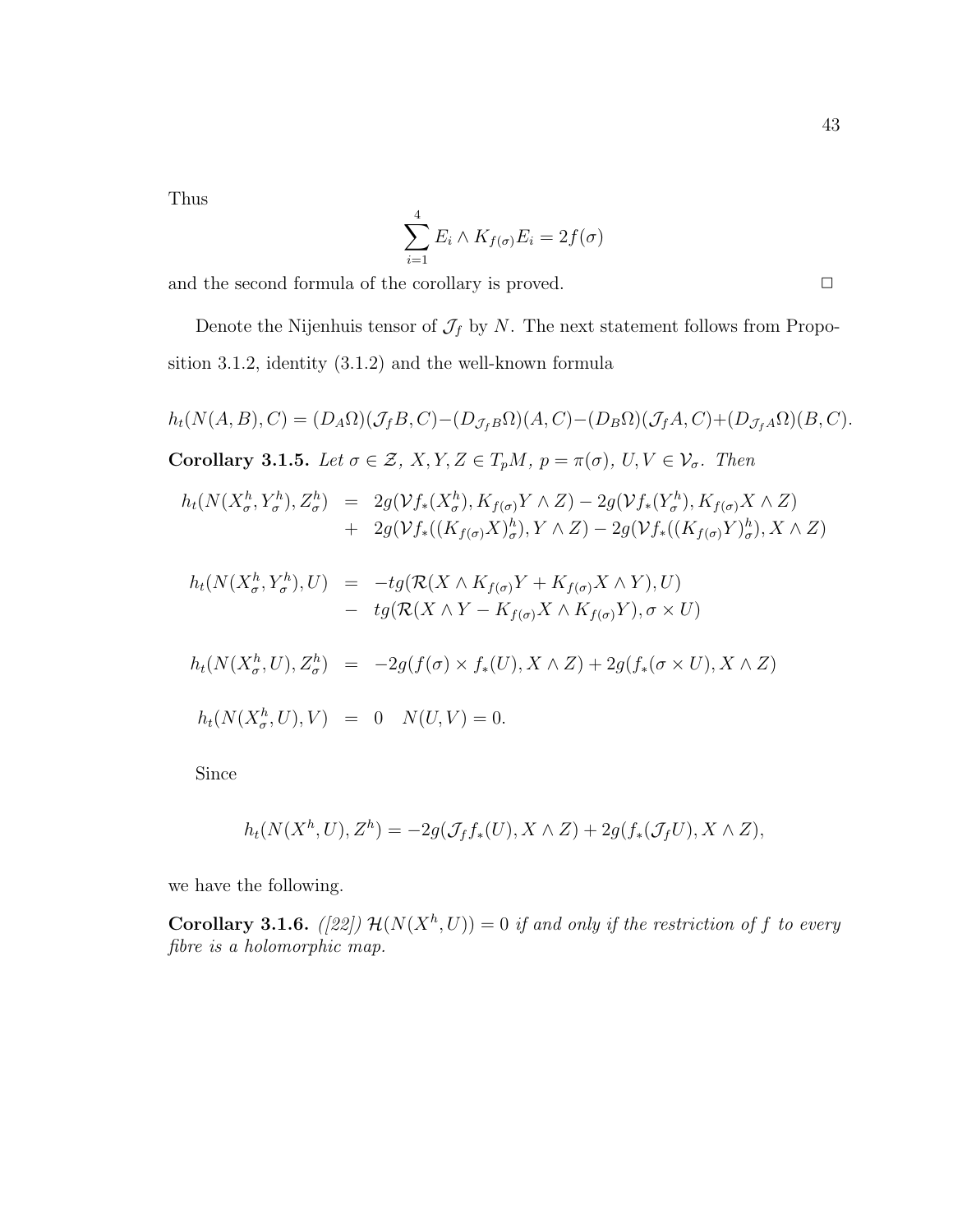### 3.2 Gray-Hervella classes of the almost complex structures  $\mathcal{J}_{\omega}$

In what follows we use the same notation for the Gray-Hervella classes as in [29]. For example, K is the class of Kähler manifolds,  $W_1$  is the class of nearly Kähler manifolds,  $\mathcal{W}_2$  is the class of almost Kähler manifolds,  $\mathcal{W}_3 \oplus \mathcal{W}_4$  is the class of Hermitian manifolds,  $W_1 \oplus W_2 \oplus W_3$  is the class of semi-Kähler or balanced manifolds, etc.

Let  $(g, J)$  be an almost Hermitian structure on a four-manifold M. Define a section  $\omega$  of  $\Lambda^2 TM$  by

$$
g(\omega, X \wedge Y) = \frac{1}{2}g(JX, Y), \ X, Y \in TM.
$$

Clearly, at any point,  $\omega$  is the dual 2-vector of one half of the Kähler 2-form F of the almost Hermitian manifold  $(M, g, J)$ . Consider M with the orientation yielded by the almost complex structure J. Then  $\omega$  is a section of the twistor bundle  $\mathcal{Z}$ . As in [22], define a bundle map  $f : \mathcal{Z} \to \mathcal{Z}$  setting  $f = \omega \circ \pi$ . Since the restriction of f to any fibre is a constant map,  $f_*|V=0$ . We also have

$$
f_*(X^h_{\sigma}) = X^h_{\omega(p)} + \nabla_X \omega,
$$
\n(3.2.1)

where  $p = \pi(\sigma)$  and  $X \in T_pM$ . Note that

$$
2g(\nabla_X \omega, Y \wedge Z) = (\nabla_X F)(Y, Z).
$$

Denote by  $\mathcal{J}_{\omega}$  the almost complex structure on  $\mathcal Z$  determined by the map f defined by  $\omega$  (in the notation of Introduction  $\mathcal{J}_{\omega} = \mathcal{J}_{f_0^-}$ )

In the next theorem we determine the Gray-Hervella classes of the almost Hermitian manifolds  $(\mathcal{Z}, h_t, \mathcal{J}_\omega)$ .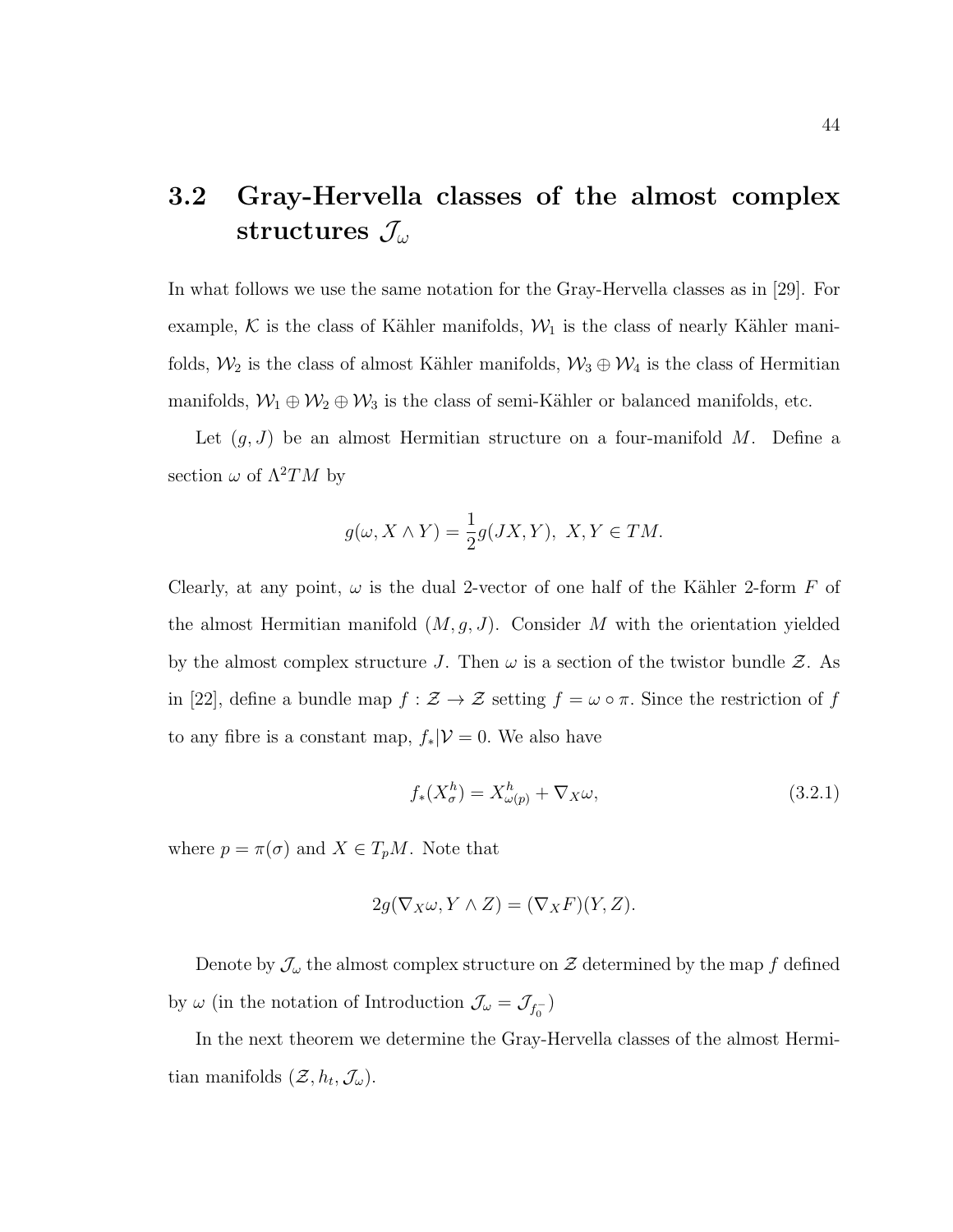**Theorem 3.2.1.** Let  $(M, q, J)$  be an almost Hermitian 4-manifold with Kähler 2vector  $\omega$ , self-dual Weyl tensor  $W_+$  and scalar curvature s. The possible Gray-Hervella classes of its twistor space  $(\mathcal{Z}, h_t, \mathcal{J}_\omega)$  are  $\mathcal{W}, \mathcal{K}, \mathcal{W}_3, \mathcal{H} = \mathcal{W}_3 \oplus \mathcal{W}_4, \mathcal{S}K = \mathcal{W}_1 \oplus$  $\mathcal{W}_2 \oplus \mathcal{W}_3$ ,  $\mathcal{G}_1 = \mathcal{W}_1 \oplus \mathcal{W}_3 \oplus \mathcal{W}_4$  and  $\mathcal{G}_2 = \mathcal{W}_2 \oplus \mathcal{W}_3 \oplus \mathcal{W}_4$ . Moreover

- (i)  $(\mathcal{Z}, h_t, \mathcal{J}_\omega) \in \mathcal{K}$  if and only if  $(M, g, J)$  is Kähler and Ricci flat.
- (ii)  $(\mathcal{Z}, h_t, \mathcal{J}_\omega) \in \mathcal{S}K \cap \mathcal{H} = \mathcal{W}_3$  if and only if  $(M, g, J)$  is Kähler and scalar flat.

(iii)  $(\mathcal{Z}, h_t, \mathcal{J}_\omega) \in \mathcal{H} = \mathcal{W}_3 \oplus \mathcal{W}_4$  if and only if  $(M, g, J)$  is Hermitian and

$$
\mathcal{W}_{+}(\sigma) = \frac{s}{2}g(\sigma,\omega)\omega - \frac{s}{6}\sigma
$$

for all  $\sigma \in \Lambda^2_+TM$ .  $(iv)$   $(\mathcal{Z}, h_t, \mathcal{J}_\omega) \in \mathcal{S}K = \mathcal{W}_1 \oplus \mathcal{W}_2 \oplus \mathcal{W}_3$  if and only if  $(M, g, J)$  is almost Kähler and

$$
\mathcal{W}_{+}(\omega) = -\frac{s}{6}\omega.
$$

 $(v)$   $(\mathcal{Z}, h_t, \mathcal{J}_\omega) \in \mathcal{G}_1 = \mathcal{W}_1 \oplus \mathcal{W}_3 \oplus \mathcal{W}_4$  if and only if  $(M, g, J)$  is Hermitian.  $(vi)$   $(\mathcal{Z}, h_t, \mathcal{J}_\omega) \in \mathcal{G}_2 = \mathcal{W}_2 \oplus \mathcal{W}_3 \oplus \mathcal{W}_4$  if and only if

$$
\mathcal{W}_{+}(\sigma) = \frac{s}{2}g(\sigma,\omega)\omega - \frac{s}{6}\sigma
$$

for all  $\sigma \in \Lambda^2_+TM$ .

Proof. To determine the possible Gray-Hervella classes of the twistor space  $(\mathcal{Z}, h_t, \mathcal{J}_{\omega})$  we shall need several technical lemmas.

Given a point  $\sigma \in \mathcal{Z}$ , we take a basis  $E_1, E_2 = JE_1, E_3, E_4 = JE_3$  of  $T_{\pi(\sigma)}M$ . Such a basis induces the orientation of M we have chosen and we define  $s_1, s_2, s_3$  and  $\bar{s}_1, \bar{s}_2, \bar{s}_3$  via (1.1.1) (so  $\omega = s_1$ ). This notation will be used in the proofs of the next statements.

**Lemma 3.2.2.**  $(\mathcal{Z}, h_t, \mathcal{J}_\omega) \in \mathcal{K}$  if and only if  $(M, g, J)$  is Kähler and Ricci flat.

**Proof.** It follows from Proposition 3.1.2 and  $(3.2.1)$  that  $(\mathcal{Z}, h_t, \mathcal{J}_\omega)$  is Kähler if and only if  $(M, g, J)$  is Kähler and for every  $\sigma \in \mathcal{Z}, U \in \mathcal{V}_{\sigma}$  and  $X, Y \in T_{\pi(\sigma)}M$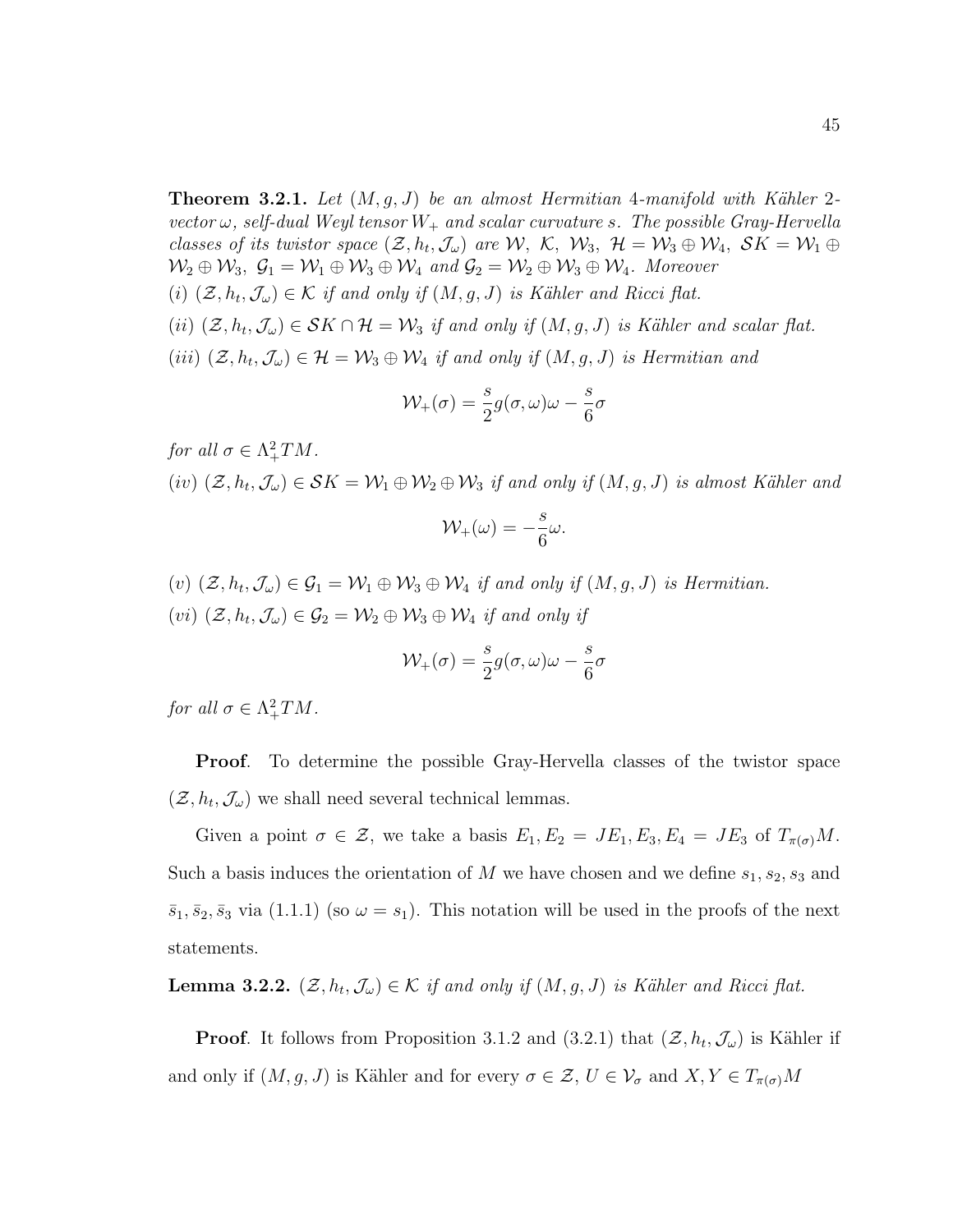$$
(i) - g(\mathcal{R}(U), X \wedge Y) + g(\mathcal{R}(\sigma \times U), X \wedge JY) = 0,
$$

$$
(ii) g(\mathcal{R}(U), X \wedge JY + JX \wedge Y) = 0.
$$

The latter identity implies

$$
g(\mathcal{R}(U), s_2) = g(\mathcal{R}(U), s_3) = 0.
$$
\n(3.2.2)

It follows from identity  $(i)$  that

$$
g(\mathcal{R}(U), E_1 \wedge E_2) = g(\mathcal{R}(U), E_3 \wedge E_4) = 0, \qquad (3.2.3)
$$

$$
g(\mathcal{R}(U), E_1 \wedge E_3) = g(\mathcal{R}(\sigma \times U), E_1 \wedge E_4),
$$
\n(3.2.4)

$$
g(\mathcal{R}(U), E_3 \wedge E_1) = g(\mathcal{R}(\sigma \times U), E_3 \wedge E_2).
$$

We obtain from (3.2.3) that

$$
g(\mathcal{R}(U), \bar{s}_1) = g(\mathcal{R}(U), s_1) = 0.
$$

Thus  $g(\mathcal{R}(U), s_i) = 0$  for  $i = 1, 2, 3$  and every  $U \in \Lambda^2_+ T_p M$ .

It follows from (3.2.4) that

$$
g(\mathcal{R}(\sigma \times U), \bar{s}_3) = 0.
$$

Moreover, identities (3.2.2) and (3.2.4) imply

$$
g(\mathcal{R}(U), \bar{s}_2) = 2g(\mathcal{R}(U), E_1 \wedge E_3)
$$
  
=  $2g(\mathcal{R}(\sigma \times U), E_1 \wedge E_4)$   
=  $g(\mathcal{R}(\sigma \times U), \bar{s}_3).$ 

Therefore

$$
g(\mathcal{R}(U), \bar{s}_2) = g(\mathcal{R}(U), \bar{s}_3) = 0,
$$

thus

$$
g(\mathcal{R}(U), \bar{s}_i) = 0, i = 1, 2, 3.
$$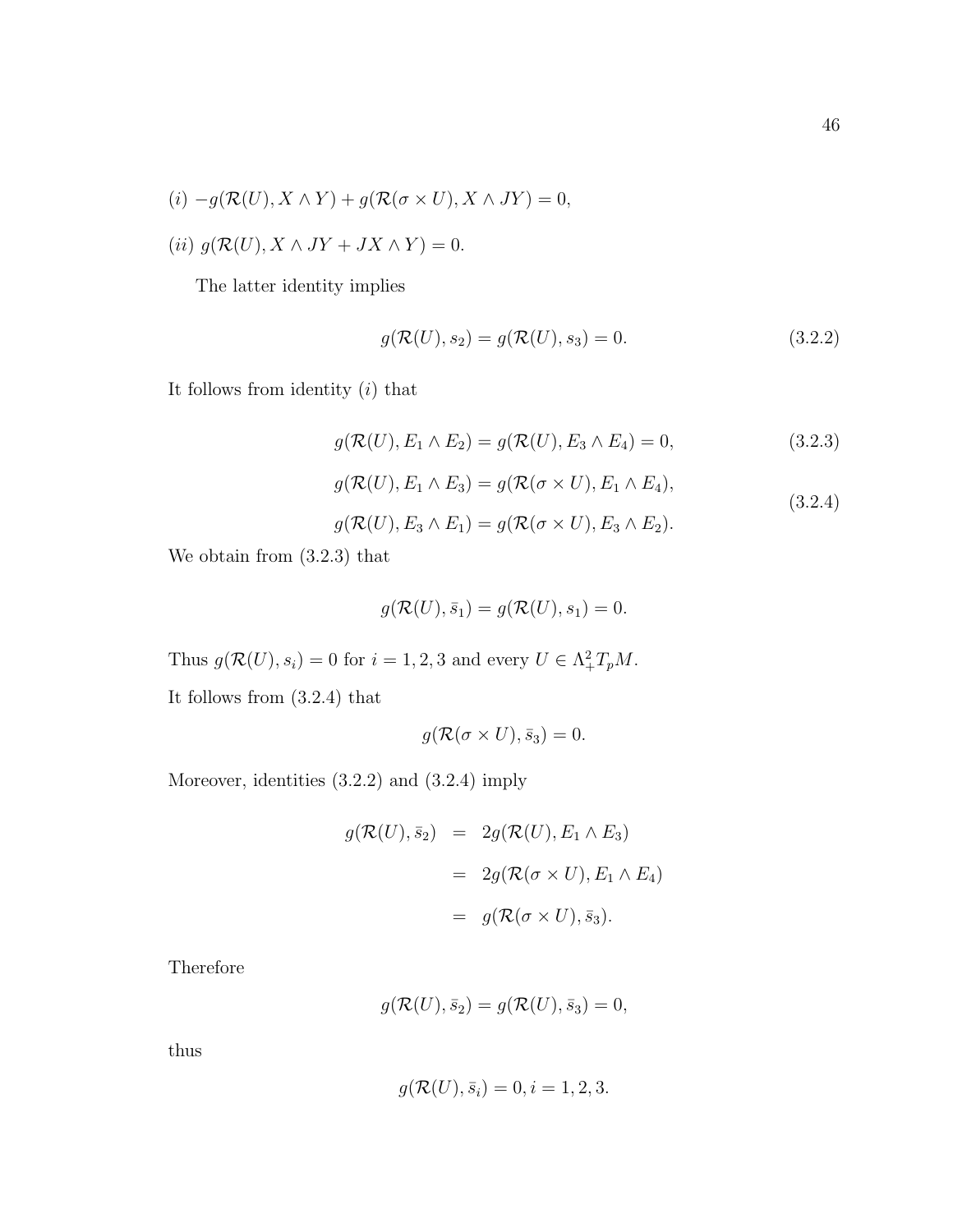Hence  $\mathcal{R}(U) = 0$  for every  $U \in \Lambda^2_+ T_p M$ . This shows that if  $(\mathcal{Z}, h_t, \mathcal{J}_{\omega})$  is Kähler, then  $(M, g, J)$  is a Kähler and Ricci flat manifold.

Conversely, suppose that  $(M, g, J)$  is Kähler and Ricci flat. Using the curvature decomposition  $(1.1.2)$ , the Kähler curvature identities and the first Bianchi identity, one can see that

$$
g(\mathcal{R}(s_1), s_1) = \frac{s}{3} s_1, \quad \mathcal{R}(s_2) = \mathcal{R}(s_3) = 0.
$$

This implies the well-known fact (which can be traced back to [26]) that the eigenvalues of the operator  $\mathcal{W}_+$  on a Kähler surface are  $\frac{s}{3}$  $, -\frac{s}{a}$ 6  $, -\frac{s}{s}$ 6 . It follows that  $\mathcal{R}(U) = 0$ for every  $U \in \Lambda^2_+ T_p M$ , thus identities (*i*) and (*ii*) obviously are satisfied.  $\Box$ **Lemma 3.2.3.**  $(\mathcal{Z}, h_t, \mathcal{J}_\omega) \in \mathcal{W}_1 \oplus \mathcal{W}_2 \oplus \mathcal{W}_4$  if and only if  $(\mathcal{Z}, h_t, \mathcal{J}_\omega) \in \mathcal{K}$ .

**Proof.** The condition for  $(\mathcal{Z}, h_t, \mathcal{J}_\omega)$  to be in the class  $\mathcal{W}_1 \oplus \mathcal{W}_2 \oplus \mathcal{W}_4$  is

$$
(D_A \Omega)(B, C) + (D_{\mathcal{J}_{\omega}A} \Omega)(\mathcal{J}_{\omega}B, C) =
$$
  

$$
-\frac{1}{2} \{h_t(A, B)\delta\Omega(C) - h_t(A, C)\delta\Omega(B) - h_t(A, \mathcal{J}_{\omega}B)\delta\Omega(\mathcal{J}_{\omega}C)
$$
(3.2.5)  

$$
+h_t(A, \mathcal{J}_{\omega}C)\delta\Omega(\mathcal{J}_{\omega}B)\}
$$

for every  $A, B, C \in T\mathcal{Z}$ . Proposition 3.1.2 and (3.2.1) imply that this condition is satisfied if and only if for every  $\sigma \in \mathcal{Z}, X, Y, Z \in T_{\pi(\sigma)}M$  and  $U, V, W \in \mathcal{V}_{\sigma}$  we have

$$
(\nabla_X F)(Y, Z) + (\nabla_{JX} F)(JY, Z) =
$$
  
\n
$$
- \frac{1}{2} \{ g(X, Y) \delta F(Z) - g(X, Z) \delta F(Y) - g(X, JY) \delta F(JZ) + g(X, JZ) \delta F(JY) \},
$$
  
\n
$$
(ii) \quad -g(\mathcal{R}(U), X \wedge Y + JX \wedge JY) + g(\mathcal{R}(\sigma \times U), X \wedge JY - JX \wedge Y) =
$$
  
\n
$$
g(X, Y)g(\mathcal{R}(\sigma \times U), \omega) + g(X, JY)g(\mathcal{R}(U), \omega),
$$
  
\n
$$
(iii) \quad g(\mathcal{R}(U), X \wedge Y - JX \wedge JY) + g(\mathcal{R}(\sigma \times U), X \wedge JY + JX \wedge Y) = 0,
$$
  
\n
$$
(iv) \quad g(U, V) \delta F(X) - g(U, \sigma \times V) \delta F(JX) = 0,
$$
  
\n
$$
g(U, V)g(\mathcal{R}(\sigma \times W), \omega) - g(U, W)g(\mathcal{R}(\sigma \times V), \omega) +
$$
  
\n
$$
g(U, \sigma \times V)g(\mathcal{R}(W), \omega) - g(U, \sigma \times W)g(\mathcal{R}(V), \omega) = 0.
$$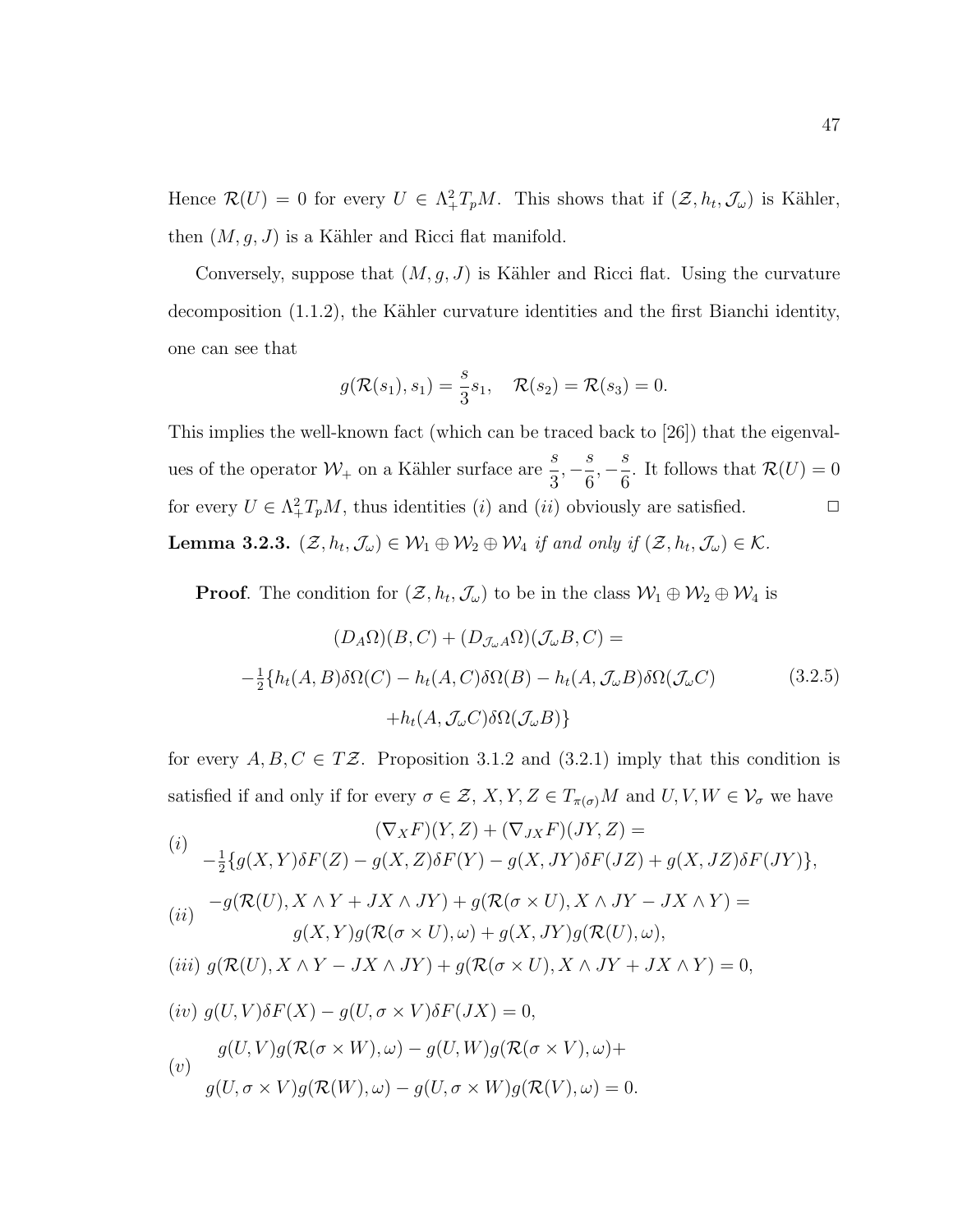Clearly, identity (v), obtained from (3.2.5) for vertical vectors  $A = U, B = V$ ,  $C = W$ , holds when  $U = 0$ . If  $U \neq 0$ , then  $U, \sigma \times U$  is a basis of  $V_{\sigma}$  and it is easy to check that this identity is also satisfied. Thus identity  $(v)$  does not impose any restriction on the base manifold M. Identity (iv) implies that  $\delta F = 0$ . Then it follows from (i) that  $(\nabla_X F)(Y, Z) + (\nabla_{JX} F)(JY, Z) = 0$ . It is well-known (and easy to see) that, in dimension 4, the latter identity is equivalent to  $dF = 0$ . Take a point  $p \in M$ and let  $X \in T_pM$  be a unit vector. For every point  $\sigma \in \mathcal{Z}$  with  $\pi(\sigma) = p$  and every  $U \in \mathcal{V}_{\sigma}$ , identity (*ii*) with  $Y = JX$  gives  $2g(\mathcal{R}(U), X \wedge JX) = g(\mathcal{R}(U), s_1)$ . Thus we have  $2g(\mathcal{R}(U), E_1 \wedge E_2) = g(\mathcal{R}(U), s_1)$  and  $2g(\mathcal{R}(U), E_3 \wedge E_4) = g(\mathcal{R}(U), s_1)$ . This implies

$$
g(\mathcal{R}(U), E_1 \wedge E_2) = g(\mathcal{R}(U), E_3 \wedge E_4) = g(\mathcal{R}(U), s_1) = 0
$$

since  $s_1 = E_1 \wedge E_2 + E_3 \wedge E_4$ . It follows that

$$
g(\mathcal{R}(U), \bar{s}_1) = 0, \quad g(\mathcal{R}(s_1), s_1) = g(\mathcal{R}(s_2), s_1) = g(\mathcal{R}(s_3), s_1) = 0. \tag{3.2.6}
$$

Identity *(iii)* with  $X = E_1$ ,  $Y = E_3$  becomes

$$
g(\mathcal{R}(U), s_2) + g(\mathcal{R}(\sigma \times U), s_3) = 0, \quad U \in \mathcal{V}_\sigma.
$$

Applying the latter identity for  $\sigma = s_2$  and  $\sigma = s_3$  and taking into account (3.2.6) we see that

$$
g(\mathcal{R}(s_2), s_2) = g(\mathcal{R}(s_2), s_3) = g(\mathcal{R}(s_3), s_3) = 0.
$$

It follows that  $g(\mathcal{R}(s_i), s_j) = 0, i, j = 1, 2, 3$ . This means that  $(M, g)$  is anti-self-dual with zero scalar curvature.

Since  $g(\mathcal{R}(U), \omega) = 0$  for every vertical vector U, identity *(ii)* takes the form

$$
g(\mathcal{R}(U), X \wedge Y + JX \wedge JY) - g(\mathcal{R}(\sigma \times U), X \wedge JY - JX \wedge Y) = 0.
$$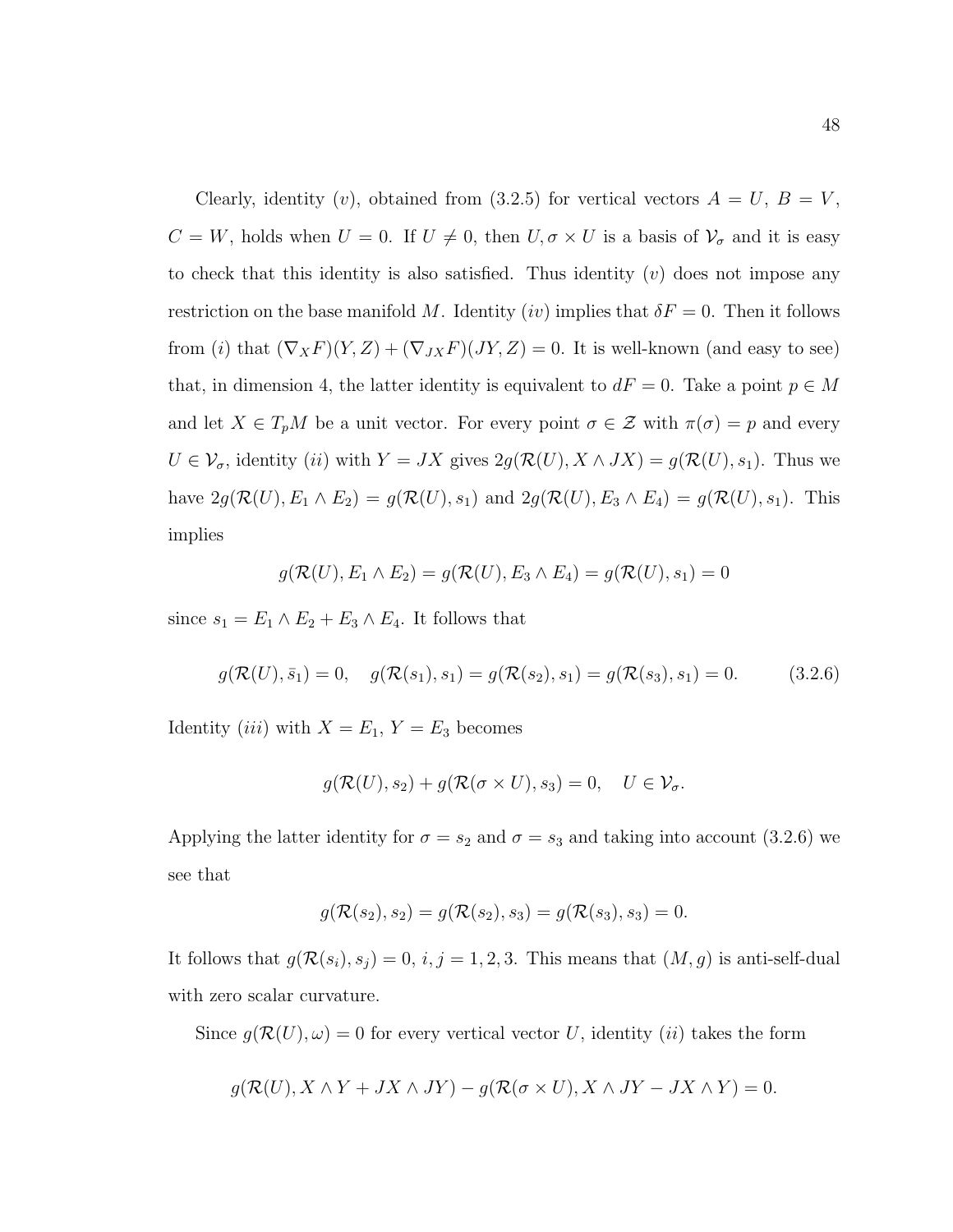Setting in this identity  $(X, Y) = (E_1, E_3)$  and  $(X, Y) = (E_3, E_1)$  we obtain

$$
g(\mathcal{R}(U),\bar{s}_2)-g(\mathcal{R}(\sigma\times U),\bar{s}_3)=0, \quad g(\mathcal{R}(U),\bar{s}_2)+g(\mathcal{R}(\sigma\times U),\bar{s}_3)=0.
$$

This, together with (3.2.6), implies  $g(\mathcal{R}(U), s_j^-) = 0$ ,  $j = 1, 2, 3$ . Thus

$$
g(\mathcal{R}(s_i), \bar{s}_j) = 0, \quad i, j = 1, 2, 3
$$

which means that  $\mathcal{B} = 0$ . We note also that, since  $\dim M = 4$ ,  $dF = \theta \wedge F$ , where  $\theta = \delta F \circ J$ , so the identity  $\delta F = 0$  is equivalent to  $dF = 0$ , i.e. to  $(M, g, J)$  being almost Kähler. It follows that if  $(\mathcal{Z}, h_t, \mathcal{J}_\omega) \in W_1 \oplus W_2 \oplus W_4$ , then  $(M, g, J)$  is almost Kähler, anti-self-dual and Ricci flat manifold. According to  $[6,$  Propostion 1 these conditions are equivalent to the base manifold being Kähler and Ricci flat. For such a manifold we have  $\nabla F = \delta F = 0$  and  $\mathcal{R}(U) = 0$  for every vertical vector U, thus conditions  $(i) - (iv)$  are clearly satisfied. Now the proof of lemma follows from Lemma  $3.2.2.$ 

**Lemma 3.2.4.**  $(\mathcal{Z}, h_t, \mathcal{J}_\omega) \in \mathcal{S}K = \mathcal{W}_1 \oplus \mathcal{W}_2 \oplus \mathcal{W}_3$  if and only if  $(M, g, J)$  is almost  $K\ddot{\mathbf{a}}\text{hler and }\mathcal{W}_+(\omega)=-\frac{s}{c}$ 6 ω.

**Proof.** The defining condition for the class of semi-Kähler manifolds is  $\delta\Omega = 0$ . According to Corollary 3.1.4 and  $(3.2.1)$ , the twistor space is semi-Kähler if and only if  $g(\delta\omega, X) = 0$ , i.e.  $\delta F(X) = 0$  and  $g(\mathcal{R}(U), \omega \circ \pi(\sigma)) = 0$  for every  $\sigma \in \mathcal{Z}, U \in \mathcal{V}_{\sigma}$ ,  $X \in T_{\pi(\sigma)}M$ . As we have mentioned the identity  $\delta F = 0$  is equivalent to  $dF = 0$ since  $\dim M = 4$ . The identity  $g(\mathcal{R}(U), \omega \circ \pi(\sigma)) = 0$  for all  $U \in \mathcal{V}_{\sigma}$  holds if and only if  $g(\mathcal{R}(\omega), s_i) = 0, i = 1, 2, 3$ . This is equivalent to  $\frac{s}{6}\omega + \mathcal{W}_+(\omega) = 0$ .

**Lemma 3.2.5.**  $(\mathcal{Z}, h_t, \mathcal{J}_\omega) \in \mathcal{G}_1 = \mathcal{W}_1 \oplus \mathcal{W}_3 \oplus \mathcal{W}_4$  if and only if the almost complex structure J is integrable.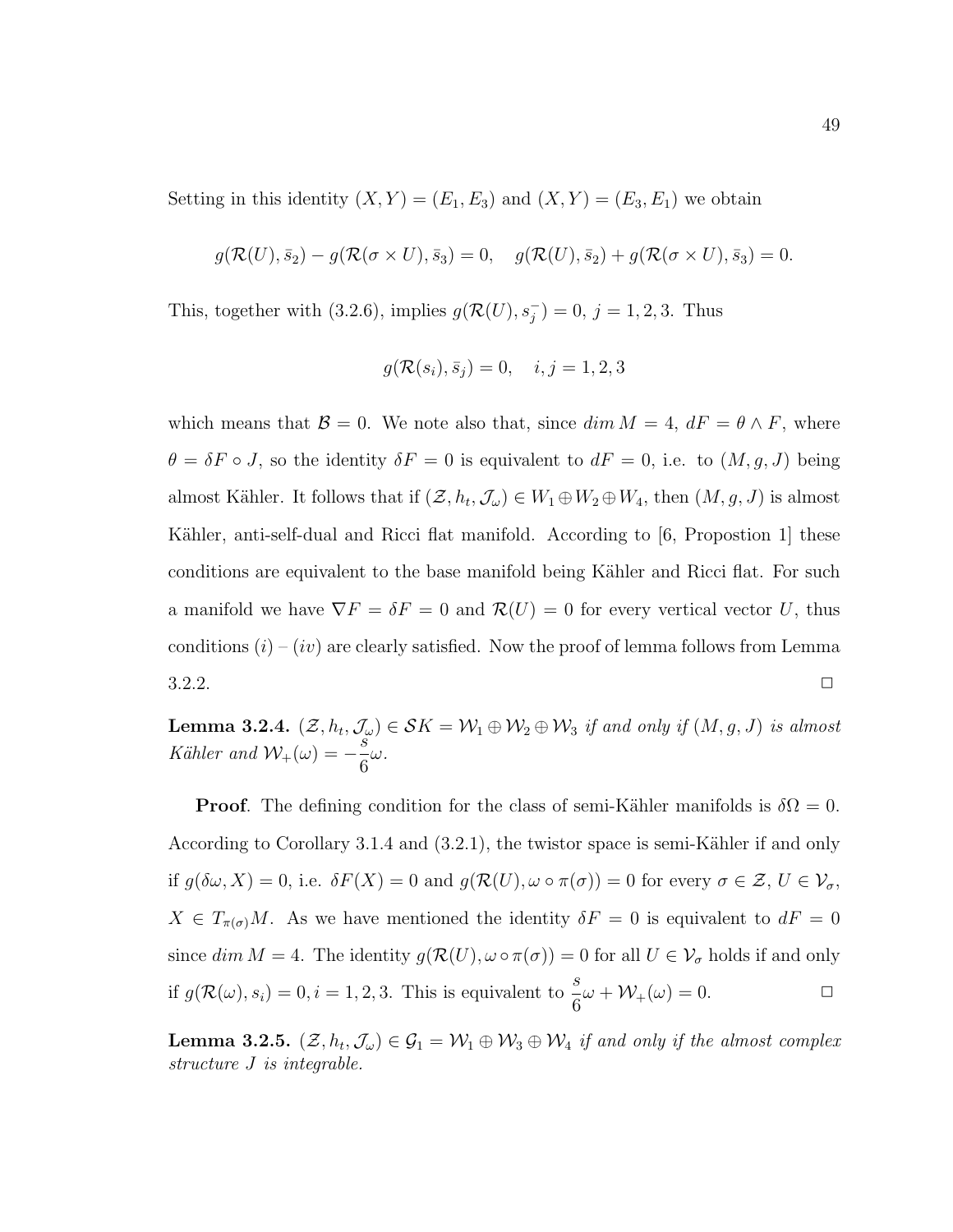**Proof.**  $(\mathcal{Z}, h_t, \mathcal{J}_\omega)$  belongs to the class  $\mathcal{G}_1$  when

$$
(D_A \Omega)(A, B) - (D_{\mathcal{J}\omega}A)(\mathcal{J}\omega A, B) = 0, \quad A, B \in T\mathcal{Z}.
$$
 (3.2.7)

It follows from Proposition 3.1.2 and (3.2.1) that this condition holds if and only if for every  $X, Y \in TM$ 

$$
(\nabla_X F)(X, Y) - (\nabla_{JX} F)(JX, Y) = 0.
$$

In dimension 4, the latter identity is equivalent to J being integrable.  $\Box$ 

**Lemma 3.2.6.**  $(\mathcal{Z}, h_t, \mathcal{J}_\omega) \in \mathcal{G}_2 = \mathcal{W}_2 \oplus \mathcal{W}_3 \oplus \mathcal{W}_4$  if and only if

$$
\mathcal{W}_+(\sigma) = \frac{s}{2}g(\sigma,\omega)\omega - \frac{s}{6}\sigma
$$

for all  $\sigma \in \Lambda^2_+TM$ .

**Proof.** The condition for  $(\mathcal{Z}, h_t, \mathcal{J}_\omega)$  to be in the class  $\mathcal{G}_2$  is

$$
\underset{A,B,C}{\mathfrak{S}}\{(D_A\Omega)(B,C) - (D_{\mathcal{J}_{\omega}A}\Omega)(\mathcal{J}_{\omega}B,C)\} = 0.
$$
\n(3.2.8)

By Proposition 3.1.2 and (3.2.1) this is equivalent to the following identities

 $(i) \mathop{\mathfrak{S}}_{X,Y,Z} \{ (\nabla_X F)(Y,Z) - (\nabla_{JX} F)(JY,Z) \} = 0, \quad X,Y,Z \in TM.$ (ii)  $g(\mathcal{R}(U), X \wedge Y - JX \wedge JY) - g(\mathcal{R}(\sigma \times U), X \wedge JY + JX \wedge Y) = 0,$ 

for every  $\sigma \in \mathcal{Z}, U \in \mathcal{V}_{\sigma}, X, Y \in T_{\pi(\sigma)}M$ . Identity (*i*) is always satisfied in dimension four. Identity  $(ii)$  gives

$$
g(\mathcal{R}(U), s_2) - g(\mathcal{R}(\sigma \times U), s_3) = 0.
$$

Applying the latter identity for  $\sigma = s_1, s_2, s_3$ , it is easy to see that

$$
g(\mathcal{R}(s_i), s_j) = 0 \text{ for } (i, j) \neq (1, 1).
$$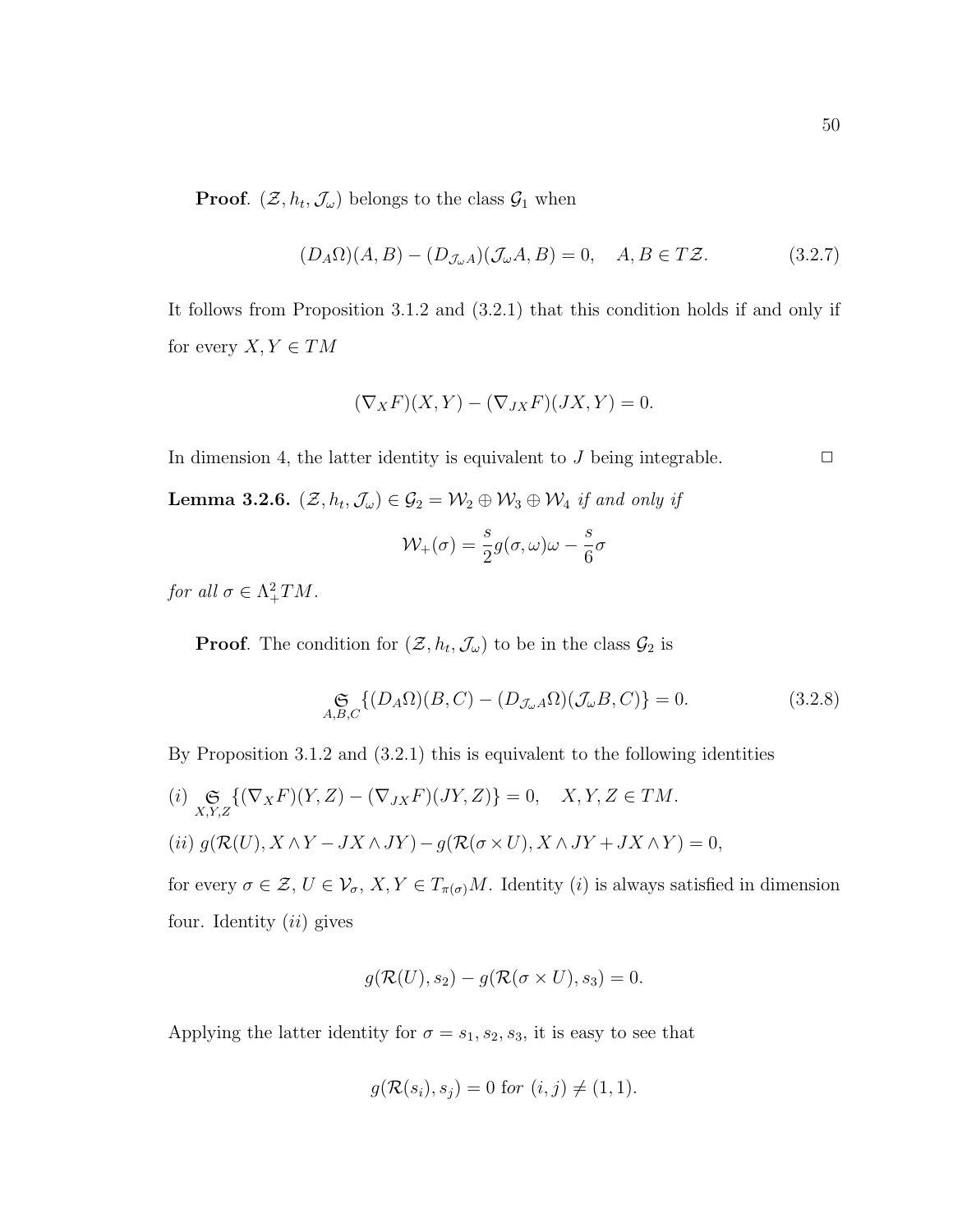The curvature decomposition and the fact that  $Trace W_+ = 0$  then imply

$$
\frac{s}{6} + g(\mathcal{W}_+(\omega), \omega) = g(\mathcal{R}(\omega), \omega) = \frac{s}{2}.
$$

Thus the matrix of  $W_+$  with respect to the basis  $s_1 = \omega, s_2, s_3$  is diagonal with diagonal entries  $\frac{s}{2}$ 3  $, -\frac{s}{c}$ 6  $, -\frac{s}{c}$ 6 . Therefore

$$
\mathcal{W}_{+}(\sigma) = \frac{s}{2}g(\sigma,\omega)\omega - \frac{s}{6}\sigma.
$$

Conversely, suppose that this identity is fulfilled. Then

$$
\mathcal{R}(\sigma) = \frac{s}{2}g(\sigma,\omega)\omega + \mathcal{B}(\sigma).
$$

It is easy to check that if  $\sigma \in \Lambda^2_+ T_p M$  and  $\tau \in \Lambda^2_- T_p M$ , the endomorphisms  $K_{\sigma}$  and  $K_{\tau}$  of  $T_pM$  commute,  $K_{\sigma} \circ K_{\tau} = K_{\tau} \circ K_{\sigma}$ . This implies that, for every  $X, Y \in T_pM$ , the 2-vector  $X \wedge Y - K_{\sigma} X \wedge K_{\sigma} Y$  is orthogonal to  $\Lambda^2_- T_p M$ , so it lies in  $\Lambda^2_+ T_p M$ . In particular,

$$
g(\mathcal{B}(\sigma), X \wedge Y - JX \wedge JY) = 0.
$$

We also have

$$
g(\omega, X \wedge Y - JX \wedge JY) = 0.
$$

Thus

$$
g(\mathcal{R}(\sigma),X\wedge Y - JX\wedge JY) = 0
$$

for every  $\sigma \in \mathcal{Z}, X, Y \in T_{\pi(\sigma)}M$ . It follows that condition (*ii*) is satisfied, hence  $(\mathcal{Z}, h_t, \mathcal{J}_\omega) \in \mathcal{G}_2.$ 

**Lemma 3.2.7.**  $(\mathcal{Z}, h_t, \mathcal{J}_\omega) \in \mathcal{W}_1 \oplus \mathcal{W}_3$  if and only if  $(M, g, J)$  is Kähler and scalar flat.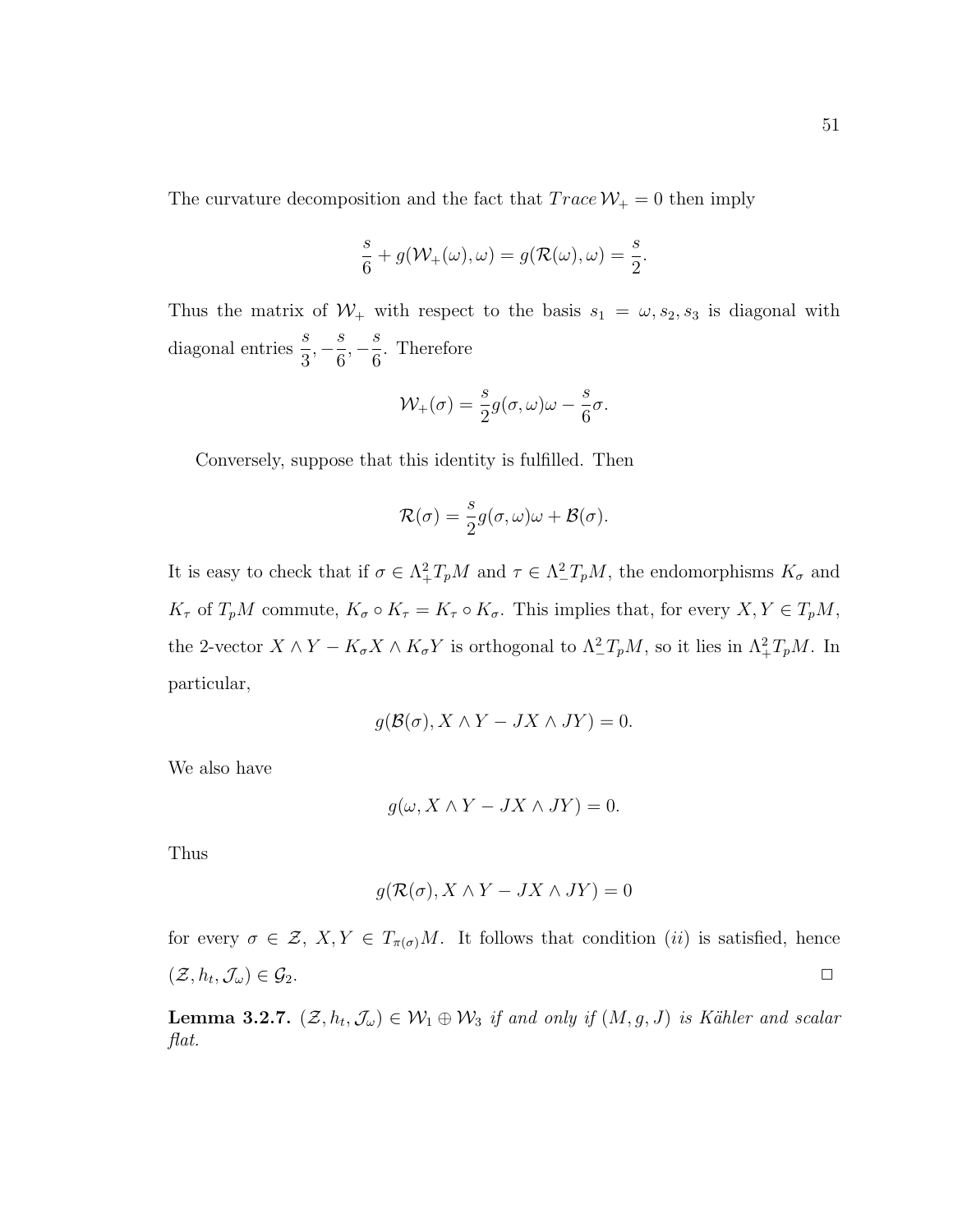Proof. Note that

$$
\mathcal{W}_1 \oplus \mathcal{W}_3 = (\mathcal{W}_1 \oplus \mathcal{W}_2 \oplus \mathcal{W}_3) \cap (\mathcal{W}_1 \oplus \mathcal{W}_3 \oplus \mathcal{W}_4).
$$

Hence it follows from Lemmas 3.2.4 and 3.2.5 that  $(\mathcal{Z}, h_t, \mathcal{J}_\omega) \in \mathcal{W}_1 \oplus \mathcal{W}_3$  if and only if  $(M, g, J)$  is Kähler and  $\mathcal{W}_+(\omega) = -\frac{s}{c}$ 6  $\omega$ . But, as we have already mentioned, it is well-known that for Kähler manifolds  $W_+(\omega) = \frac{s}{3}$  $\omega$  and the above identity implies that  $s = 0$ . The converse statement follows from the fact that a Kähler manifold is scalar flat if and only if it is anti-self-dual.  $\Box$ 

**Lemma 3.2.8.**  $(\mathcal{Z}, h_t, \mathcal{J}_\omega) \in \mathcal{W}_2 \oplus \mathcal{W}_3$  if and only if  $(M, g, J)$  is Kähler and scalar flat.

**Proof.** It follows from Lemmas 3.2.4 and 3.2.6 that  $(\mathcal{Z}, h_t, \mathcal{J}_\omega) \in \mathcal{W}_2 \oplus \mathcal{W}_3$  if and only if  $(M, g, J)$  is almost Kähler, anti-self-dual and scalar flat. Now the lemma follows from Proposition 1 in [6] according to which these conditions are equivalent to the base manifold being Kähler and scalar flat.  $\Box$ 

**Lemma 3.2.9.**  $(\mathcal{Z}, h_t, \mathcal{J}_\omega) \in \mathcal{W}_3$  if and only if  $(M, g, J)$  is Kähler and scalar flat.

**Proof.** The lemma follows from Lemmas  $3.2.7$  and  $3.2.8$ .

**Lemma 3.2.10.**  $(\mathcal{Z}, h_t, \mathcal{J}_\omega) \in \mathcal{H} = \mathcal{W}_3 \oplus \mathcal{W}_4$  if and only if the almost complex structure J is integrable and

$$
\mathcal{W}_+(\sigma) = \frac{s}{2}g(\sigma,\omega)\omega - \frac{s}{6}\sigma
$$

for all  $\sigma \in \Lambda^2_+TM$ .

**Proof.** The proof follows from Lemmas  $3.2.5$  and  $3.2.6$ .  $\Box$ 

We are now ready to prove Theorem 3.2.1.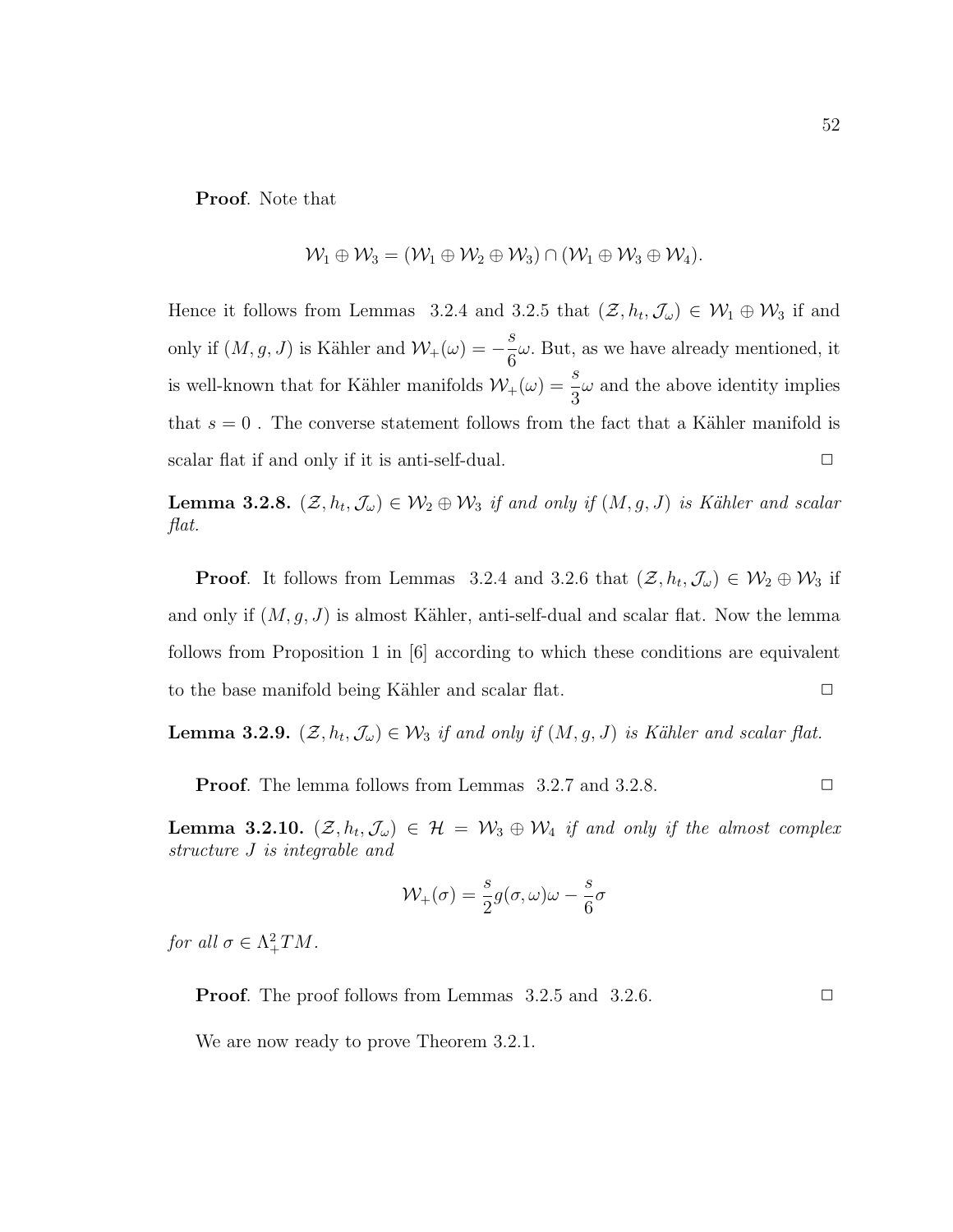### Proof of Theorem 3.2.1.

It follows from Lemmas 3.2.2 and 3.2.3 that

$$
\mathcal{K}=\mathcal{W}_1=\mathcal{W}_2=\mathcal{W}_4=\mathcal{W}_1\oplus \mathcal{W}_2=\mathcal{W}_1\oplus \mathcal{W}_4=\mathcal{W}_2\oplus \mathcal{W}_4=\mathcal{W}_1\oplus \mathcal{W}_2\oplus \mathcal{W}_4.
$$

Lemmas 3.2.7, 3.2.8 and 3.2.9 imply that

$$
\mathcal{W}_3=\mathcal{W}_1\oplus \mathcal{W}_3=\mathcal{W}_2\oplus \mathcal{W}_3.
$$

Hence the first part of the theorem follows from Lemmas 3.2.4, 3.2.5, 3.2.6 and 3.2.10.

The statements (i)–(vi) follow respectively from Lemmas  $3.2.2$ ,  $3.2.9$ ,  $3.2.10$ ,  $3.2.4$ ,  $3.2.5$  and  $3.2.6$ .

#### Remark.

Concerning the geometric conditions in Theorem 3.2.1 we note that:

- 1. Any compact Kähler and Ricci flat surface is either a complex torus, a hyperelliptic surface with a flat metric, a K3-surface with a Calabi-Yau metric or its  $\mathbb{Z}$  or  $\mathbb{Z} \oplus \mathbb{Z}$  quotient. [11]
- 2. The spectrum of the anti-self-dual Weyl tensor  $\mathcal{W}_+$  of a Hermitian surface  $M$  is equal to ( k 3  $, -\frac{k}{c}$ 6  $, -\frac{k}{c}$ 6 ), where  $k$  is the conformal scalar curvature  $[7]$ . Hence the curvature condition in Theorem 3.2.1, (iii) implies that  $k = s$ , i.e.  $\delta \theta = ||\theta||^2$ , where  $\theta$  is the Lee form of M [7]. If M is compact, then integrating this identity and using Stokes' formula, we see that  $\theta = 0$ , i.e. the surface M is Kähler.
- 3. We do not know non-Kähler examples of compact almost Kähler 4-manifolds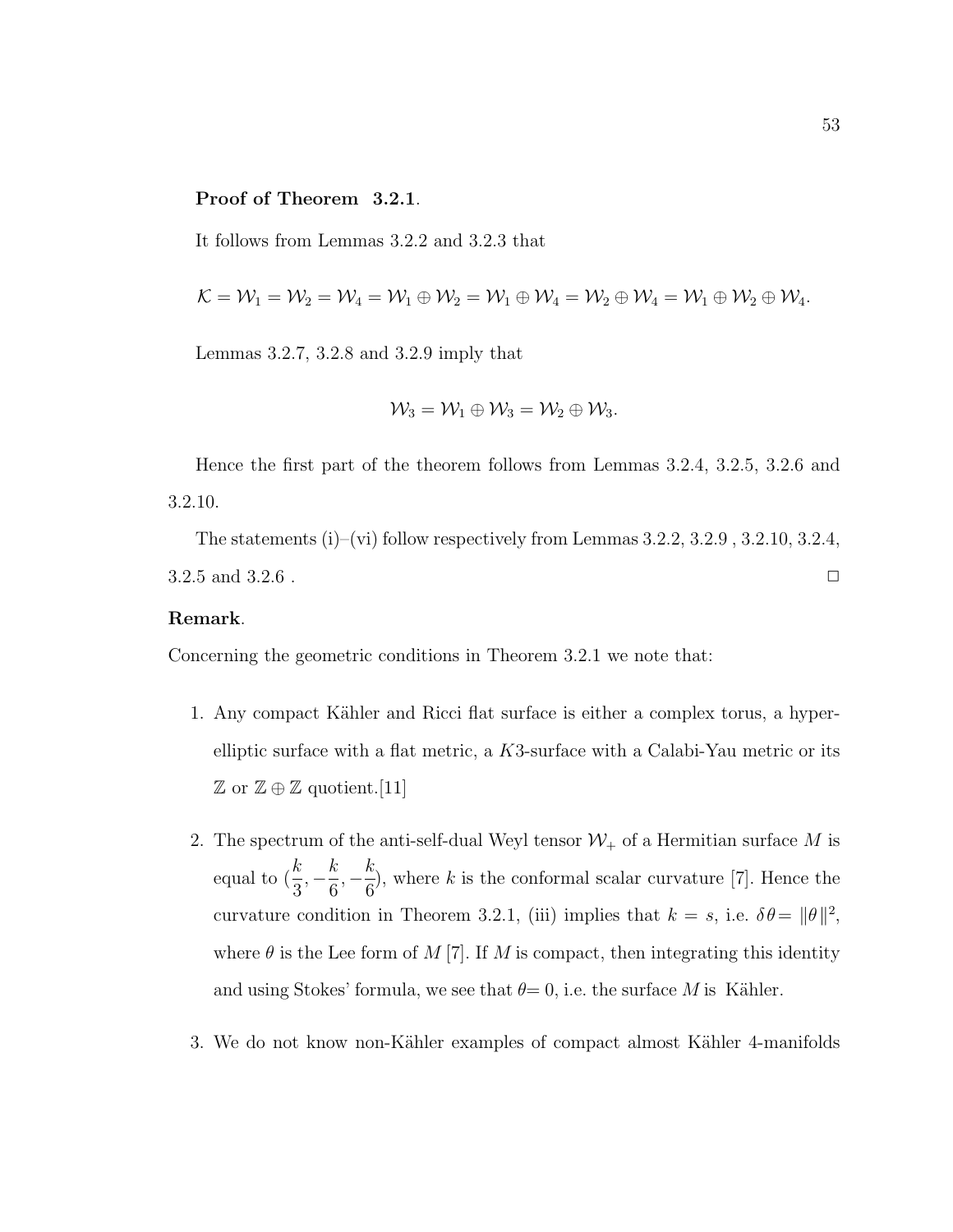whose anti-self-dual Weyl tensor  $W_+$  satisfies the condition of Theorem 3.2.1, (iv).

### 3.3 Gray-Hervella classes of the almost complex  ${\rm structures\ }{\mathcal J}^\pm_\lambda$ λ

As in [22], in order to define a fibre-preserving map  $f : \mathcal{Z} \to \mathcal{Z}$ , we shall use the stereographic projection of every fibre  $\mathcal{Z}_{\pi(\sigma)}$  from the point  $\omega_{\pi(\sigma)}$  onto the plane  $(\mathbb{R}\omega_{\pi(\sigma)})^{\perp}$ , the orthogonal complement being taken in  $\Lambda^2_+T_{\pi(\sigma)}M$ . This stereographic projection  $\Phi_{\sigma}$  and its inverse  $\Phi_{\sigma}^{-1}$  are given by

$$
\Phi_{\sigma}(\tau) = \frac{\tau - g(\tau, \omega_{\pi(\sigma)})\omega_{\pi(\sigma)}}{1 - g(\tau, \omega_{\pi(\sigma)})}, \quad \tau \in \mathcal{Z}_{\pi(\sigma)} \setminus \{\omega_{\pi(\sigma)}\},
$$

$$
\Phi_{\sigma}^{-1}(\zeta) = \frac{2\zeta + ||\zeta||^2 - 1}{||\zeta||^2 + 1}, \quad \zeta \in (\mathbb{R}\omega_{\pi(\sigma)})^{\perp}
$$

The map  $\Phi_{\sigma}$  is holomorphic with respect to the standard complex structure of  $\mathcal{Z}_{\pi(\sigma)}$ and the complex structure of  $(\mathbb{R}\omega_{\pi(\sigma)})^{\perp}$  given by  $\zeta \to \omega_{\pi(\sigma)} \times \zeta$  (the latter structure is compatible with the metric g of  $\Lambda^2_+ T_{\pi(\sigma)} M$ ). As usual, we also set  $\Phi_{\sigma}(\omega_{\pi(\sigma)}) = \infty$ , the "ideal" element of the plane  $(\mathbb{R}\omega_{\pi(\sigma)})^{\perp}$ .

Let  $\lambda = a + ib$  be a fixed complex number and set  $F_{\lambda}(\zeta) = \lambda \zeta$  for  $\zeta \in (\mathbb{R}\omega_{\pi(\sigma)})^{\perp}$ . Then

$$
f_\lambda^+(\sigma)=\Phi_\sigma^{-1}\circ F_\lambda\circ\Phi_\sigma(\sigma)
$$

is a self-map of  $\mathcal Z$  whose restriction to any fibre is holomorphic. Similarly, denote by  $\Psi_{\sigma}$  the stereographic projection of  $\mathcal{Z}_{\pi(\sigma)}$  from the point  $-\omega_{\pi(\sigma)}$  onto the plane  $(\mathbb{R}\omega_{\pi(\sigma)})^{\perp}$ . Set  $f_{\lambda}^{-}$  $\chi^-(\sigma) = \Phi_{\sigma}^{-1} \circ F_{\lambda} \circ \Psi_{\sigma}(\sigma)$ . In this way we obtain another self-map of Z whose restriction to any fibre is anti-holomorphic. Clearly, the points  $f_{\lambda}^ \lambda(\sigma)$  and  $f_{\lambda}^+$  $\chi^+(\sigma)$  are symmetric with respect to the plane  $(\mathbb{R}\omega_{\pi(\sigma)})^{\perp}$ .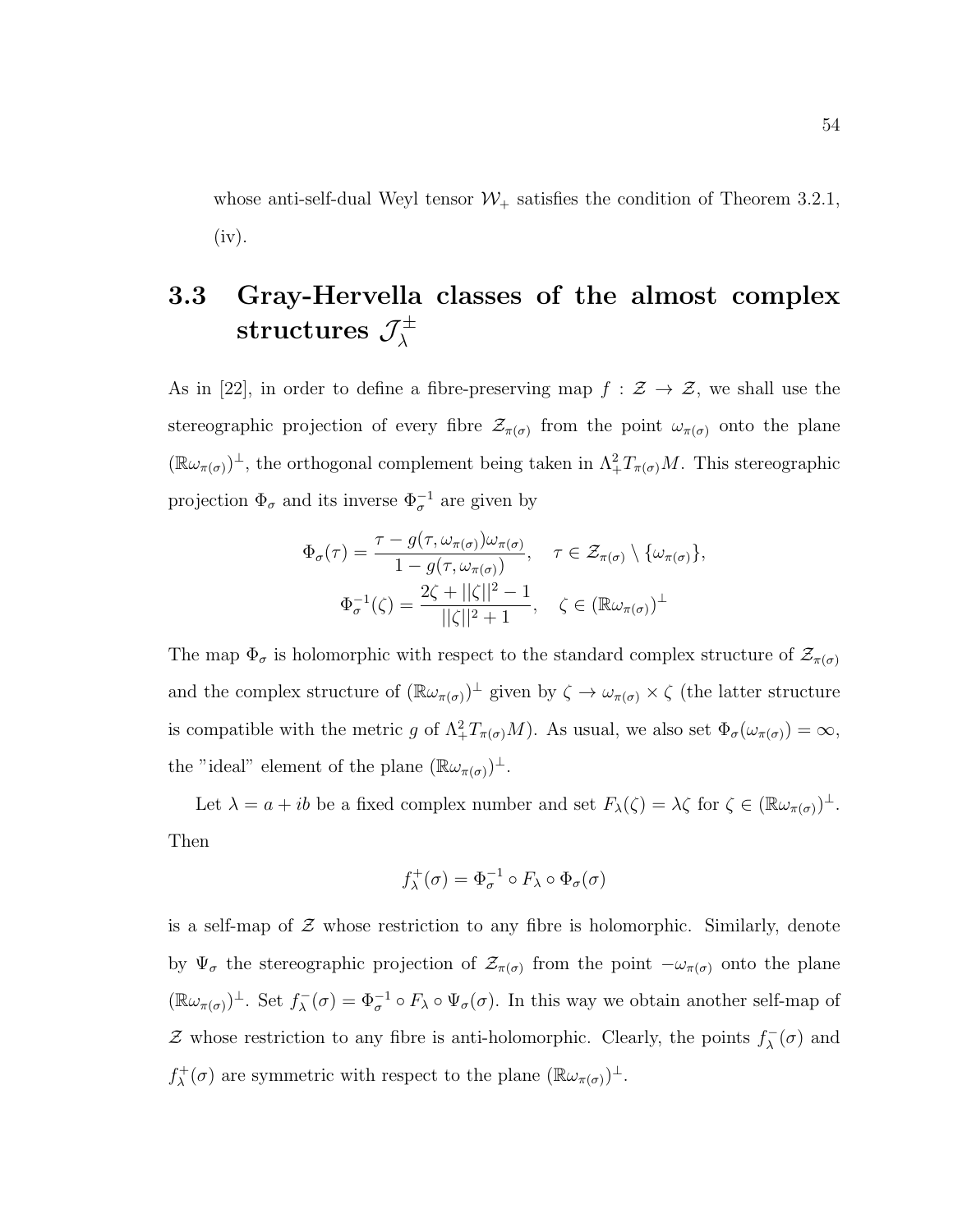The maps  $f^{\pm}_{\lambda}$  $\chi^{\pm}$ :  $\mathcal{Z} \to \mathcal{Z}$  are given by the following explicit formulas:

$$
f_{\lambda}^{\pm}(\sigma) = [(a^2 + b^2 + 1) + (a^2 + b^2 - 1)g(\sigma, \omega_{\pi(\sigma)})]^{-1}
$$

$$
\{2a\sigma - 2b\sigma \times \omega_{\pi(\sigma)} - 2ag(\sigma, \omega_{\pi(\sigma)})\omega_{\pi(\sigma)}
$$

$$
\pm [(a^2 + b^2 - 1) + (a^2 + b^2 + 1)g(\sigma, \omega_{\pi(\sigma)})]\omega_{\pi(\sigma)}\}.
$$

Denote by  $\mathcal{J}_{\lambda}^{\pm}$  $\chi^{\pm}$  the almost complex structure on  $\mathcal{Z}$  defined by means of the map  $f^{\pm}_{\lambda}$  $\lambda^{\pm}$ . Note that  $f_0^{\pm} = \pm \omega$  and  $\mathcal{J}_0^{\pm}$  is the almost complex structure on  $\mathcal{Z}$  yielded by the almost complex structure  $\mp J$  on M and discussed in the preceding section. The structure  $\mathcal{J}^+_\lambda$  $\lambda^+$  is denoted by  $J_{\lambda Id}$  in [22] where the integrability condition for this structure is found when the base manifold  $(M, g, J)$  is Kähler. Note also that  $f_1^+(\sigma) = \sigma$  and  $\mathcal{J}_1^+$  is the Atiyah-Hitchin-Singer almost complex structure, whereas  $f_{-1}^-(\sigma) = -\sigma$  and  $\mathcal{J}_{-1}^-$  is the conjugate structure of the Eells-Salamon almost complex structure. The Gray-Hervella classes of these structures have been determined in [43].

Since the restrictions to the fibres of the map  $f_{\lambda}^ \lambda(\sigma)$  are not holomorphic, Corollary 3.1.6 implies the following.

Corollary 3.3.1. The almost complex structure  $\mathcal{J}_\lambda^ \bar{\lambda}$  is never integrable.

In this section we shall discuss the possible Gray-Hervella classes of the almost Hermitian manifolds  $(Z, h_t, \mathcal{J}_\lambda^{\pm})$  $(\chi^{\pm})$ . To do this we need to compute  $\mathcal{V}(f^{\pm}_{\lambda})$  $(\mathfrak{X}^h_{\sigma})_* (X_{\sigma}^h), X \in$  $T_{\pi(\sigma)}M$ . Taking a section s of  $\Lambda^2_+TM$  around the point  $p = \pi(\sigma)$  such that  $s(p) = \sigma$ and  $\nabla s|_p = 0$ , we have  $\mathcal{V}(f^{\pm}_{\lambda})$  $(\mathcal{X}_{\sigma}^{\pm})_{*}(X_{\sigma}^{h}) = \nabla_{X}(f_{\lambda}^{\pm})$  $\chi^{\pm} \circ s$ ). Using this formula, we can get an explicit expression for  $V(f_{\lambda}^{\pm})$  $(\frac{1}{\lambda})_*(X^h_{\sigma})$  which simplifies considerably in the case when  $(M, g, J)$  is a Kähler manifold or when  $|\lambda| = 1$ . In fact,

$$
\mathcal{V}(f_{\lambda}^{\pm})_{*}(X_{\sigma}^{h})=0
$$

in the first case and

$$
\mathcal{V}(f_{\lambda}^{\pm})_{*}(X_{\sigma}^{h}) = -b\sigma \times \nabla_{X}\omega + (\pm 1 - a)[g(\sigma, \nabla_{X}\omega)\omega_{\pi(\sigma)} + g(\sigma, \omega)\nabla_{X}\omega] \qquad (3.3.1)
$$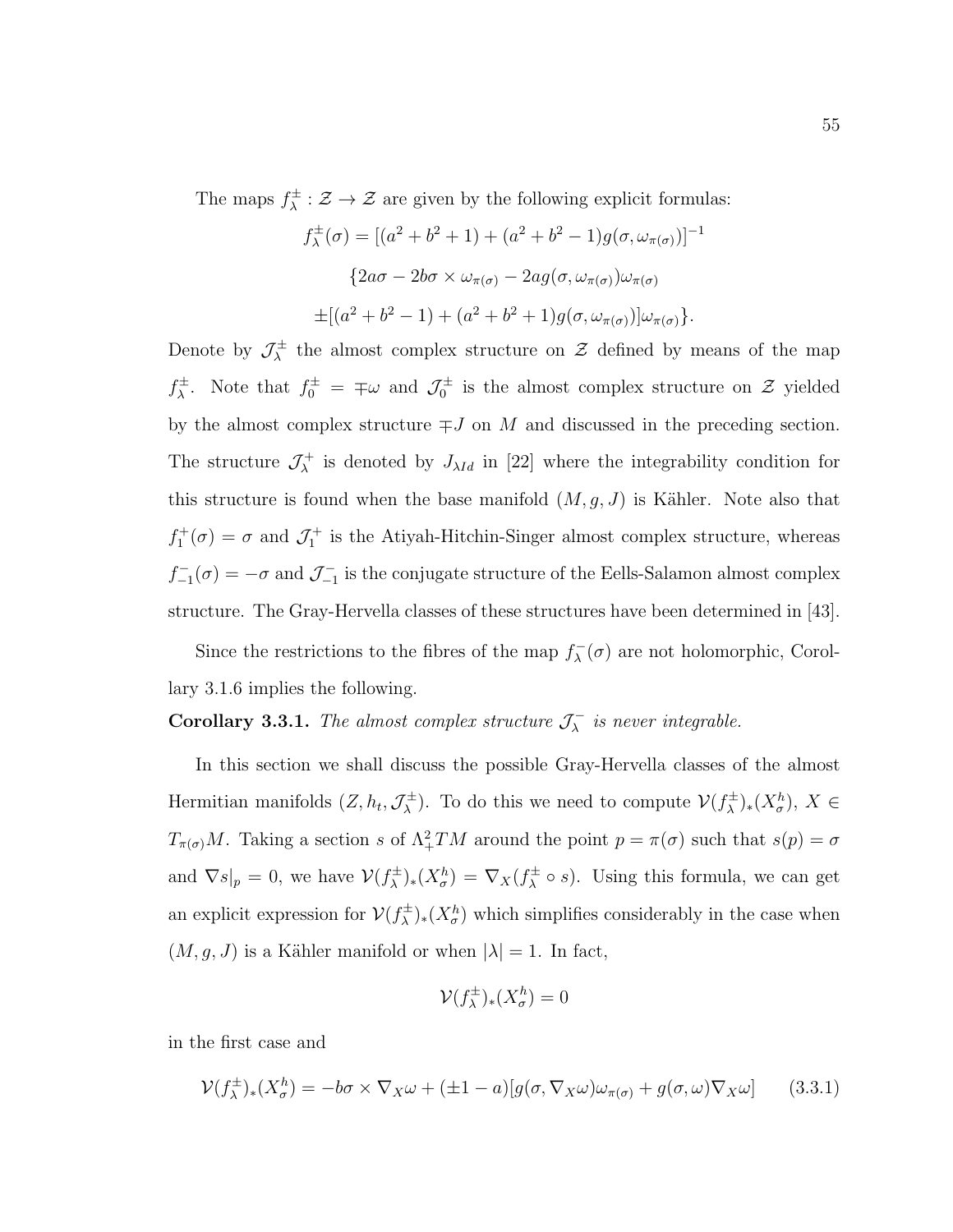in the case when  $|\lambda| = 1$ . Let us note that if  $|\lambda| = 1$ , say  $\lambda = e^{i\theta}$ , the point  $f_{\lambda}^{+}$  $\chi^+_{\lambda}(\sigma)$  is obtained by rotating  $\sigma$  around the line  $\mathbb{R}\omega_{\pi(\sigma)}$  at angle  $\theta$ .

We are now ready to prove the following

**Theorem 3.3.2.** Let  $(M, q, J)$  be a Kähler manifold and  $\lambda \neq 0$  a complex number. (i) The possible Gray-Hervella classes of the twistor space  $(\mathcal{Z}, h_t, \mathcal{J}_\lambda^-)$  $(\lambda)^{-}$  are  $\mathcal{W}, \ \mathcal{Q}K =$  $\mathcal{W}_1 \oplus \mathcal{W}_2$  and  $\mathcal{S}K = \mathcal{W}_1 \oplus \mathcal{W}_2 \oplus \mathcal{W}_3$ . Moreover  $(i_1)$   $(\mathcal{Z}, h_t, \mathcal{J}_\lambda^-)$  $(\mathcal{S}_\lambda^-) \in \mathcal{S}K = \mathcal{W}_1 \oplus \mathcal{W}_2 \oplus \mathcal{W}_3$  if and only if  $(M, g, J)$  is scalar flat.  $(i_2)$   $(\mathcal{Z}, h_t, \mathcal{J}_\lambda^-)$  $(\mathcal{L}_\lambda^-) \in \mathcal{Q}K = \mathcal{W}_1 \oplus \mathcal{W}_2$  if and only if  $(M, g, J)$  is Ricci flat. (ii) The possible Gray-Hervella classes of the twistor space  $(\mathcal{Z}, h_t, \mathcal{J}^+_\lambda)$  $(\lambda^+_{\lambda})$  are  ${\cal W}$  and  $\mathcal{W}_3 = \mathcal{S}K \cap \mathcal{H}$ . The latter case occurs if and only if  $(M, g, J)$  is scalar flat.

**Proof.** Given a point  $p \in M$ , we choose an orthonormal frame of vector fields  $A_1, ..., A_4$  around p such that  $A_3 = JA_2$ ,  $A_4 = JA_1$  and use this frame to define sections  $s_1, s_2, s_3$  of  $\Lambda^2_+TM$  via (1.1.1). Then  $\omega = s_3$  and

$$
s_1 = A_1 \wedge A_2 - JA_1 \wedge JA_2,
$$
  
\n
$$
s_2 = A_1 \wedge JA_2 + JA_1 \wedge A_2,
$$
  
\n
$$
s_3 = A_1 \wedge JA_1 + A_2 \wedge JA_2.
$$

Suppose that  $(M, g, J)$  is a Kähler 4-manifold. Then, as we have mentioned,

$$
\mathcal{R}(s_1) = \mathcal{R}(s_2) = 0, \quad g(\mathcal{R}(s_3), s_3) = \frac{s}{3} s_3.
$$
 (3.3.2)

In particular the Kähler metric g is anti-self-dual if and only if it is scalar flat.

To determine the possible Gray-Hervella classes of the twistor space  $(\mathcal{Z}, h_t, \mathcal{J}_\lambda^{\pm})$  $\binom{4}{\lambda}$  of an almost Hermitian manifold  $(M, g, J)$  we shall need several technical lemmas. Next we shall always assume that  $(M, g, J)$  is a Kähler 4-manifold with Kähler 2-vector  $\omega$ and scalar curvature s and that  $\lambda \neq 0$  is an arbitrary complex number.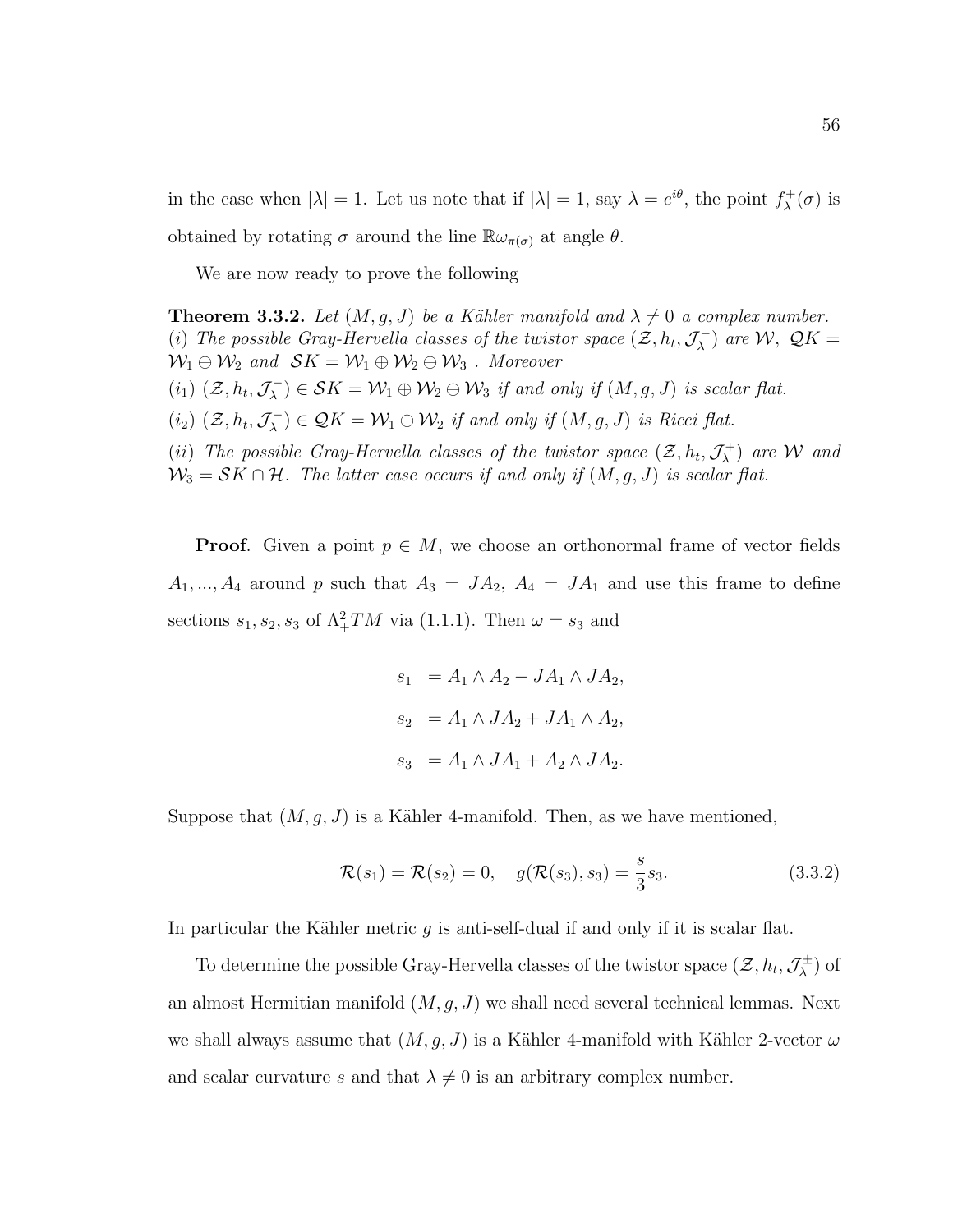Lemma 3.3.3.  $(\mathcal{Z}, h_t, \mathcal{J}^\pm_\lambda)$  $(\mathcal{S}_\lambda^{\pm}) \in \mathcal{S}K = \mathcal{W}_1 \oplus \mathcal{W}_2 \oplus \mathcal{W}_3$  if and only if  $s = 0$ .

**Proof.** We know that  $V(f_{\lambda}^{\pm})$  $(\lambda^{\pm})_*(X^h_{\sigma}) = 0$  for all  $X \in T_{\pi(\sigma)}M$ , hence, by Corollary 3.1.4, the fundamental 2-form of  $(h_t, \mathcal{J}_\lambda^{\pm})$  $\chi^{\pm}$ ) is co-closed if and only if

$$
g(\mathcal{R}(U), f_{\lambda}^{\pm}(\sigma)) = 0.
$$
\n(3.3.3)

for every  $\sigma \in \mathcal{Z}$  and  $U \in \mathcal{V}_{\sigma}$ . Setting in this identity  $\sigma = s_1(p)$ ,  $U = s_3(p)$  for  $p \in M$ and taking into account (3.3.2), we obtain

$$
(a2 + b2 - 1)g(\mathcal{R}(s_3), s_3) = 0.
$$

Hence  $g(\mathcal{R}(s_3), s_3) = 0$  if  $a^2 + b^2 \neq 1$ . If  $a^2 + b^2 = 1$  we set  $\sigma = \frac{1}{\sqrt{3}}$  $\frac{1}{2}(s_1 + s_3)$ and  $U = s_1 - s_3$ . Then  $\sqrt{2} f_{\lambda}^{\pm}$  $\chi^{\pm}(\sigma) = as_1 + bs_2 \pm s_3$  and identity (3.3.3) gives again  $g(\mathcal{R}(s_3), s_3) = 0$ . It follows that  $s = 0$ .

Conversely, if  $s = 0$ , we have  $g(\mathcal{R}(s_i), s_j) = 0$ ,  $i, j = 1, 2, 3$ , so  $g(\mathcal{R}(\sigma), \tau) = 0$ for every  $\sigma, \tau \in \Lambda^2_+TM$ . In particular, identity (3.3.3) is fulfilled, hence  $(h_t, \mathcal{J}^{\pm}_{\lambda})$  $\binom{+}{\lambda}$  is semi-Kähler.  $\Box$ 

Lemma 3.3.4. (*i*)  $(\mathcal{Z}, h_t, \mathcal{J}_\lambda^-)$  $(\mathcal{L}_{\lambda}) \in \mathcal{Q}K = \mathcal{W}_1 \oplus \mathcal{W}_2$  if and only if  $(M, g, J)$  is Ricci flat.  $(ii)$   $(\mathcal{Z}, h_t, \mathcal{J}^+_\lambda)$  $(\mathcal{W}_\lambda^+)$  never belongs to the class  $\mathcal{W}_1 \oplus \mathcal{W}_2$ .

**Proof.** Suppose that  $(\mathcal{Z}, h_t, \mathcal{J}_{\lambda}^{\pm})$  $(\mathcal{W}_1 \oplus \mathcal{W}_2)$ . By the defining condition for the class of quasi Kähler manifolds

$$
(D_A \Omega)(B, C) + (D_{\mathcal{J}_{\lambda}^{\pm}} A \Omega)(\mathcal{J}_{\lambda}^{\pm} B, C) = 0, \quad A, B \in T\mathcal{Z}.
$$
 (3.3.4)

Hence, according to the second formula of Proposition 3.1.2,

$$
g(\mathcal{R}(U), X \wedge Y + K_{f_{\lambda}^{\pm}(\sigma)} X \wedge K_{f_{\lambda}^{\pm}(\sigma)} Y)
$$
  

$$
-g(\mathcal{R}(\sigma \times U), X \wedge K_{f_{\lambda}^{\pm}(\sigma)} Y - K_{f_{\lambda}^{\pm}(\sigma)} X \wedge Y) = 0.
$$
 (3.3.5)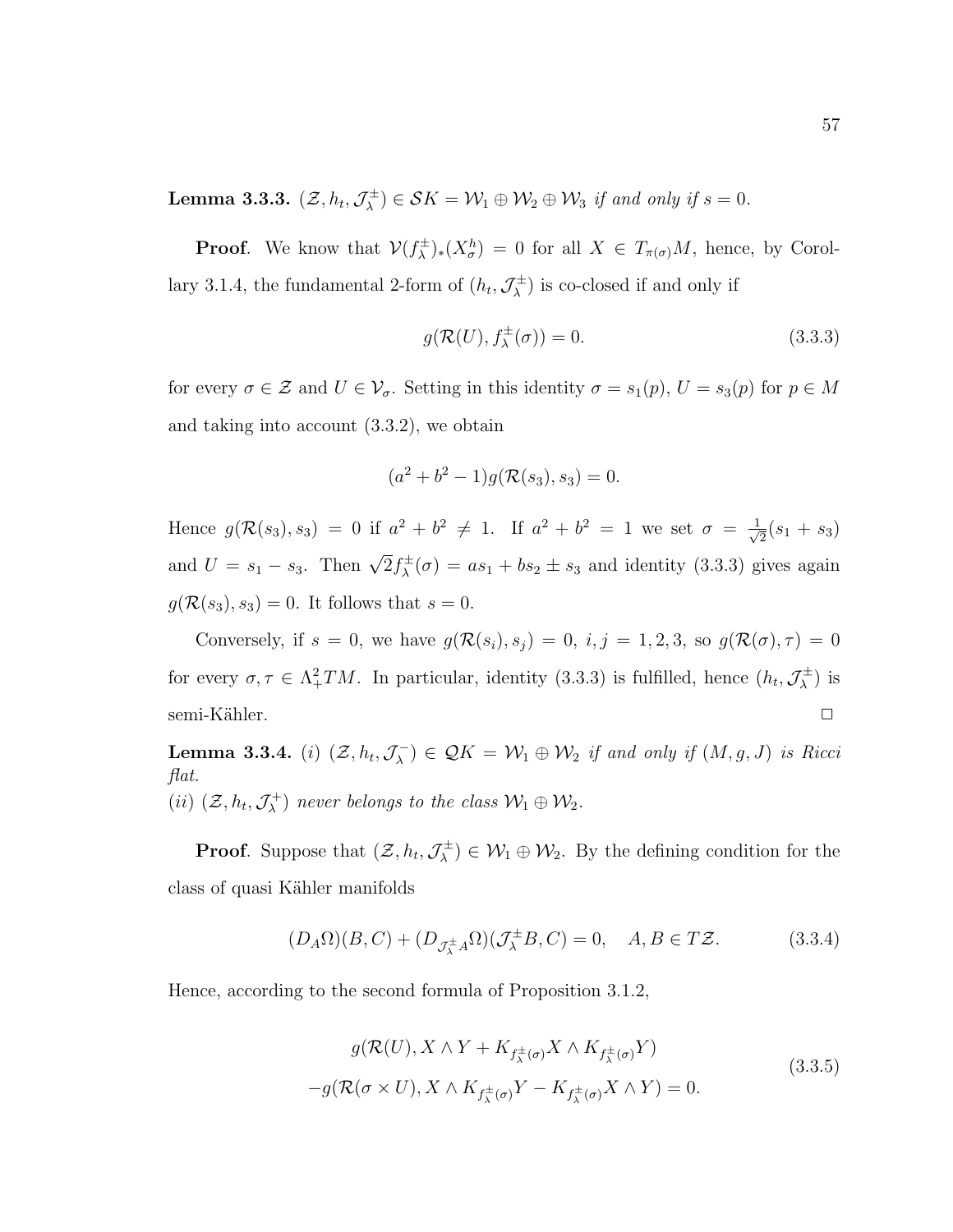for every  $\sigma \in \mathcal{Z}, X, Y \in T_{\pi(\sigma)}M, U \in \mathcal{V}_{\sigma}$ . Setting  $Y = K_{f^{\pm}_{\lambda}(\sigma)}X$  we get

$$
g(\mathcal{R}(U), X \wedge K_{f^{\pm}_{\lambda}(\sigma)} X) = 0, \qquad (3.3.6)
$$

or, equivalently,

$$
g(\mathcal{R}(U), X \wedge K_{f_{\lambda}^{\pm}(\sigma)} Y - K_{f_{\lambda}^{\pm}(\sigma)} X \wedge Y) = 0.
$$
 (3.3.7)

It is easy to check by means of (3.1.3) that for any  $\tau \in \Lambda^2_+ T_p M$  and  $X, Y \in T_p M$ with  $X \perp Y$ , the 2-vector  $X \wedge K_{\tau}Y - K_{\tau}X \wedge Y$  is orthogonal to  $\Lambda^2_+T_pM$ , hence it lies in  $\Lambda^2_- T_p M$ . Moreover, for every  $\tau \in \Lambda^2_+ T_p M$ , every vector of  $\Lambda^2_- T_p M$  is a linear combination of vectors of the form  $X \wedge K_\tau Y - K_\tau X \wedge Y$  with  $X \perp Y$  and vectors of the form  $Z \wedge K_{\tau}Z$ ,  $X, Y, Z \in T_pM$ . Indeed, if  $a_1, ..., a_4$  is an orthonormal basis of  $T_pM$  such that  $a_3 = K_{\tau}a_2$ ,  $a_4 = K_{\tau}a_1$ , then it is positively oriented and

$$
a_1 \wedge a_2 - a_3 \wedge a_4 = -(a_1 \wedge K_{\tau} a_3 - K_{\tau} a_1 \wedge a_3),
$$
  
\n
$$
a_1 \wedge a_3 - a_4 \wedge a_2 = a_1 \wedge K_{\tau} a_2 - K_{\tau} a_1 \wedge a_2,
$$
  
\n
$$
a_1 \wedge a_4 - a_2 \wedge a_3 = a_1 \wedge K_{\tau} a_1 - a_2 \wedge K_{\tau} a_2.
$$

Thus it follows from (3.3.6) and (3.3.7) that

$$
g(\mathcal{R}(U),s^-)=0
$$

for every  $\sigma \in \mathcal{Z}, U \in \mathcal{V}_{\sigma}, s^- \in \Lambda^2_{-}T_{\pi(\sigma)}M$ . In particular,

$$
g(\mathcal{R}(s_3), s^-) = 0,
$$

hence in view of  $(3.3.2)$ ,

$$
\mathcal{R}(s_3) = \frac{s}{3} s_3.
$$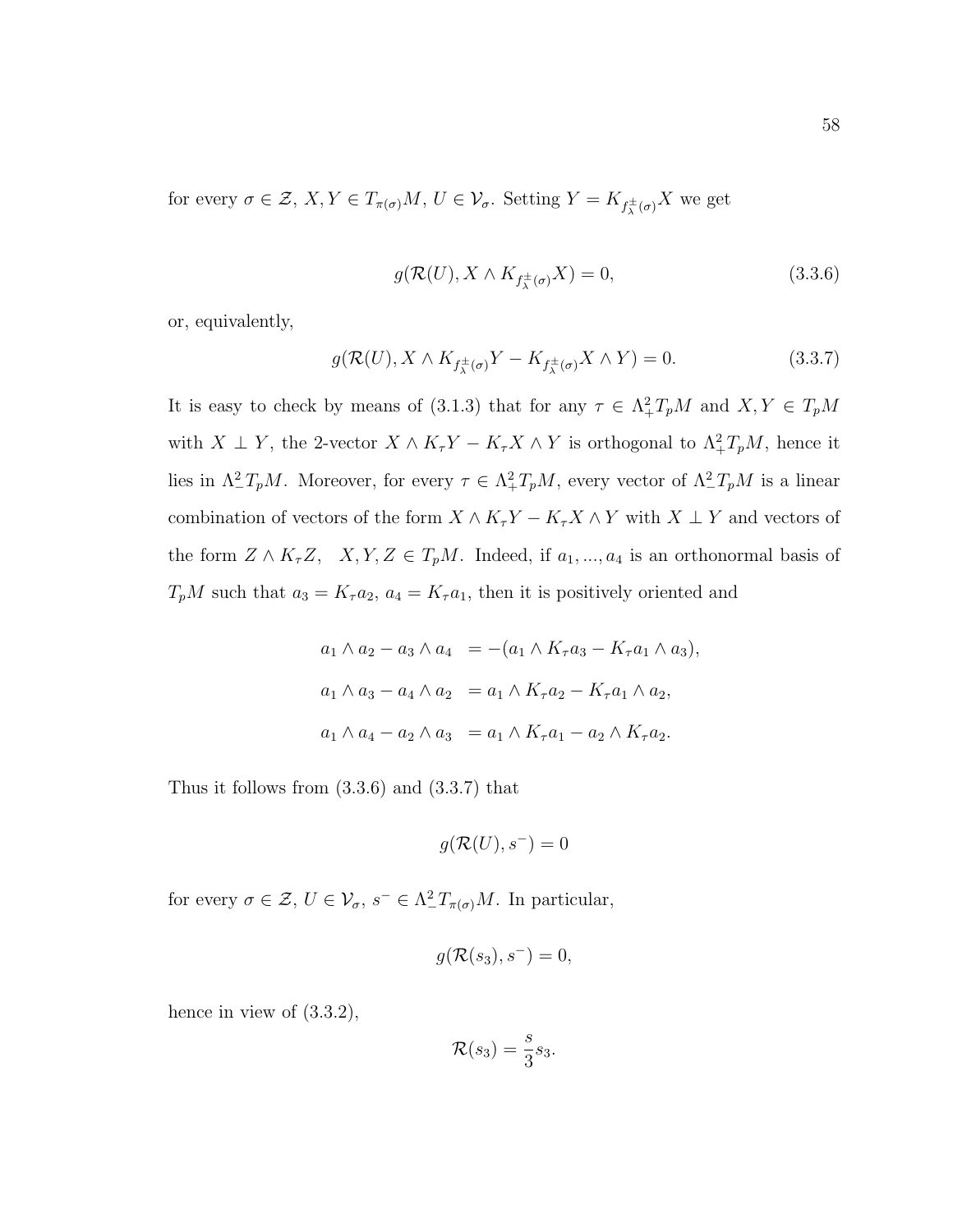Now, setting  $\sigma = s_1(p)$  and  $U = s_3(p)$ ,  $p \in M$ , in (3.3.7), we obtain

$$
sg(s_3, X \wedge Y + K_{f^{\pm}_{\lambda}(s_1)} X \wedge K_{f^{\pm}_{\lambda}(s_1)} Y) = 0.
$$
 (3.3.8)

This identity for  $(X, Y) = (A_1, A_2)$  and  $(X, Y) = (A_1, A_3)$  gives

$$
sa(a^2 + b^2 - 1) = 0, \quad sb(a^2 + b^2 - 1) = 0.
$$

Hence  $s = 0$  if  $a^2 + b^2 \neq 1$ . If  $a^2 + b^2 = 1$ , we set  $\sigma = \frac{1}{\sqrt{2}}$  $\frac{1}{2}(s_1 + s_3)$  and  $U = s_1 - s_3$ . We have

$$
\sqrt{2}f_{\lambda}^{\pm}(\sigma) = as_1 + bs_2 \pm s_3
$$

and identity (3.3.8) with  $(X, Y) = (A_1, A_2)$  and  $(A_1, A_3)$  gives  $as = 0$  and  $bs = 0$ . Therefore  $s = 0$ . It follows that  $\mathcal{R}(\tau) = 0$  for every  $\tau \in \Lambda^2_+TM$ . Since  $(M, g, J)$  is a Kähler manifold this is equivalent to the metric  $g$  being Ricci flat. Moreover, in view of the third formula of Proposition 3.1.2, we get from (3.3.4) that

$$
g((f_{\lambda}^{\pm})_{*}(U), Y \wedge Z) + g((f_{\lambda}^{\pm})_{*}(\mathcal{J}_{\lambda}^{\pm}U), K_{f_{\lambda}^{\pm}(\sigma)}Y \wedge Z) = 0 \qquad (3.3.9)
$$

for  $Y, Z \in T_{\pi(\sigma)}M$  and  $U \in \mathcal{V}_{\sigma}$ . The restriction of  $f_{\lambda}^+$ <sup> $\chi^+$ </sup> to any fibre of  $\mathcal Z$  is holomorphic, hence

$$
(f_{\lambda}^+)_*(\mathcal{J}_{\lambda}^+U)=\mathcal{J}_{\lambda}^+(f_{\lambda}^+)_*(U)=f_{\lambda}^+(\sigma)\times (f_{\lambda}^+)_*(U).
$$

Then, by (3.1.2)

$$
g((f_\lambda^+)_*(\mathcal{J}_\lambda^+ U),K_{f_\lambda^+(\sigma)} Y\wedge Z)=g((f_\lambda^+)_*(U),Y\wedge Z).
$$

This and (3.3.9) imply  $(f_{\lambda}^+)$  $(\lambda^+)_*(U) = 0$ . Therefore the restriction of  $f^+_\lambda$  $\lambda^+$  to every fibre of  $Z$  is a constant map which is a contradiction.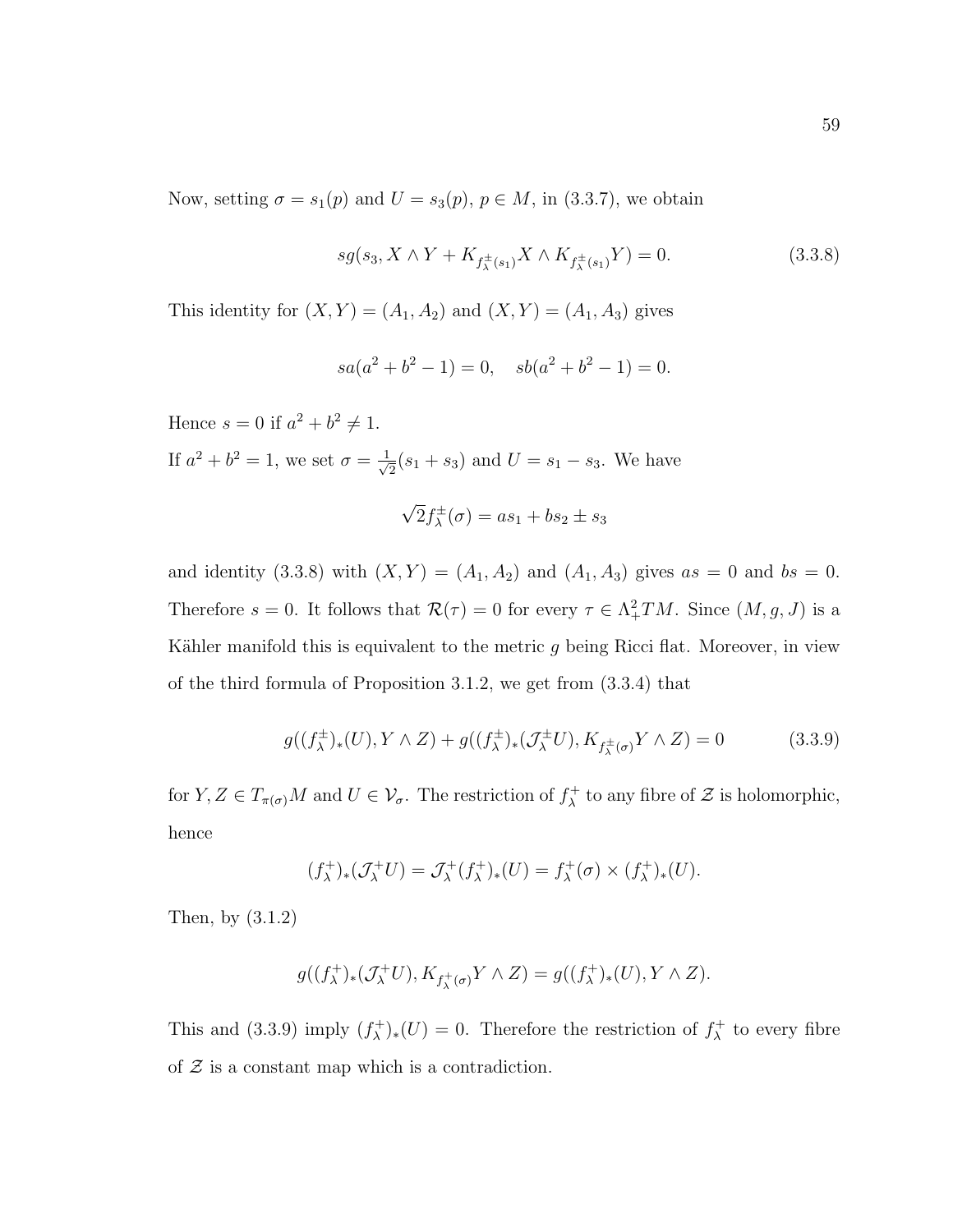Now suppose that the Kähler manifold M is Ricci flat. In this case  $\mathcal{R}(\tau) = 0$ for every  $\tau \in \Lambda^2_+TM$ . Then, in view of Proposition 3.1.2, in order to prove that  $(\mathcal{Z}, h_t, \mathcal{J}_\lambda^-)$  $(\mathcal{W}_1 \oplus \mathcal{W}_2)$  it is enough to show that, for every  $U \in \mathcal{V}_\sigma$  and  $Y, Z \in T_{\pi(\sigma)}M$ , we have

$$
(D_U\Omega)(Y^h_\sigma, Z^h_\sigma) + (D_{\mathcal{J}_\lambda^- U}\Omega)((K_{f_\lambda^-(\sigma)}Y)^h_\sigma, Z^h_\sigma) = 0
$$

This is equivalent to identity (3.3.9) for  $f_{\lambda}^ \lambda$ . The restriction of the map  $f_{\lambda}^ \lambda$  to any fibre of  $Z$  is anti-holomorphic, hence

$$
(f_{\lambda}^-)_*(\mathcal{J}_{\lambda}^- U) = -\mathcal{J}_{\lambda}^-(f_{\lambda}^-)_*(U) = -f_{\lambda}^-(\sigma) \times (f_{\lambda}^-)_*(U).
$$

This, in view of (3.1.2), implies that identity (3.3.9) for  $f_{\lambda}^ \lambda$  is fulfilled. Therefore  $(\mathcal{Z}, h_t, \mathcal{J}_\lambda^-)$  $(\lambda^{-}) \in \mathcal{W}_1 \oplus \mathcal{W}_2.$ 

Lemma 3.3.5. (*i*)  $(\mathcal{Z}, h_t, \mathcal{J}_\lambda^{-1})$  $(\mathcal{N}_\lambda^-) \in \mathcal{W}_1 \oplus \mathcal{W}_2 \oplus \mathcal{W}_4$  if and only if  $(M, g, J)$  is Ricci flat.  $(ii)$   $(\mathcal{Z}, h_t, \mathcal{J}^+_\lambda)$  $(\mathcal{W}_\lambda^+)$  never belongs to the class  $\mathcal{W}_1 \oplus \mathcal{W}_2 \oplus \mathcal{W}_4$ .

**Proof.** Suppose that  $(\mathcal{Z}, h_t, \mathcal{J}_\lambda^{\pm})$  $(\mathcal{W}_1 \oplus \mathcal{W}_2 \oplus \mathcal{W}_4)$ . Then

$$
(D_{X_{\sigma}^h}\Omega)(X_{\sigma}^h,U) + (D_{\mathcal{J}_{\lambda}^{\pm}X_{\sigma}^h}\Omega)(\mathcal{J}_{\lambda}^{\pm}X_{\sigma}^h,U) = -\frac{1}{2}||X||^2\delta\Omega(U)
$$

for  $X \in T_{\pi(\sigma)}M$ ,  $U \in \mathcal{V}_{\sigma}$ . By Proposition 3.1.2 and Corollary 3.1.4, this is equivalent to

$$
2g(\mathcal{R}(U), X \wedge K_{f_{\lambda}^{\pm}(\sigma)} X) = ||X||^2 g(\mathcal{R}(U), f_{\lambda}^{\pm}(\sigma))
$$
\n(3.3.10)

or

$$
g(\mathcal{R}(U), X \wedge K_{f^{\pm}_{\lambda}(\sigma)} Y - K_{f^{\pm}_{\lambda}(\sigma)} X \wedge Y) = g(X, Y)g(\mathcal{R}(U), f^{\pm}_{\lambda}(\sigma)).
$$
 (3.3.11)

for  $X, Y \in T_{\pi(\sigma)}M$ ,  $U \in \mathcal{V}_{\sigma}$ . Take an orthonormal basis  $E_1, ..., E_4$  of  $T_{\pi(\sigma)}M$  such that  $E_3 = K_{f_{\lambda}^{\pm}(\sigma)} E_2, E_4 = K_{f_{\lambda}^{\pm}(\sigma)} E_1$ . Then identity (3.3.10) for  $X = E_1$  and  $X = E_2$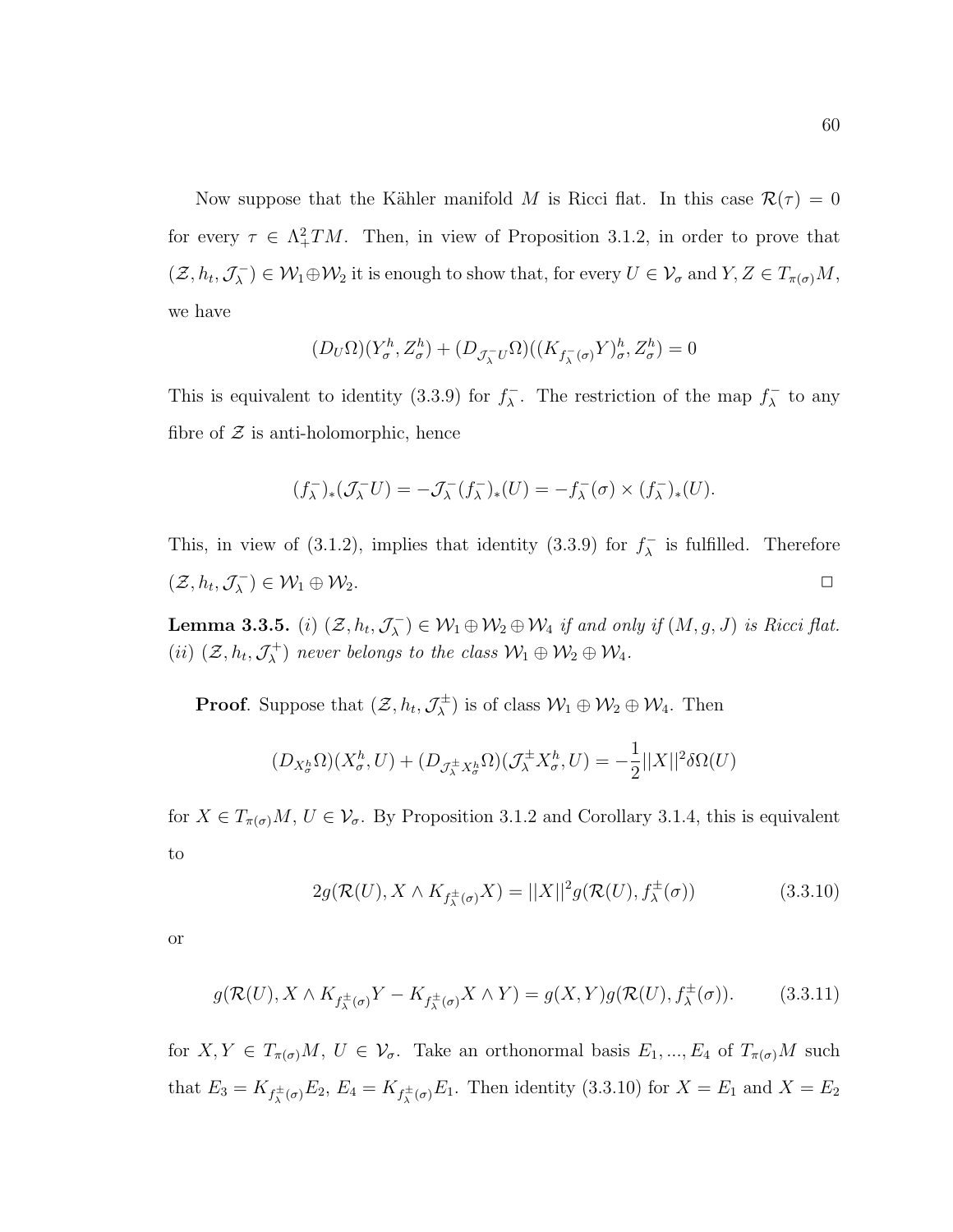gives

$$
2g(\mathcal{R}(U), E_1 \wedge E_4) = g(\mathcal{R}(U), f_\lambda^{\pm}(\sigma)), \quad 2g(\mathcal{R}(U), E_2 \wedge E_3) = g(\mathcal{R}(U), f_\lambda^{\pm}(\sigma)).
$$

These identities imply  $g(\mathcal{R}(U), E_1 \wedge E_4 - E_2 \wedge E_3) = 0$ . Moreover, setting in (3.3.11)  $(X, Y) = (E_1, E_3)$  and  $(X, Y) = (E_1, E_2)$  we get

$$
g(\mathcal{R}(U), E_1 \wedge E_2 - E_3 \wedge E_4) = 0, \quad g(\mathcal{R}(U), E_1 \wedge E_3 - E_4 \wedge E_2) = 0.
$$

It follows that  $g(\mathcal{R}(U), s^-) = 0$  for every  $s^- \in \Lambda^2_\text{I}T_{\pi(\sigma)}M$ , hence  $g(\mathcal{R}(\sigma), s^-) = 0$  for  $\sigma \in \mathcal{Z}$  and  $s^- \in \Lambda^2_\mathcal{I} T_{\pi(\sigma)} M$ . This and  $(3.3.2)$  imply

$$
\mathcal{R}(\sigma) = \frac{s}{3}g(\sigma,\omega)\omega, \quad \sigma \in \Lambda^2_+TM.
$$

Then, by Corollary 3.1.4,

$$
\delta\Omega(s_3) = -tg(\mathcal{R}(s_1 \times s_3), f_{\lambda}^{\pm}(s_1)) = t_3^s g(s_2, s_3)g(s_3, f_{\lambda}^{\pm}(s_1)) = 0.
$$

Moreover,  $\delta\Omega(s_1) = tg(\mathcal{R}(s_2), f_\lambda^{\pm}(s_3)) = 0$  and  $\delta\Omega(s_2) = -tg(\mathcal{R}(s_1), f_\lambda^{\pm}(s_3)) = 0$ . It follows that  $\delta\Omega = 0$ , hence  $s = 0$  by Lemma 3.3.3. Finally note that an almost Hermitian manifold with  $\delta\Omega = 0$  belongs to the class  $W_1 \oplus W_2 \oplus W_4$  if and only if it belongs to the class  $\mathcal{W}_1\oplus \mathcal{W}_2$  . Hence the lemma follows from Lemmas 3.3.4 and  $3.3.3.$ 

Lemma 3.3.6.  $\left(\left[22\right]\right)\,\left(\mathcal{Z},h_t,\mathcal{J}_\lambda^{+}\right)$  $(\mathcal{V}_\lambda^+) \in \mathcal{H} = \mathcal{W}_3 \oplus \mathcal{W}_4$  if and only if  $(M,g,J)$  is scalar flat.

**Proof.** By Corollaries 3.1.6 and 3.1.5, the almost complex structure  $\mathcal{J}_{\lambda}^{+}$  $\lambda^+$  is integrable if and only if

$$
g(\mathcal{R}(X \wedge K_{f_{\lambda}^{+}(\sigma)} Y + K_{f_{\lambda}^{+}(\sigma)} X \wedge Y), U)
$$
  
+
$$
g(\mathcal{R}(X \wedge Y - K_{f_{\lambda}^{+}(\sigma)} X \wedge K_{f_{\lambda}^{+}(\sigma)} Y), \sigma \times U) = 0
$$
\n(3.3.12)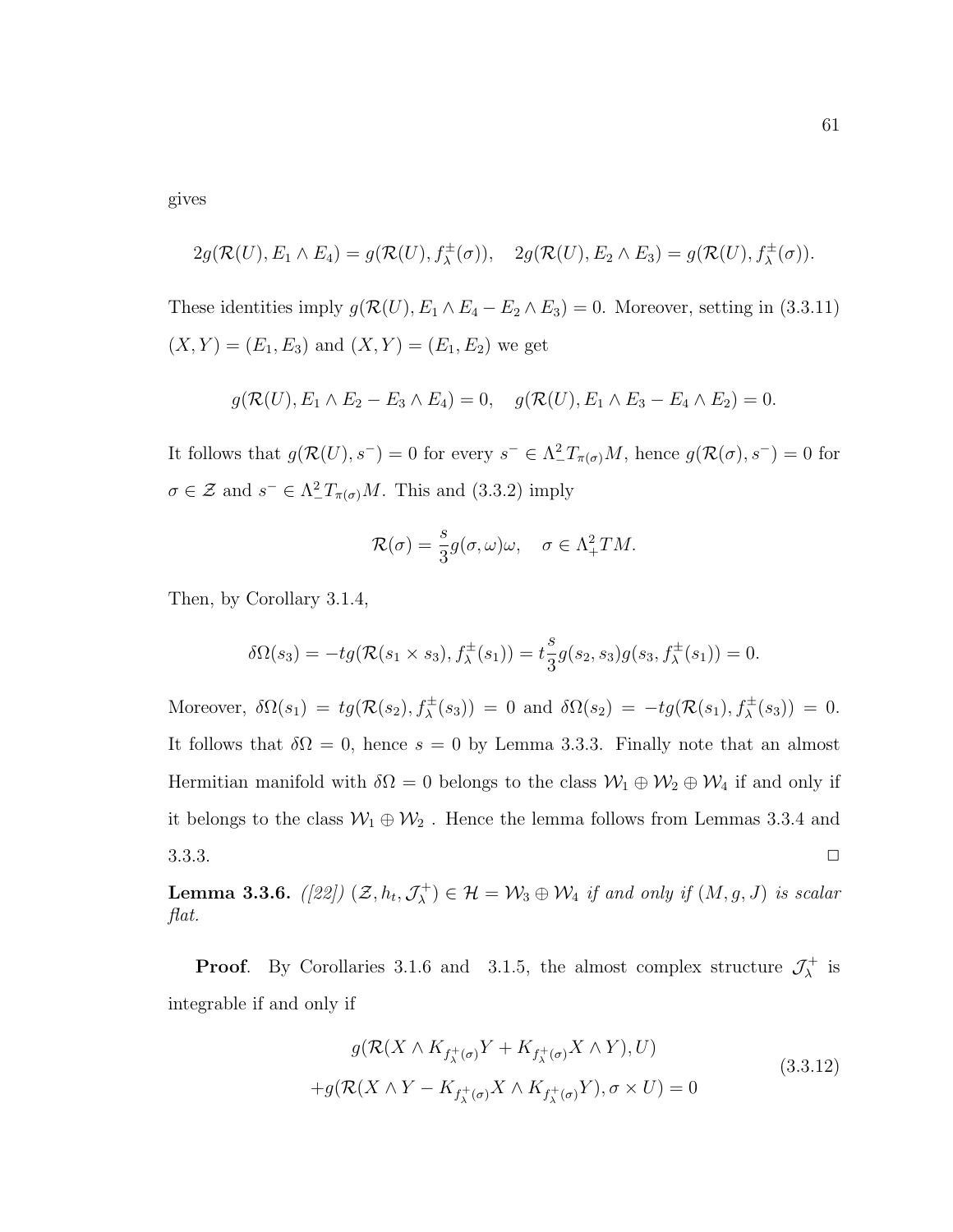It is easy to check that for every  $\tau \in \Lambda^2_+ T_pM$  and  $X, Y \in T_pM$ , the 2-vector  $X \wedge Y$  $K_{\tau}Y + K_{\tau}X \wedge Y \in \Lambda^2_+T_pM$  (and is orthogonal to  $\tau$ ). Therefore, in view of (3.3.2),  $\mathcal{J}^+_\lambda$  $\chi^+$  is integrable if and only if

$$
g(X \wedge K_{f_{\lambda}^{+}(\sigma)} Y + K_{f_{\lambda}^{+}(\sigma)} X \wedge Y, s_{3}) g(\mathcal{R}(s_{3}), U)
$$
  
+
$$
g(X \wedge Y - K_{f_{\lambda}^{+}(\sigma)} X \wedge K_{f_{\lambda}^{+}(\sigma)} Y, s_{3}) g(\mathcal{R}(s_{3}), \sigma \times U) = 0
$$
\n(3.3.13)

for  $X, Y \in T_{\pi(\sigma)}M$  and  $U \in \mathcal{V}_{\sigma}$ . Set  $\sigma = s_1$  and  $U = s_3$ . Then, since  $\mathcal{R}(s_2) = 0$ , identity (3.3.13) becomes

$$
g(X \wedge K_{f_{\lambda}^{+}(\sigma)} Y + K_{f_{\lambda}^{+}(\sigma)} X \wedge Y, s_3) g(\mathcal{R}(s_3), s_3) = 0.
$$
 (3.3.14)

For  $(X, Y) = (A_1, A_2)$  and  $(X, Y) = (A_1, A_3)$ , the vector  $X \wedge K_{f^+_{\lambda}(\sigma)} Y + K_{f^+_{\lambda}(\sigma)} X \wedge Y$ is collinear to  $-2bs_3 + (a^2 + b^2 - 1)s_2$  and  $2as_3 - (a^2 + b^2 - 1)s_1$ , respectively. Then identity (3.3.14) gives

$$
bg(\mathcal{R}(s_3), s_3) = 0, \quad ag(\mathcal{R}(s_3), s_3) = 0.
$$

Therefore  $g(\mathcal{R}(s_3), s_3) = 0$ , thus  $s = 0$ . This shows that if  $\mathcal{J}^+_\lambda$  $\lambda^+$  is integrable, then  $(M, g, J)$  is scalar flat.

Conversely, suppose that  $(M, g, J)$  is Kähler and scalar flat. Then

$$
\mathcal{V}(f_{\lambda}^+)_*(X_{\sigma}^h) = 0
$$

for every  $\sigma \in \mathcal{Z}$  and  $X \in T_{\pi(\sigma)}M$ . Hence, by Corollary 3.1.5,

$$
\mathcal{H}N(X^h, Y^h) = 0
$$

for every  $X, Y$ . Since  $s = 0$ , we also have

$$
g(\mathcal{R}(s_i), s_j) = 0
$$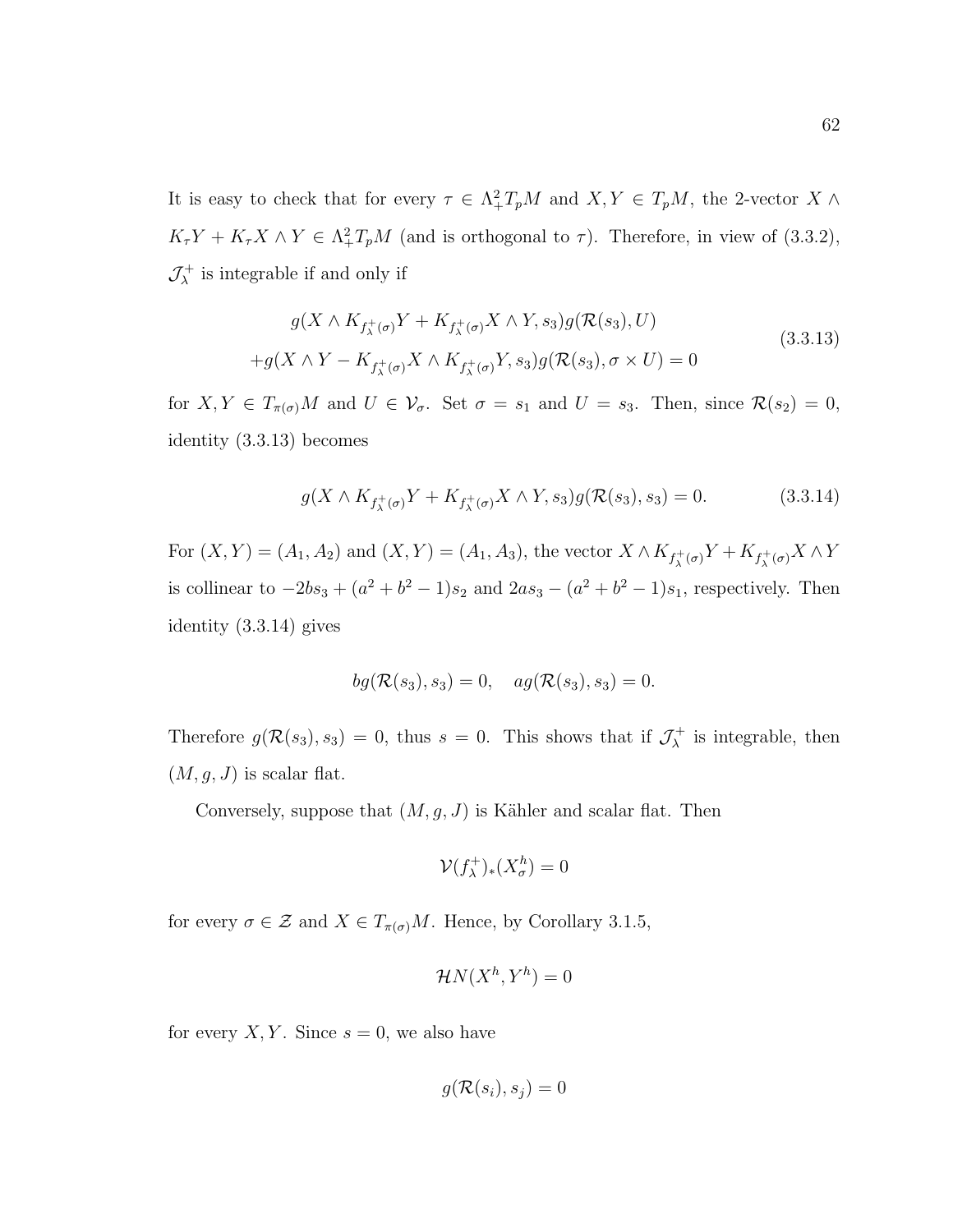63

for  $i, j = 1, 2, 3$ . Thus

$$
g(\mathcal{R}(\sigma),\tau)=0
$$

for every  $\sigma, \tau \in \Lambda^2_+TM$ . Recall that for every  $\tau \in \Lambda^2_+TM$  and  $X, Y \in T_{\pi(\tau)}M$ , the 2-vector  $X \wedge K_{\tau}Y + K_{\tau}X \wedge Y$  lies in  $\Lambda^2_+TM$ . Then by Corollary 3.1.5 we get

$$
\mathcal{V}N(X^h, Y^h) = 0.
$$

Finally, the map  $f_{\lambda}^{+}$  $\lambda^+$  is holomorphic, hence, by Corollary 3.1.6 we have

$$
\mathcal{H}(N(X_{\sigma}^h, U)) = 0
$$

for every  $U \in \mathcal{V}_{\sigma}$ . Now Corollary 3.1.5 implies that  $N = 0$ . Lemma 3.3.7. (*i*)  $(\mathcal{Z}, h_t, \mathcal{J}_\lambda^{-1})$  $(\mathcal{C}_\lambda^-)$  never belongs to the class  $\mathcal{G}_1 = \mathcal{W}_1 \oplus \mathcal{W}_3 \oplus \mathcal{W}_4$ .  $(ii)$   $(\mathcal{Z}, h_t, \mathcal{J}^+_\lambda)$  $(\mathcal{C}_\lambda^+) \in \mathcal{G}_1 = \mathcal{W}_1 \oplus \mathcal{W}_3 \oplus \mathcal{W}_4$  if and only if  $(M, g, J)$  is scalar flat.

**Proof.** By the definition of the class  $\mathcal{G}_1$  ([29]),  $(\mathcal{Z}, h_t, \mathcal{J}_\lambda^{\pm})$  $(\mathcal{G}_1^{\pm}) \in \mathcal{G}_1$  if and only if

$$
h_t(N(A, B), C) + h_t(N(C, B), A) = 0
$$

for all  $A, B, C \in TZ$ . By Corollary 3.1.5 this is equivalent to the identity

$$
tg(\mathcal{R}(U), X \wedge K_{f_{\lambda}^{\pm}(\sigma)} Y + K_{f_{\lambda}^{\pm}(\sigma)} X \wedge Y)
$$
  
+
$$
+tg(\mathcal{R}(\sigma \times U), X \wedge Y - K_{f_{\lambda}^{\pm}(\sigma)} X \wedge K_{f_{\lambda}^{\pm}(\sigma)} Y)
$$
(3.3.15)  
+
$$
2g((f_{\lambda}^{\pm})_{*}(\sigma \times U) - f_{\lambda}^{\pm}(\sigma) \times (f_{\lambda}^{\pm})_{*}(U), X \wedge Y) = 0.
$$

To prove (*i*) note that the restriction of  $f_{\lambda}^ \lambda$  on the fibre is anti-holomorphic, thus

$$
f_{\lambda}^{-}(\sigma) \times (f_{\lambda}^{-})_{*}(U) = -(f_{\lambda}^{-})_{*}(\sigma \times U).
$$

Hence, if  $(\mathcal{Z}, h_t, \mathcal{J}_\lambda^-)$  $(\mathcal{L}_{\lambda}) \in \mathcal{G}_1$ , then, setting  $\sigma = s_3(p)$ ,  $U = s_1(p)$ , and taking into account that  $\mathcal{R}(s_1) = \mathcal{R}(s_2) = 0$ , we obtain from (3.3.15)

$$
(f_{\lambda}^-)_{*s_3}(s_1) = 0.
$$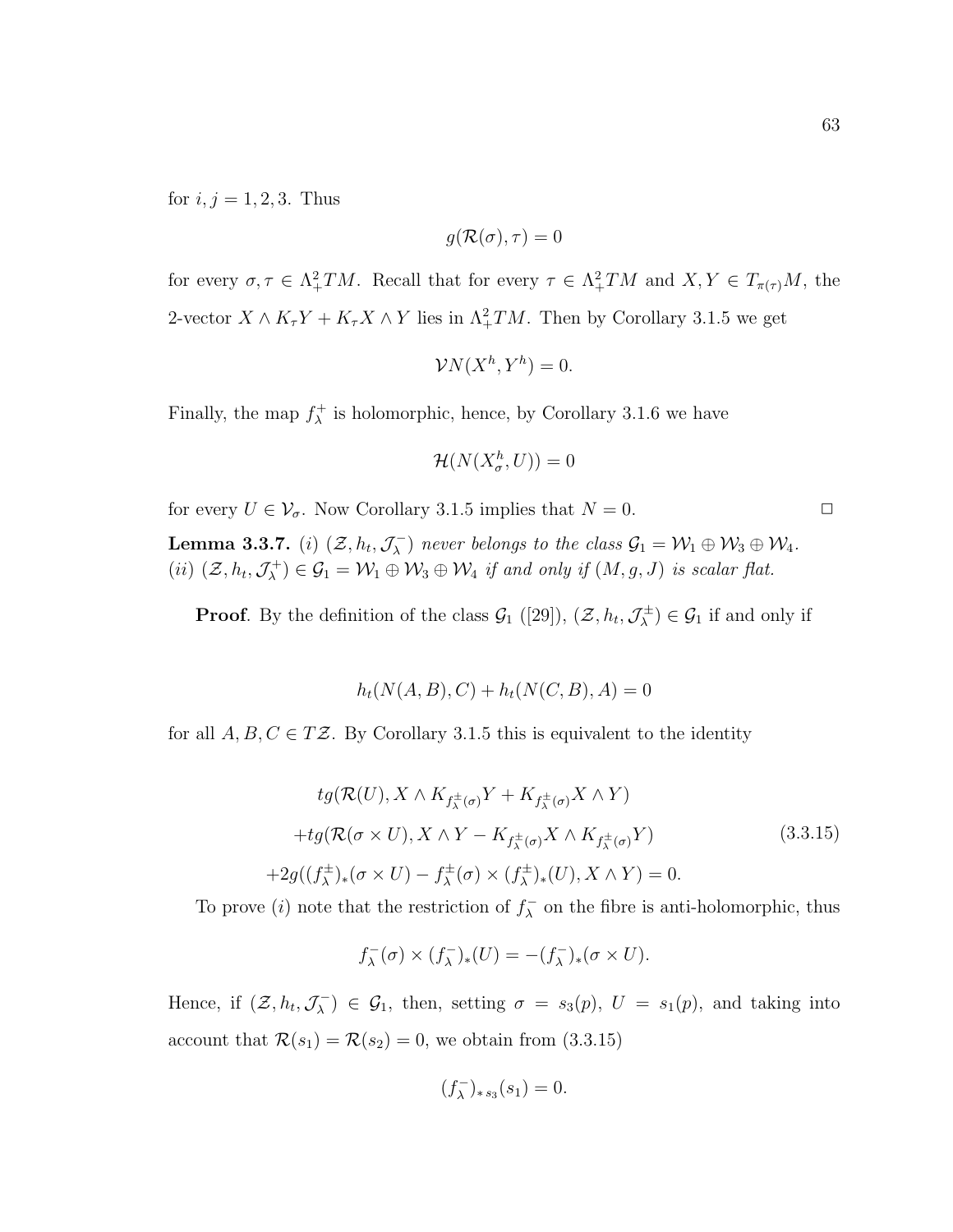But a straightforward computation shows that  $(f_{\lambda}^-)$  $\binom{(-)}{\lambda}$ \*s<sub>3</sub> $(s_1) \neq 0$ , a contradiction.

To prove *(ii)* notice that the restriction of  $f_{\lambda}^+$  $\lambda^+$  on the fibre is holomorphic and identity (3.3.15) takes the form (3.3.12). Hence  $(\mathcal{Z}, h_t, \mathcal{J}^+_\lambda)$  $\mathcal{G}_1^+$ ) is of class  $\mathcal{G}_1$  if and only if it is of class  $\mathcal{H}$ , the later condition being equivalent to  $s = 0$  by Lemma 3.3.6.  $\Box$ Lemma 3.3.8. (*i*)  $(\mathcal{Z}, h_t, \mathcal{J}_\lambda^-)$  $(\mathcal{L}_\lambda^-)$  never belongs to the class  $\mathcal{G}_2 = \mathcal{W}_2 \oplus \mathcal{W}_3 \oplus \mathcal{W}_4$ . (*ii*)  $(\mathcal{Z}, h_t, \mathcal{J}_\lambda^+)$  $(\mathcal{C}_\lambda^+) \in \mathcal{G}_2 = \mathcal{W}_2 \oplus \mathcal{W}_3 \oplus \mathcal{W}_4$  if and only if  $(M, g, J)$  is scalar flat.

**Proof.** The structure  $(h_t, \mathcal{J}_{\lambda}^{\pm})$  $\mathcal{L}_{\lambda}^{\pm}$ ) is of class  $\mathcal{G}_2$  if and only if [29]

$$
\mathop{\mathfrak{S}}\limits_{A,B,C} h_t(N(A,B),\mathcal{J}_\lambda^{\pm}C) = 0, \quad A,B,C \in T\mathcal{Z}.
$$

For  $A = X_{\sigma}^h$ ,  $B = U \in V_{\sigma}$ ,  $C = Y_{\sigma}^h$  this identity and Corollary 3.1.5 imply

$$
2g(\mathcal{J}_{\lambda}^{\pm}(f_{\lambda}^{\pm})_{*}(U) - (f_{\lambda}^{\pm})_{*}(\mathcal{J}_{\lambda}^{\pm}U), X \wedge K_{f_{\lambda}^{\pm}(\sigma)}Y + K_{f_{\lambda}^{\pm}(\sigma)}X \wedge Y)
$$

$$
-tg(\mathcal{R}(X \wedge K_{f_{\lambda}^{\pm}(\sigma)}Y + K_{f_{\lambda}^{\pm}(\sigma)}X \wedge Y), \sigma \times U)
$$

$$
+tg(\mathcal{R}(X \wedge Y - K_{f_{\lambda}^{\pm}(\sigma)}X \wedge K_{f_{\lambda}^{\pm}(\sigma)}Y), U) = 0.
$$
\n(3.3.16)

Set  $\sigma = \omega(p)$ ,  $p \in M$ . We have  $f_{\lambda}^{\pm}$  $\chi^{\pm}(\omega) = \pm \omega$ , so  $K_{f^{\pm}_{\lambda}(\omega)} = \pm J$ . Then, setting  $(X, Y) = (A_1, A_3), (X, Y) = (A_1, A_2)$  and taking into account (3.3.2), we obtain from (3.3.16) that

$$
g(\mathcal{J}_{\lambda}^{\pm}(f_{\lambda}^{\pm})_{*}(U) - (f_{\lambda}^{\pm})_{*}(\mathcal{J}_{\lambda}^{\pm}U), s_{i}) = 0, \quad i = 1, 2.
$$

The map  $f_{\lambda}^ \lambda_{\lambda}$  is anti-holomorphic on the fibres of  $\mathcal{Z}$ , so the latter identity gives

$$
g((f^-_\lambda)_{*,s_3}(\mathcal{J}_\lambda^-U),s_i)=0,\quad i=1,2,\quad U\in\mathcal{V}_{s_3}.
$$

We set  $U = s_2(p)$  and  $U = s_1(p)$  and compute

$$
f_{*,s_3}^{-}(s_1) = \frac{2as_1 + 2bs_2 - (a^2 + b^2 - 1)s_3}{2(a^2 + b^2)}, f_{*,s_3}^{-}(s_2) = \frac{2as_2 - 2bs_1 - (a^2 + b^2 - 1)s_3}{2(a^2 + b^2)}.
$$

It follows that  $a = 0$ ,  $b = 0$ , which contradicts to the assumption  $\lambda \neq 0$ . This proves statement  $(i)$ .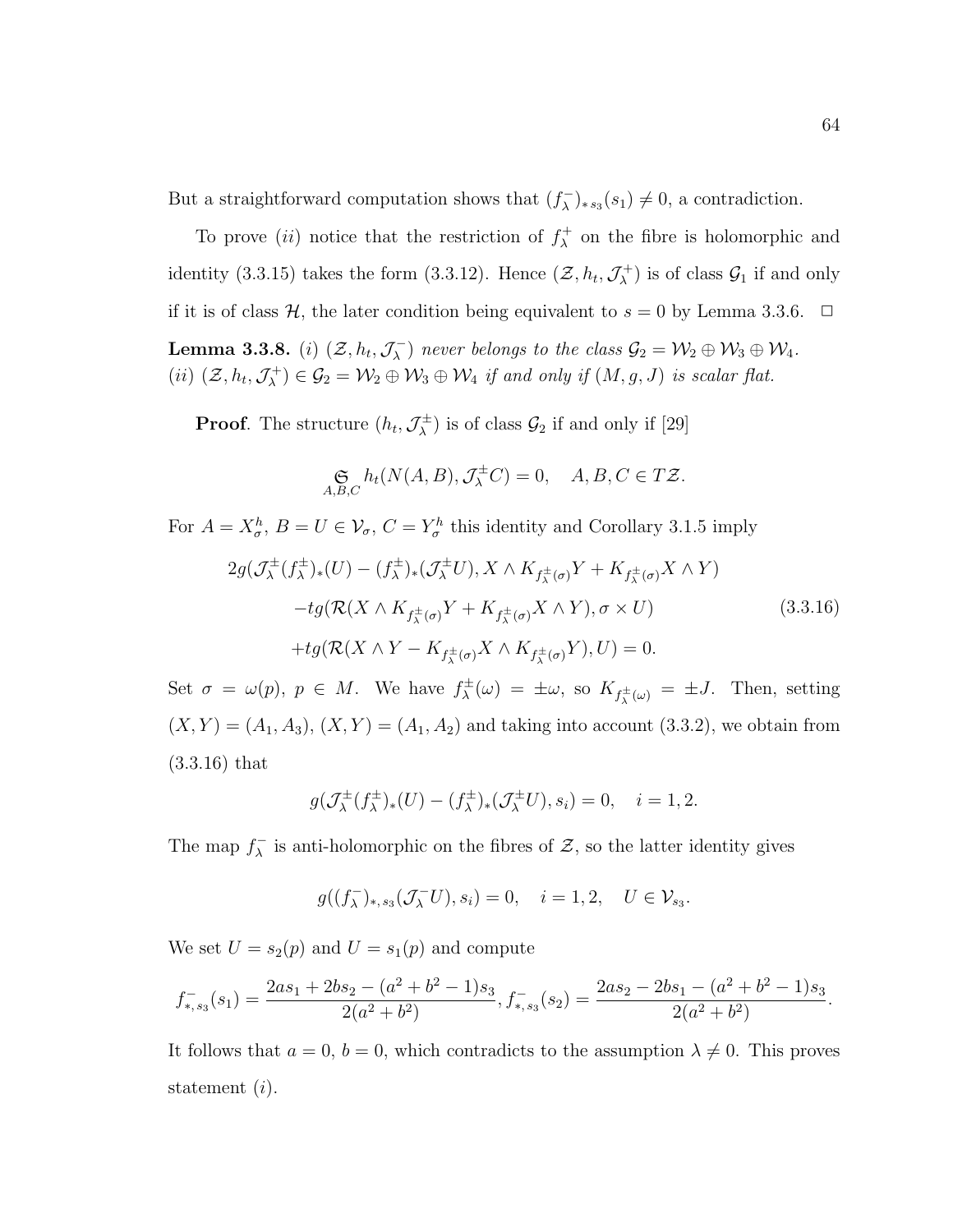Now suppose that  $(\mathcal{Z}, h_t, \mathcal{J}^+_\lambda)$  $\mathcal{G}_{\lambda}^{+}$ ) is of class  $\mathcal{G}_{2}$ . Then identity (3.3.16) becomes

$$
g(\mathcal{R}(X \wedge K_{f_{\lambda}^{+}(\sigma)} Y + K_{f_{\lambda}^{+}(\sigma)} X \wedge Y), \sigma \times U)
$$
  

$$
-g(\mathcal{R}(X \wedge Y - K_{f_{\lambda}^{+}(\sigma)} X \wedge K_{f_{\lambda}^{+}(\sigma)} Y), U) = 0.
$$
 (3.3.17)

We have  $f_{\lambda}^+$  $\lambda^{+}(s_1) = (a^2 + b^2 + 1)^{-1}(2as_1 + 2bs_2 + cs_3)$  where  $c = a^2 + b^2 - 1$ . Then

$$
A_1 \wedge K_{f_{\lambda}^+(s_1)}A_2 + K_{f_{\lambda}^+(s_1)}A_1 \wedge A_2 = (a^2 + b^2 + 1)^{-1}(-2bs_3 + cs_2).
$$

Thus, setting  $\sigma = s_1$ ,  $(X, Y) = (A_1, A_2)$ ,  $U = s_2$  in (3.3.17) and taking into account that  $\mathcal{R}(s_1) = \mathcal{R}(s_2) = 0$ , we obtain  $bg(\mathcal{R}(s_3), s_3) = 0$ . Similarly, since

$$
f_{\lambda}^{+}(s_2) = (a^2 + b^2 + 1)^{-1}(-2bs_1 + 2as_2 + cs_3),
$$

setting  $\sigma = s_2$ ,  $(X, Y) = (A_1, A_2)$ ,  $U = s_1$  we get

$$
ag(\mathcal{R}(s_3), s_3) = 0.
$$

It follows  $g(\mathcal{R}(s_3), s_3) = 0$ , hence  $s = 0$ . By Lemma 3.3.6,  $s = 0$  if and only if the almost complex structure  $\mathcal{J}_{\lambda}^{+}$  $\chi^+$  is integrable. In particular, if  $s = 0$ ,  $(\mathcal{Z}, h_t, \mathcal{J}^+_\lambda)$  $\binom{+}{\lambda}$  is of class  $\mathcal{G}_2$  and  $(ii)$  is proved.  $\Box$ 

We are now ready to prove Theorem 3.3.2.

## Proof of Theorem 3.3.2.

 $(i)$ . It follows from statements  $(i)$  of Lemmas 3.3.7 and 3.3.8, and [29, Table I] that the possible nontrivial Gray-Hervella classes of  $(\mathcal{Z}, h_t, \mathcal{J}_\lambda^-)$  $\binom{1}{\lambda}$  are subclasses of  $W_1 \oplus W_2 \oplus W_3$  or  $W_1 \oplus W_2 \oplus W_4$ . Moreover statements (*i*) of Lemmas 3.3.4 and 3.3.5 imply that

$$
\mathcal{W}_1 \oplus \mathcal{W}_2 = \mathcal{W}_1 \oplus \mathcal{W}_2 \oplus \mathcal{W}_3.
$$

Hence the first part of the theorem follows from statements  $(i)$  of Lemmas 3.3.3, 3.3.7 and 3.3.8.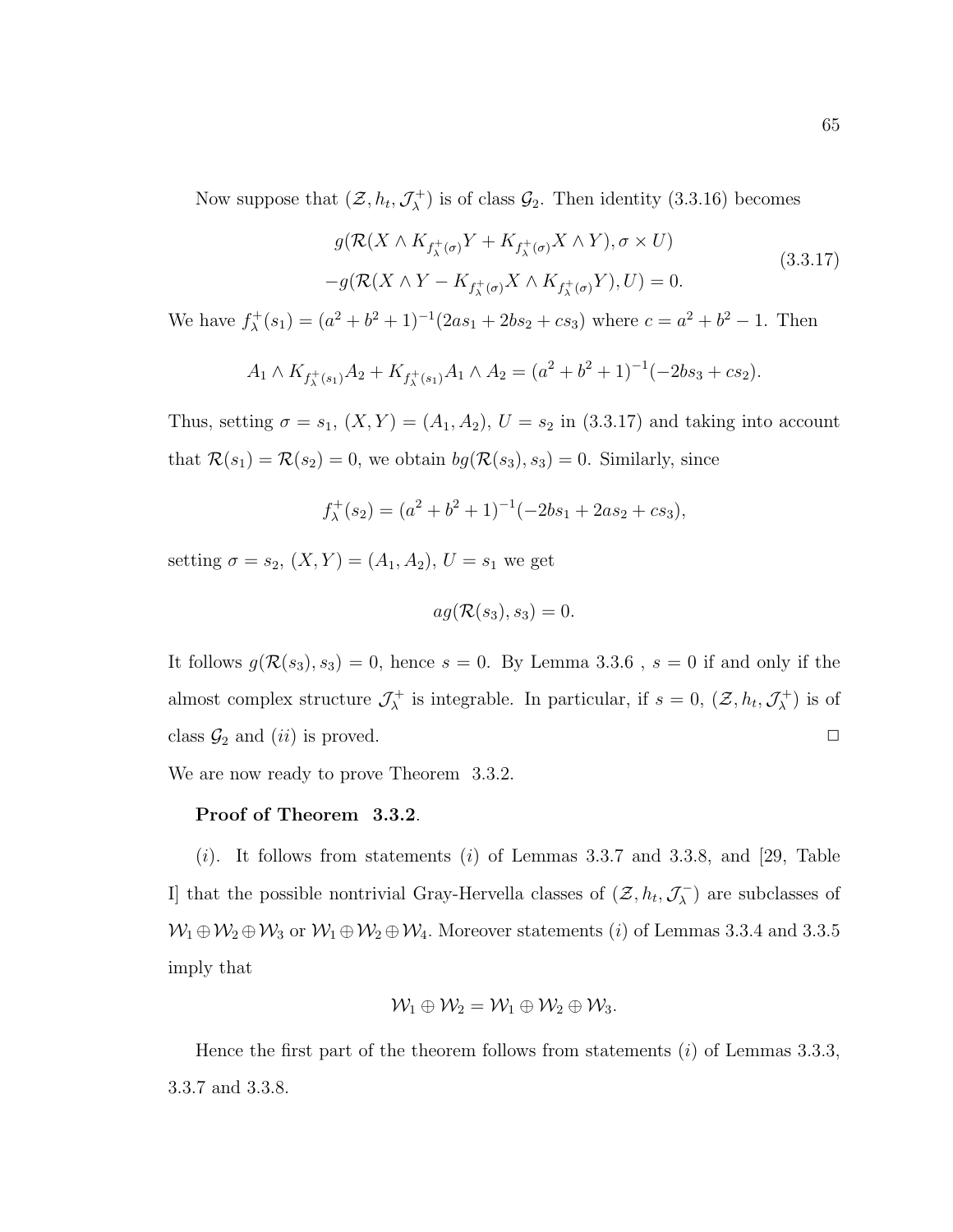$(ii)$ . Using statements  $(ii)$  of Lemmas 3.3.3-3.3.8 we prove the second part of the theorem in a similar way.  $\Box$ 

Now we shall discuss the case when  $|\lambda|=1$ . In this case we have the simple formula

(3.3.1) for  $V(f_{\lambda}^{\pm})_*(X_{\sigma}^h), \sigma \in \mathcal{Z}, X \in T_{\pi(\sigma)}M$ . This simplifies the computations that should be done in order to determine the possible Gray-Hervella types of the almost Hermitian manifold  $(h_t, \mathcal{J}_{\lambda}^{\pm})$ . Here we shall address only a few of the basic classes.

**Proposition 3.3.9.** Suppose that  $|\lambda| = 1$  and  $Re(\lambda) \neq \pm 1$  for  $\mathcal{J}_{\lambda}^{\pm}$  . Then:

(i) The almost Hermitian structure  $(h_t, \mathcal{J}_\lambda^-)$  on the twistor space  $\mathcal Z$  is (non-integrable) quasi Kähler if and only if  $M$  is Ricci flat.

(ii) The structure  $(h_t, \mathcal{J}_\lambda^+)$  is never quasi Kähler.

(iii) The structures  $(h_t, \mathcal{J}_\lambda^{\pm})$  are not nearly Kähler or almost Kähler.

Proof. It is convenient to prove first the following

**Lemma 3.3.10.** If  $(h_t, \mathcal{J}_{\lambda}^{\pm})$  is quasi Kähler, then  $(M, g, J)$  is Kähler and Ricci flat.

**Proof of the lemma**. Let  $p \in M$ ,  $X, Y, Z \in T_pM$ . We have  $f^{\pm}_{\lambda}(\omega_p) = \pm \omega_p$ , hence by Proposition 3.1.2 and  $(3.3.1)$ 

$$
0 = \frac{1}{2} [(D_{X_{\omega(p)}^h} \Omega)(Y_{\omega(p)}^h, Z_{\omega(p)}^h) + (D_{(JX)_{\omega(p)}^h} \Omega)((JY)_{\omega(p)}^h, Z_{\omega(p)}^h)]
$$
  
\n
$$
= -bg(\omega \times \nabla_X \omega, Y \wedge Z) + (\pm 1 - a)g(\nabla_X \omega, Y \wedge Z)
$$
  
\n
$$
- bg(\omega \times \nabla_{JX} \omega, JY \wedge Z) + (\pm 1 - a)g(\nabla_{JX} \omega, JY \wedge Z)
$$

This and identity (3.1.3) give

$$
0 = -bg(\nabla_X J)(JY), Z) + (\pm 1 - a)g((\nabla_X J)(Y), Z) + bg(\nabla_{JX} J)(Y), Z) + (\pm 1 - a)g((\nabla_{JX} J)(JY), Z).
$$

Thus

$$
bJ[(\nabla_X J)(Y) - J(\nabla_{JX} J)(Y)] + (\pm 1 - a)[(\nabla_X J)(Y) - J(\nabla_{JX} J)(Y)] = 0.
$$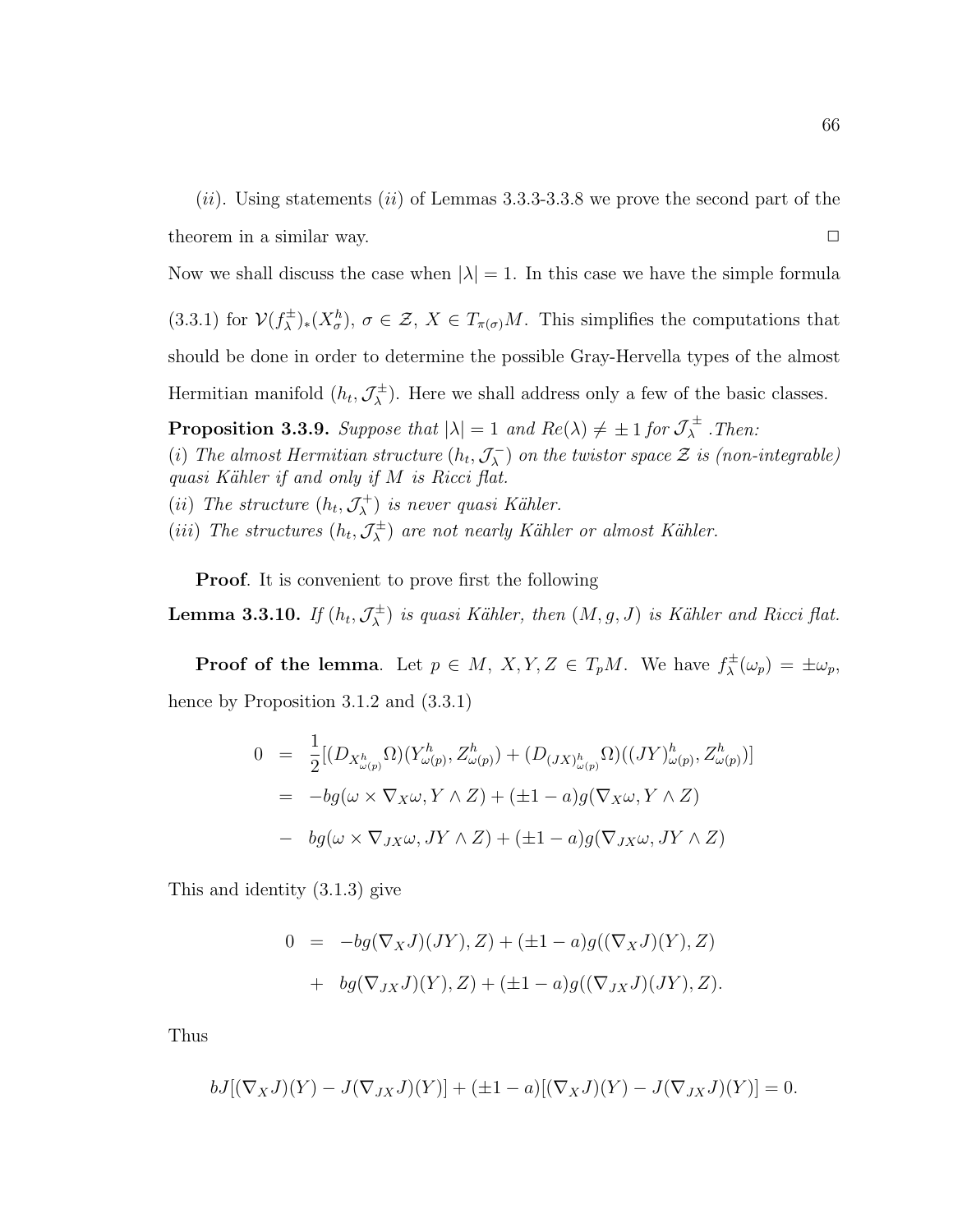By assumption  $a \neq 1$  when considering  $\mathcal{J}_{\lambda}^{+}$  and  $a \neq -1$  for  $\mathcal{J}_{\lambda}^{-}$ . Thus

$$
b^2 + (\pm 1 - a)^2 \neq 0
$$

and the latter equation implies

$$
(\nabla_X J)(Y) - J(\nabla_{JX} J)(Y) = 0.
$$

This means that the almost Hermitian structure  $(g, J)$  on M is quasi Kähler. It follows that it is Kähler since  $dim M = 4$ . The assumption that  $\mathcal{J}_{\lambda}^{\pm}$  is quasi Kähler implies identity (3.3.5) and, as in the proof of Lemma 3.3.4, we see that  $s = 0$ . Thus M is Kähler and Ricci flat.  $\Box$ 

Now we are ready to prove Proposition 3.3.9

(i). If  $(h_t, \mathcal{J}_\lambda^-)$  is quasi Kähler, M is Kähler and Ricci flat by the Lemma 3.3.10. Conversely, if M is such a manifold,  $(h_t, \mathcal{J}_\lambda^-)$  is quasi Kähler by Lemma 3.3.4.

 $(ii)$ . This statement follows from the Lemmas 3.3.10 and 3.3.4.

(*iii*). If  $(h_t, \mathcal{J}_{\lambda}^{\pm})$  is nearly Kähler or almost Kähler, it is quasi Kähler, hence M is Kähler by the lemma. Then, according to Lemma 3.3.5  $(ii)$ ,  $(h_t, \mathcal{J}^+_\lambda)$  does not belong to the class  $\mathcal{N}K = \mathcal{W}_1$  or to the class  $\mathcal{A}K = \mathcal{W}_2$ . Also  $(h_t, \mathcal{J}_\lambda^-)$  is not of class  $\mathcal{N}K$ or  $AK$  by Lemmas 3.3.7 (i) and 3.3.8 (i).

**Proposition 3.3.11.** Let  $|\lambda| = 1$  and  $Re(\lambda) \neq 1$ . Then the almost complex struc ture  $\mathcal{J}^+_{\lambda}$  is integrable if and only if  $(M, g, J)$  is Kähler and scalar flat. In this case  $(h_t, \mathcal{J}_{\lambda}^+) \in \mathcal{W}_3 = \mathcal{S}K \cap \mathcal{H}.$ 

**Proof.** Suppose that the almost complex structure  $\mathcal{J}_{\lambda}^{+}$  is integrable.

Let  $p \in M$ ,  $\sigma = s_1(p)$  and  $X \in T_pM$ . Then we have

$$
\sigma \times \nabla_X \omega = g(s_2, s_1 \times \nabla_X s_3) s_2 + g(s_3, s_1 \times \nabla_X s_3) s_3
$$
  
= 
$$
-g(s_3, \nabla_X s_3) s_2 + g(s_2, \nabla_X s_3) s_3
$$
  
= 
$$
g(s_2, \nabla_X s_3) s_3.
$$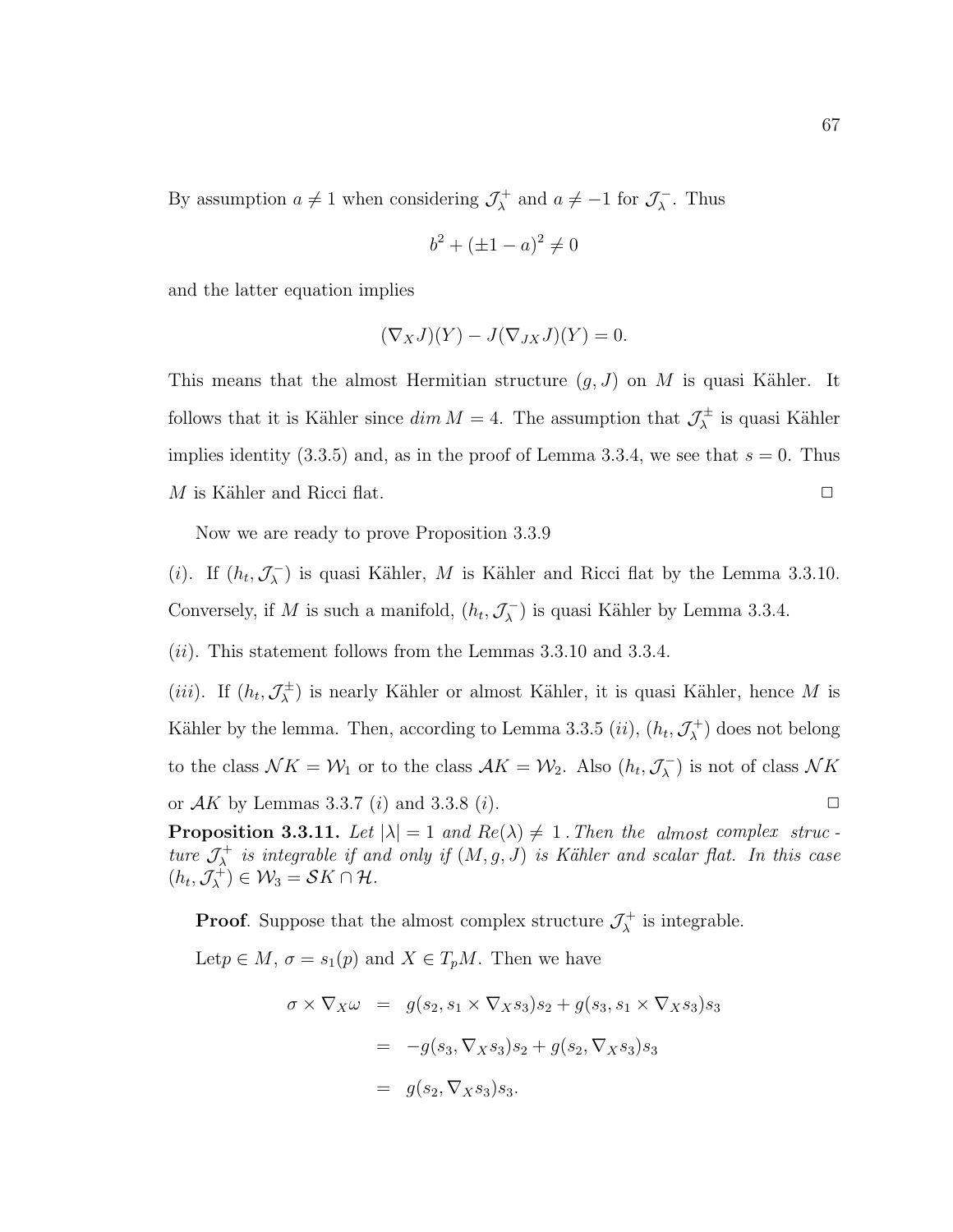Thus by (3.3.1)

$$
\mathcal{V}(f_{\lambda}^+)_*(X_{s_1(p)}^h) = [-bg(\nabla_X s_3, s_2) + (1-a)g(\nabla_X s_3, s_1)]s_3.
$$

It is convenient to set

$$
\phi_i = -bg(\nabla_{A_i}s_3, s_2) + (1-a)g(\nabla_{A_i}s_3, s_1)_p, i = 1, ..., 4
$$

We have

$$
K_{f_{\lambda}^{+}(s_1)} = aK_{s_1} + bK_{s_2}
$$

and, using Corollary 3.1.5, it is easy to see that

$$
h_t(N(A_1^h, A_2^h), A_1^h)_{s_1(p)} = 2b\phi_1, \quad h_t(N(A_1^h, A_3^h), A_1^h)_{s_1(p)} = -2a\phi_1.
$$

It follows that  $\phi_1 = 0$  since  $N = 0$  and  $a^2 + b^2 \neq 0$ . We also have

$$
h_t(N(A_1^h, A_2^h), A_2^h)_{s_1(p)} = 2b\phi_2, \quad h_t(N(A_2^h, A_4^h), A_2^h)_{s_1(p)} = 2a\phi_2,
$$
  

$$
h_t(N(A_1^h, A_3^h), A_3^h)_{s_1(p)} = 2a\phi_3, \quad h_t(N(A_3^h, A_4^h), A_3^h)_{s_1(p)} = 2b\phi_3
$$
  

$$
h_t(N(A_2^h, A_4^h), E_2^h)_{s_1(p)} = 2a\phi_4, \quad h_t(N(A_3^h, A_4^h), A_4^h)_{s_1(p)} = 2b\phi_4.
$$

It follows that  $\phi_2 = \phi_3 = \phi_4 = 0$ . Thus

$$
- bg(\nabla_{A_i} s_3, s_2) + (1 - a)g(\nabla_{A_i} s_3, s_1) = 0, \quad i = 1, ..., 4.
$$
\n(3.3.18)

Now set  $\sigma = s_2(p)$ . We have

$$
\mathcal{V}f_*(X_{s_2(p)}^h) = bg(\nabla_X s_3, s_1) + (1-a)g(\nabla_X s_3, s_2)s_3
$$

and

$$
K_{f_{\lambda}^{+}(s_{2})} = -bK_{s_{1}} + aK_{s_{2}}.
$$

Then a similar computation as above gives

$$
bg(\nabla_{A_i}s_3, s_1) + (1-a)g(\nabla_{A_i}s_3, s_2) = 0, \quad i = 1, ..., 4.
$$
 (3.3.19)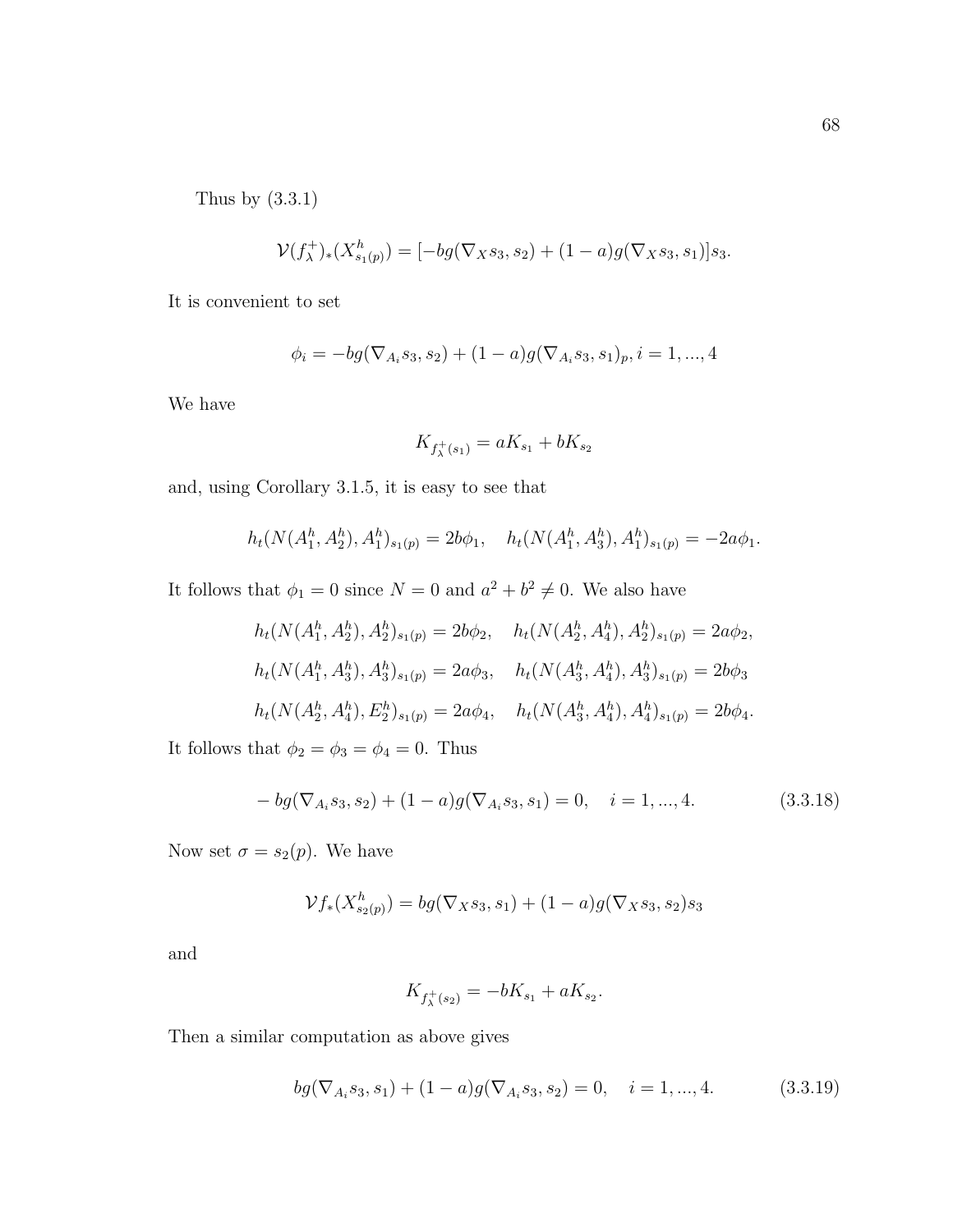It follows from (3.3.18) and (3.3.19) that

$$
g(\nabla_{A_i} s_3, s_1) = g(\nabla_{A_i} s_3, s_2) = 0, \quad i = 1, ..., 4,
$$
\n(3.3.20)

Also we have  $g(\nabla_{A_i} s_3, s_3) = 0$  since  $s_3$  is of constant length, hence, by (3.3.20), the almost complex structure  $J$  is Kählerian. By Corollary 3.1.5, the identity

$$
\mathcal{V}N(X_{\sigma}^h, Y_{\sigma}^h) = 0
$$

is equivalent to

$$
g(\mathcal{R}(X \wedge K_{f_{\lambda}^{+}(\sigma)}Y + K_{f_{\lambda}^{+}(\sigma)}X \wedge Y), U)
$$

$$
+ g(\mathcal{R}(X \wedge Y - K_{f_{\lambda}^{+}(\sigma)}X \wedge K_{f_{\lambda}^{+}(\sigma)}Y), \sigma \times U) = 0
$$

for  $X, Y \in T_{\pi(\sigma)}M$  and  $U \in \mathcal{V}_{\sigma}$ . Setting in the latter identity  $\sigma = s_1(p)$ ,  $U = s_3(p)$ ,  $(X, Y) = (A_1, A_2)$  and  $(X, Y) = (A_1, A_3)$ , and taking into account (3.3.2), we get

$$
bg(\mathcal{R}(s_3), s_3) = 0, \quad ag(\mathcal{R}(s_3), s_3) = 0.
$$

Therefore  $g(\mathcal{R}(s_3), s_3) = 0$ , thus  $s = 0$ . This proves that if  $\mathcal{J}^+_\lambda$  $\lambda^+$  is integrable, then  $(M, g, J)$  is Kähler and scalar flat. The converse follows from Theorem 3.3.2 (*ii*).  $\Box$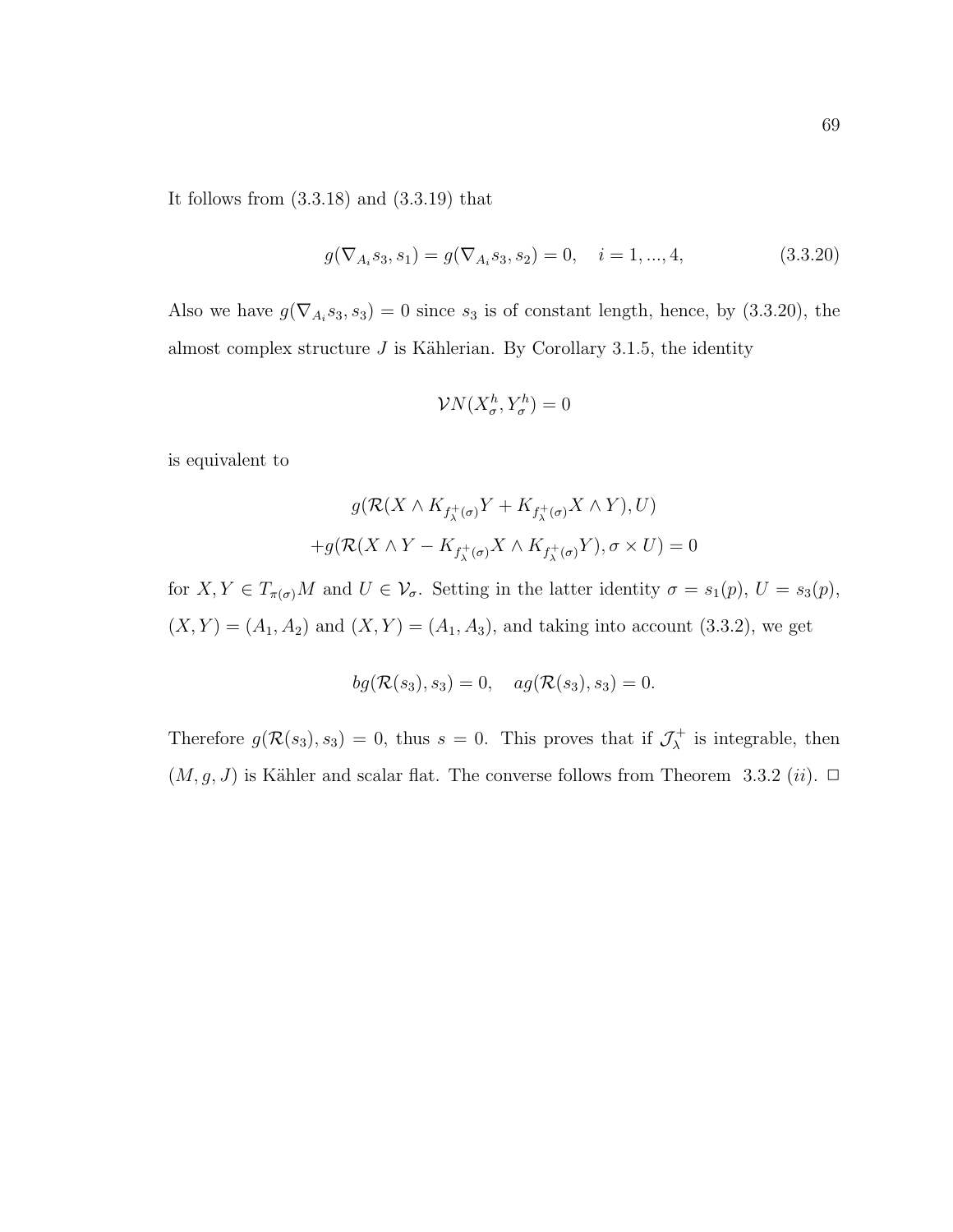## Bibliography

- [1] B. Alexandrov, G. Grantcharov, S. Ivanov, Curvature properties of twistor spaces of quaternionic-kähler manifolds, J. Geom.  $62(1998)$ , 1-12.
- [2] D. Ali, J. Davidov, O. Mushkarov, Twistor Spaces with positive Holomorphic Bisectional Curvature, C. R. Acad. Bulg. Sci. 66 (2013), 339-344.
- [3] D. Ali, J. Davidov, O. Mushkarov, Compatible almost complex structures on twistor spaces and their Gray-Hervella classes, J. Geom. Phys. 75 (2014), 213- 229.
- [4] D. Ali, J. Davidov, O. Mushkarov, Holomorphic Curvatures of Twistor Spaces, Int. J. Geom. Methods Mod. Phys.(to appear)
- [5] V. Apostolov, J. Davidov, O. Muskarov, Compact self-dual Hermitian surfaces, Trans. Amer. Math. Soc. 348(1996), 3051-3063.
- [6] V. Apostolov, T. Draghici, The curvature and integrability of almost Kähler manifolds: A survey, Fields Institute Communications 35 (2003), 25-53.
- [7] V. Apostolov, P. Gauduchon, Self-dual Einstein Hermitian four-manifolds, Ann. Sc. Norm. Super. Pisa Cl. Sci. 1 (2002), 203243.
- [8] M. F. Atiyah, N. J. Hitchin, I. M. Singer, Self-duality in four-dimensional Riemannian geometry, Proc.Roy.Soc.London, Ser.A, 362 (1978), 425-461.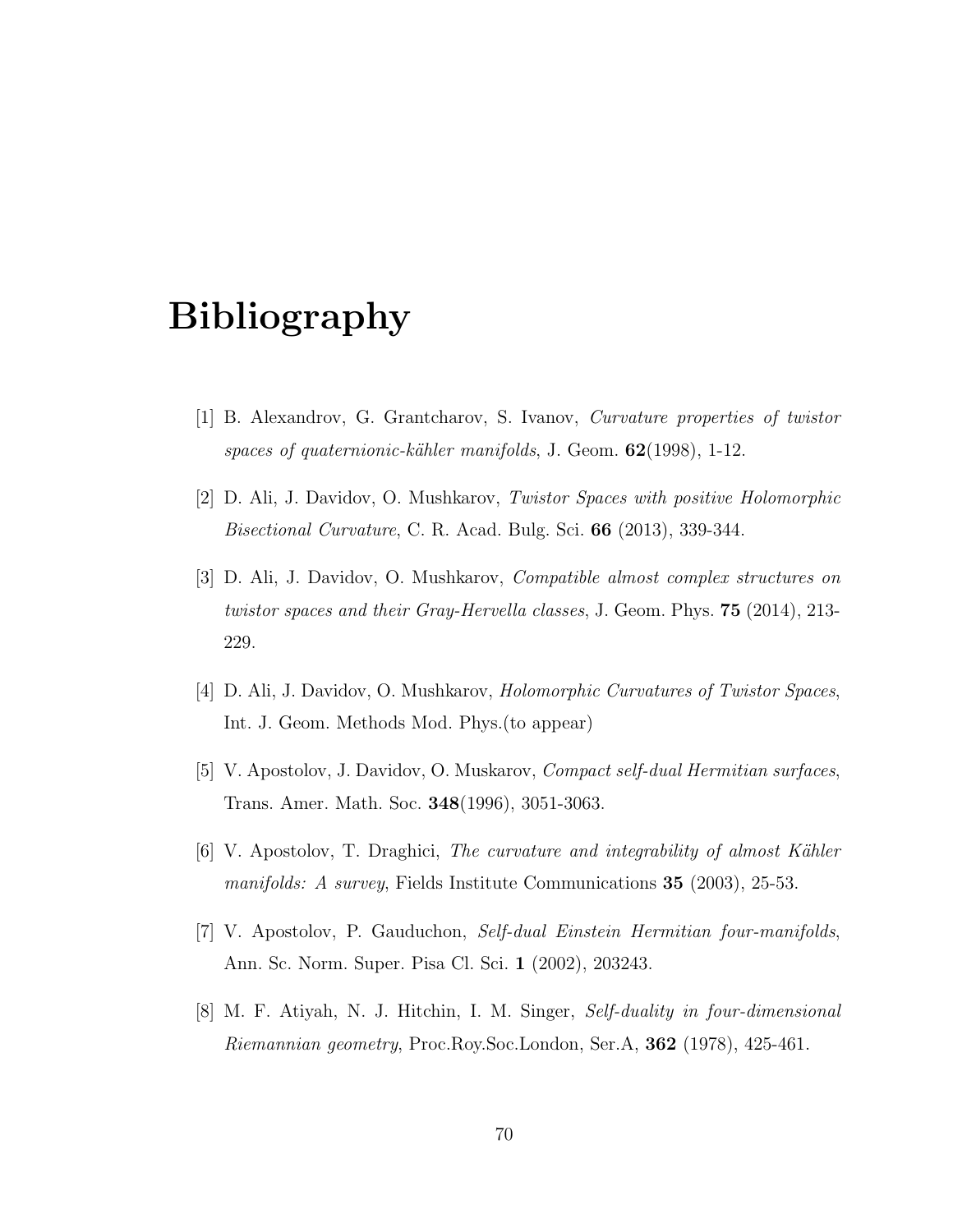- [9] A. Balas, Compact Hermitian manifolds of constant holomorphic sectional curvature, Math.Z. **189** (1985), 193-210.
- [10] A. Balas, P. Gauduchon, Any Hermitian metric of constant non-positive (Hermitian) holomorphic sectional curvature on a compact complex surface is *Kähler*, Math.Z. **190** (1985), 39-43.
- [11] A. Besse, Einstein Manifolds, Springer-Verlag, 1987.
- [12] R. Bishop, S. Goldberg, Some implications of the generalized Gauss-Bonnet theorem, Trans. Amer. Math. Soc. 112 (1964), 508-535.
- [13] A. Blanchard, Sur les variétés analytique complexes, Ann. Sci. L'Ecol. Norm. Sup. 73 (1956), 157-202.
- [14] A. Chau, L. Tam, On quadratic orthogonal bisectional curvature, J. Diff. Geom. 92 (2012), 187-200.
- $[15]$  X. X. Chen, On Kähler manifolds with positive orthogonal curvature, Adv. Math. **215** (2007), 427-445.
- [16] S. S. Chern, Complex manifolds without potential theory, Second edition, Springer-Verlag 1979.
- [17] J. Davidov, O. Mushkarov, Twistor spaces with Hermitian Ricci tensor, Proc.Amer.Math.Soc. 109 (1990), 1115-1120.
- [18] J. Davidov, O. Mushkarov, On the Riemannian curvature of a twistor space, Acta Math. Hungarica 58 (1991), 319-332.
- [19] J. Davidov, G. Grantcharov, O. Mushkarov, Kähler curvature identities for twistor spaces, Illinois J. Math. 39 (1995), 627-634.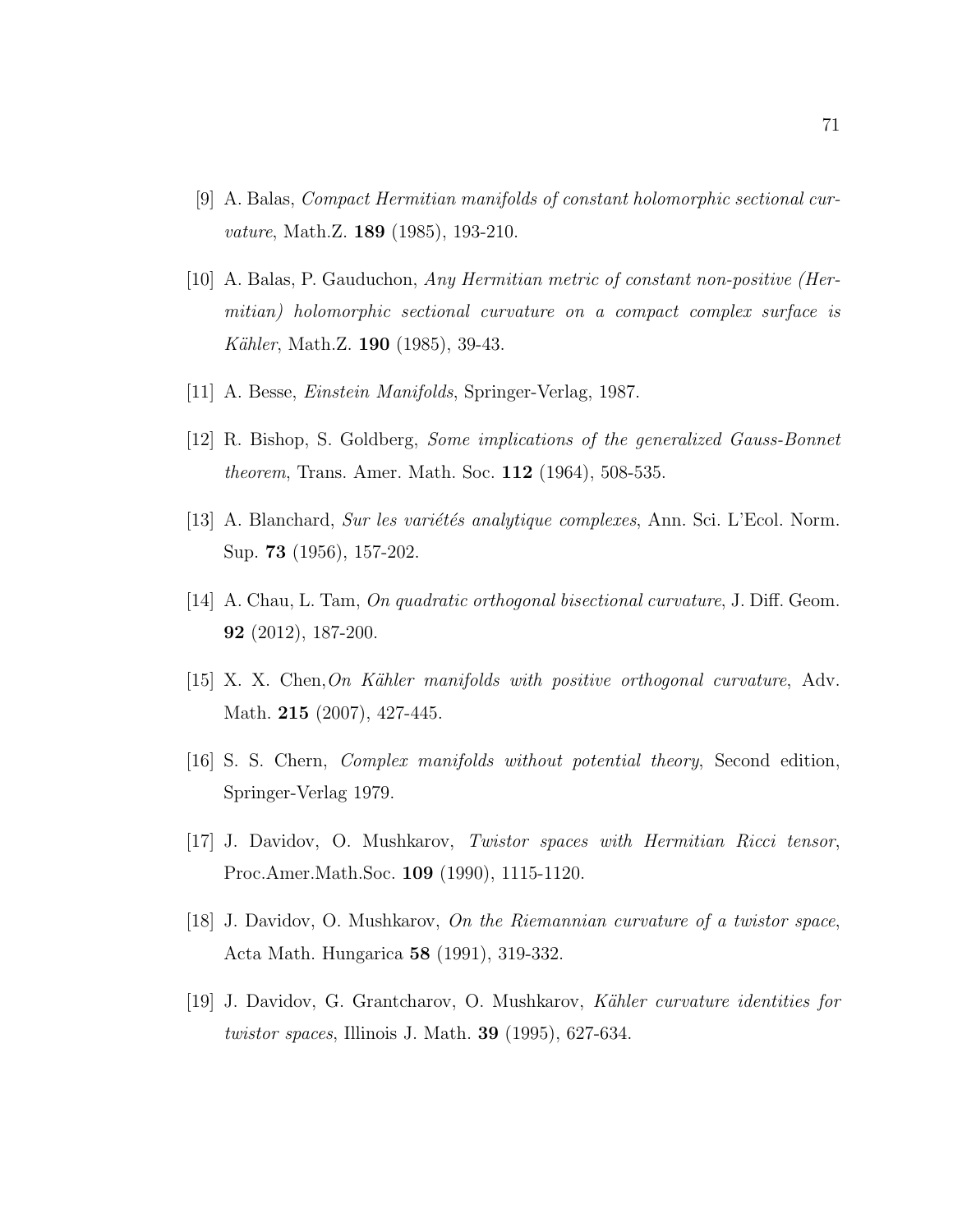- [20] J. Davidov, G. Grantcharov, O. Mushkarov, Twistorial examples of ∗-Einstein manifolds, Ann. Glob. Anal. Geom. 20 (2001), 103-115.
- [21] J. Davidov, G. Grantcharov, O. Mushkarov, Curvature properties of the first *Chern connection of twistor spaces, Rocky Mountain J. Math.* **39** (2009), 27-47.
- [22] G. Deschamps, Compatible complex structures on twistor spaces, Ann. Inst. Fourier (Grenoble) 61 (2011), 2219-2248.
- [23] J. Eells, S. Salamon, Twistorial constructions of harmonic maps of surfaces into four-manifolds, Ann. Scuola Norm. Sup. Pisa Cl. Sci.12 (1985), 589-640.
- $[24]$  T. Friedrich, R. Grunewald, On Einstein metrics on twistor space of a fourdimensional Riemannian manifold, Math. Nachrichten 123 (1985), 55-60.
- [25] T. Friedrich , H. Kurke, Compact four-dimensional self-dual Einstein manifolds with positive scalar curvature, Math. Nachrichten 106 (1982), 271-299.
- $[26]$  P. Gauduchon, *Surfaces kählériennes dont la courbure vérifie certaines con* $ditions$  de positivité, Géometrie Riemannienne en dimension 4, Séminaire A. Besse, 1978/79 (Bérard-Bergery, Berger, Houzel, eds.), Cedic/Fernand Nathan Paris, 1981.
- [27] P. Gauduchon, Hermitian connections and Dirac operators, Boll.U.M.I. (7) 11-B, suppl. fasc. 2 (1997), 257-288.
- [28] S. Goldberg, S. Kobayashi, Holomorphic bisectional curvature, J. Diff. Geom. 1 (1967), 225-233.
- [29] A. Gray, L. Hervella, The sixteen classes of almost Hermitian manifolds and their linear invariants, Ann. Mat. Pura Appl. 123 (1980), 35-58.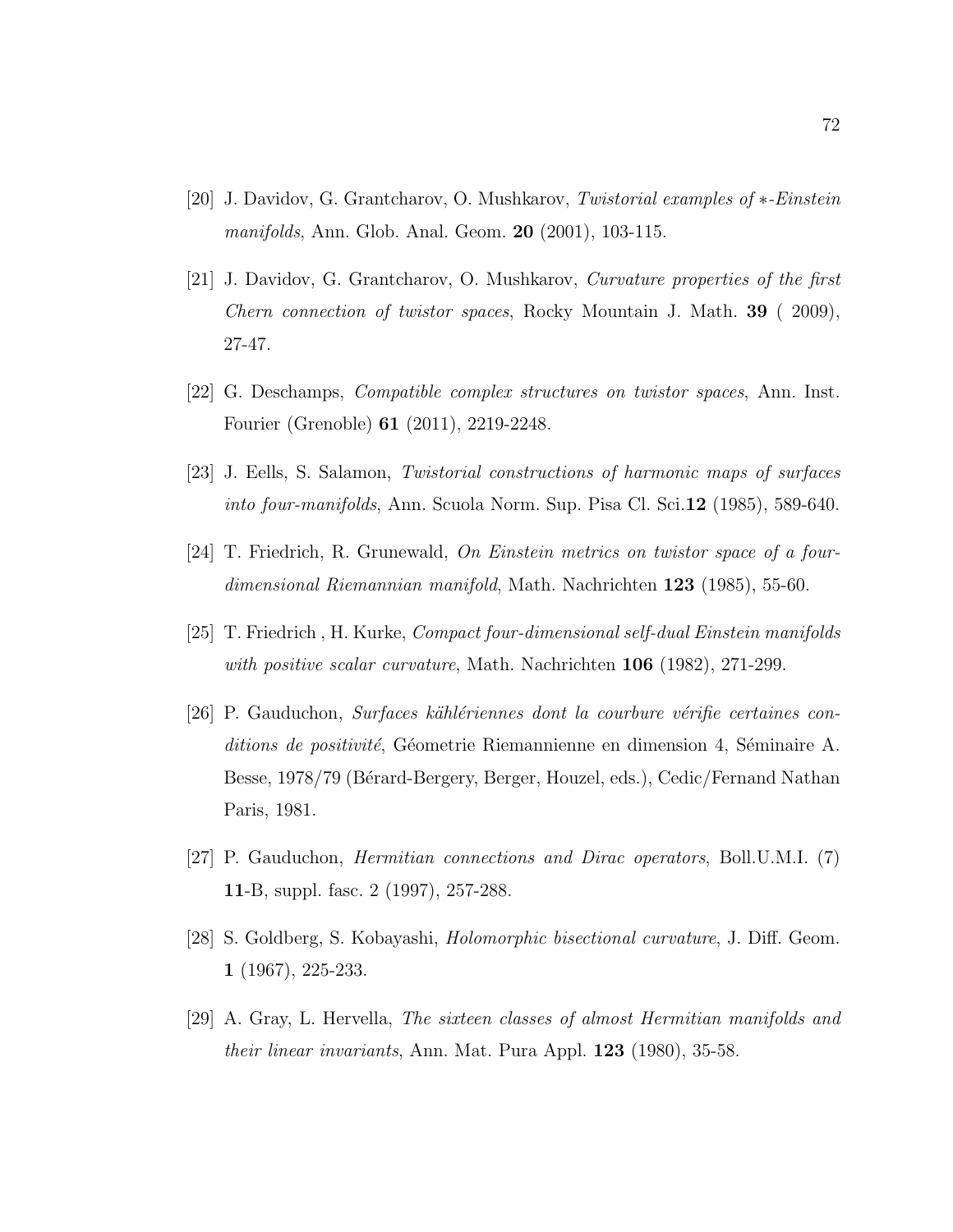- [30] A. Gray, M. Barros, A. M. Naveira, L. Vanhecke, The Chern numbers of holomorphic vector bundles and formally holomorphic connections of complex vector bundles over almost-complex manifolds, J. Reine Angew. Math. 314 (1980), 84-98.
- [31] H. Gu, Z. Zhang, An extension of Mok's theorem on the generalized Frankel conjecture, Science China Mathematics 53 (2010), 1253-1264.
- [32] N. Hitchin, Kählerian twistor spaces, Proc. London Math. Soc. 43 (1981), 133-150.
- [33] Ch.-Shi Houh, On totaly real bisectional curvature, Proc. Amer. Math. Soc. 56 (1976), 261-263.
- [34] C.R. Jensen, M. Rigoli, Twistor and Gauss lifts of surfaces in four-manifolds, Recent developments in geometry, Contemp.Math. 101, Providence AMS (1989), 197-232.
- [35] M. Kalafat, C. Koca, Einstein-Hermitian 4-manifolds of positive bisectional curvature, arXiv:1206.3941v1[math. DG] 18 June 2012.
- [36] S. Kobayashi, Private comunicaion, April, 2012 .
- [37] S. Kobayashi, K. Nomizu, Foundations of Differential Geometry, v. 2, John Wiley & Sons, 2009.
- [38] U. Ki, Y. Suh, On semi-Kähler manifolds whose totally real bisectional curvature is bounded from below, J. Korean Math. Soc. 33 (1996), 1009-1037.
- [39] C. LeBrun, Topology versus Chern numbers for complex 3-fods, Pacific J.Math. 191 (1999), 123-131.
- [40] A. Lichnerowicz, *Théorie globale des connexions et des groupes d'holonomie*, Edizioni Cremonese, Roma, 1962.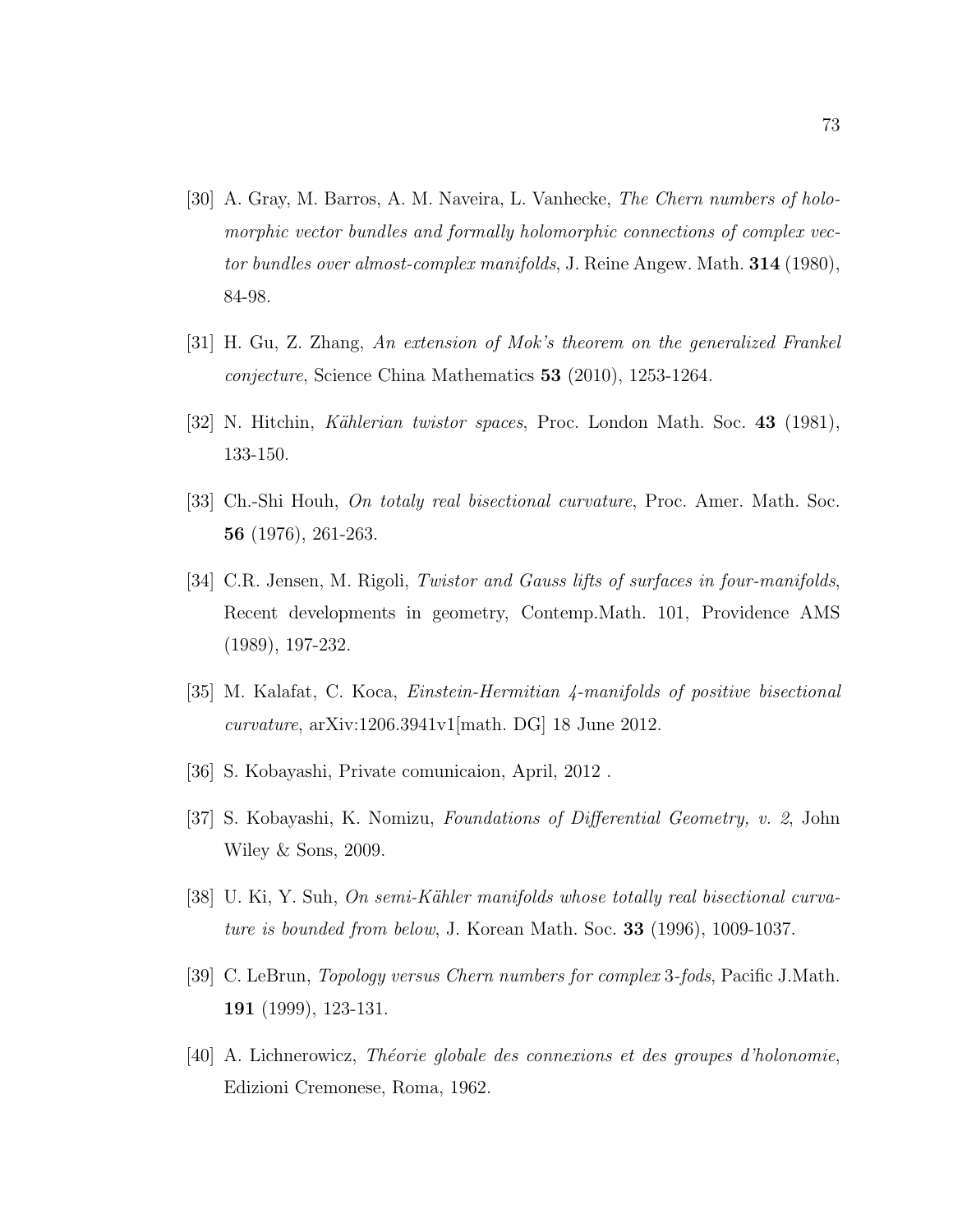- [41] N. Mok, The uniformization theorem for compact Kähler manifolds of nonnegative holomorphic bisectional curvature, J. Diff. Geom. 27 (1988), 179-214.
- [42] S. Mori, Projective manifolds with ample tangent bundles, Ann. of Math. 110 (1979), 593-606.
- [43] O. Muskarov, Structures presque hermitiennes sur des espaces twistoriels and leurs types, C. R. Acad. Sci. Paris 305, Serie I (1987), 307-309.
- [44] A. Nannicini, P. De Bartolomeis, Introduction to differential geometry of twistor spaces, Geometric theory of singular phenomena in partial differential equations, Cortona (1995), 91-158
- $[45]$  A. Nannicini, On certain Kähler submanifolds of twistor spaces, Bull. Unione Mat. Italiana **11- B** (1997), 257-265.
- [46] R. Penrose, Twistor theory, its aims and achievements, in Quantum Gravity, an Oxford symposium, Clarendon Press, Oxford, 1975, pp. 268-407.
- [47] R. Penrose, R.S. Ward, Twistors for flat and curved space-time, in General Relativity and Gravitation (A.Held, ed.), vol.2, Plenum Press, New York-London, 1980, pp. 283-328.
- [48] R. Penrose, Physical space-time and non-realizable CR-structures, Bull. Amer.Math.Soc. 8 (1983), 427-448.
- [49] I. M. Singer, J. A. Thorpe, The curvature of 4-dimensional Einstein spaces, in D.C.Spencer, S.Iyanaga (eds) Global Analysis. Papers in Honor of K. Kodaira, University of Tokyo Press and Princeton University Press 1969, 355-365.
- [50] Y.-T. Siu, S.-T. Yau, *Compact Kähler manifolds of positive bisectional curva*ture, Invent. Math. 59 (1980), 189-204.